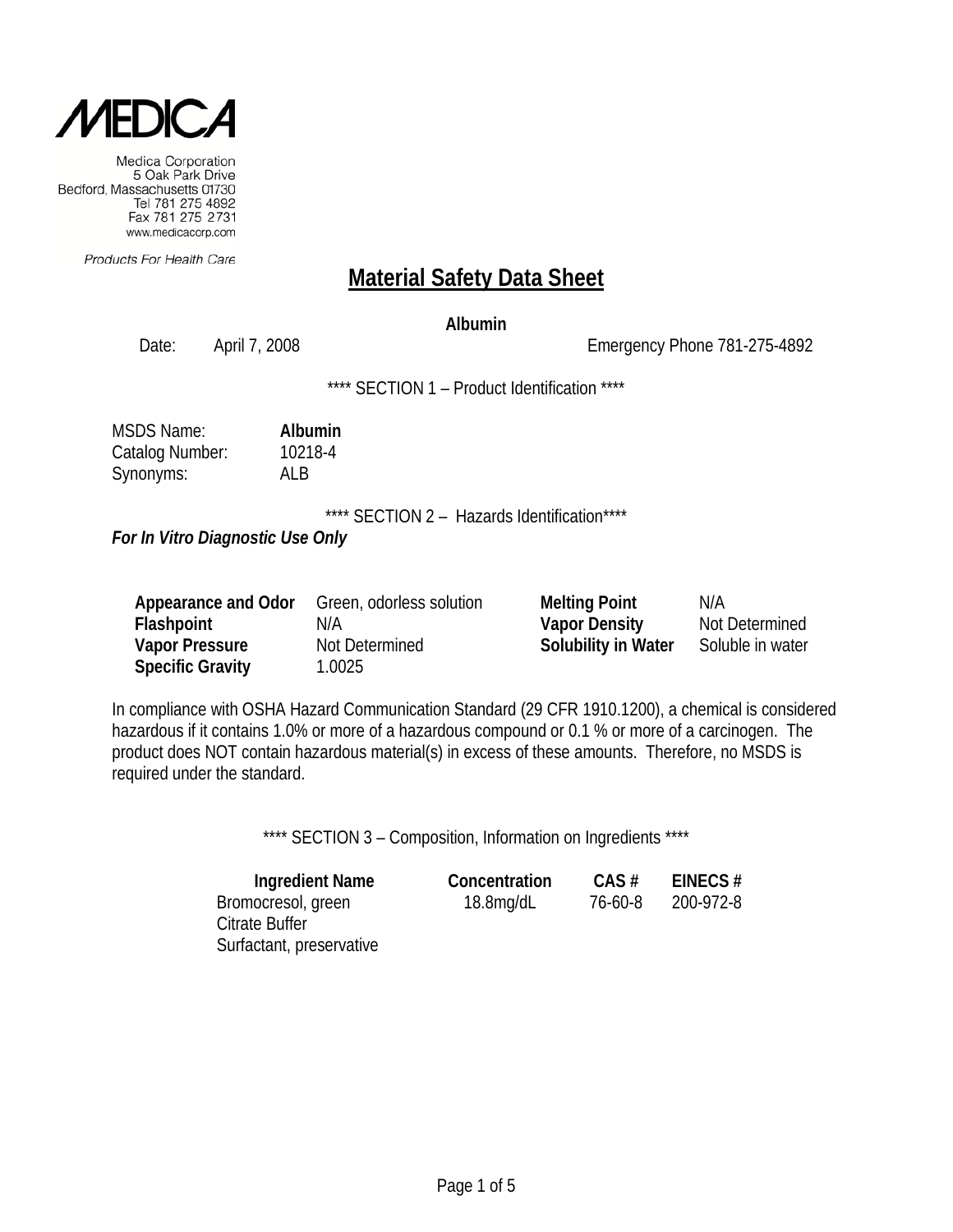

Products For Health Care

# **Material Safety Data Sheet**

#### **Albumin**

Date: April 7, 2008 Emergency Phone 781-275-4892

\*\*\*\* SECTION 4 – First Aid Measures \*\*\*\*

- Inhalation: Provide fresh air. Restore or support breathing. Keep victim warm and quiet. Get medical attention.
- Eyes: Flush eyes, including under the eyelids with water for 15 minutes. Get medical attention.
- Skin: Flush skin with water for 15 minutes. Wash the affected area thoroughly with soap and water. Remove any contaminated clothing. Get medical attention if irritation develops or persists.
- Ingestion: Drink large quantities of water or milk. Do not induce vomiting. Do not give anything by mouth to an unconscious person. Get medical attention.

\*\*\*\* SECTION 5 - Fire fighting measures \*\*\*\*

General Information: Albumin Reagent is not flammable

\*\*\*\* SECTION 6 – Accidental Release Measures \*\*\*\*

Ventilate the area. Absorb spill with inert material (dry sand, vermiculite, absorptive pads, etc.). After absorption, put the material into a container for disposal. Wash the area after material has been removed. Dispose of the material in a way that is consistent with federal, state and local regulation.

\*\*\*\* SECTION 7-Handling and Storage\*\*\*\*

Handling: Avoid prolonged or repeated contact with skin. Do not ingest. Storage: Store at 2- 25 °C until the expiration date listed on the label.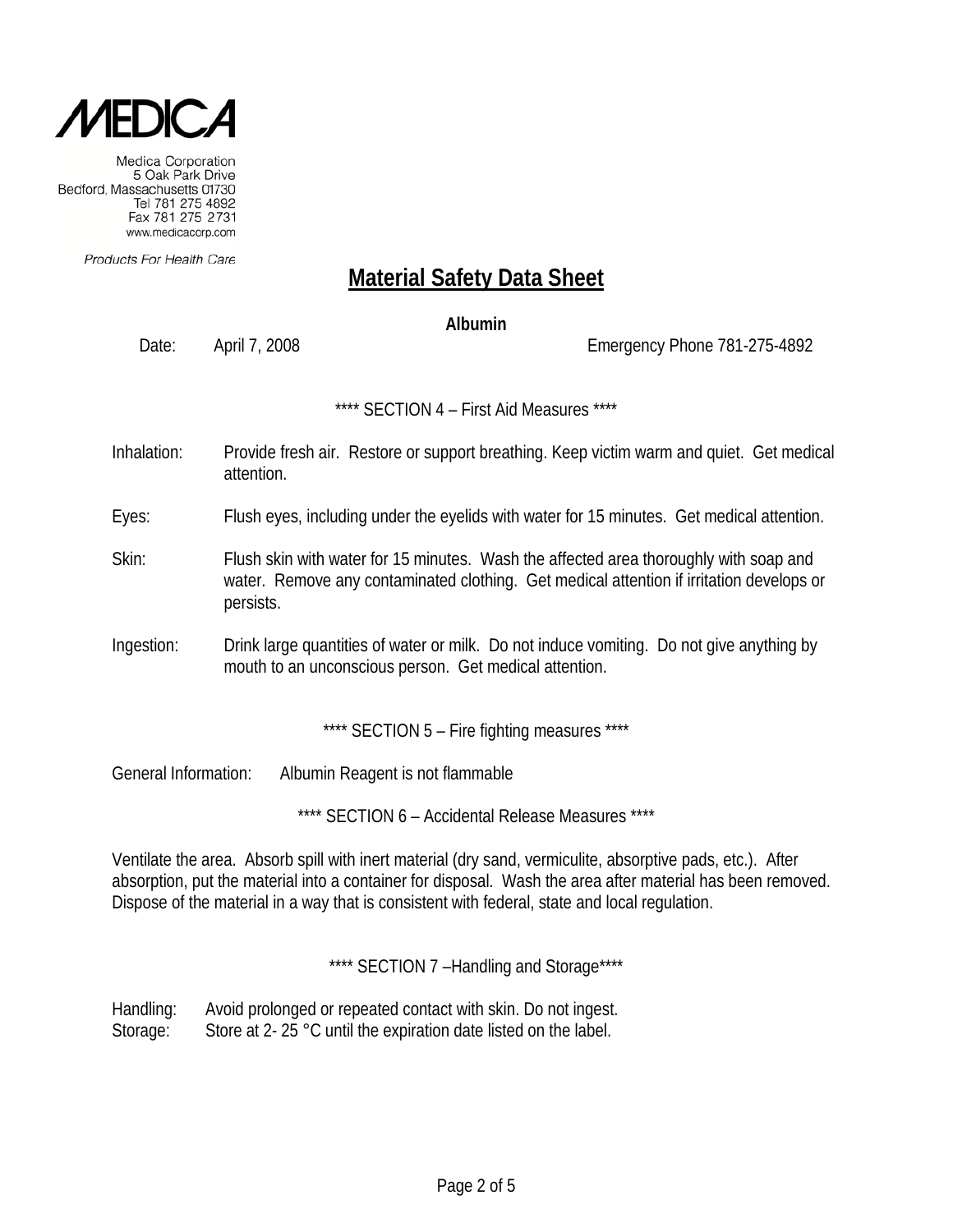

Products For Health Care

# **Material Safety Data Sheet**

#### **Albumin**

Date: April 7, 2008 2008 2009 Emergency Phone 781-275-4892

\*\*\*\* SECTION 8 - Exposure Controls / Personal Protection \*\*\*\*

Wear suitable gloves Avoid contact with skin and eyes Keep unused container tightly closed

\*\*\*\* SECTION 9 - Physical and Chemical properties \*\*\*\*

| <b>Physical State:</b>   | Liquid         |
|--------------------------|----------------|
| Appearance:              | Green          |
| Odor:                    | Odorless       |
| PH:                      | 4.2            |
| <b>Specific Gravity:</b> | 1.0025         |
| Viscosity:               | N/A            |
| <b>Boiling Point:</b>    | N/A            |
| Freezing/Melting Point:  | N/A            |
| Solubility:              | Water-soluble  |
| Molecular Formula:       | <b>Mixture</b> |
| Molecular weight:        | N/A            |
|                          |                |

| **** SECTION 11 - Toxicological information **** |
|--------------------------------------------------|
|--------------------------------------------------|

| <b>Chronic Effects:</b>                  | Data not available |
|------------------------------------------|--------------------|
| Other health hazards: Data not available |                    |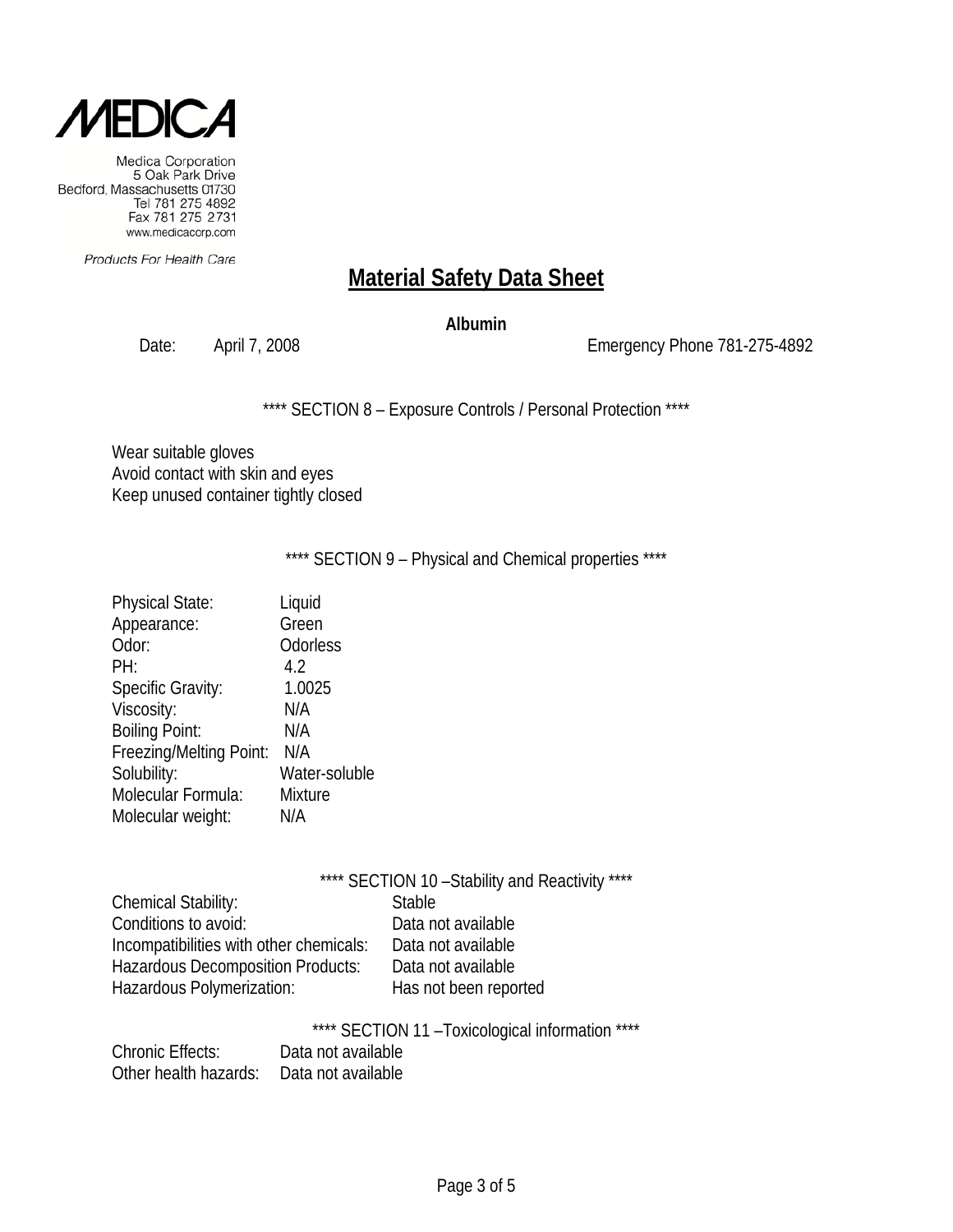

Products For Health Care

# **Material Safety Data Sheet**

**Albumin**

Date: April 7, 2008 Emergency Phone 781-275-4892

\*\*\*\* SECTION 12 –Ecological Information \*\*\*\*

Data not available

\*\*\*\* SECTION 13 –Disposal Considerations \*\*\*\*

Reagent contains sodium azide as a preservative. Accumulations of azide may react with copper or lead plumbing to form explosive compounds on percussion. Flush drains with copious amounts of water to prevent build up.

Dispose of materials in a manner consistent with federal, state, and local regulations.

\*\*\*\* SECTION 14 – Transport Information \*\*\*\*

May be transported freely

\*\*\*\* SECTION 15 – Regulatory Information \*\*\*\*

US Federal Regulations:

This preparation is a component of an FDA-regulated in vitro diagnostic device. Additionally, the MSDS contains all the hazard criteria and information required by the Controlled Products Regulation (CPR).

RISK PHRASES None required.

SAFETY PHRASES S36/37/39 Wear suitable protective clothing, gloves and eye/face protection.

\*\*\*\* SECTION 16 – Additional Information \*\*\*\*

This MSDS has been prepared in accordance with the ANZI Z400.1 format. Every effort has been made to adhere to the hazard criteria and content requirement of the US OSHA Communication Standard, European Communities Safety Data Sheets Directive, Canadian Controlled Products Regulations, UK Chemical Hazard Information and Packaging Regulations and UN Globally Harmonized System of Classification and Labeling of Chemicals.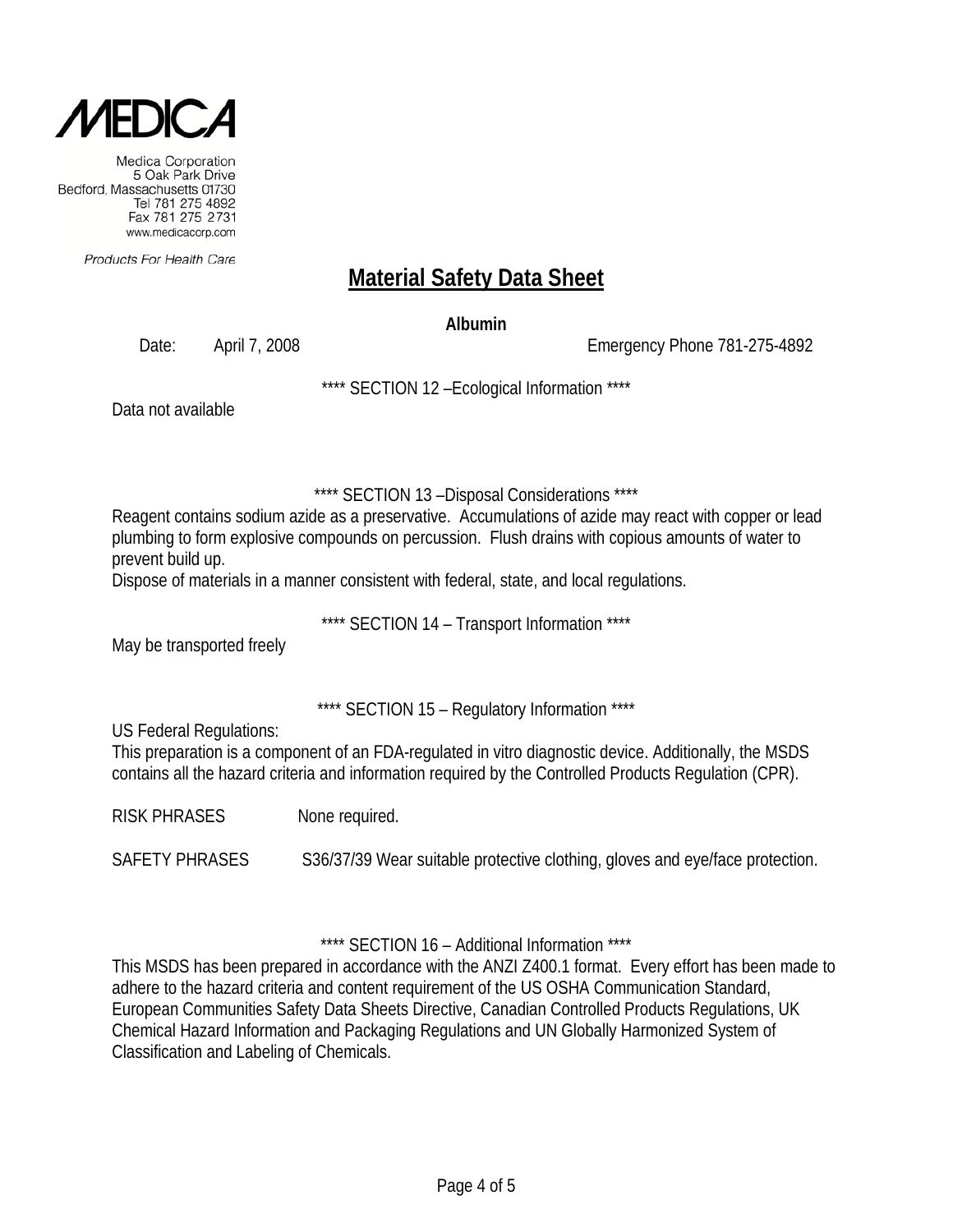

Products For Health Care

# **Material Safety Data Sheet**

**Albumin**

Date: April 7, 2008 Emergency Phone 781-275-4892

#### **Disclaimer:**

The information above is provided in good faith. It is believed to be accurate and represents the best information currently available to us. HOWEVER, WE MAKE NO WARRANTY OF MERCHANTABILITY, FITNESS FOR A PARTICULAR PURPOSE OR OF A NY OTHER TYPE, EXPRESSED OR IMPLIED, WITH RESPECT TO PRODUCTS DESCRIBED OR DATA OR INFORMATION PROVIDED, AND WE ASSUME NO LIABILITY FROM THE USE OF SUCH PRODUCTS, DATA OR INFORMATION. Users should make their own investigations to determine the suitability of the information for their particular purposes. The user is required to comply with all laws and regulations relating to the purchase, use, storage and disposal of the material and must be familiar with and follow generally accepted safe handling procedures. In no event shall MEDICA be liable for any claims, losses or damages of any individual or for lost profits or any special, indirect, incidental, consequential or exemplary damages, however arising, even if MEDICA has been advised of the possibility of such damages.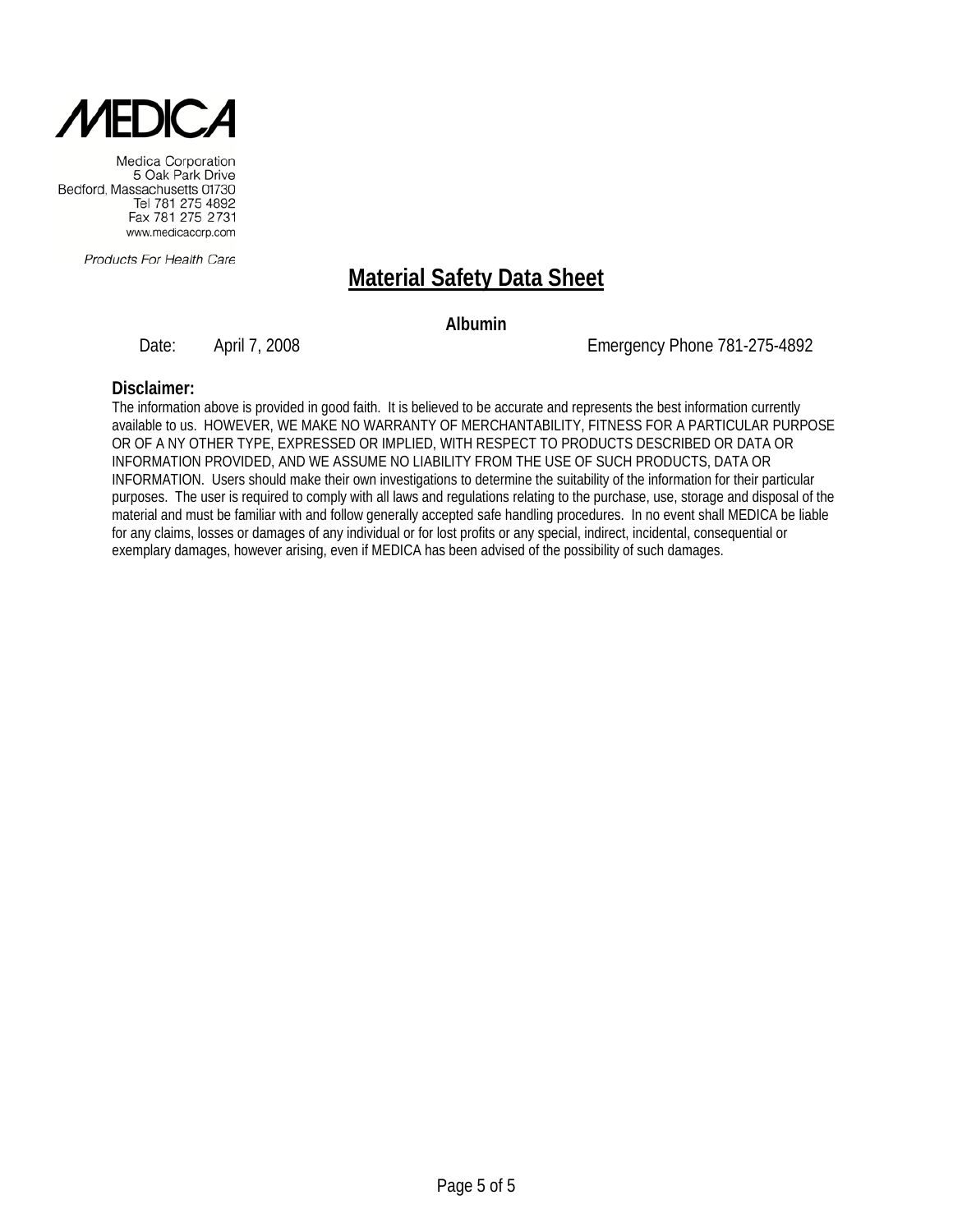

Products For Health Care

### **Material Safety Data Sheet**

### **ALKALINE PHOSPHATASE**

Date: April 7, 2008 2008 2009 Emergency Phone 781-275-4892

\*\*\*\* SECTION 1 – Product Identification \*\*\*\*

| <b>MSDS Name:</b> | Alkaline Phosphatase (two part reagent) |
|-------------------|-----------------------------------------|
| Catalog Number:   | 10214-4                                 |
| Synonyms:         | AI P                                    |

\*\*\*\* SECTION 2 - Hazards Identification\*\*\*\*

*For In Vitro Diagnostic Use Only*

| <b>Appearance and Odor R1:</b> Clear, odorless solution |                          | <b>Melting Point</b> | N/A              |
|---------------------------------------------------------|--------------------------|----------------------|------------------|
| Appearance and Odor R2:                                 | Clear, odorless solution | <b>Vapor Density</b> | Not Determined   |
| Flashpoint                                              | N/A                      | Solubility in Water  | Soluble in water |
| <b>Vapor Pressure</b>                                   | Not Determined           |                      |                  |
| <b>Specific Gravity R1</b>                              | 1.0191 $g/mL$            |                      |                  |
| <b>Specific Gravity R2</b>                              | 1.0251 $g/mL$            |                      |                  |

In compliance with OSHA Hazard Communication Standard (29 CFR 1910.1200), a chemical is considered hazardous if it contains 1.0% or more of a hazardous compound or 0.1 % or more of a carcinogen. This product does NOT contain hazardous material(s) in excess of these amounts. Therefore, no MSDS is required under the standard.

\*\*\*\* SECTION 3 - Composition, Information on Ingredients \*\*\*\*

| <b>Ingredient Name</b>               | CAS#        | EINECS#   | Concentration |
|--------------------------------------|-------------|-----------|---------------|
| Alkaline Phosphatase Reagent R1:     |             |           |               |
| 2-Amino-2-methyl-1-propanol, pH 10.4 | 124-68-5    | 204-709-8 | $0.00\%$      |
| Magnesium Chloride                   | 7786-30-3   | 232-094-6 | 0.02%         |
| <b>Zinc Sulfate</b>                  | 7733-02-0   | 231-793-3 | 0.02%         |
| <b>HEDTA</b>                         | 207386-87-6 |           | 0.07%         |
| Alkaline Phosphatase Reagent R2:     |             |           |               |
| 4-Nitrophenyl Phosphate              | 4264-83-9   | 224-246-5 | 0.7%          |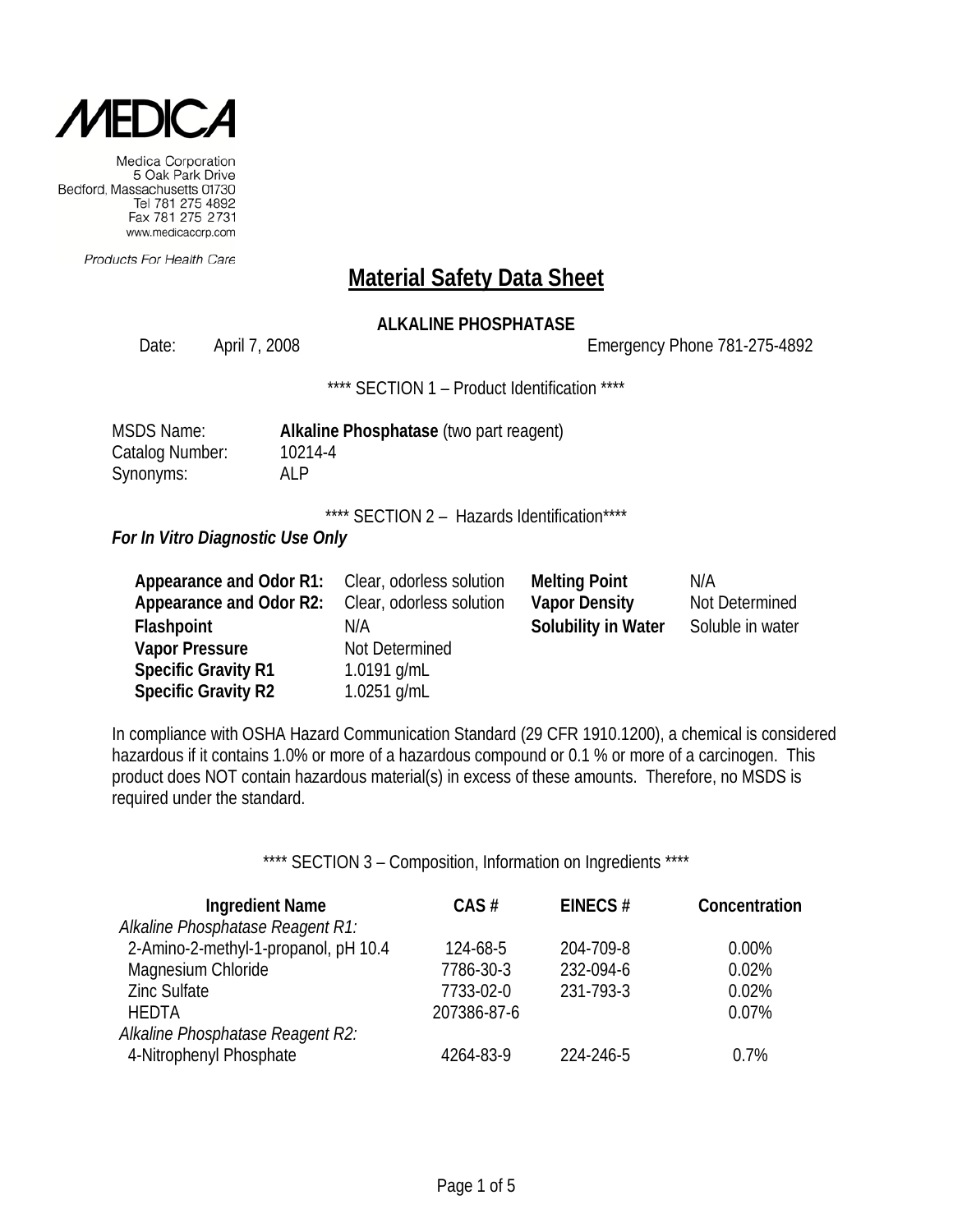

Products For Health Care

# **Material Safety Data Sheet**

### **ALKALINE PHOSPHATASE**

Date: April 7, 2008 Emergency Phone 781-275-4892

\*\*\*\* SECTION 4 – First Aid Measures \*\*\*\*

- Inhalation: Provide fresh air. Restore or support breathing. Keep victim warm and quiet. Get medical attention.
- Eyes: Flush eyes, including under the eyelids with water for 15 minutes. Get medical attention.
- Skin: Flush skin with water for 15 minutes. Wash the affected area thoroughly with soap and water. Remove any contaminated clothing. Get medical attention if irritation develops or persists.
- Ingestion: Drink large quantities of water or milk. Do not induce vomiting. Do not give anything by mouth to an unconscious person. Get medical attention.

\*\*\*\* SECTION 5 - Fire fighting measures \*\*\*\*

General Information: Alkaline Phosphatase Reagent is not flammable

\*\*\*\* SECTION 6 – Accidental Release Measures \*\*\*\*

Ventilate the area. Absorb spill with inert material (dry sand, vermiculite, absorptive pads, etc.). After absorption, put the material into a container for disposal. Wash the area after material has been removed. Dispose of the material in a way that is consistent with federal, state and local regulation.

\*\*\*\* SECTION 7-Handling and Storage\*\*\*\*

Handling: Avoid prolonged or repeated contact with skin. Do not ingest. Storage: Store at 2- 8 °C until the expiration date listed on the label.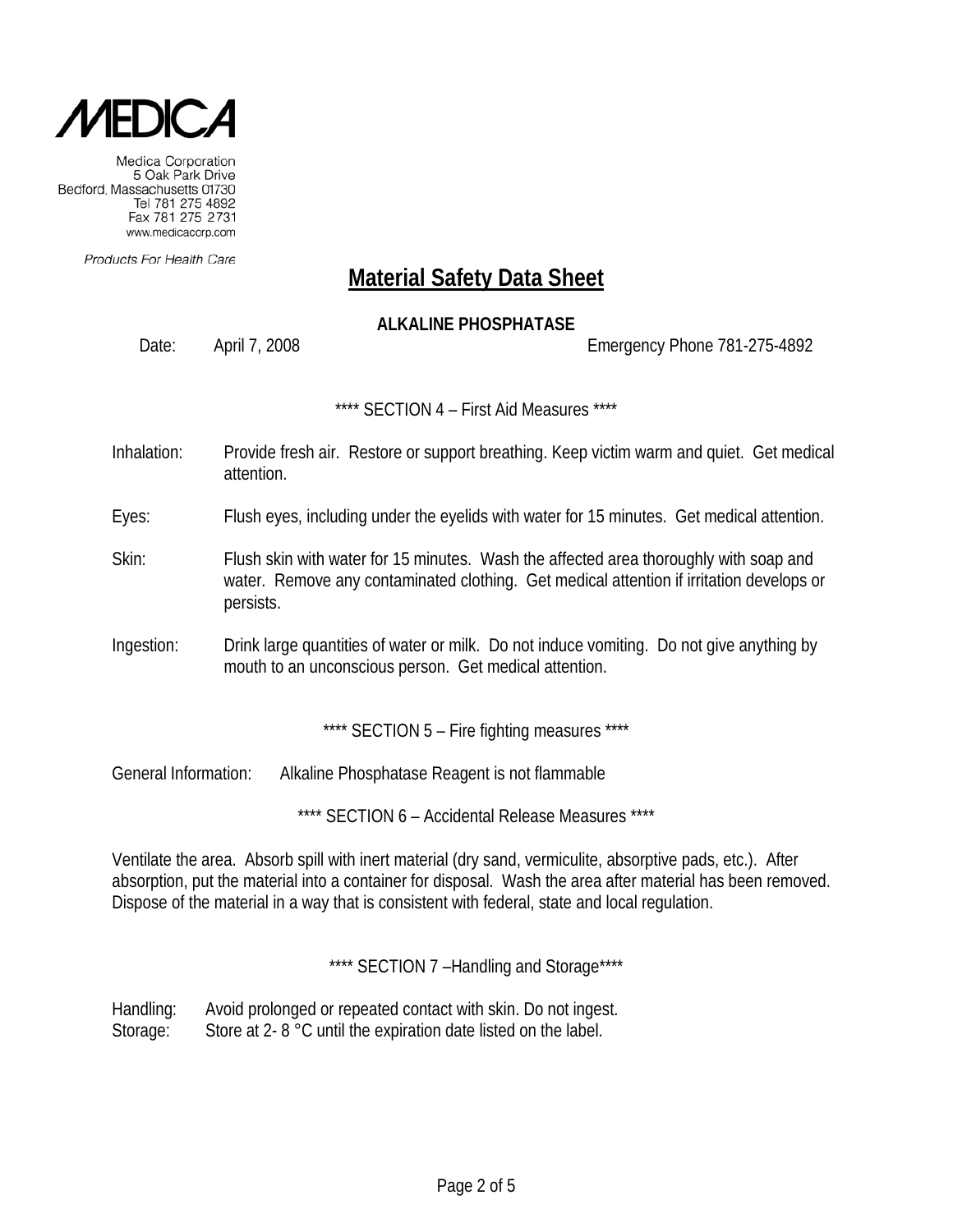

Products For Health Care

# **Material Safety Data Sheet**

### **ALKALINE PHOSPHATASE**

Date: April 7, 2008 2008 2009 Emergency Phone 781-275-4892

\*\*\*\* SECTION 8 - Exposure Controls / Personal Protection \*\*\*\*

Wear suitable gloves Avoid contact with skin and eyes Keep unused container tightly closed

\*\*\*\* SECTION 9 - Physical and Chemical properties \*\*\*\*

| <b>Physical State:</b>  | Liquid        |
|-------------------------|---------------|
| Appearance:             | Colorless     |
| Odor:                   | Odorless      |
| <b>PH R1:</b>           | 10.4          |
| <b>PH R2:</b>           | 9.0           |
| Specific Gravity R1:    | 1.0191 g/mL   |
| Specific Gravity R2:    | 1.0251        |
| Viscosity:              | N/A           |
| <b>Boiling Point:</b>   | N/A           |
| Freezing/Melting Point: | N/A           |
| Solubility:             | Water-soluble |
| Molecular Formula:      | Mixture       |
| Molecular weight:       | N/A           |
|                         |               |

|                                          | **** SECTION 10 - Stability and Reactivity **** |
|------------------------------------------|-------------------------------------------------|
| <b>Chemical Stability:</b>               | <b>Stable</b>                                   |
| Conditions to avoid:                     | Data not available                              |
| Incompatibilities with other chemicals:  | Data not available                              |
| <b>Hazardous Decomposition Products:</b> | Data not available                              |
| Hazardous Polymerization:                | Has not been reported                           |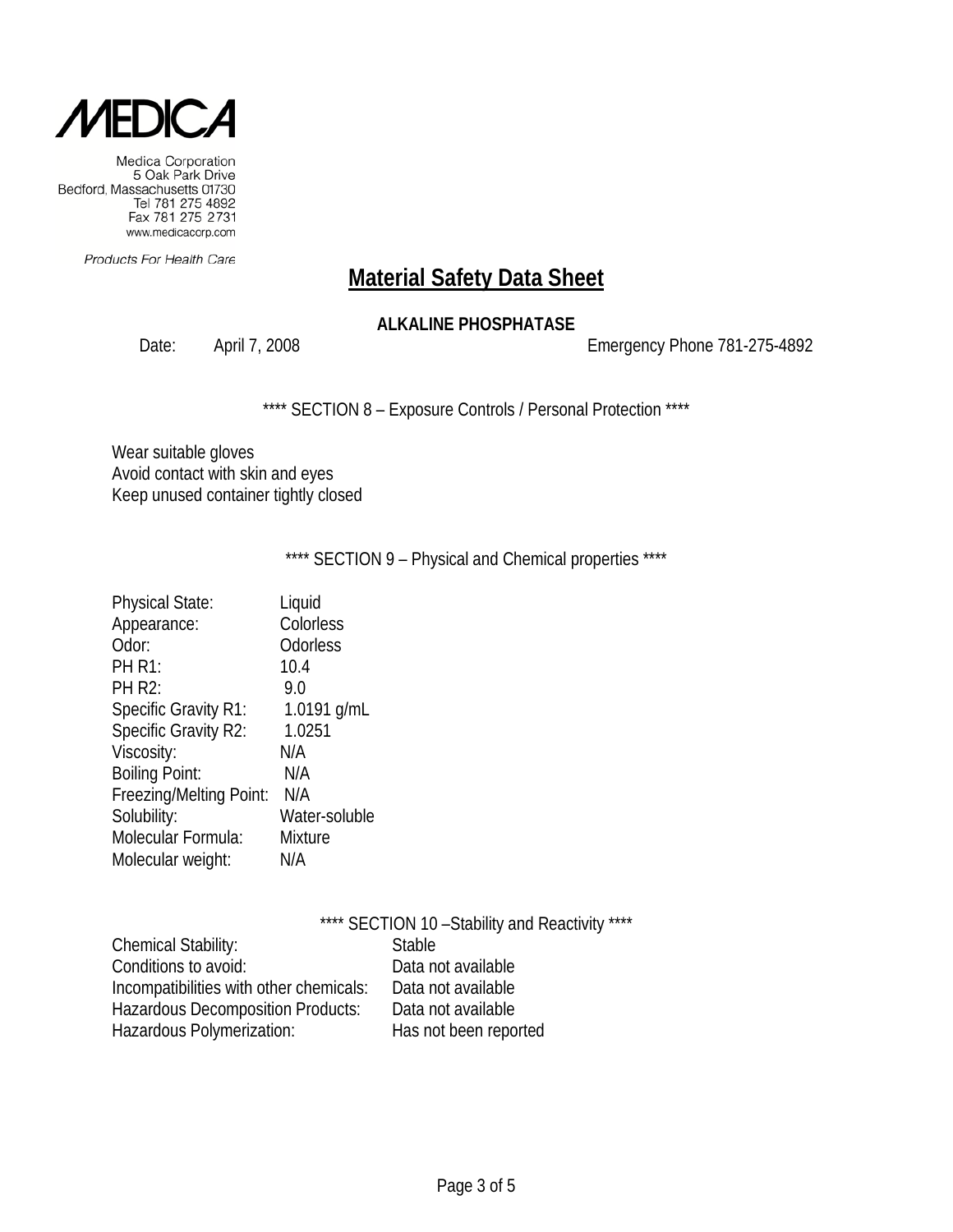

Products For Health Care

### **Material Safety Data Sheet**

### **ALKALINE PHOSPHATASE**

Date: April 7, 2008 Emergency Phone 781-275-4892

SECTION 11 - Toxicological information \*\*\*\*

| Chronic Effects:                          | Data not available |
|-------------------------------------------|--------------------|
| Other health hazards:  Data not available |                    |

\*\*\*\* SECTION 12 –Ecological Information \*\*\*\*

Data not available

### \*\*\*\* SECTION 13 –Disposal Considerations \*\*\*\*

Reagent contains sodium azide as a preservative. Accumulations of azide may react with copper or lead plumbing to form explosive compounds on percussion. Flush drains with copious amounts of water to prevent build up.

Dispose of materials in a manner consistent with federal, state, and local regulations.

\*\*\*\* SECTION 14 – Transport Information \*\*\*\*

May be transported freely

\*\*\*\* SECTION 15 - Regulatory Information \*\*\*\*

US Federal Regulations:

This preparation is a component of an FDA-regulated in vitro diagnostic device. Additionally, the MSDS contains all the hazard criteria and information required by the Controlled Products Regulation (CPR).

RISK PHRASES None required.

SAFETY PHRASES S36/37/39 Wear suitable protective clothing, gloves and eye/face protection.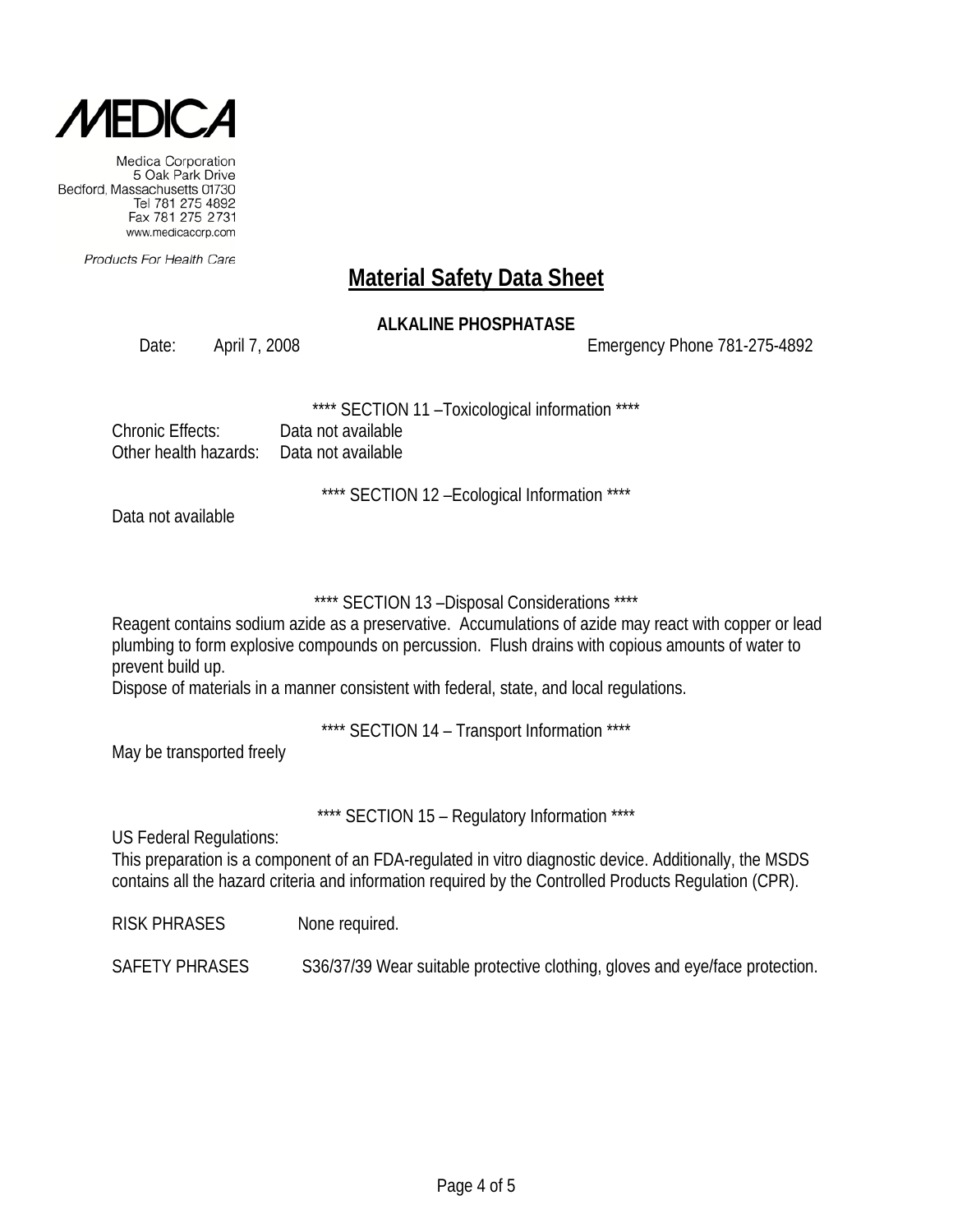

Products For Health Care

# **Material Safety Data Sheet**

### **ALKALINE PHOSPHATASE**

Date: April 7, 2008 Emergency Phone 781-275-4892

\*\*\*\* SECTION 16 – Additional Information \*\*\*\*

This MSDS has been prepared in accordance with the ANZI Z400.1 format. Every effort has been made to adhere to the hazard criteria and content requirement of the US OSHA Communication Standard, European Communities Safety Data Sheets Directive, Canadian Controlled Products Regulations, UK Chemical Hazard Information and Packaging Regulations and UN Globally Harmonized System of Classification and Labeling of Chemicals.

#### **Disclaimer:**

The information above is provided in good faith. It is believed to be accurate and represents the best information currently available to us. HOWEVER, WE MAKE NO WARRANTY OF MERCHANTABILITY, FITNESS FOR A PARTICULAR PURPOSE OR OF A NY OTHER TYPE, EXPRESSED OR IMPLIED, WITH RESPECT TO PRODUCTS DESCRIBED OR DATA OR INFORMATION PROVIDED, AND WE ASSUME NO LIABILITY FROM THE USE OF SUCH PRODUCTS, DATA OR INFORMATION. Users should make their own investigations to determine the suitability of the information for their particular purposes. The user is required to comply with all laws and regulations relating to the purchase, use, storage and disposal of the material and must be familiar with and follow generally accepted safe handling procedures. In no event shall MEDICA be liable for any claims, losses or damages of any individual or for lost profits or any special, indirect, incidental, consequential or exemplary damages, however arising, even if MEDICA has been advised of the possibility of such damages.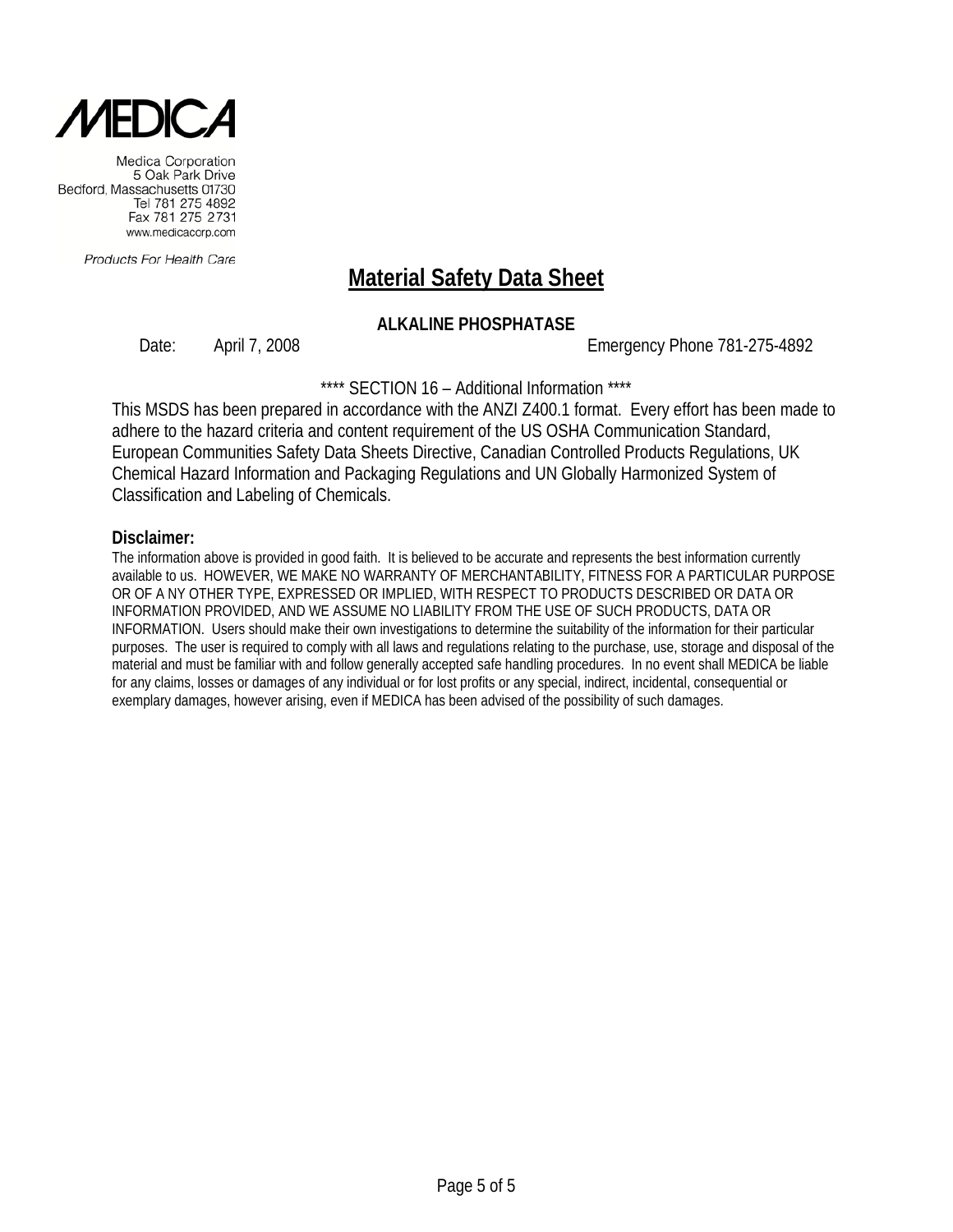

Products For Health Care

### **Material Safety Data Sheet**

### **ALANINE AMINOTRANSFERASE**

Date: April 7, 2008 Emergency Phone 781-275-4892

\*\*\*\* SECTION 1 - Product Identification \*\*\*\*

| <b>MSDS Name:</b> |  |
|-------------------|--|
| Catalog Number:   |  |
| Synonyms:         |  |

MSDS Name: **Alanine Aminotransferase** 10205-4 ALT/SGOT

\*\*\*\* SECTION 2 - Hazards Identification\*\*\*\*

*For In Vitro Diagnostic Use Only*

| Appearance and Odor R1     | Clear, odorless solution | <b>Melting Point</b>       | N/A              |
|----------------------------|--------------------------|----------------------------|------------------|
| Appearance and Odor R2     | Clear, odorless solution | <b>Vapor Density</b>       | Not Determined   |
| Flashpoint                 | N/A                      | <b>Solubility in Water</b> | Soluble in water |
| <b>Vapor Pressure</b>      | Not Determined           |                            |                  |
| <b>Specific Gravity R1</b> | 1.0222                   |                            |                  |
| <b>Specific Gravity R1</b> | 1.0106                   |                            |                  |

In compliance with OSHA Hazard Communication Standard (29 CFR 1910.1200), a chemical is considered hazardous if it contains 1.0% or more of a hazardous compound or 0.1 % or more of a carcinogen. The product does NOT contain hazardous material(s) in excess of these amounts. Therefore, no MSDS is required under the standard.

\*\*\*\* SECTION 3 - Composition, Information on Ingredients \*\*\*\*

| <b>Ingredient Name</b>              | CAS#     | EINECS#   | Concentration |
|-------------------------------------|----------|-----------|---------------|
| Alanine Aminotranferase Reagent R1: |          |           |               |
| L-Alanine                           | 56-41-7  | 200-273-8 | 500 mmole/L   |
| LDH (rabbit muscle)                 |          |           | 1200 U/L      |
| Tris Buffer (pH 7.5)                |          |           | 100 mmole/L   |
| Alanine Aminotranferase Reagent R2: |          |           |               |
| α-Ketoglutarate                     |          |           | 0.22%         |
| NADH, disodium salt                 | 606-68-8 | 205-759-3 | 0.18 mmole/L  |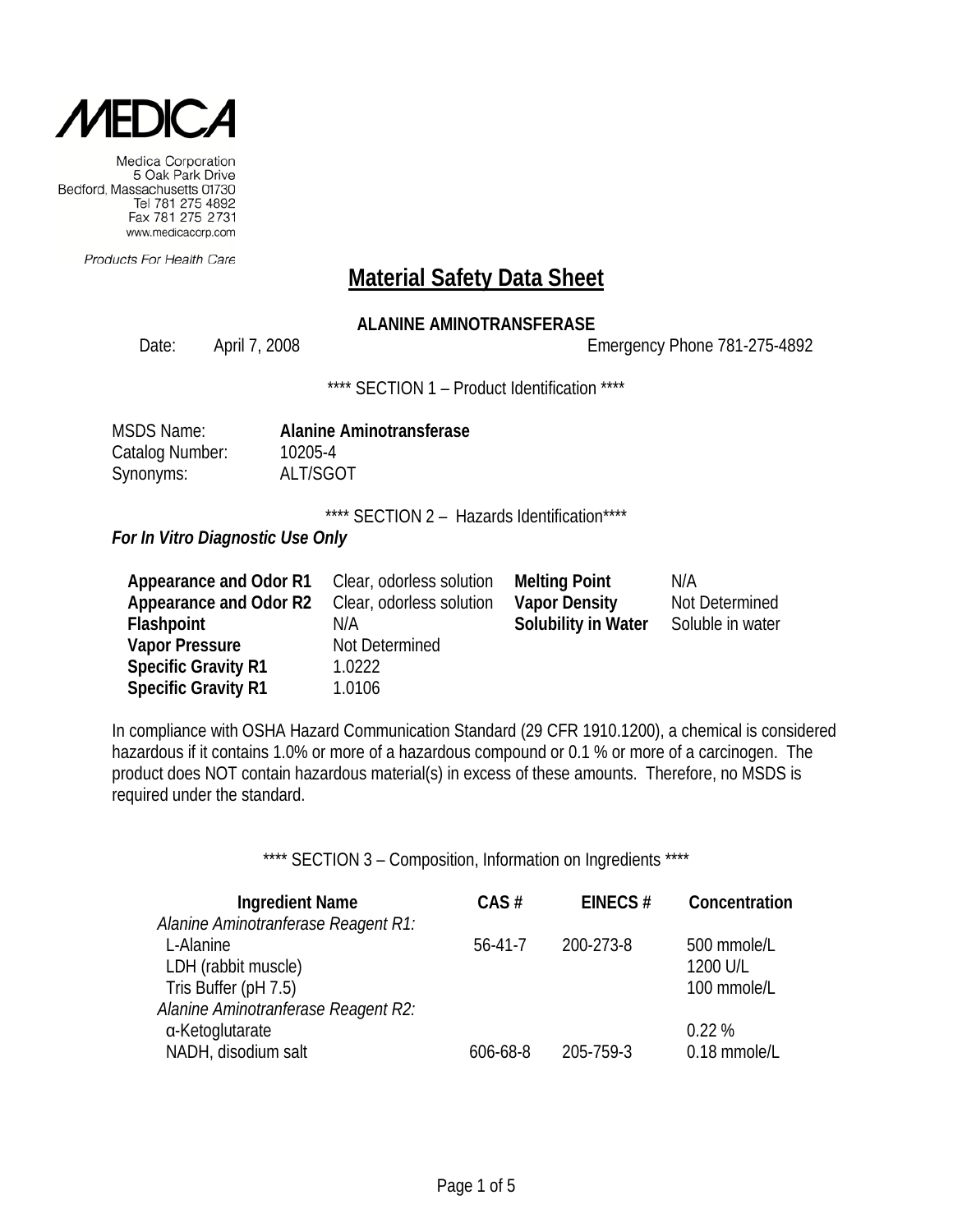

Products For Health Care

# **Material Safety Data Sheet**

### **ALANINE AMINOTRANSFERASE**

Date: April 7, 2008 Emergency Phone 781-275-4892

\*\*\*\* SECTION 4 – First Aid Measures \*\*\*\*

- Inhalation: Provide fresh air. Restore or support breathing. Keep victim warm and quiet. Get medical attention.
- Eyes: Flush eyes, including under the eyelids with water for 15 minutes. Get medical attention.
- Skin: Flush skin with water for 15 minutes. Wash the affected area thoroughly with soap and water. Remove any contaminated clothing. Get medical attention if irritation develops or persists.
- Ingestion: Drink large quantities of water or milk. Do not induce vomiting. Do not give anything by mouth to an unconscious person. Get medical attention.

\*\*\*\* SECTION 5 - Fire fighting measures \*\*\*\*

General Information: Alanine Aminotranferase Reagent is not flammable

\*\*\*\* SECTION 6 – Accidental Release Measures \*\*\*\*

Ventilate the area. Absorb spill with inert material (dry sand, vermiculite, absorptive pads, etc.). After absorption, put the material into a container for disposal. Wash the area after material has been removed. Dispose of the material in a way that is consistent with federal, state and local regulation.

\*\*\*\* SECTION 7-Handling and Storage\*\*\*\*

Handling: Avoid prolonged or repeated contact with skin. Do not ingest. Storage: Store at 2- 8 °C until the expiration date listed on the label.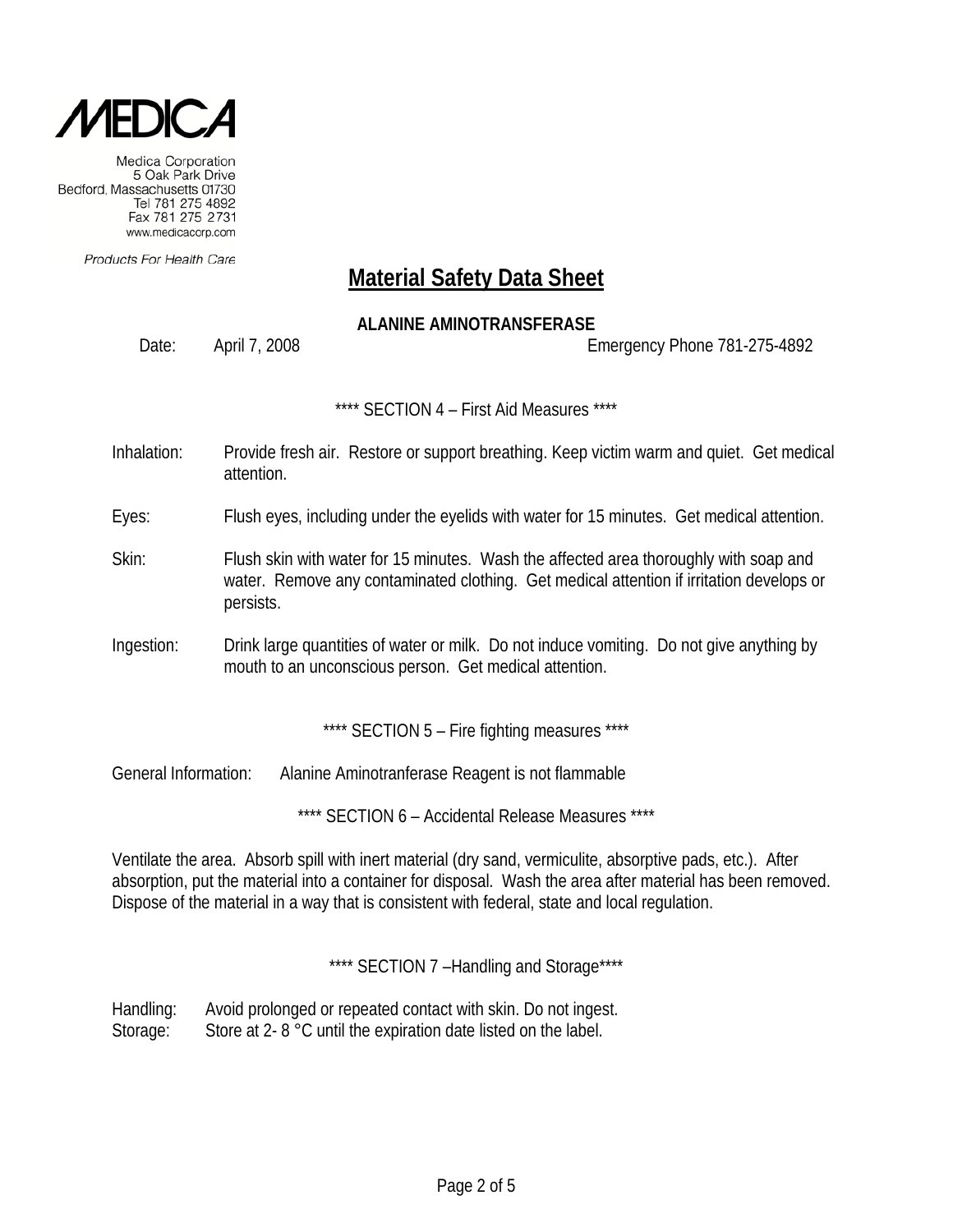

Products For Health Care

# **Material Safety Data Sheet**

### **ALANINE AMINOTRANSFERASE**

Date: April 7, 2008 2008 2009 Emergency Phone 781-275-4892

\*\*\*\* SECTION 8 - Exposure Controls / Personal Protection \*\*\*\*

Wear suitable gloves Avoid contact with skin and eyes Keep unused container tightly closed

### \*\*\*\* SECTION 9 - Physical and Chemical properties \*\*\*\*

| <b>Physical State:</b>      | Liquid        |
|-----------------------------|---------------|
| Appearance:                 | Colorless     |
| Odor:                       | Odorless      |
| <b>PH R1:</b>               | 7.5           |
| <b>PH R2:</b>               |               |
| <b>Specific Gravity R1:</b> | 1.0222        |
| Specific Gravity R2:        | 1.0106        |
| Viscosity:                  | N/A           |
| <b>Boiling Point:</b>       | N/A           |
| Freezing/Melting Point:     | N/A           |
| Solubility:                 | Water-soluble |
| Molecular Formula:          | Mixture       |
| Molecular weight:           | N/A           |

|                                         | **** SECTION 10 - Stability and Reactivity **** |
|-----------------------------------------|-------------------------------------------------|
| Chemical Stability:                     | <b>Stable</b>                                   |
| Conditions to avoid:                    | Data not available                              |
| Incompatibilities with other chemicals: | Data not available                              |
| Hazardous Decomposition Products:       | Data not available                              |
| Hazardous Polymerization:               | Has not been reported                           |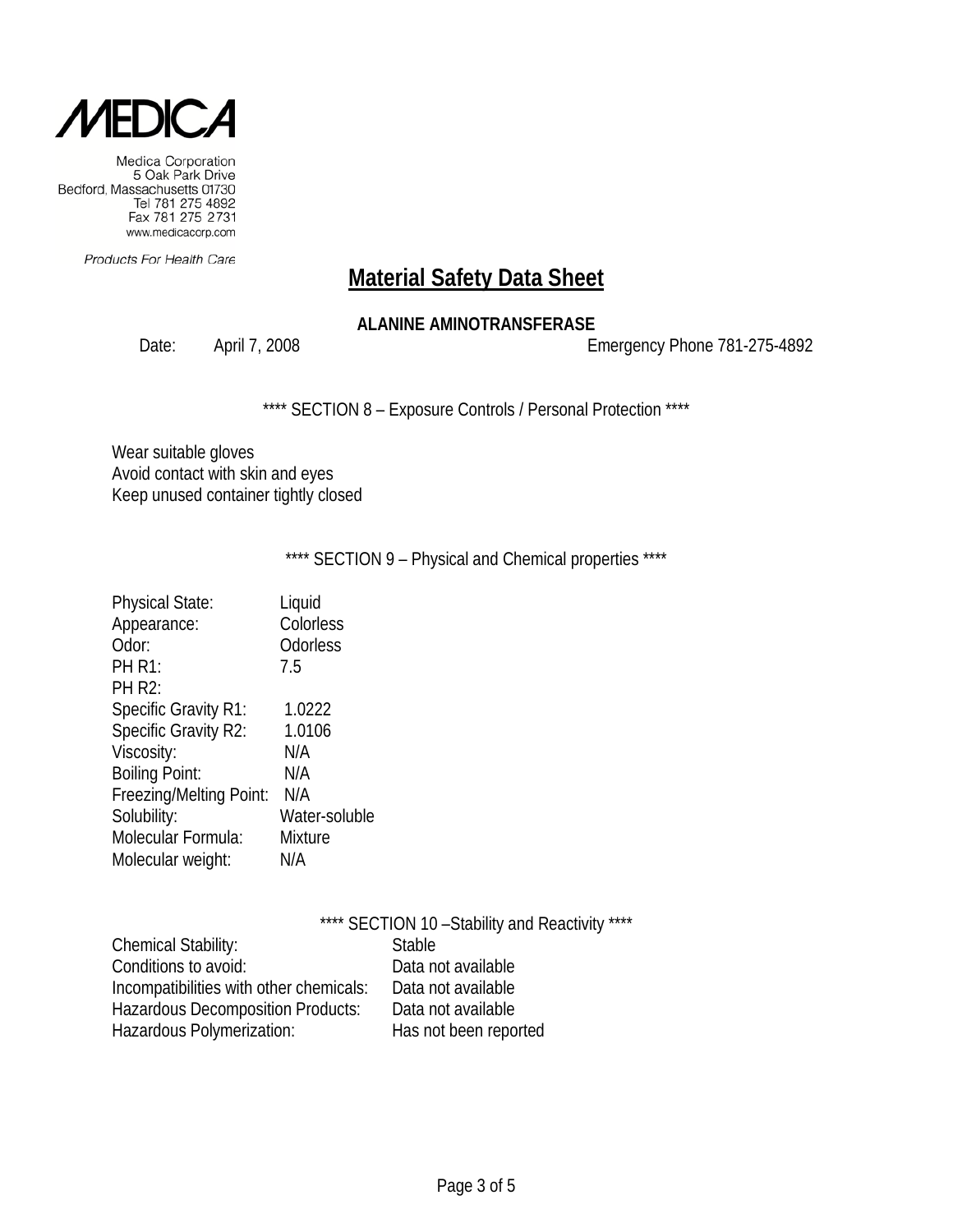

Products For Health Care

# **Material Safety Data Sheet**

### **ALANINE AMINOTRANSFERASE**

Date: April 7, 2008 Emergency Phone 781-275-4892

SECTION 11 - Toxicological information \*\*\*\*

| Chronic Effects:                          | Data not available |
|-------------------------------------------|--------------------|
| Other health hazards:  Data not available |                    |

\*\*\*\* SECTION 12 –Ecological Information \*\*\*\*

Data not available

\*\*\*\* SECTION 13 –Disposal Considerations \*\*\*\*

Reagent contains sodium azide as a preservative. Accumulations of azide may react with copper or lead plumbing to form explosive compounds on percussion. Flush drains with copious amounts of water to prevent build up.

Dispose of materials in a manner consistent with federal, state, and local regulations.

\*\*\*\* SECTION 14 – Transport Information \*\*\*\*

May be transported freely

\*\*\*\* SECTION 15 – Regulatory Information \*\*\*\*

US Federal Regulations:

This preparation is a component of an FDA-regulated in vitro diagnostic device. Additionally, the MSDS contains all the hazard criteria and information required by the Controlled Products Regulation (CPR).

RISK PHRASES None required

SAFETY PHRASES S36/37/39 Wear suitable protective clothing, gloves and eye/face protection.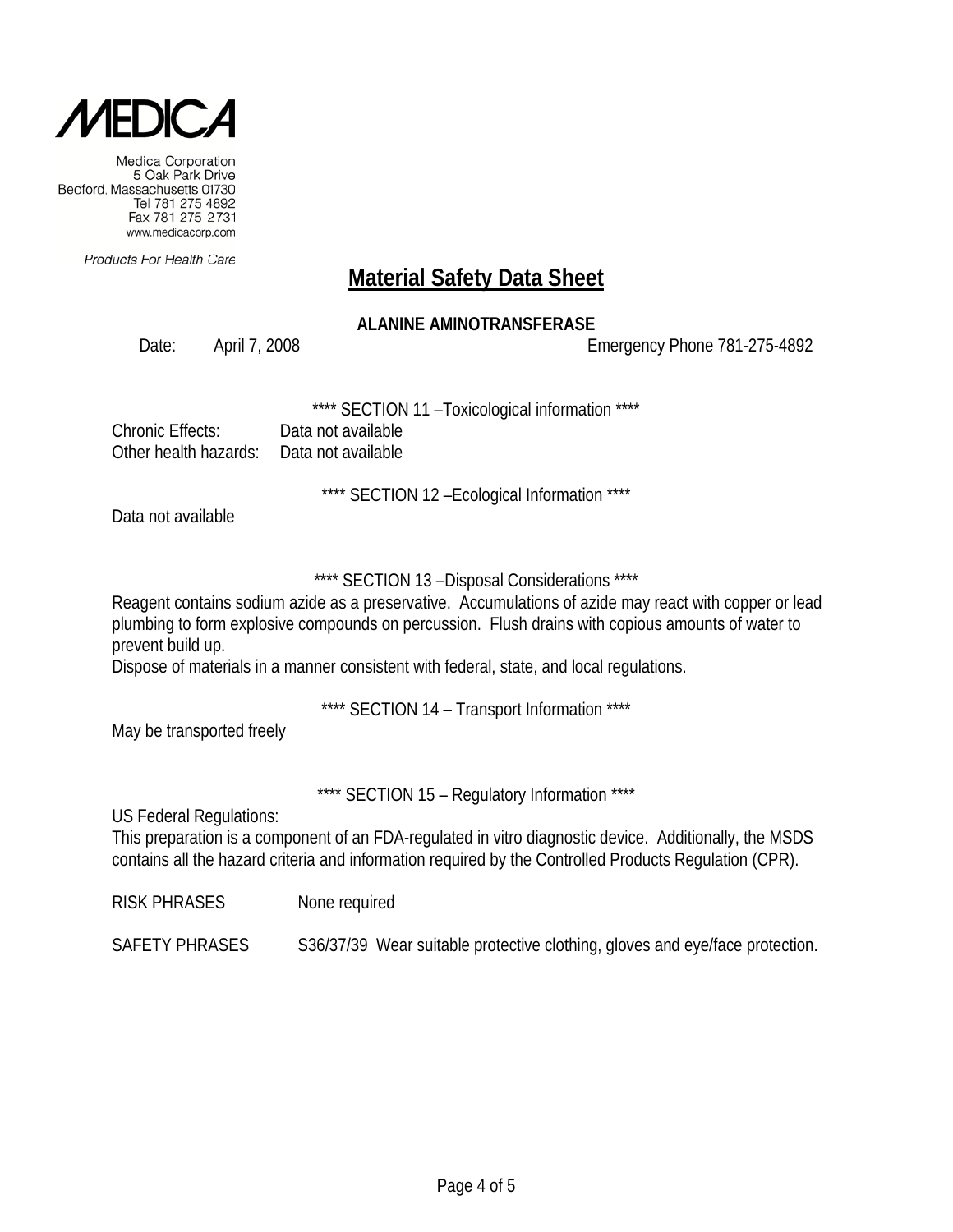

Products For Health Care

# **Material Safety Data Sheet**

### **ALANINE AMINOTRANSFERASE**

Date: April 7, 2008 Emergency Phone 781-275-4892

\*\*\*\* SECTION 16 - Additional Information \*\*\*\*

This MSDS has been prepared in accordance with the ANZI Z400.1 format. Every effort has been made to adhere to the hazard criteria and content requirement of the US OSHA Communication Standard, European Communities Safety Data Sheets Directive, Canadian Controlled Products Regulations, UK Chemical Hazard Information and Packaging Regulations and UN Globally Harmonized System of Classification and Labeling of Chemicals.

#### **Disclaimer:**

The information above is provided in good faith. It is believed to be accurate and represents the best information currently available to us. HOWEVER, WE MAKE NO WARRANTY OF MERCHANTABILITY, FITNESS FOR A PARTICULAR PURPOSE OR OF A NY OTHER TYPE, EXPRESSED OR IMPLIED, WITH RESPECT TO PRODUCTS DESCRIBED OR DATA OR INFORMATION PROVIDED, AND WE ASSUME NO LIABILITY FROM THE USE OF SUCH PRODUCTS, DATA OR INFORMATION. Users should make their own investigations to determine the suitability of the information for their particular purposes. The user is required to comply with all laws and regulations relating to the purchase, use, storage and disposal of the material and must be familiar with and follow generally accepted safe handling procedures. In no event shall MEDICA be liable for any claims, losses or damages of any individual or for lost profits or any special, indirect, incidental, consequential or exemplary damages, however arising, even if MEDICA has been advised of the possibility of such damages.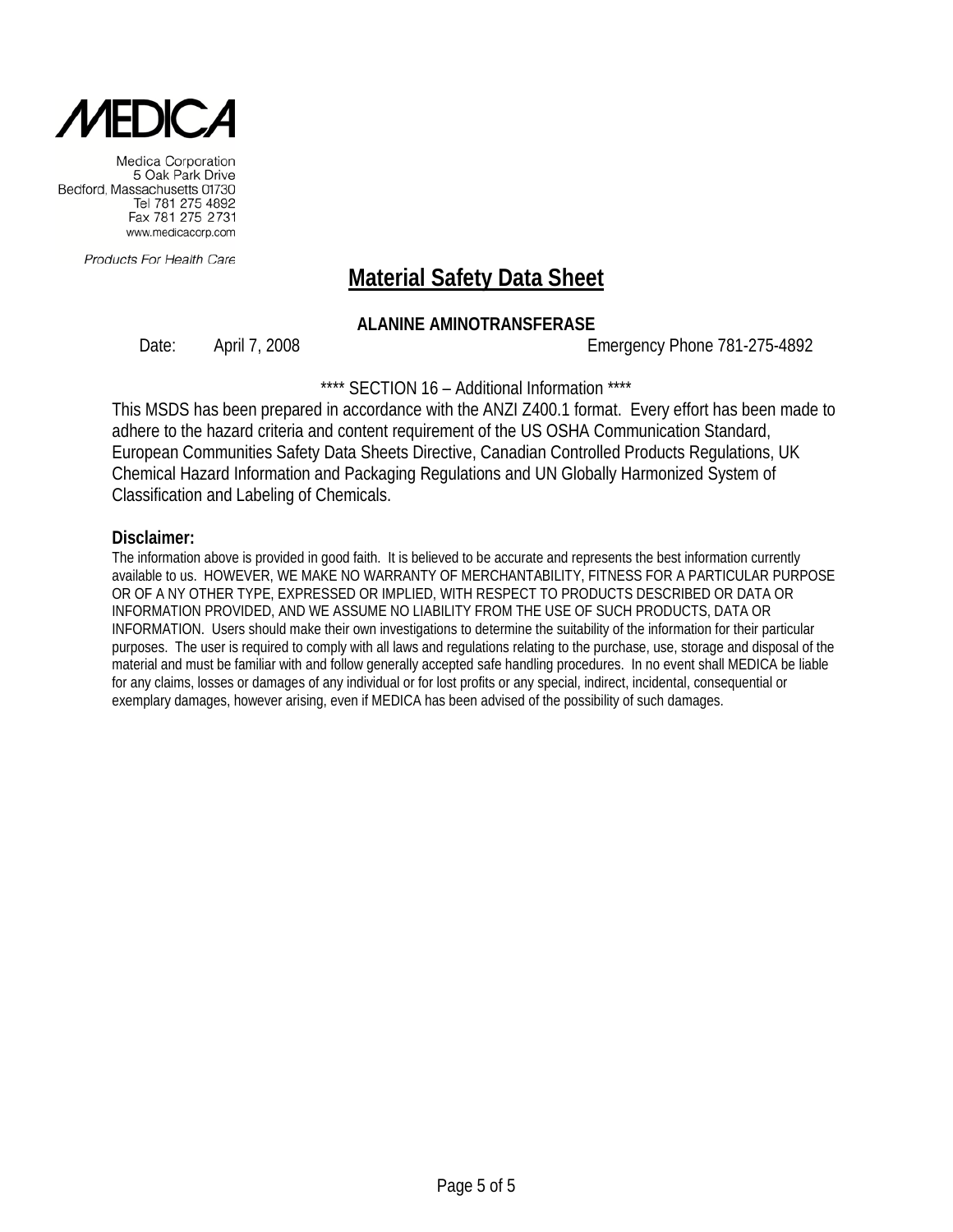

Products For Health Care

### **Material Safety Data Sheet**

### **AMYLASE**

Date: April 7, 2008 2008 2009 Emergency Phone 781-275-4892

\*\*\*\* SECTION 1 - Product Identification \*\*\*\*

| <b>MSDS Name:</b> | Amyase  |
|-------------------|---------|
| Catalog Number:   | 10217-4 |
| Synonyms:         | AMY     |

\*\*\*\* SECTION 2 - Hazards Identification\*\*\*\*

*For In Vitro Diagnostic Use Only*

| Appearance and Odor     | Light yellow, odorless solution | <b>Melting Point</b>       | N/A              |
|-------------------------|---------------------------------|----------------------------|------------------|
| Flashpoint              | N/A                             | <b>Vapor Density</b>       | Not Determined   |
| <b>Vapor Pressure</b>   | Not Determined                  | <b>Solubility in Water</b> | Soluble in water |
| <b>Specific Gravity</b> | 040                             |                            |                  |

In compliance with OSHA Hazard Communication Standard (29 CFR 1910.1200), a chemical is considered hazardous if it contains 1.0% or more of a hazardous compound or 0.1 % or more of a carcinogen.

\*\*\*\* SECTION 3 - Composition, Information on Ingredients \*\*\*\*

| <b>Ingredient Name</b>                                                   | CAS#           |           | EINECS # Concentration          |
|--------------------------------------------------------------------------|----------------|-----------|---------------------------------|
| 2-chloro-4-nitrophenyl- $\alpha$ -D-maltrotrioside, (CNPG <sub>3</sub> ) |                |           | 2.25 mmole/L                    |
| Sodium Chloride                                                          |                |           | 7647-14-5 231-598-3 350 mmole/L |
| Calcium Acetate                                                          |                |           | 6.0 mmole/L                     |
| Potassium Thiocyanate                                                    | $333 - 20 - 0$ | 247-852-1 | 8.7 %                           |
| Sodium Azide                                                             | 26628-22-8     | 206-370-1 | $0.1\%$                         |
| MES Buffer (pH 6.0)                                                      |                |           |                                 |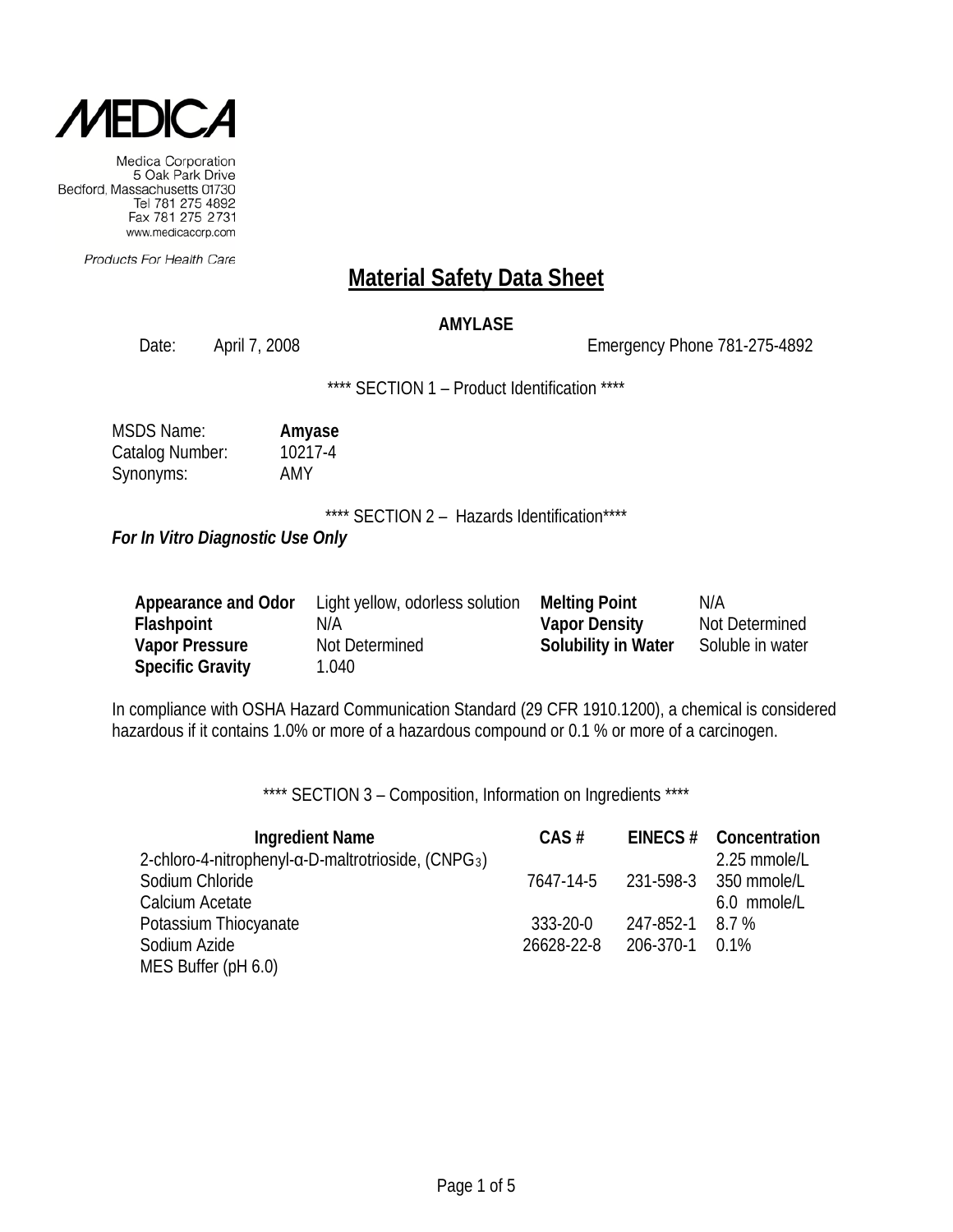

Products For Health Care

# **Material Safety Data Sheet**

### **AMYLASE**

Date: April 7, 2008 Emergency Phone 781-275-4892

\*\*\*\* SECTION 4 – First Aid Measures \*\*\*\*

- Inhalation: Provide fresh air. Restore or support breathing. Keep victim warm and quiet. Get medical attention.
- Eyes: Flush eyes, including under the eyelids with water for 15 minutes. Get medical attention.
- Skin: Flush skin with water for 15 minutes. Wash the affected area thoroughly with soap and water. Remove any contaminated clothing. Get medical attention if irritation develops or persists.
- Ingestion: Drink large quantities of water or milk. Do not induce vomiting. Do not give anything by mouth to an unconscious person. Get medical attention.

\*\*\*\* SECTION 5 - Fire fighting measures \*\*\*\*

General Information: Amylase Reagent is not flammable

\*\*\*\* SECTION 6 – Accidental Release Measures \*\*\*\*

Ventilate the area. Absorb spill with inert material (dry sand, vermiculite, absorptive pads, etc.). After absorption, put the material into a container for disposal. Wash the area after material has been removed. Dispose of the material in a way that is consistent with federal, state and local regulation.

\*\*\*\* SECTION 7-Handling and Storage\*\*\*\*

Handling: Avoid prolonged or repeated contact with skin. Do not ingest. Storage: Store at 2- 8 °C until the expiration date listed on the label.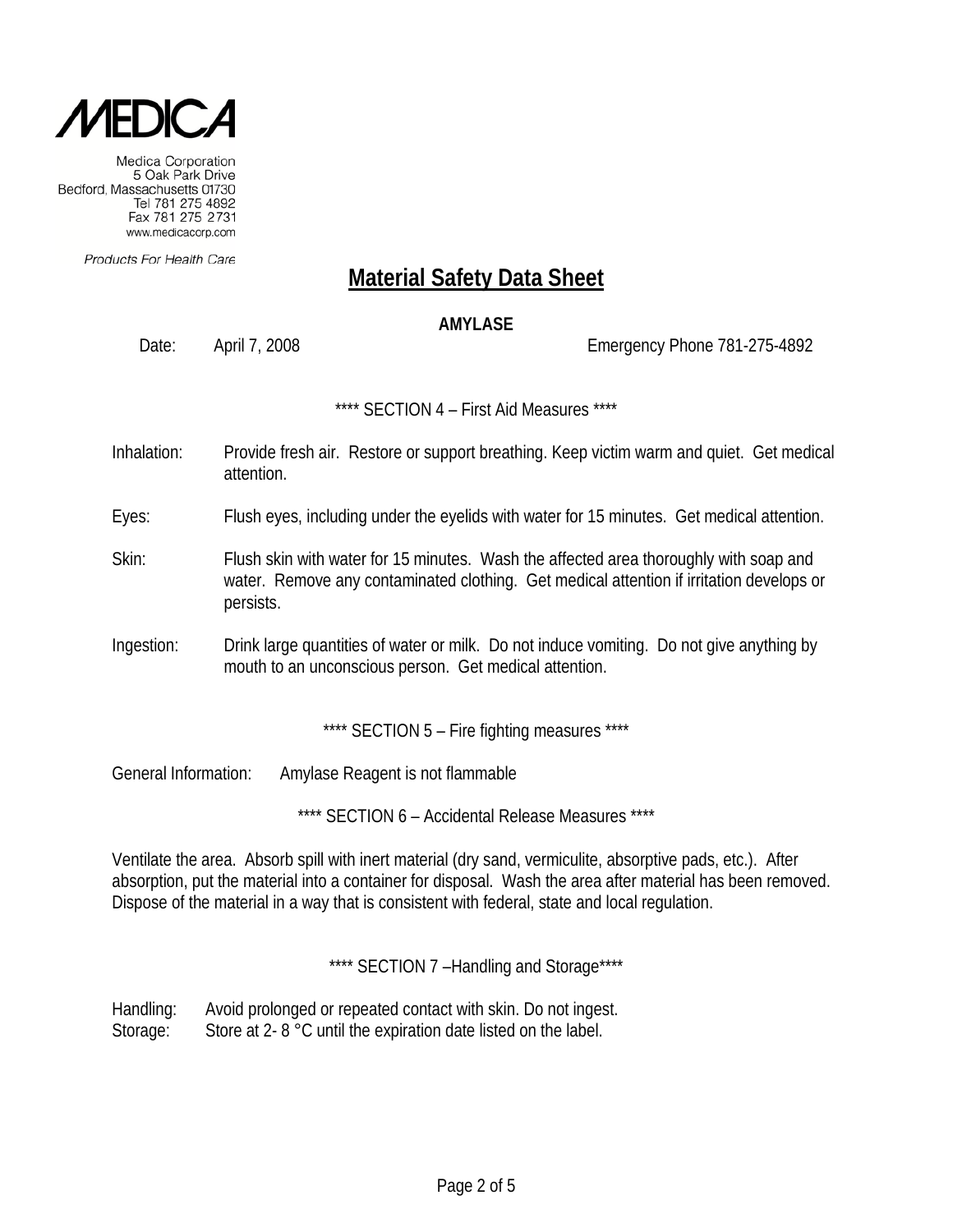

Products For Health Care

# **Material Safety Data Sheet**

### **AMYLASE**

Date: April 7, 2008 2008 2009 2010 Emergency Phone 781-275-4892

\*\*\*\* SECTION 8 - Exposure Controls / Personal Protection \*\*\*\*

Wear suitable gloves Avoid contact with skin and eyes Keep unused container tightly closed

\*\*\*\* SECTION 9 - Physical and Chemical properties \*\*\*\*

| Liquid         |
|----------------|
| Light yellow   |
| Odorless       |
| 6.0            |
| 1.040          |
| N/A            |
| N/A            |
| N/A            |
| Water-soluble  |
| <b>Mixture</b> |
| N/A            |
|                |

|                                          | **** SECTION 10 - Stability and Reactivity **** |
|------------------------------------------|-------------------------------------------------|
| Chemical Stability:                      | <b>Stable</b>                                   |
| Conditions to avoid:                     | Data not available                              |
| Incompatibilities with other chemicals:  | Data not available                              |
| <b>Hazardous Decomposition Products:</b> | Data not available                              |
| Hazardous Polymerization:                | Has not been reported                           |

\*\*\*\* SECTION 11 –Toxicological information \*\*\*\*

| <b>Chronic Effects:</b> | Data not available |
|-------------------------|--------------------|
| Other health hazards:   | Data not available |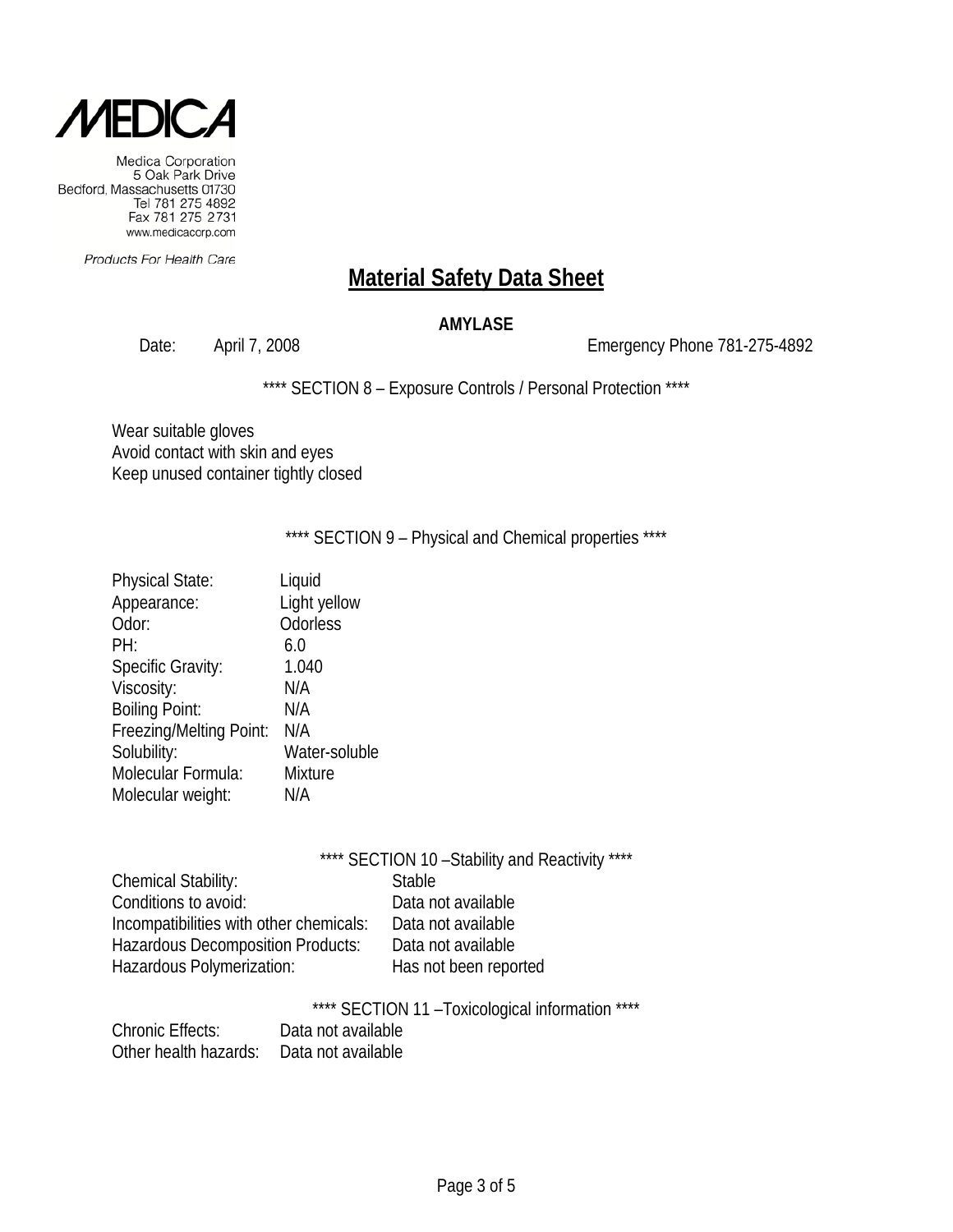

Products For Health Care

# **Material Safety Data Sheet**

### **AMYLASE**

Date: April 7, 2008 Emergency Phone 781-275-4892

\*\*\*\* SECTION 12 –Ecological Information \*\*\*\*

Data not available

\*\*\*\* SECTION 13 –Disposal Considerations \*\*\*\*

Reagent contains sodium azide as a preservative. Accumulations of azide may react with copper or lead plumbing to form explosive compounds on percussion. Flush drains with copious amounts of water to prevent build up.

Dispose of materials in a manner consistent with federal, state, and local regulations.

\*\*\*\* SECTION 14 – Transport Information \*\*\*\*

May be transported freely

\*\*\*\* SECTION 15 – Regulatory Information \*\*\*\*

US Federal Regulations:

This preparation is a component of an FDA-regulated in vitro diagnostic device. Additionally, the MSDS contains all the hazard criteria and information required by the Controlled Products Regulation (CPR).

RISK PHRASES R20/21/22 Harmful by inhalation, in contact with skin and if swallowed. R32 Contact with acids liberates very toxic gas.

SAFETY PHRASES S36/37/39 Wear suitable protective clothing, gloves and eye/face protection.

<<Inset symbol for Irritant>>

\*\*\*\* SECTION 16 – Additional Information \*\*\*\*

This MSDS has been prepared in accordance with the ANZI Z400.1 format. Every effort has been made to adhere to the hazard criteria and content requirement of the US OSHA Communication Standard, European Communities Safety Data Sheets Directive, Canadian Controlled Products Regulations, UK Chemical Hazard Information and Packaging Regulations and UN Globally Harmonized System of Classification and Labeling of Chemicals.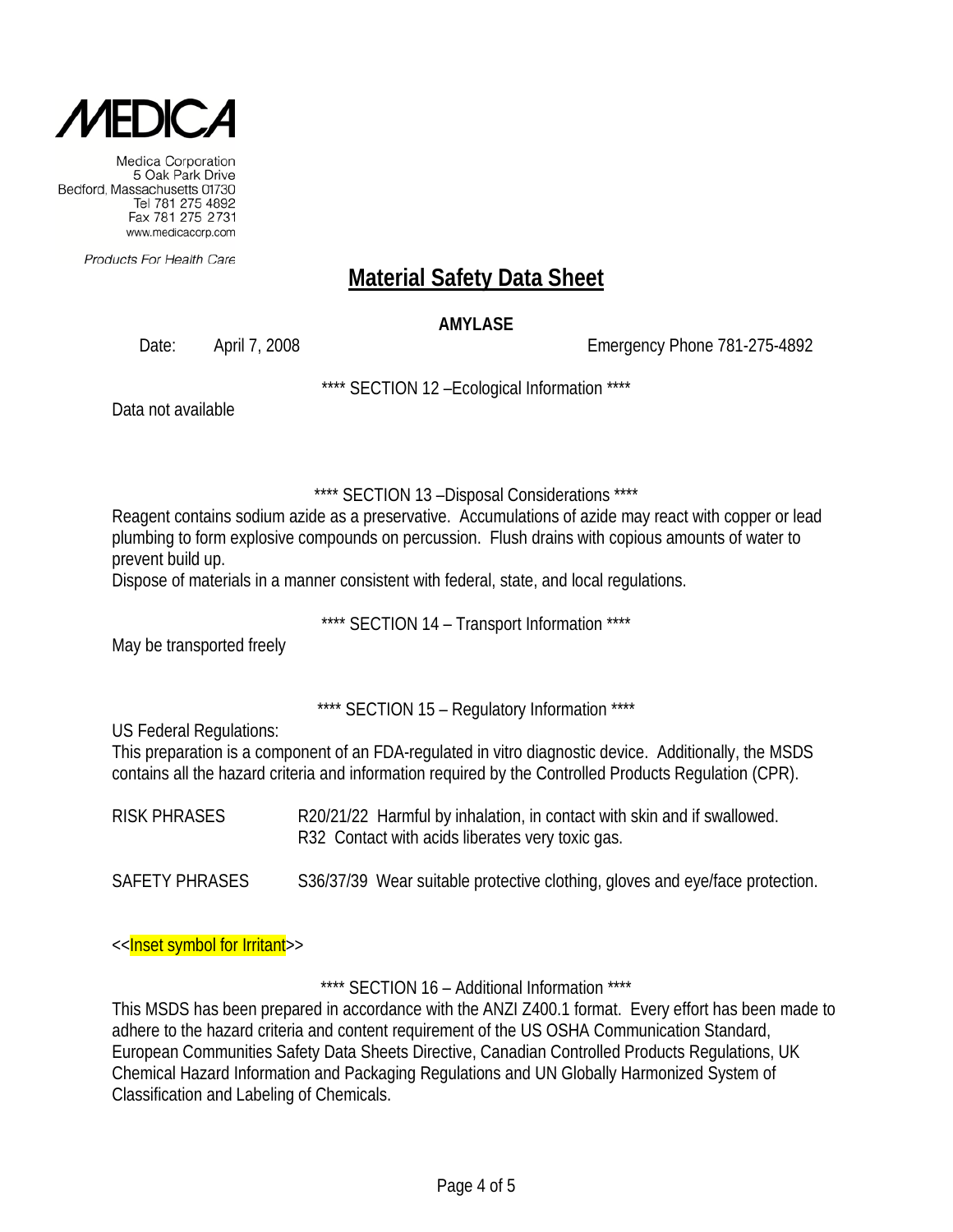

Products For Health Care

# **Material Safety Data Sheet**

### **AMYLASE**

Date: April 7, 2008 Emergency Phone 781-275-4892

#### **Disclaimer:**

The information above is provided in good faith. It is believed to be accurate and represents the best information currently available to us. HOWEVER, WE MAKE NO WARRANTY OF MERCHANTABILITY, FITNESS FOR A PARTICULAR PURPOSE OR OF A NY OTHER TYPE, EXPRESSED OR IMPLIED, WITH RESPECT TO PRODUCTS DESCRIBED OR DATA OR INFORMATION PROVIDED, AND WE ASSUME NO LIABILITY FROM THE USE OF SUCH PRODUCTS, DATA OR INFORMATION. Users should make their own investigations to determine the suitability of the information for their particular purposes. The user is required to comply with all laws and regulations relating to the purchase, use, storage and disposal of the material and must be familiar with and follow generally accepted safe handling procedures. In no event shall MEDICA be liable for any claims, losses or damages of any individual or for lost profits or any special, indirect, incidental, consequential or exemplary damages, however arising, even if MEDICA has been advised of the possibility of such damages.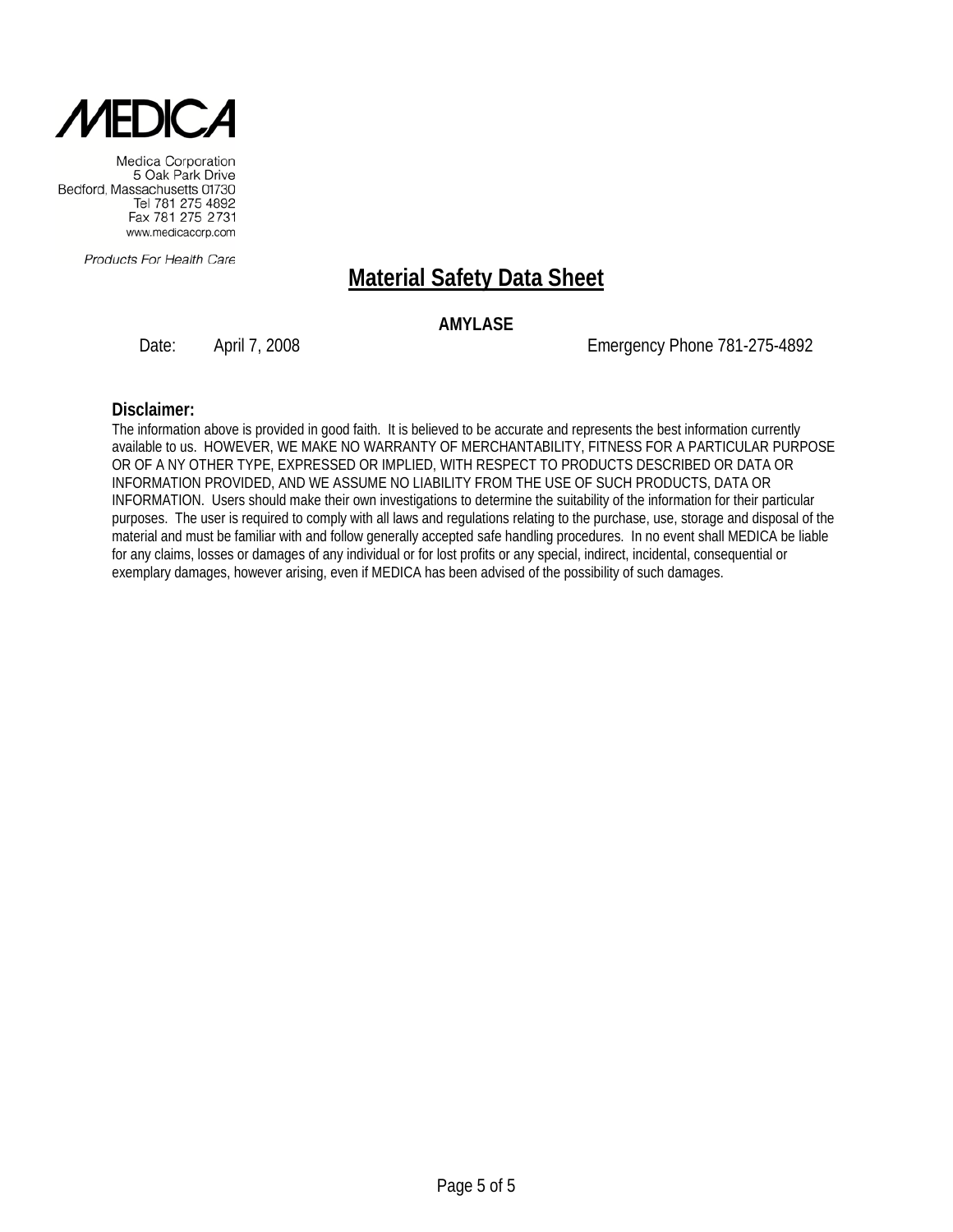

Products For Health Care

### **Material Safety Data Sheet**

### **ASPARTATE AMINOTRANSFERASE**

Date: April 7, 2008 Emergency Phone 781-275-4892

\*\*\*\* SECTION 1 - Product Identification \*\*\*\*

| <b>MSDS Name:</b>      |  |
|------------------------|--|
| <b>Catalog Number:</b> |  |
| Synonyms:              |  |

Aspartate Aminotransferase (Two part reagent) 10206-4 AST/SGOT

\*\*\*\* SECTION 2 - Hazards Identification\*\*\*\*

*For In Vitro Diagnostic Use Only*

| Appearance and Odor R1     | Clear, Odorless | <b>Melting Point</b> | N/A              |
|----------------------------|-----------------|----------------------|------------------|
| Appearance and Odor R2     | Clear, Odorless | <b>Vapor Density</b> | Not Determined   |
| Flashpoint                 | N/A             | Solubility in Water  | Soluble in water |
| <b>Vapor Pressure</b>      | Not Determined  |                      |                  |
| <b>Specific Gravity R1</b> | 1.0378          |                      |                  |
| <b>Specific Gravity R1</b> | 1.0106          |                      |                  |

In compliance with OSHA Hazard Communication Standard (29 CFR 1910.1200), a chemical is considered hazardous if it contains 1.0% or more of a hazardous compound or 0.1 % or more of a carcinogen. The product does NOT contain hazardous material(s) in excess of these amounts. Therefore, no MSDS is required under the standard.

\*\*\*\* SECTION 3 - Composition, Information on Ingredients \*\*\*\*

| <b>Ingredient Name</b>                | CAS#           | EINECS#   | Concentration |
|---------------------------------------|----------------|-----------|---------------|
| Aspartate Aminotranferase Reagent R1: |                |           |               |
| Tris Buffer (pH 7.50)                 |                |           | 80 mmol/L     |
| L-Aspartate                           |                |           | 240 mmol/L    |
| LDH (rabbit muscle)                   |                |           | 600 U/L       |
| MDH (porcine muscle)                  |                |           | 600 U/L       |
| Aspartate Aminotranferase Reagent R2: |                |           |               |
| α-Ketoglutarate                       |                |           | 12 mmol/L     |
| NADH, disodium salt                   | $606 - 68 - 8$ | 210-123-3 | 0.18 mmol/L   |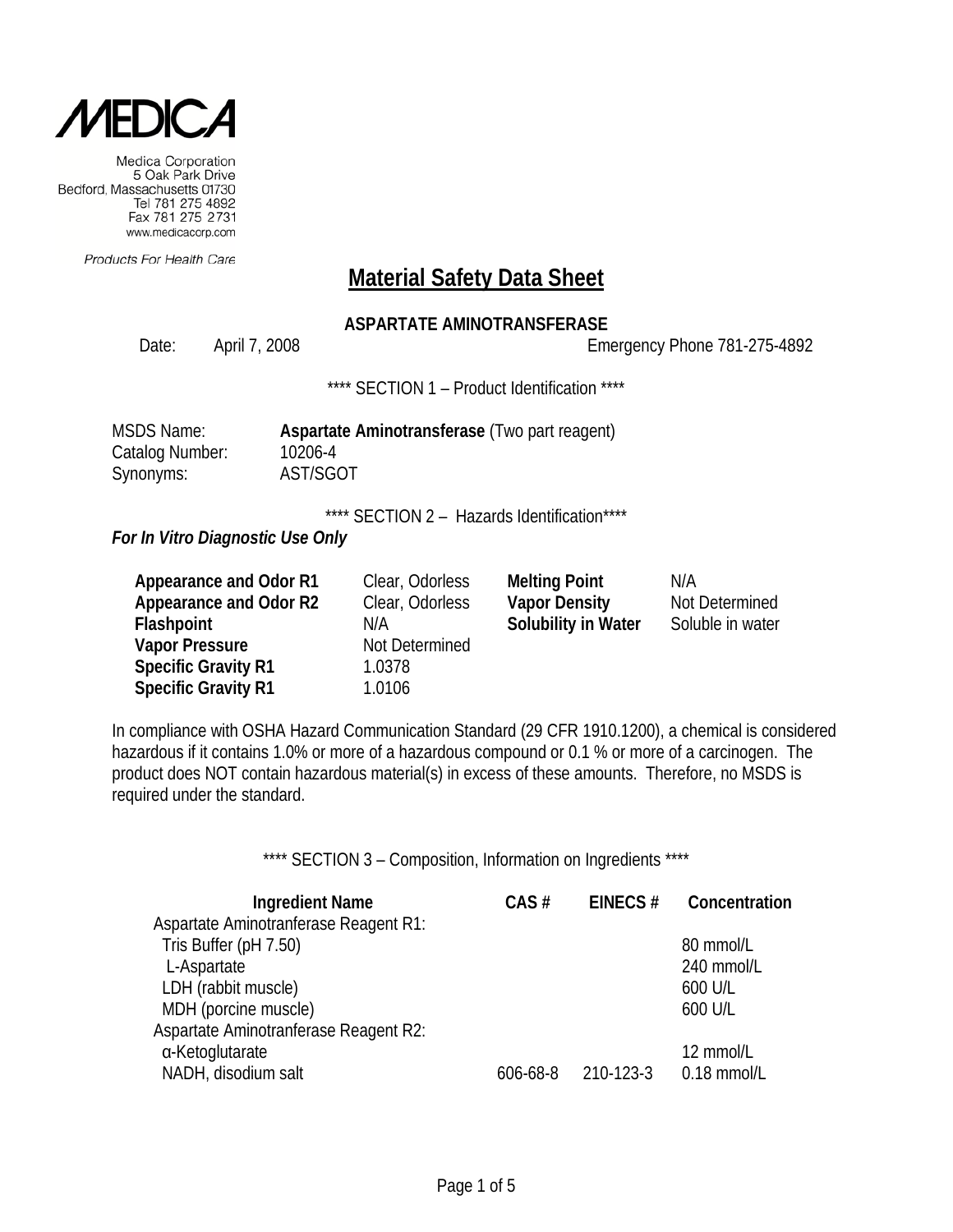

Products For Health Care

# **Material Safety Data Sheet**

### **ASPARTATE AMINOTRANSFERASE**

Date: April 7, 2008 Emergency Phone 781-275-4892

#### \*\*\*\* SECTION 4 – First Aid Measures \*\*\*\*

- Inhalation: Provide fresh air. Restore or support breathing. Keep victim warm and quiet. Get medical attention.
- Eyes: Flush eyes, including under the eyelids with water for 15 minutes. Get medical attention.
- Skin: Flush skin with water for 15 minutes. Wash the affected area thoroughly with soap and water. Remove any contaminated clothing. Get medical attention if irritation develops or persists.
- Ingestion: Drink large quantities of water or milk. Do not induce vomiting. Do not give anything by mouth to an unconscious person. Get medical attention.

\*\*\*\* SECTION 5 - Fire fighting measures \*\*\*\*

General Information: Aspartate Aminotransferase Reagent is not flammable

\*\*\*\* SECTION 6 – Accidental Release Measures \*\*\*\*

Ventilate the area. Absorb spill with inert material (dry sand, vermiculite, absorptive pads, etc.). After absorption, put the material into a container for disposal. Wash the area after material has been removed. Dispose of the material in a way that is consistent with federal, state and local regulation.

\*\*\*\* SECTION 7 -Handling and Storage\*\*\*\*

Handling: Avoid prolonged or repeated contact with skin. Do not ingest. Storage: Store at 2- 8 °C until the expiration date listed on the label.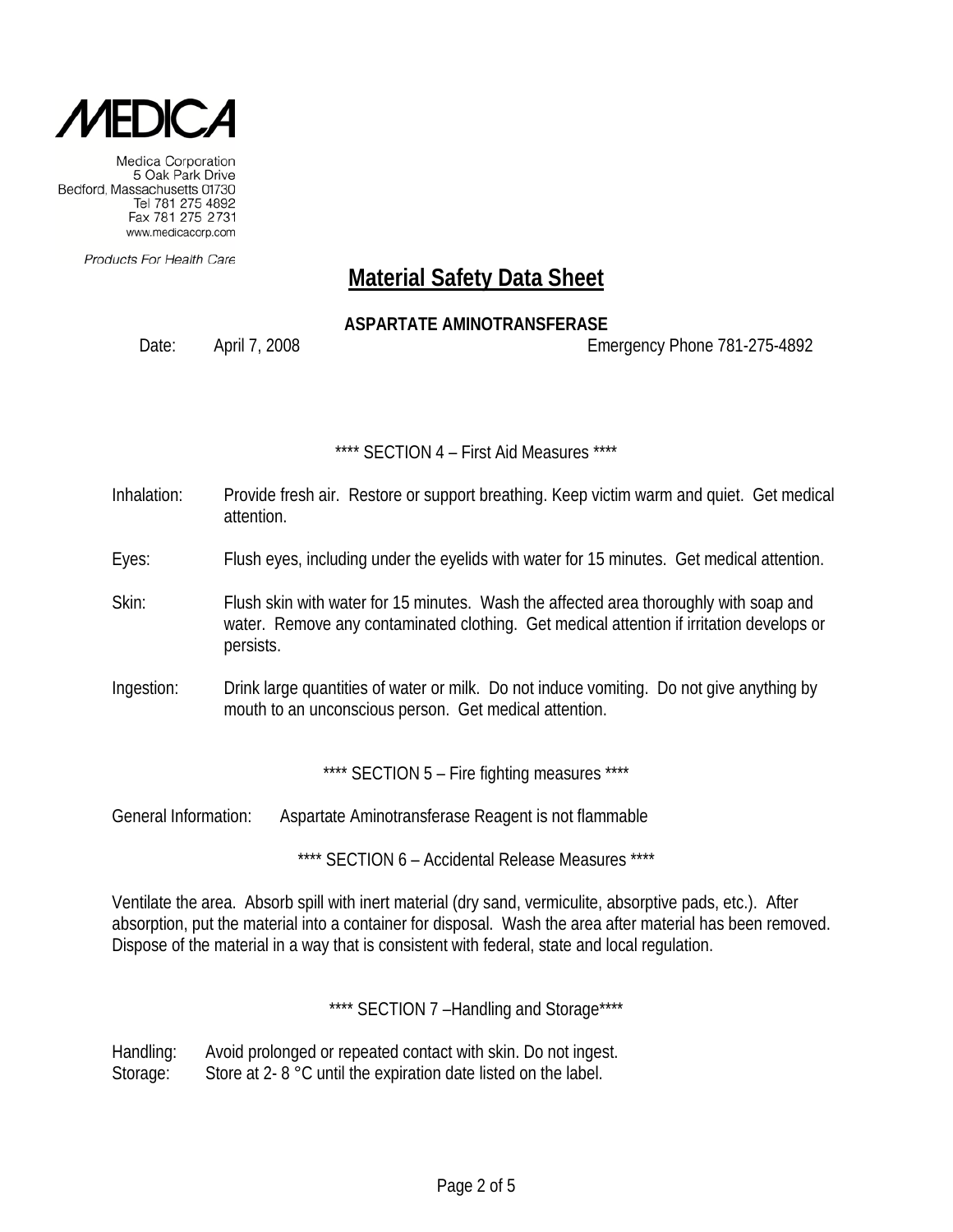

Products For Health Care

# **Material Safety Data Sheet**

### **ASPARTATE AMINOTRANSFERASE**

Date: April 7, 2008 2008 2009 Emergency Phone 781-275-4892

\*\*\*\* SECTION 8 - Exposure Controls / Personal Protection \*\*\*\*

Wear suitable gloves Avoid contact with skin and eyes Keep unused container tightly closed

### \*\*\*\* SECTION 9 - Physical and Chemical properties \*\*\*\*

| <b>Physical State:</b>      | Liquid        |
|-----------------------------|---------------|
| Appearance:                 | Colorless     |
| Odor:                       | Odorless      |
| <b>PH R1:</b>               | 7.8           |
| <b>PH R2:</b>               | 9.6           |
| <b>Specific Gravity R1:</b> | 1.0378        |
| Specific Gravity R2:        | 1.0106        |
| Viscosity:                  | N/A           |
| <b>Boiling Point:</b>       | N/A           |
| Freezing/Melting Point:     | N/A           |
| Solubility:                 | Water-soluble |
| Molecular Formula:          | Mixture       |
| Molecular weight:           | N/A           |

|                                          | **** SECTION 10 - Stability and Reactivity **** |
|------------------------------------------|-------------------------------------------------|
| <b>Chemical Stability:</b>               | <b>Stable</b>                                   |
| Conditions to avoid:                     | Data not available                              |
| Incompatibilities with other chemicals:  | Data not available                              |
| <b>Hazardous Decomposition Products:</b> | Data not available                              |
| Hazardous Polymerization:                | Has not been reported                           |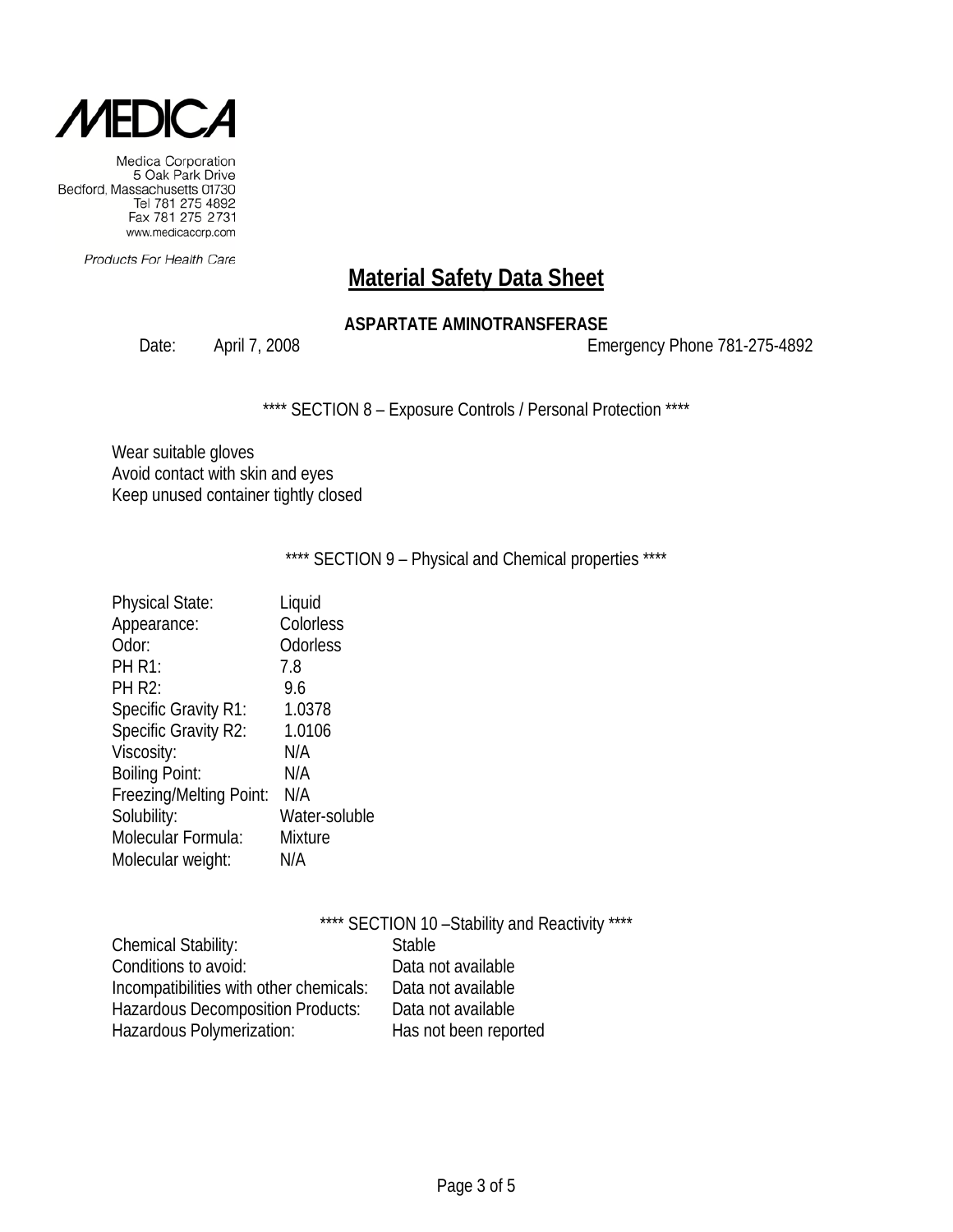

Products For Health Care

# **Material Safety Data Sheet**

### **ASPARTATE AMINOTRANSFERASE**

Date: April 7, 2008 Emergency Phone 781-275-4892

SECTION 11 - Toxicological information \*\*\*\*

| Chronic Effects:                          | Data not available |
|-------------------------------------------|--------------------|
| Other health hazards:  Data not available |                    |

\*\*\*\* SECTION 12 –Ecological Information \*\*\*\*

Data not available

### \*\*\*\* SECTION 13 –Disposal Considerations \*\*\*\*

Reagent contains sodium azide as a preservative. Accumulations of azide may react with copper or lead plumbing to form explosive compounds on percussion. Flush drains with copious amounts of water to prevent build up.

Dispose of materials in a manner consistent with federal, state, and local regulations.

\*\*\*\* SECTION 14 – Transport Information \*\*\*\*

May be transported freely

\*\*\*\* SECTION 15 – Regulatory Information \*\*\*\*

US Federal Regulations:

This preparation is a component of an FDA-regulated in vitro diagnostic device. Additionally, the MSDS contains all the hazard criteria and information required by the Controlled Products Regulation (CPR).

RISK PHRASES None required.

SAFETY PHRASES S36/37/39 Wear suitable protective clothing, gloves and eye/face protection.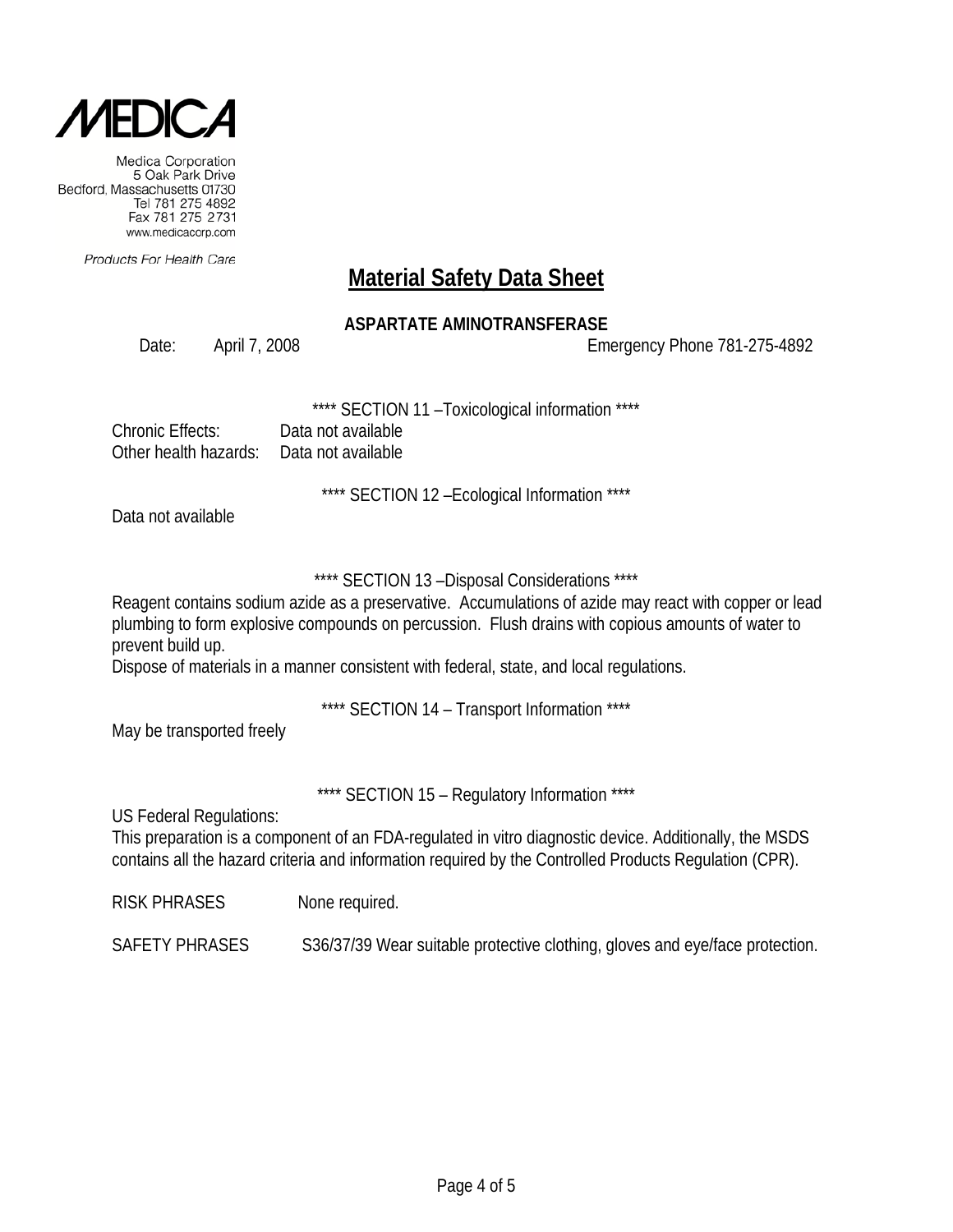

Products For Health Care

# **Material Safety Data Sheet**

### **ASPARTATE AMINOTRANSFERASE**

Date: April 7, 2008 Emergency Phone 781-275-4892

\*\*\*\* SECTION 16 – Additional Information \*\*\*\*

This MSDS has been prepared in accordance with the ANZI Z400.1 format. Every effort has been made to adhere to the hazard criteria and content requirement of the US OSHA Communication Standard, European Communities Safety Data Sheets Directive, Canadian Controlled Products Regulations, UK Chemical Hazard Information and Packaging Regulations and UN Globally Harmonized System of Classification and Labeling of Chemicals.

#### **Disclaimer:**

The information above is provided in good faith. It is believed to be accurate and represents the best information currently available to us. HOWEVER, WE MAKE NO WARRANTY OF MERCHANTABILITY, FITNESS FOR A PARTICULAR PURPOSE OR OF A NY OTHER TYPE, EXPRESSED OR IMPLIED, WITH RESPECT TO PRODUCTS DESCRIBED OR DATA OR INFORMATION PROVIDED, AND WE ASSUME NO LIABILITY FROM THE USE OF SUCH PRODUCTS, DATA OR INFORMATION. Users should make their own investigations to determine the suitability of the information for their particular purposes. The user is required to comply with all laws and regulations relating to the purchase, use, storage and disposal of the material and must be familiar with and follow generally accepted safe handling procedures. In no event shall MEDICA be liable for any claims, losses or damages of any individual or for lost profits or any special, indirect, incidental, consequential or exemplary damages, however arising, even if MEDICA has been advised of the possibility of such damages.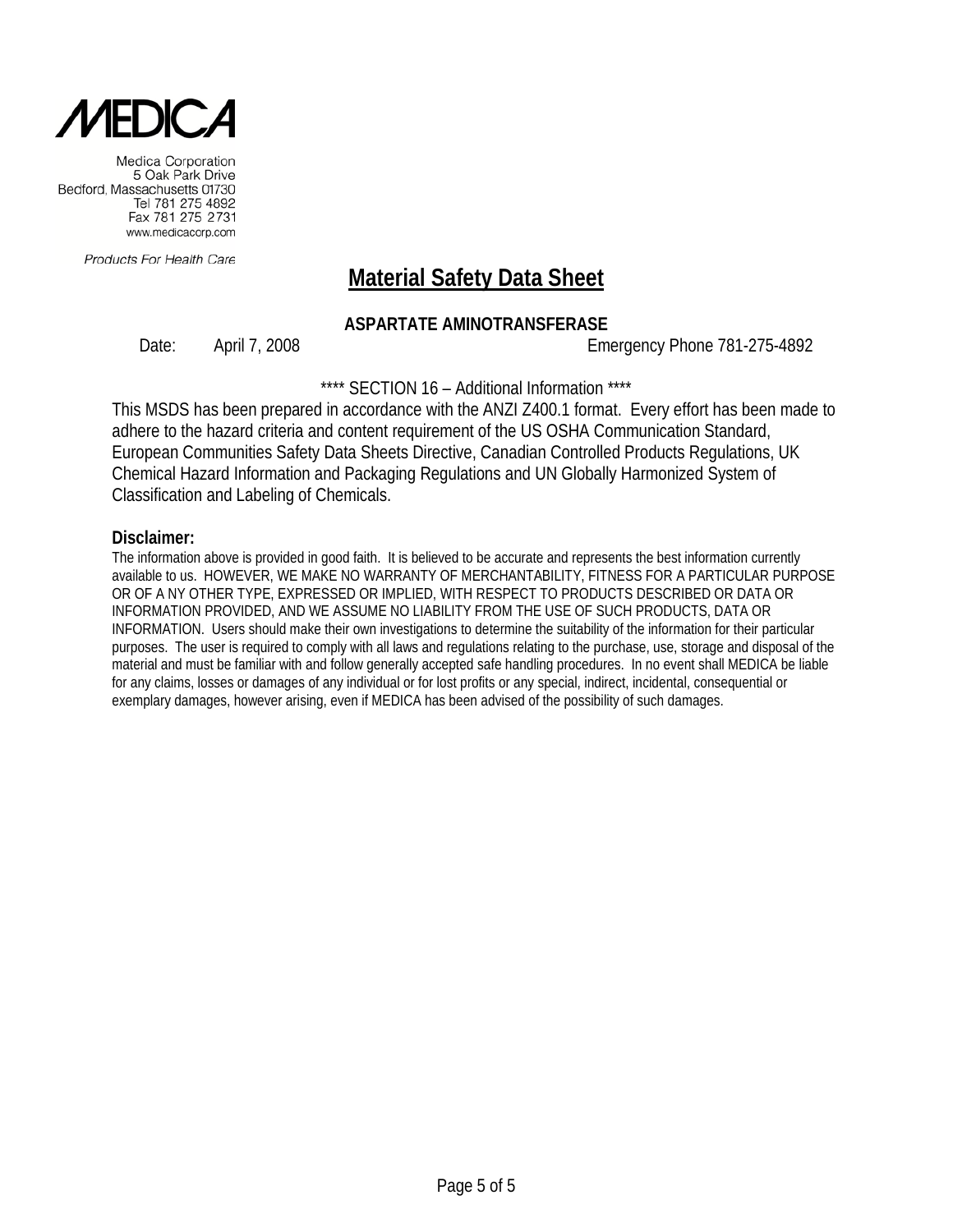

Products For Health Care

# **Material Safety Data Sheet**

### **BLOOD UREA NITROGEN**

Date: April 8, 2008 2008 2008 Emergency Phone 781-275-4892

\*\*\*\* SECTION 1 – Product Identification \*\*\*\*

| <b>MSDS Name:</b> |
|-------------------|
| Catalog Number:   |
| Synonyms:         |

**Blood Urea Nitrogen** 10202-4 **BUN** 

\*\*\*\* SECTION 2 - Hazards Identification\*\*\*\*

*For In Vitro Diagnostic Use Only*

| Appearance and Odor     | Clear, odorless solution | <b>Melting Point</b>       | N/A              |
|-------------------------|--------------------------|----------------------------|------------------|
| Flashpoint              | N/A                      | <b>Vapor Density</b>       | Not Determined   |
| <b>Vapor Pressure</b>   | Not Determined           | <b>Solubility in Water</b> | Soluble in water |
| <b>Specific Gravity</b> | 1.0458                   |                            |                  |

In compliance with OSHA Hazard Communication Standard (29 CFR 1910.1200), a chemical is considered hazardous if it contains 1.0% or more of a hazardous compound or 0.1 % or more of a carcinogen. The product does NOT contain hazardous material(s) in excess of these amounts. Therefore, no MSDS is required under the standard.

\*\*\*\* SECTION 3 - Composition, Information on Ingredients \*\*\*\*

| <b>Ingredient Name</b> | CAS#    | EINECS $#$ | Concentration    |
|------------------------|---------|------------|------------------|
| α-Ketoglutarate        |         |            | 14 mM            |
| Urease (botanical)     |         |            | $> 50$ KU/L      |
| GLDH (mammal)          |         |            | $>12$ KU/L       |
| Adenosine diphosphate  | 58-64-0 | 200-392-5  | $5.0 \text{ mM}$ |
| NADH analog            |         |            | $0.2.$ mM        |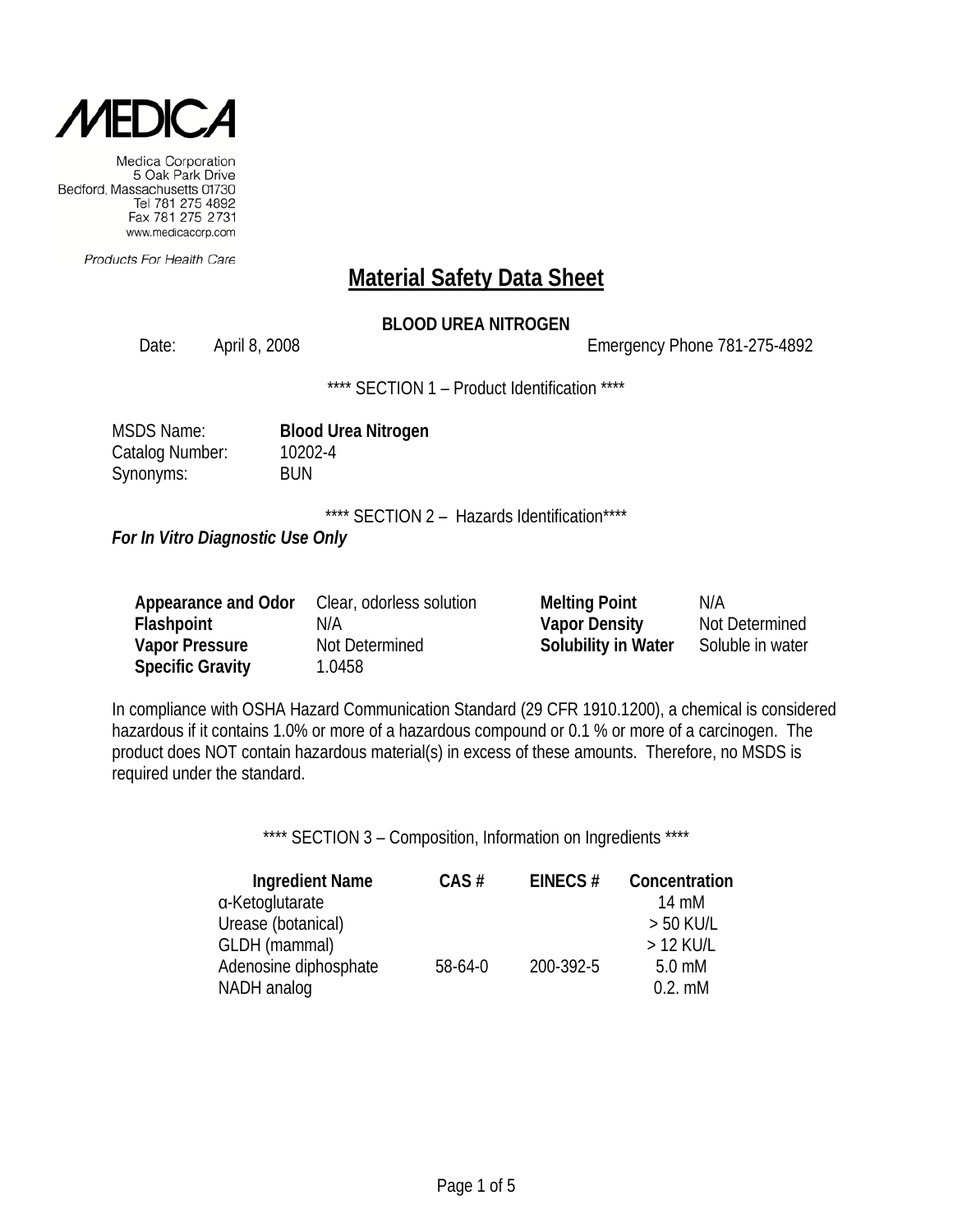

Products For Health Care

# **Material Safety Data Sheet**

### **BLOOD UREA NITROGEN**

Date: April 8, 2008 Emergency Phone 781-275-4892

\*\*\*\* SECTION 4 – First Aid Measures \*\*\*\*

- Inhalation: Provide fresh air. Restore or support breathing. Keep victim warm and quiet. Get medical attention.
- Eyes: Flush eyes, including under the eyelids with water for 15 minutes. Get medical attention.
- Skin: Flush skin with water for 15 minutes. Wash the affected area thoroughly with soap and water. Remove any contaminated clothing. Get medical attention if irritation develops or persists.
- Ingestion: Drink large quantities of water or milk. Do not induce vomiting. Do not give anything by mouth to an unconscious person. Get medical attention.

\*\*\*\* SECTION 5 - Fire fighting measures \*\*\*\*

General Information: Blood Urea Nitrogen Reagent is not flammable

\*\*\*\* SECTION 6 - Accidental Release Measures \*\*\*\*

Ventilate the area. Absorb spill with inert material (dry sand, vermiculite, absorptive pads, etc.). After absorption, put the material into a container for disposal. Wash the area after material has been removed. Dispose of the material in a way that is consistent with federal, state and local regulation.

\*\*\*\* SECTION 7-Handling and Storage\*\*\*\*

Handling: Avoid prolonged or repeated contact with skin. Do not ingest. Storage: Store at 2- 8 °C until the expiration date listed on the label.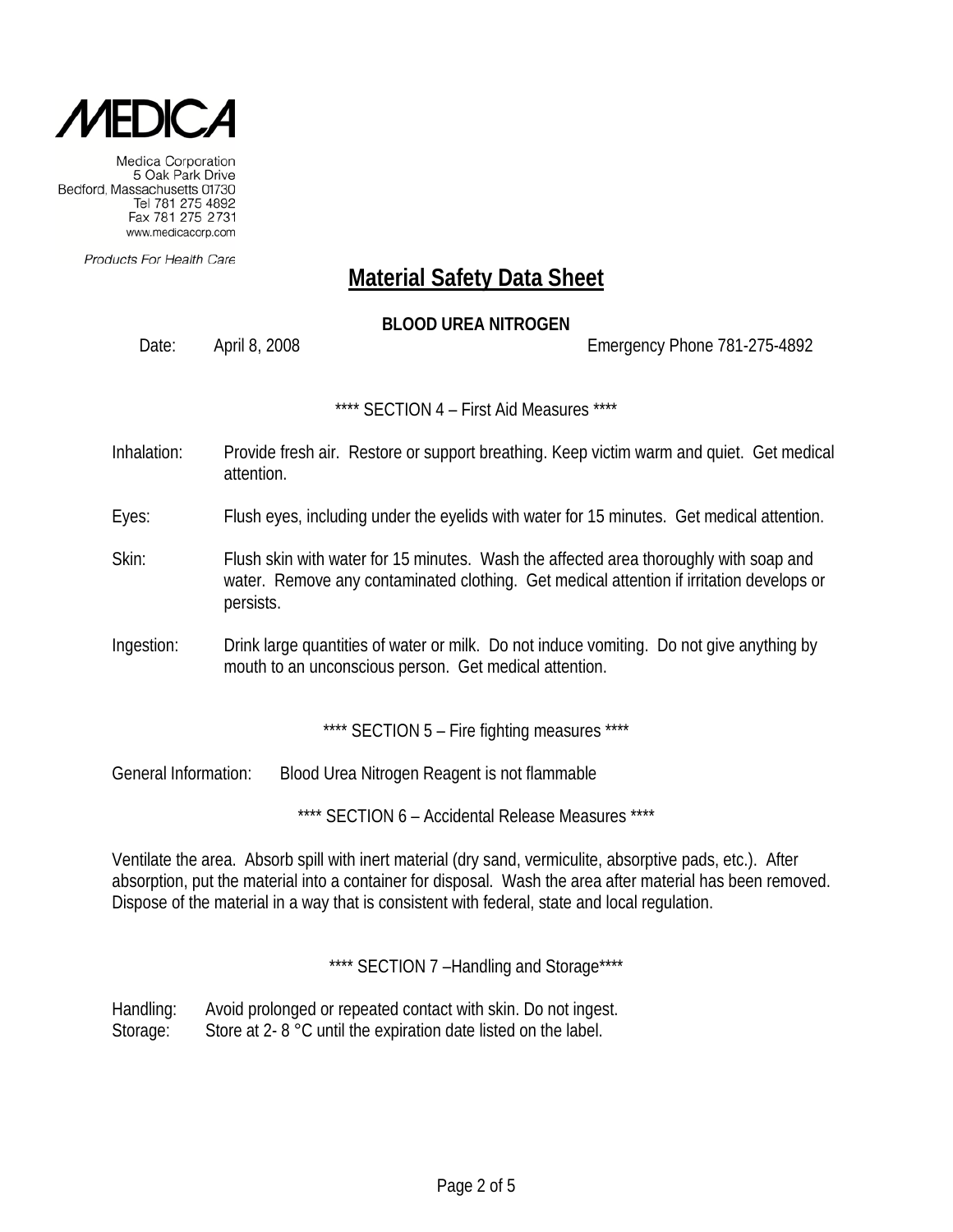

Products For Health Care

# **Material Safety Data Sheet**

### **BLOOD UREA NITROGEN**

Date: April 8, 2008 2008 2008 Emergency Phone 781-275-4892

\*\*\*\* SECTION 8 - Exposure Controls / Personal Protection \*\*\*\*

Wear suitable gloves Avoid contact with skin and eyes Keep unused container tightly closed

\*\*\*\* SECTION 9 - Physical and Chemical properties \*\*\*\*

| <b>Physical State:</b>   | Liquid         |
|--------------------------|----------------|
| Appearance:              | Clear          |
| Odor:                    | Odorless       |
| PH:                      | 8.0            |
| <b>Specific Gravity:</b> | 1.0458         |
| Viscosity:               | N/A            |
| <b>Boiling Point:</b>    | N/A            |
| Freezing/Melting Point:  | N/A            |
| Solubility:              | Water-soluble  |
| Molecular Formula:       | <b>Mixture</b> |
| Molecular weight:        | N/A            |
|                          |                |

|                                         | **** SECTION 10 - Stability and Reactivity **** |
|-----------------------------------------|-------------------------------------------------|
| Chemical Stability:                     | <b>Stable</b>                                   |
| Conditions to avoid:                    | Data not available                              |
| Incompatibilities with other chemicals: | Data not available                              |
| Hazardous Decomposition Products:       | Data not available                              |
| Hazardous Polymerization:               | Has not been reported                           |

| **** SECTION 11 - Toxicological information **** |  |
|--------------------------------------------------|--|
|--------------------------------------------------|--|

| <b>Chronic Effects:</b> | Data not available |
|-------------------------|--------------------|
| Other health hazards:   | Data not available |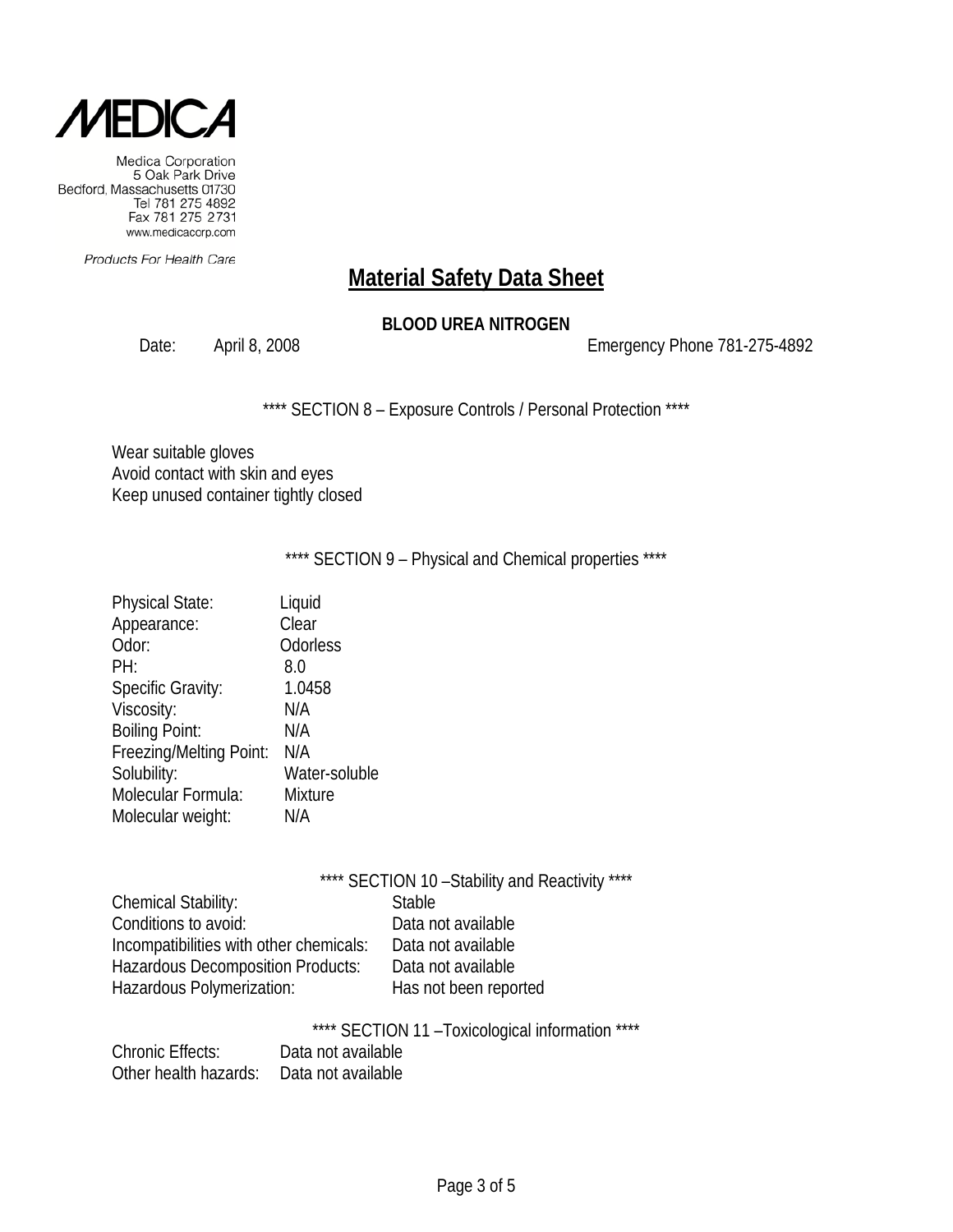

Products For Health Care

# **Material Safety Data Sheet**

### **BLOOD UREA NITROGEN**

Date: April 8, 2008 Emergency Phone 781-275-4892

\*\*\*\* SECTION 12 –Ecological Information \*\*\*\*

Data not available

\*\*\*\* SECTION 13 –Disposal Considerations \*\*\*\*

Reagent contains sodium azide as a preservative. Accumulations of azide may react with copper or lead plumbing to form explosive compounds on percussion. Flush drains with copious amounts of water to prevent build up.

Dispose of materials in a manner consistent with federal, state, and local regulations.

\*\*\*\* SECTION 14 – Transport Information \*\*\*\*

May be transported freely

\*\*\*\* SECTION 15 – Regulatory Information \*\*\*\*

US Federal Regulations:

This preparation is a component of an FDA-regulated in vitro diagnostic device. Additionally, the MSDS contains all the hazard criteria and information required by the Controlled Products Regulation (CPR).

RISK PHRASES none required

SAFETY PHRASES S36/37/39 Wear suitable protective clothing, gloves and eye/face protection.

\*\*\*\* SECTION 16 – Additional Information \*\*\*\*

This MSDS has been prepared in accordance with the ANZI Z400.1 format. Every effort has been made to adhere to the hazard criteria and content requirement of the US OSHA Communication Standard, European Communities Safety Data Sheets Directive, Canadian Controlled Products Regulations, UK Chemical Hazard Information and Packaging Regulations and UN Globally Harmonized System of Classification and Labeling of Chemicals.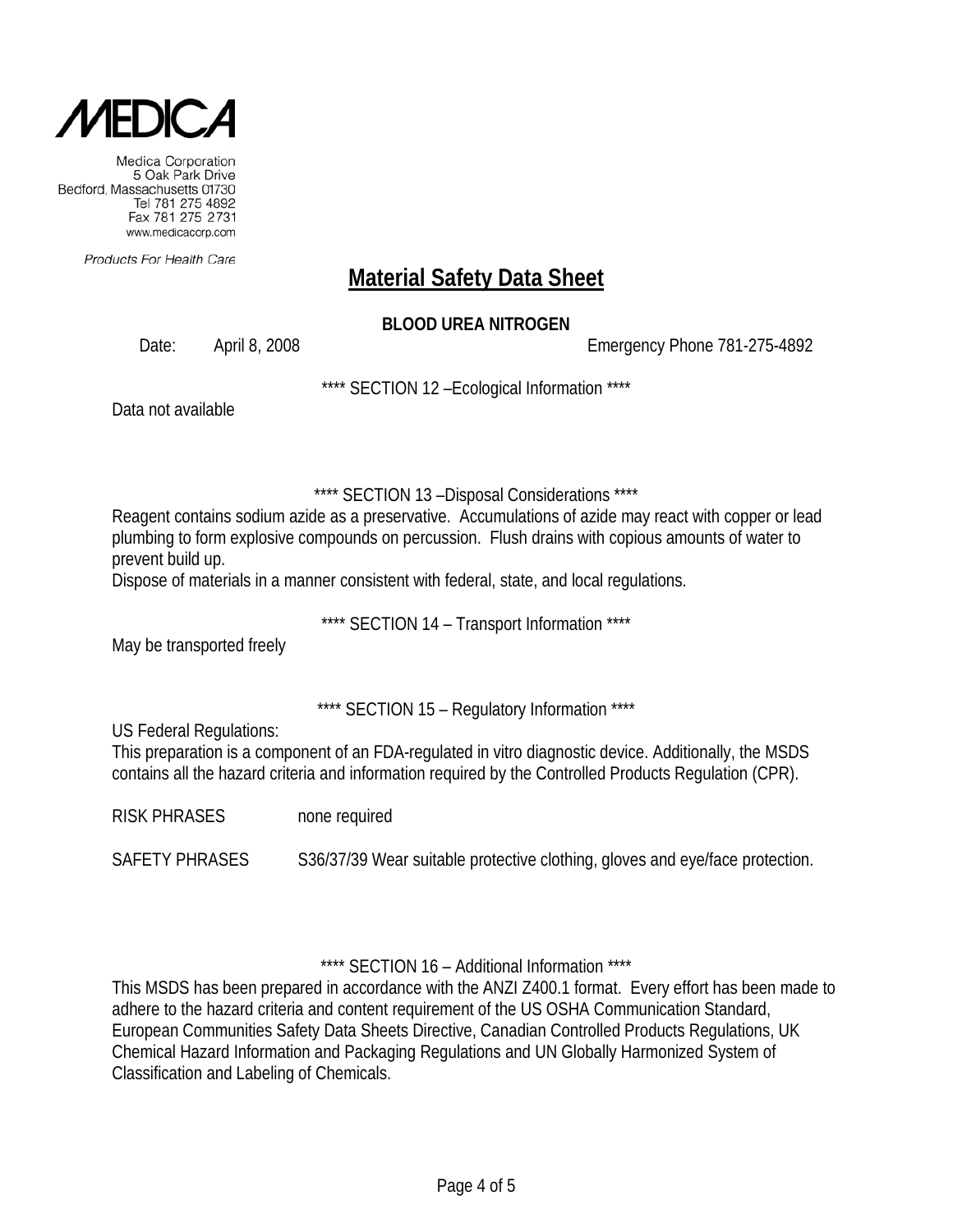

Products For Health Care

# **Material Safety Data Sheet**

### **BLOOD UREA NITROGEN**

Date: April 8, 2008 Emergency Phone 781-275-4892

#### **Disclaimer:**

The information above is provided in good faith. It is believed to be accurate and represents the best information currently available to us. HOWEVER, WE MAKE NO WARRANTY OF MERCHANTABILITY, FITNESS FOR A PARTICULAR PURPOSE OR OF A NY OTHER TYPE, EXPRESSED OR IMPLIED, WITH RESPECT TO PRODUCTS DESCRIBED OR DATA OR INFORMATION PROVIDED, AND WE ASSUME NO LIABILITY FROM THE USE OF SUCH PRODUCTS, DATA OR INFORMATION. Users should make their own investigations to determine the suitability of the information for their particular purposes. The user is required to comply with all laws and regulations relating to the purchase, use, storage and disposal of the material and must be familiar with and follow generally accepted safe handling procedures. In no event shall MEDICA be liable for any claims, losses or damages of any individual or for lost profits or any special, indirect, incidental, consequential or exemplary damages, however arising, even if MEDICA has been advised of the possibility of such damages.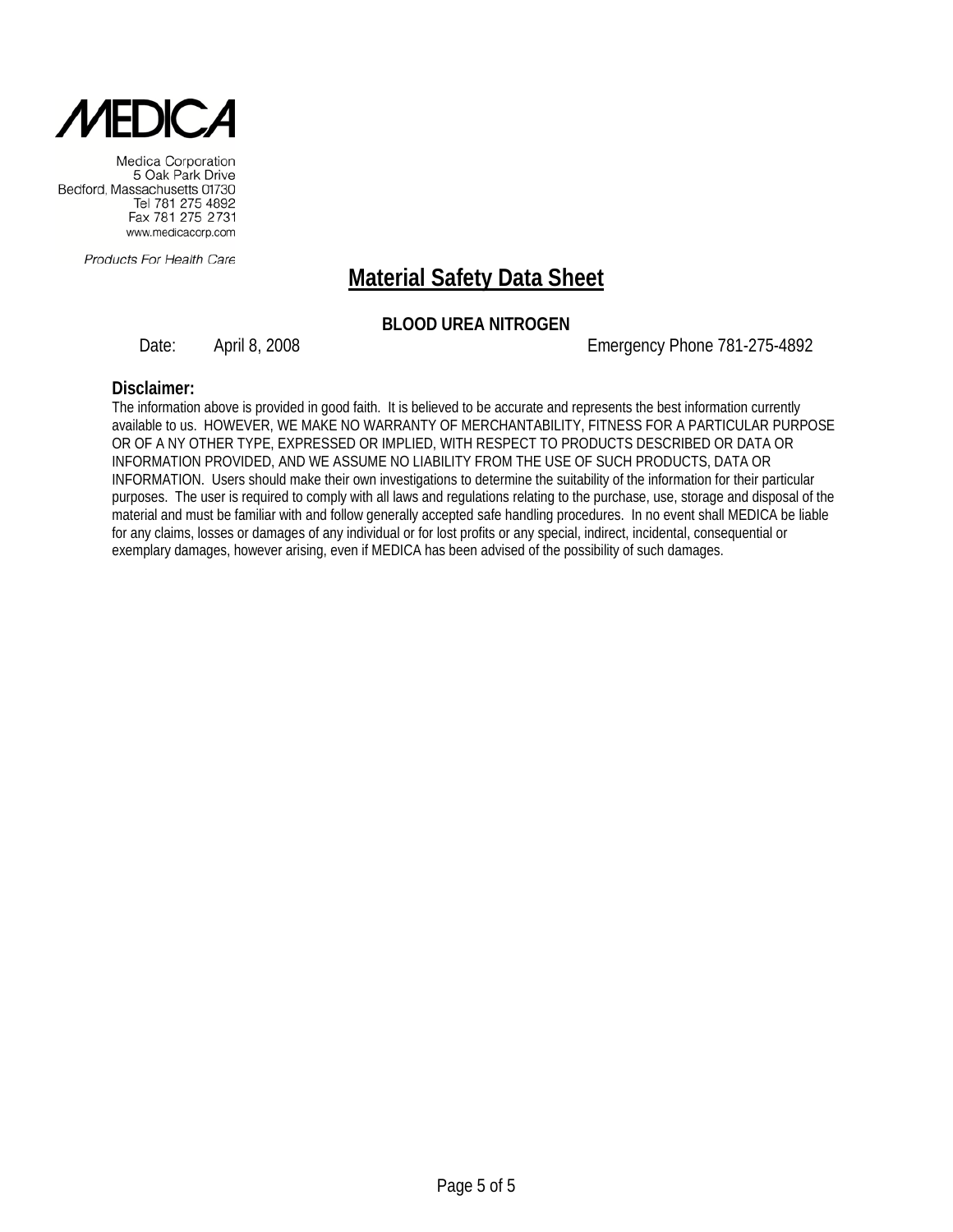

Products For Health Care

### **Material Safety Data Sheet**

### **TOTAL CALCIUM**

Date: April 8, 2008 2008 2008 Emergency Phone 781-275-4892

\*\*\*\* SECTION 1 - Product Identification \*\*\*\*

| MSDS Name:      |
|-----------------|
| Catalog Number: |
| Synonyms:       |

**Total Calcium** (Two part reagent) 10210-4  $CA$ 

\*\*\*\* SECTION 2 - Hazards Identification\*\*\*\*

*For In Vitro Diagnostic Use Only*

| Appearance and Odor R1: | Clear, odorless solution | <b>Melting Point</b> | N/A              |
|-------------------------|--------------------------|----------------------|------------------|
| Appearance and Odor R2: | Clear, odorless solution | <b>Vapor Density</b> | Not Determined   |
| <b>Flashpoint</b>       | N/A                      | Solubility in Water  | Soluble in water |
| <b>Vapor Pressure</b>   | Not Determined           |                      |                  |
| <b>Specific Gravity</b> | 1.0064                   |                      |                  |

In compliance with OSHA Hazard Communication Standard (29 CFR 1910.1200), a chemical is considered hazardous if it contains 1.0% or more of a hazardous compound or 0.1 % or more of a carcinogen. The product does NOT contain hazardous material(s) in excess of these amounts. Therefore, no MSDS is required under the standard.

\*\*\*\* SECTION 3 - Composition, Information on Ingredients \*\*\*\*

| <b>Ingredient Name</b>             | Concentration | $CAS \#$    | EINECS#   |
|------------------------------------|---------------|-------------|-----------|
| Calcium Reagent R1:                |               |             |           |
| Phosphate Buffer (pH 7.5)          | 50 mmol/L     |             |           |
| 8-Hydroxyquinoline-5-sulfonic acid | 5 mmol/L      | 207386-92-3 |           |
| Arsenazo III                       | $0.12$ mmol/L | 1668-00-4   | 216-788-6 |
| Calcium Reagent R2 (cleaner):      |               |             |           |
| Hydrochloric Acid                  | 25 mmol/L     | 7647-01-0   | 231-595-7 |
| Stabilizers and surfactant         |               |             |           |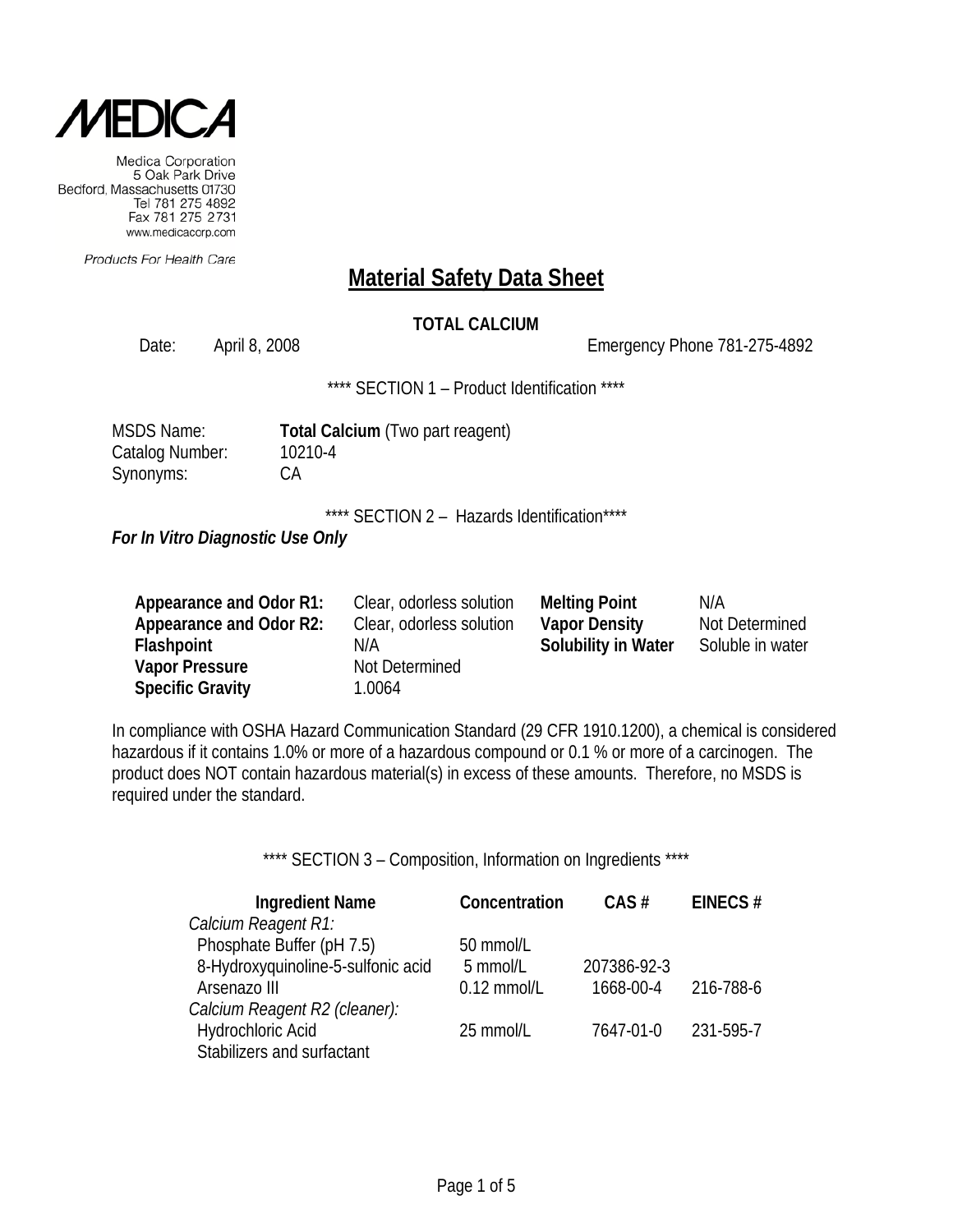

Products For Health Care

# **Material Safety Data Sheet**

### **TOTAL CALCIUM**

Date: April 8, 2008 Emergency Phone 781-275-4892

\*\*\*\* SECTION 4 – First Aid Measures \*\*\*\*

Inhalation: Provide fresh air. Restore or support breathing. Keep victim warm and quiet. Get medical attention.

Eyes: Flush eyes, including under the eyelids with water for 15 minutes. Get medical attention.

- Skin: Flush skin with water for 15 minutes. Wash the affected area thoroughly with soap and water. Remove any contaminated clothing. Get medical attention if irritation develops or persists.
- Ingestion: Drink large quantities of water or milk. Do not induce vomiting. Do not give anything by mouth to an unconscious person. Get medical attention.

\*\*\*\* SECTION 5 - Fire fighting measures \*\*\*\*

General Information: Calcium Reagent is not flammable

\*\*\*\* SECTION 6 – Accidental Release Measures \*\*\*\*

Ventilate the area. Absorb spill with inert material (dry sand, vermiculite, absorptive pads, etc.). After absorption, put the material into a container for disposal. Wash the area after material has been removed. Dispose of the material in a way that is consistent with federal, state and local regulation.

\*\*\*\* SECTION 7-Handling and Storage\*\*\*\*

Handling: Avoid prolonged or repeated contact with skin. Do not ingest. Storage: Store at 2- 8 °C until the expiration date listed on the label.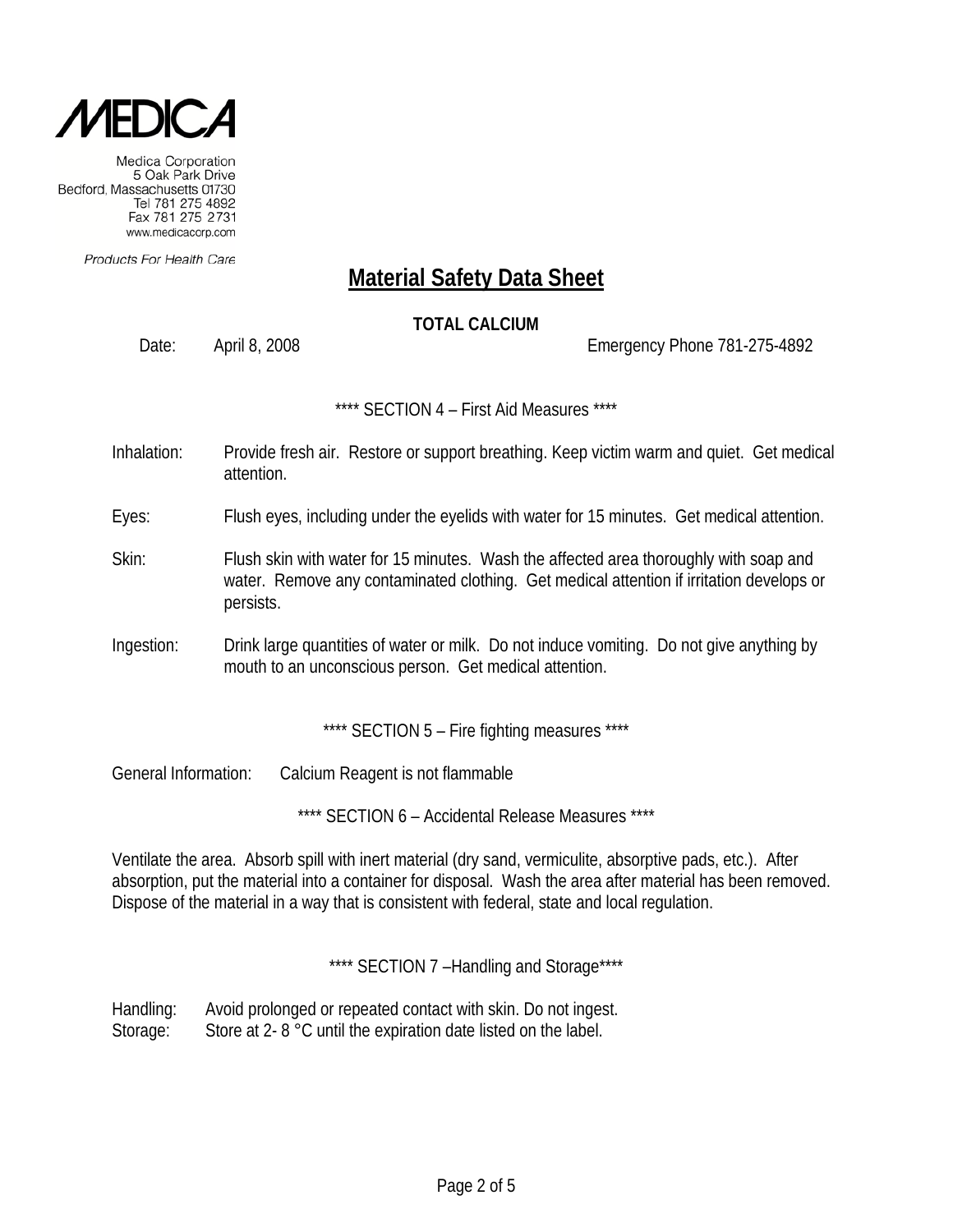

Products For Health Care

# **Material Safety Data Sheet**

### **TOTAL CALCIUM**

Date: April 8, 2008 2008 2008 Emergency Phone 781-275-4892

\*\*\*\* SECTION 8 - Exposure Controls / Personal Protection \*\*\*\*

Wear suitable gloves Avoid contact with skin and eyes Keep unused container tightly closed

\*\*\*\* SECTION 9 - Physical and Chemical properties \*\*\*\*

| Physical State R1 & R2: Liquid |               |
|--------------------------------|---------------|
| Appearance R1 & R2:            | Clear         |
| Odor R1 & R2:                  | Odorless      |
| <b>PH R1:</b>                  | 7.5           |
| <b>PH R2:</b>                  | 2.07          |
| Specific Gravity:              | 1.0064        |
| Viscosity:                     | N/A           |
| <b>Boiling Point:</b>          | N/A           |
| Freezing/Melting Point:        | N/A           |
| Solubility:                    | Water-soluble |
| Molecular Formula:             | Mixture       |
| Molecular weight:              | N/A           |
|                                |               |

|                                         | **** SECTION 10 - Stability and Reactivity **** |
|-----------------------------------------|-------------------------------------------------|
| <b>Chemical Stability:</b>              | <b>Stable</b>                                   |
| Conditions to avoid:                    | Data not available                              |
| Incompatibilities with other chemicals: | Data not available                              |
| Hazardous Decomposition Products:       | Data not available                              |
| Hazardous Polymerization:               | Has not been reported                           |
|                                         |                                                 |

\*\*\*\* SECTION 11 –Toxicological information \*\*\*\*

| <b>Chronic Effects:</b> | Data not available |
|-------------------------|--------------------|
| Other health hazards:   | Data not available |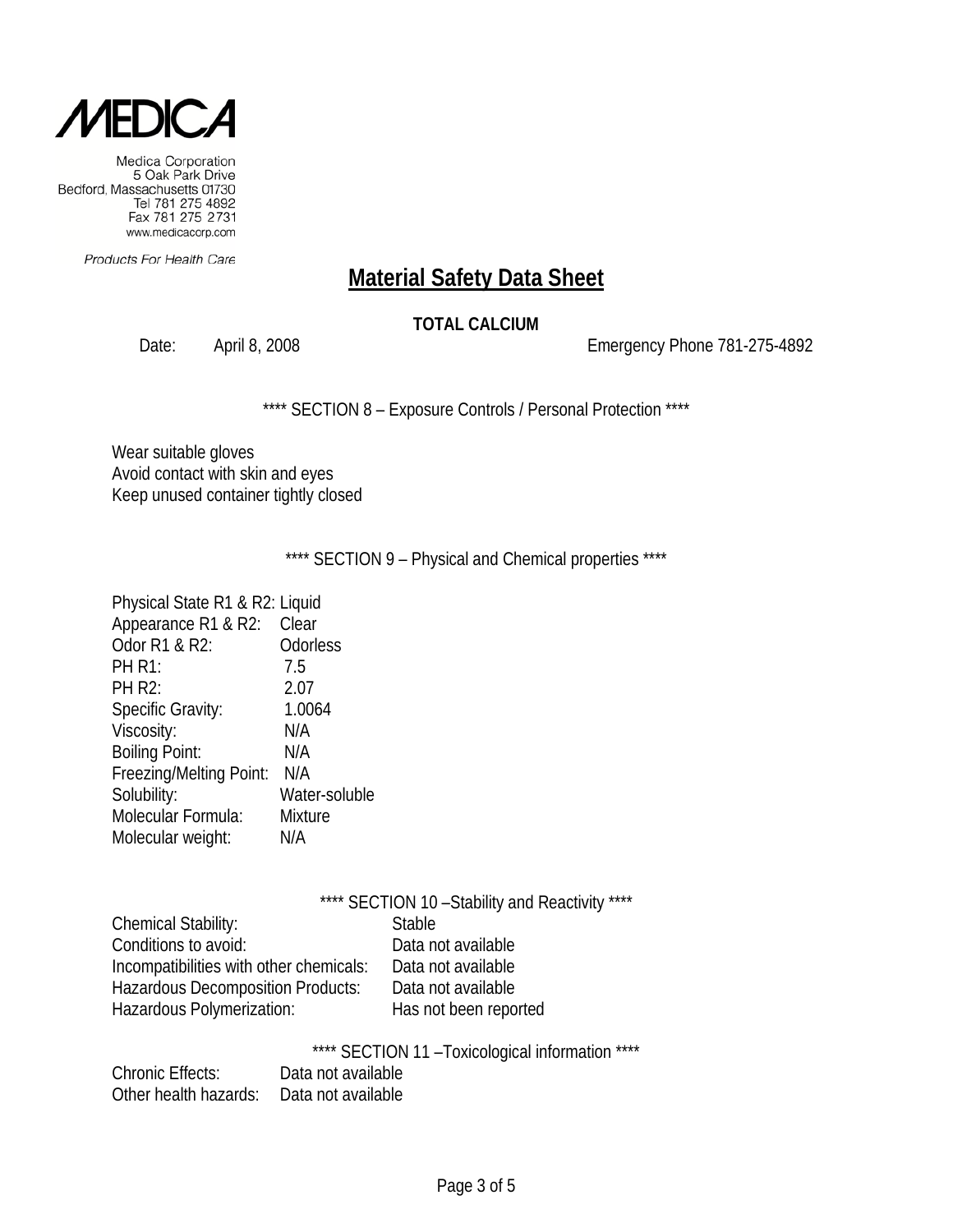

Products For Health Care

# **Material Safety Data Sheet**

### **TOTAL CALCIUM**

Date: April 8, 2008 Emergency Phone 781-275-4892

\*\*\*\* SECTION 12 –Ecological Information \*\*\*\*

Data not available

### \*\*\*\* SECTION 13 –Disposal Considerations \*\*\*\*

Reagent contains sodium azide as a preservative. Accumulations of azide may react with copper or lead plumbing to form explosive compounds on percussion. Flush drains with copious amounts of water to prevent build up.

Dispose of materials in a manner consistent with federal, state, and local regulations.

\*\*\*\* SECTION 14 – Transport Information \*\*\*\*

May be transported freely

\*\*\*\* SECTION 15 - Regulatory Information \*\*\*\*

US Federal Regulations:

This preparation is a component of an FDA-regulated in vitro diagnostic device. Additionally, the MSDS contains all the hazard criteria and information required by the Controlled Products Regulation (CPR).

- RISK PHRASES R36/37/38 Irritating to eyes, respiratory system and skin
- SAFETY PHRASES S28 After contact with skin, wash immediately with plenty of water. S36/37/39 Wear suitable protective clothing, gloves and eye/face protection.

<<Insert symbol for Corrosive & Toxic>>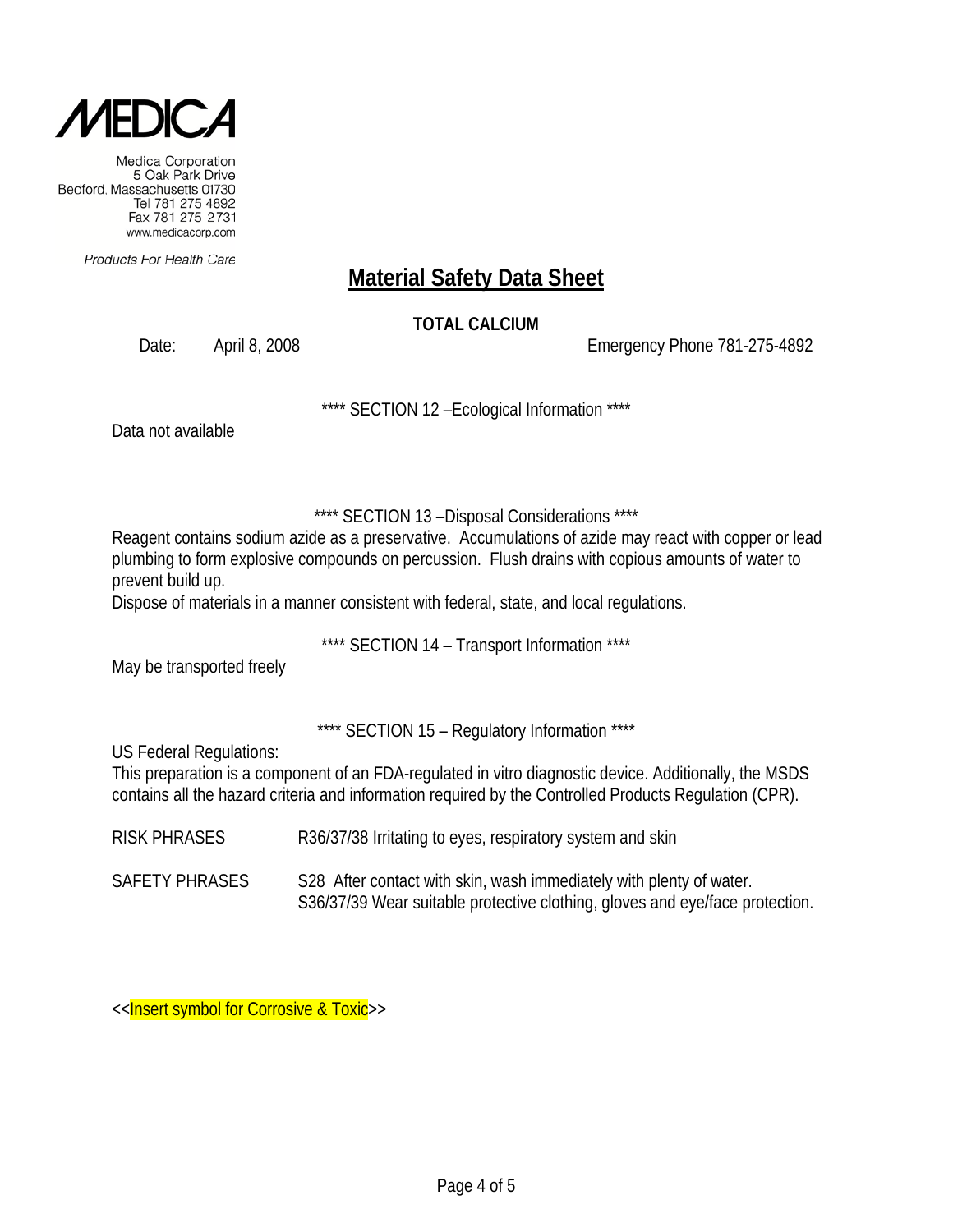

Products For Health Care

# **Material Safety Data Sheet**

### **TOTAL CALCIUM**

Date: April 8, 2008 and the state of the Emergency Phone 781-275-4892

\*\*\*\* SECTION 16 – Additional Information \*\*\*\*

This MSDS has been prepared in accordance with the ANZI Z400.1 format. Every effort has been made to adhere to the hazard criteria and content requirement of the US OSHA Communication Standard, European Communities Safety Data Sheets Directive, Canadian Controlled Products Regulations, UK Chemical Hazard Information and Packaging Regulations and UN Globally Harmonized System of Classification and Labeling of Chemicals.

#### **Disclaimer:**

The information above is provided in good faith. It is believed to be accurate and represents the best information currently available to us. HOWEVER, WE MAKE NO WARRANTY OF MERCHANTABILITY, FITNESS FOR A PARTICULAR PURPOSE OR OF A NY OTHER TYPE, EXPRESSED OR IMPLIED, WITH RESPECT TO PRODUCTS DESCRIBED OR DATA OR INFORMATION PROVIDED, AND WE ASSUME NO LIABILITY FROM THE USE OF SUCH PRODUCTS, DATA OR INFORMATION. Users should make their own investigations to determine the suitability of the information for their particular purposes. The user is required to comply with all laws and regulations relating to the purchase, use, storage and disposal of the material and must be familiar with and follow generally accepted safe handling procedures. In no event shall MEDICA be liable for any claims, losses or damages of any individual or for lost profits or any special, indirect, incidental, consequential or exemplary damages, however arising, even if MEDICA has been advised of the possibility of such damages.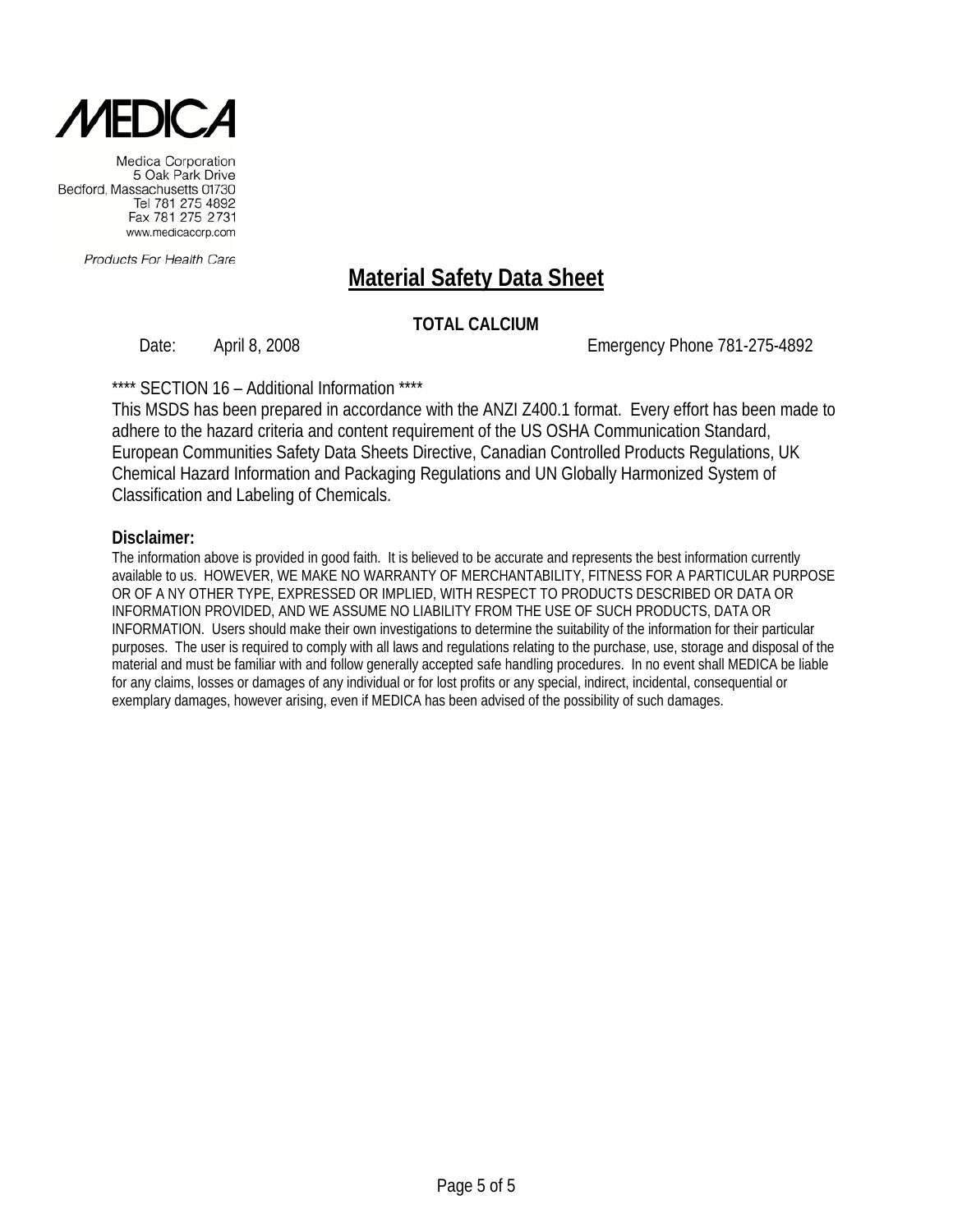

Products For Health Care

# **Material Safety Data Sheet**

### **EasyCal**

Date: April 14, 2008 2008 Emergency Phone 781-275-4892

\*\*\*\* SECTION 1 - Product Identification \*\*\*\*

| <b>MSDS Name:</b> | EasyCal                     |
|-------------------|-----------------------------|
| Catalog Number:   | 10651                       |
| Synonyms:         | <b>Chemistry Calibrator</b> |

\*\*\*\* SECTION 2 - Hazards Identification\*\*\*\*

*For In Vitro Diagnostic Use Only*

| Appearance and Odor     | Light yellow, lyophilized powder | <b>Melting Point</b>                 | N/A            |
|-------------------------|----------------------------------|--------------------------------------|----------------|
| Flashpoint              | N/A                              | <b>Vapor Density</b>                 | Not Determined |
| <b>Vapor Pressure</b>   | Not Determined                   | Solubility in Water Soluble in water |                |
| <b>Specific Gravity</b> | N/A                              |                                      |                |

In compliance with OSHA Hazard Communication Standard (29 CFR 1910.1200), a chemical is considered hazardous if it contains 1.0% or more of a hazardous compound or 0.1 % or more of a carcinogen. The product does NOT contain hazardous material(s) in excess of these amounts. Therefore, no MSDS is required under the standard.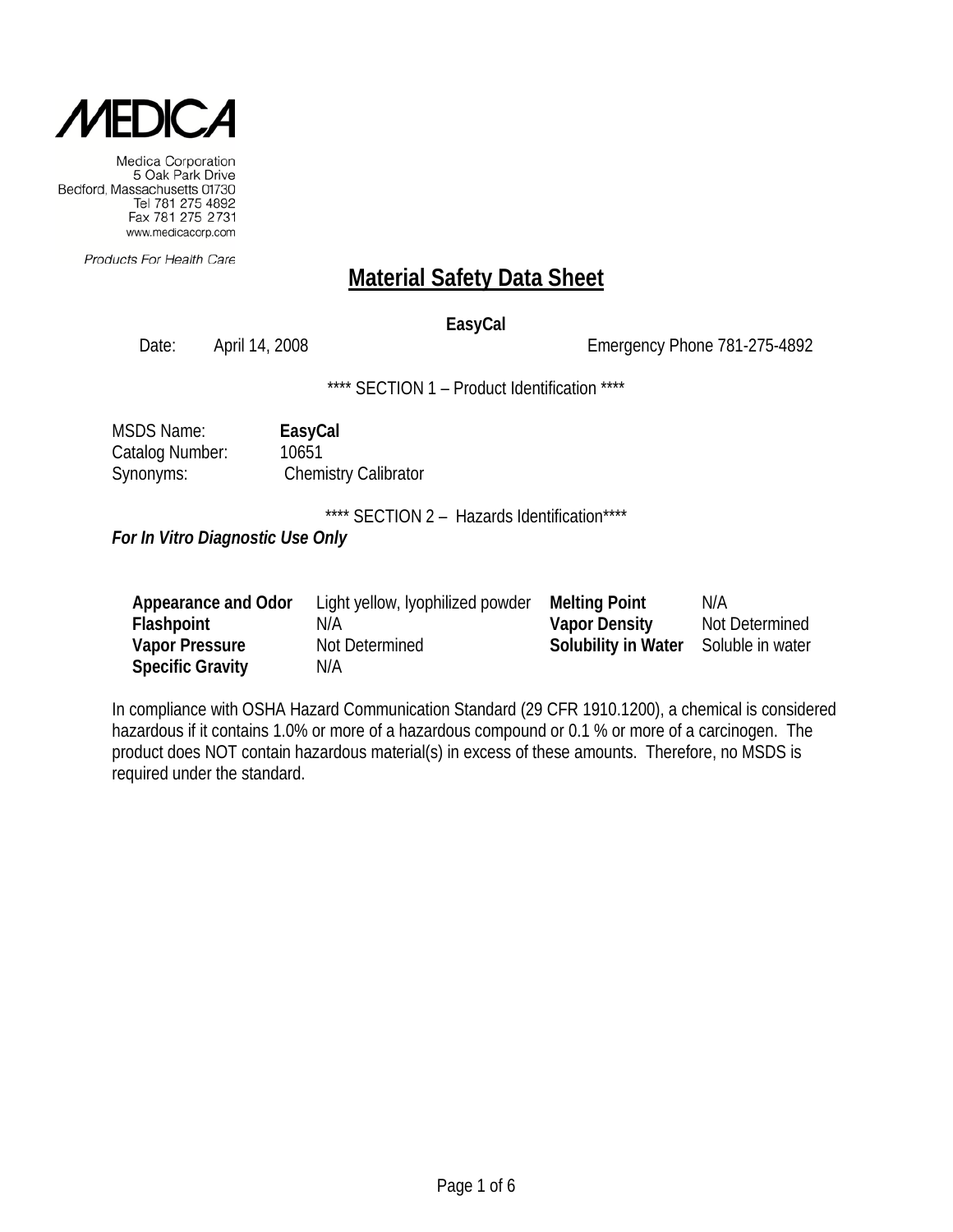

Products For Health Care

### **Material Safety Data Sheet**

#### **EasyCal**

Date: April 14, 2008 2008 Emergency Phone 781-275-4892

\*\*\*\* SECTION 3 - Composition, Information on Ingredients \*\*\*\*

#### **Ingredient Name Calibration Values\*** Albumin 3.7 g/dL Bicarbonate 25 meq/L Bilirubin, direct 2.60 mg/dL<br>Bilirubin, total 2.8 mg/dL Bilirubin, total Calcium 9.5 mg/dL Cholesterol 171 mg/dL Creatinine 4.0 mg/dL Glucose 166 mg/dL Iron 219 µg/dL Magnesium 2.7 mg/dL Phosphorus 5.7 mg/dL Total Protein 6.2 g/dL Triglycerides 190 mg/dL Urea-N (BUN) 48 mg/dL Uric Acid 5.4 mg/dL \* approximate value after reconstitution

Page 2 of 6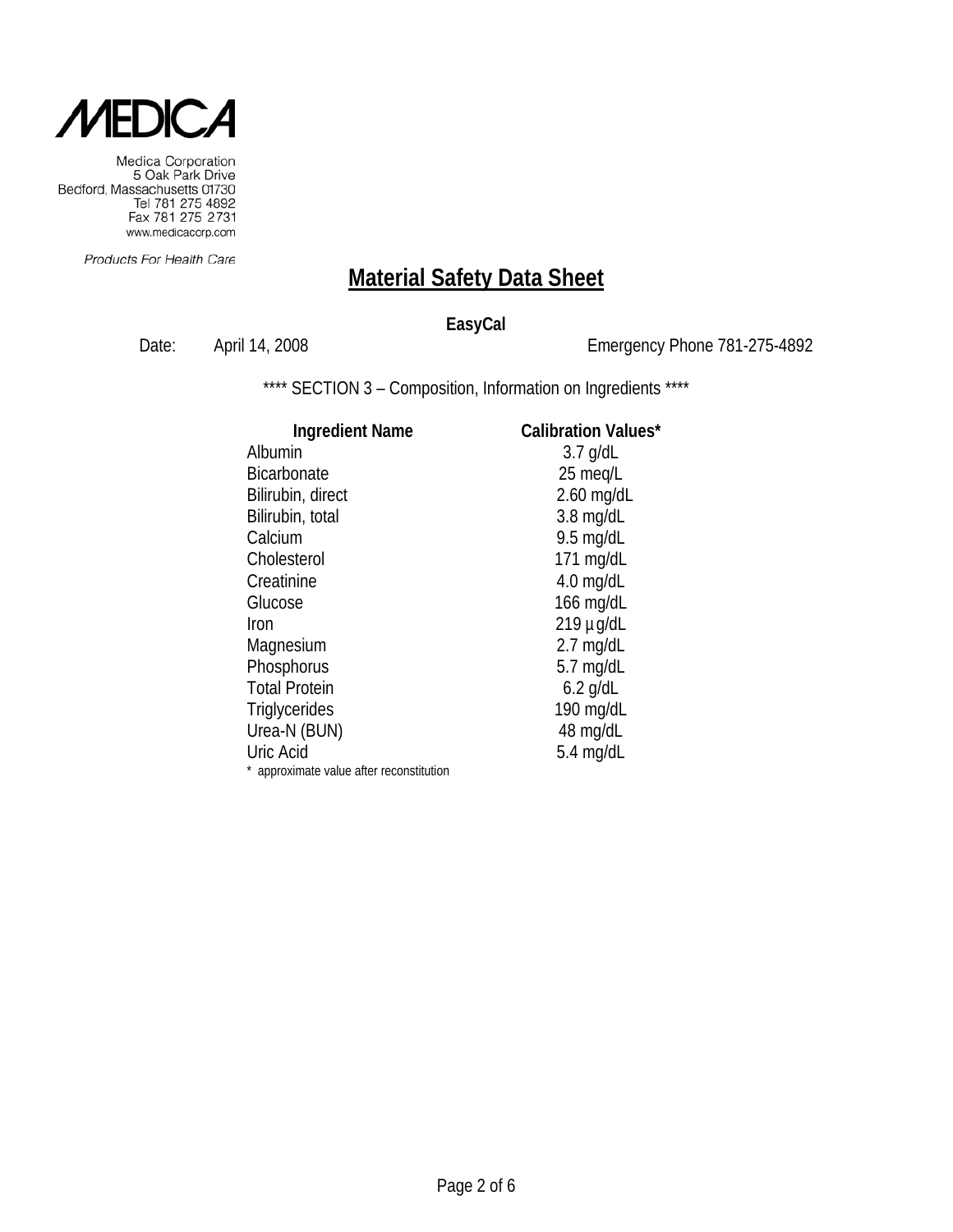

Products For Health Care

# **Material Safety Data Sheet**

#### **EasyCal**

Date: April 14, 2008 Channel 2008 Emergency Phone 781-275-4892

\*\*\*\* SECTION 4 – First Aid Measures \*\*\*\*

- Inhalation: Provide fresh air. Restore or support breathing. Keep victim warm and quiet. Get medical attention.
- Eyes: Flush eyes, including under the eyelids with water for 15 minutes. Get medical attention.
- Skin: Flush skin with water for 15 minutes. Wash the affected area thoroughly with soap and water. Remove any contaminated clothing. Get medical attention if irritation develops or persists.
- Ingestion: Drink large quantities of water or milk. Do not induce vomiting. Do not give anything by mouth to an unconscious person. Get medical attention.

\*\*\*\* SECTION 5 - Fire fighting measures \*\*\*\*

General Information: EasyCal calibrator material is not flammable

\*\*\*\* SECTION 6 – Accidental Release Measures \*\*\*\*

Ventilate the area. Absorb spill with inert material (dry sand, vermiculite, absorptive pads, etc.). After absorption, put the material into a container for disposal. Wash the area after material has been removed. Dispose of the material in a way that is consistent with federal, state and local regulation.

\*\*\*\* SECTION 7-Handling and Storage\*\*\*\*

Handling: Avoid prolonged or repeated contact with skin. Do not ingest. Storage: Store at 2- 8 °C until the expiration date listed on the label.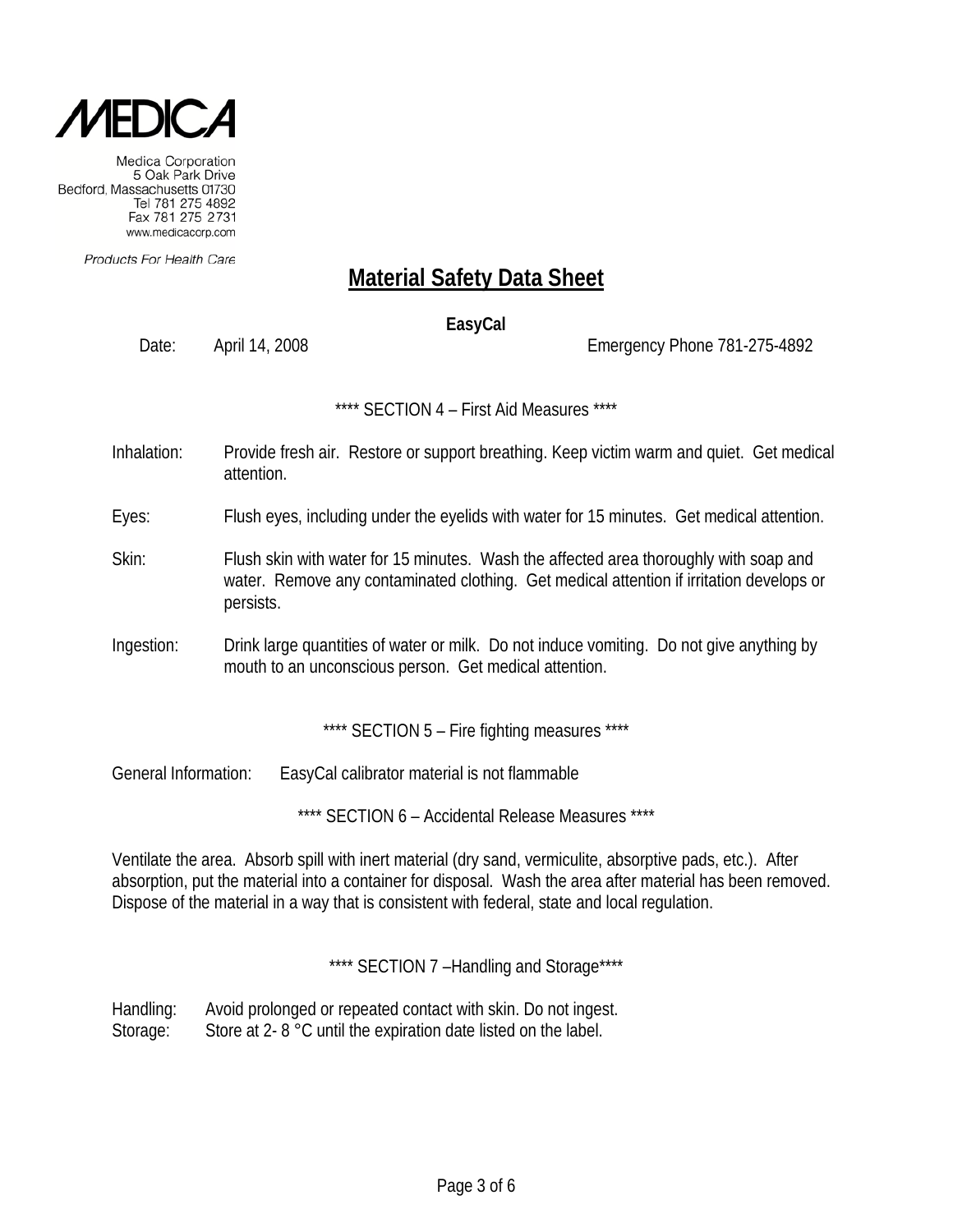

Products For Health Care

# **Material Safety Data Sheet**

#### **EasyCal**

Date: April 14, 2008 Emergency Phone 781-275-4892

\*\*\*\* SECTION 8 - Exposure Controls / Personal Protection \*\*\*\*

Wear suitable gloves Avoid contact with skin and eyes Keep unused container tightly closed

\*\*\*\* SECTION 9 - Physical and Chemical properties \*\*\*\*

| <b>Physical State:</b>   | powder         |
|--------------------------|----------------|
| Appearance:              | light yellow   |
| Odor:                    | Odorless       |
| PH:                      | N/A            |
| <b>Specific Gravity:</b> | N/A            |
| Viscosity:               | N/A            |
| <b>Boiling Point:</b>    | N/A            |
| Freezing/Melting Point:  | N/A            |
| Solubility:              | Water-soluble  |
| Molecular Formula:       | <b>Mixture</b> |
| Molecular weight:        | N/A            |
|                          |                |

|                            | **** SECTION 10 - Stability and Reactivity **** |
|----------------------------|-------------------------------------------------|
| <b>Chemical Stability:</b> | Stable                                          |
| Conditions to avoid:       | - Alakaya not ayailahla                         |

| Conditions to avoid:                     | Data not available    |
|------------------------------------------|-----------------------|
| Incompatibilities with other chemicals:  | Data not available    |
| <b>Hazardous Decomposition Products:</b> | Data not available    |
| Hazardous Polymerization:                | Has not been reported |

ata not available ata not available ata not available

\*\*\*\* SECTION 11 –Toxicological information \*\*\*\*

| <b>Chronic Effects:</b> | Data not available |
|-------------------------|--------------------|
| Other health hazards:   | Data not available |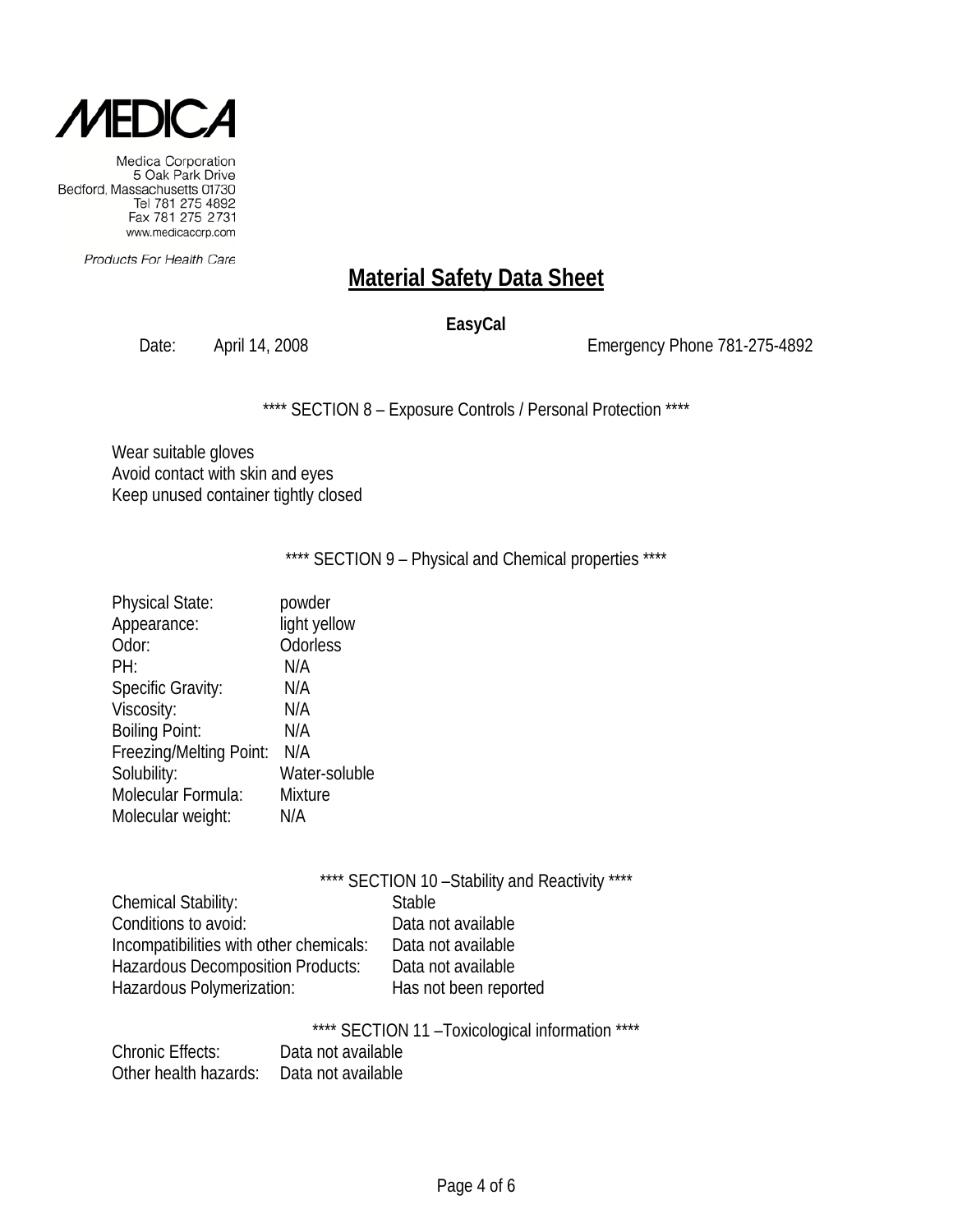

Products For Health Care

# **Material Safety Data Sheet**

**EasyCal**

Date: April 14, 2008 Channel 2008 Emergency Phone 781-275-4892

\*\*\*\* SECTION 12 –Ecological Information \*\*\*\*

Data not available

\*\*\*\* SECTION 13 –Disposal Considerations \*\*\*\*

Reagent contains sodium azide as a preservative. Accumulations of azide may react with copper or lead plumbing to form explosive compounds on percussion. Flush drains with copious amounts of water to prevent build up.

Dispose of materials in a manner consistent with federal, state, and local regulations.

\*\*\*\* SECTION 14 – Transport Information \*\*\*\*

May be transported freely

\*\*\*\* SECTION 15 – Regulatory Information \*\*\*\*

US Federal Regulations:

This preparation is a component of an FDA-regulated in vitro diagnostic device. Additionally, the MSDS contains all the hazard criteria and information required by the Controlled Products Regulation (CPR).

RISK PHRASES None required.

SAFETY PHRASES S36/37/39 Wear suitable protective clothing, gloves and eye/face protection.

\*\*\*\* SECTION 16 – Additional Information \*\*\*\*

This MSDS has been prepared in accordance with the ANZI Z400.1 format. Every effort has been made to adhere to the hazard criteria and content requirement of the US OSHA Communication Standard, European Communities Safety Data Sheets Directive, Canadian Controlled Products Regulations, UK Chemical Hazard Information and Packaging Regulations and UN Globally Harmonized System of Classification and Labeling of Chemicals.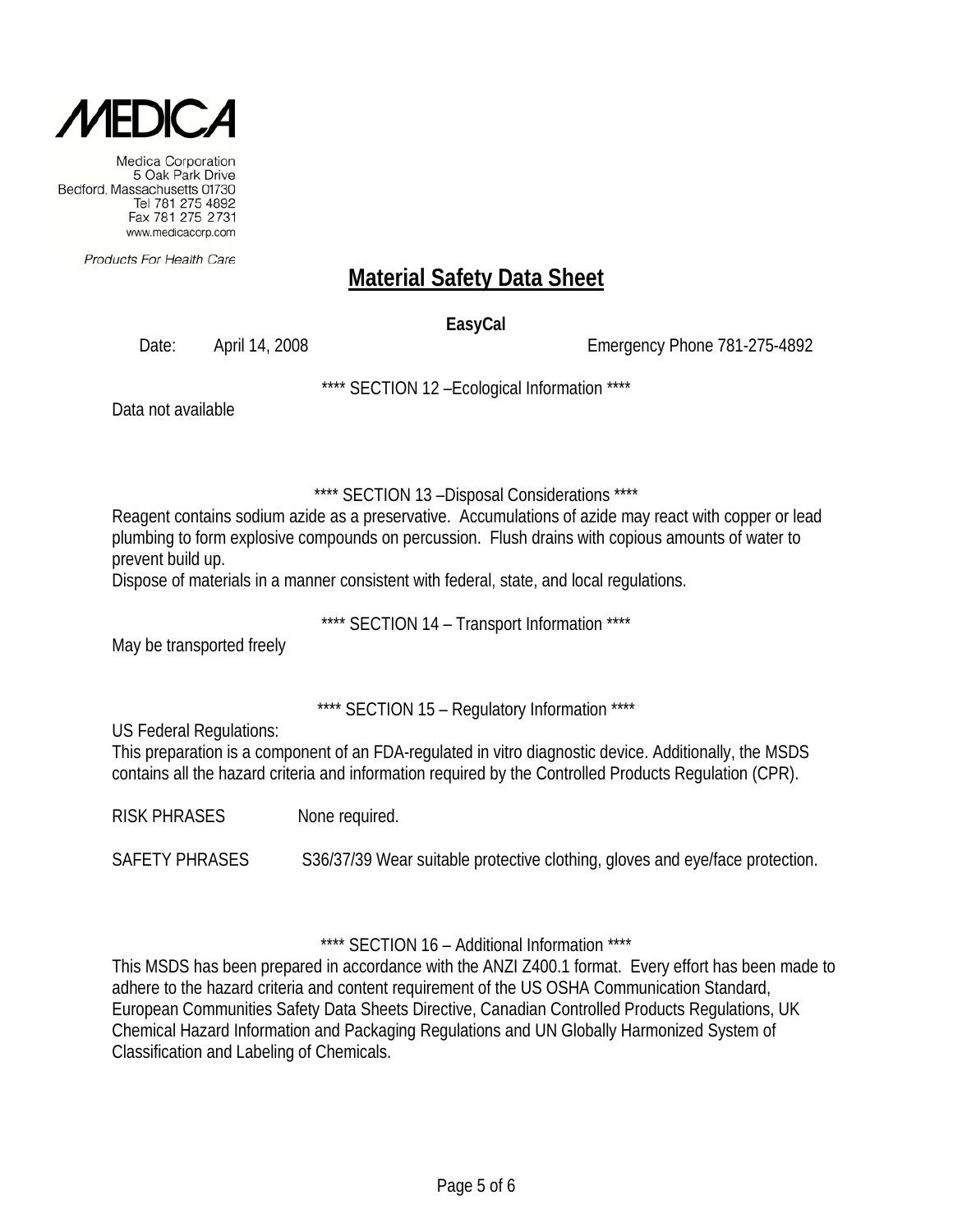

Products For Health Care

# **Material Safety Data Sheet**

**EasyCal**

Date: April 14, 2008 Channel 2008 Emergency Phone 781-275-4892

#### **Disclaimer:**

The information above is provided in good faith. It is believed to be accurate and represents the best information currently available to us. HOWEVER, WE MAKE NO WARRANTY OF MERCHANTABILITY, FITNESS FOR A PARTICULAR PURPOSE OR OF A NY OTHER TYPE, EXPRESSED OR IMPLIED, WITH RESPECT TO PRODUCTS DESCRIBED OR DATA OR INFORMATION PROVIDED, AND WE ASSUME NO LIABILITY FROM THE USE OF SUCH PRODUCTS, DATA OR INFORMATION. Users should make their own investigations to determine the suitability of the information for their particular purposes. The user is required to comply with all laws and regulations relating to the purchase, use, storage and disposal of the material and must be familiar with and follow generally accepted safe handling procedures. In no event shall MEDICA be liable for any claims, losses or damages of any individual or for lost profits or any special, indirect, incidental, consequential or exemplary damages, however arising, even if MEDICA has been advised of the possibility of such damages.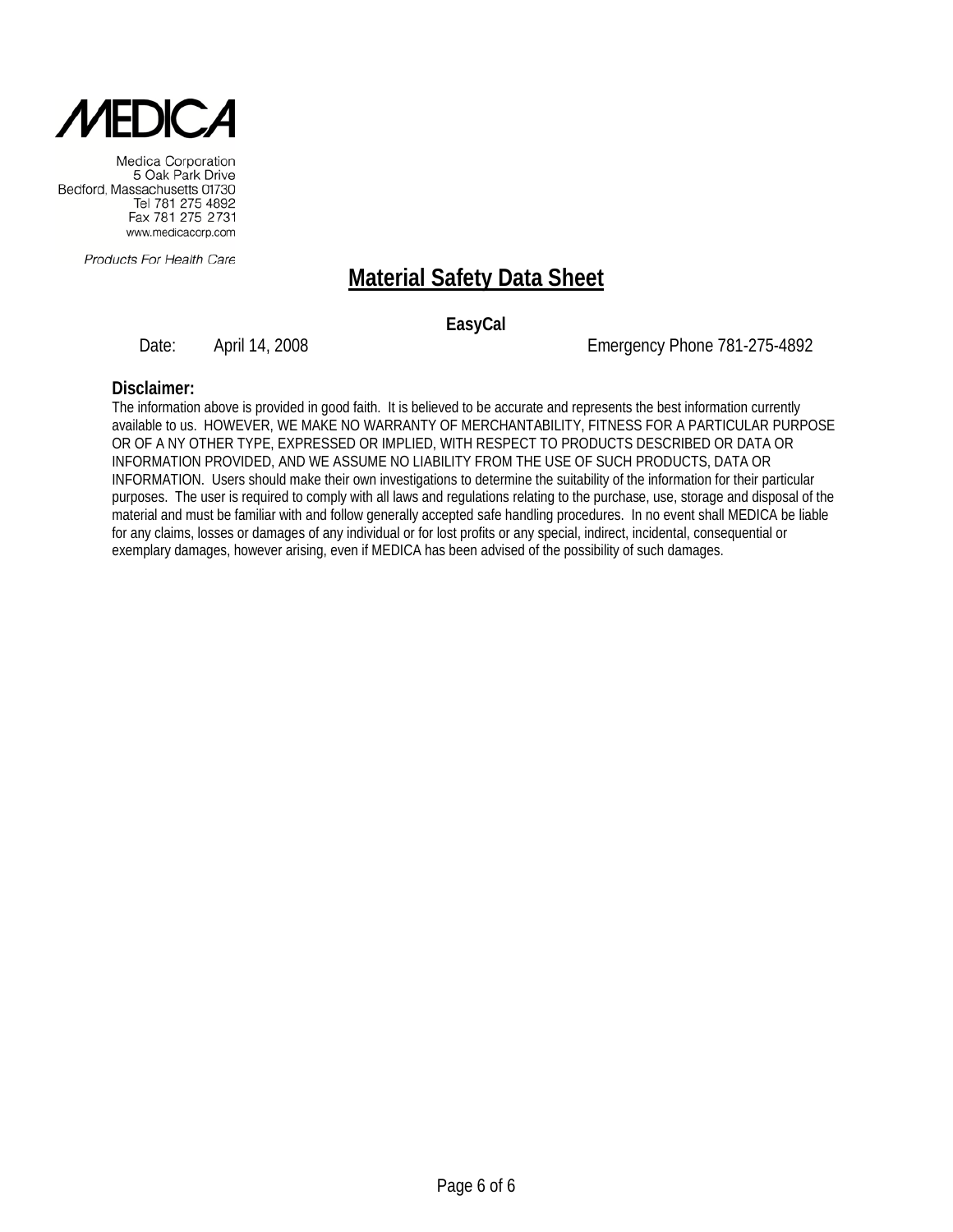

Products For Health Care

#### **Material Safety Data Sheet**

#### **CHOLESTEROL**

Date: April 10, 2008 Emergency Phone 781-275-4892

\*\*\*\* SECTION 1 - Product Identification \*\*\*\*

| <b>MSDS Name:</b> | Cholesterol |
|-------------------|-------------|
| Catalog Number:   | 10204-4     |
| Synonyms:         | <b>CHOL</b> |

\*\*\*\* SECTION 2 - Hazards Identification\*\*\*\*

*For In Vitro Diagnostic Use Only*

| Appearance and Odor     | Clear beige, odorless solution | <b>Melting Point</b>       | N/A              |
|-------------------------|--------------------------------|----------------------------|------------------|
| Flashpoint              | N/A                            | <b>Vapor Density</b>       | Not Determined   |
| <b>Vapor Pressure</b>   | Not Determined                 | <b>Solubility in Water</b> | Soluble in water |
| <b>Specific Gravity</b> | 1.024                          |                            |                  |

In compliance with OSHA Hazard Communication Standard (29 CFR 1910.1200), a chemical is considered hazardous if it contains 1.0% or more of a hazardous compound or 0.1 % or more of a carcinogen. The product does NOT contain hazardous material(s) in excess of these amounts. Therefore, no MSDS is required under the standard.

\*\*\*\* SECTION 3 - Composition, Information on Ingredients \*\*\*\*

| <b>Ingredient Name</b> | Concentration   | CAS#      | EINECS#   |
|------------------------|-----------------|-----------|-----------|
| Pipes Buffer (pH 6.7)  | 50 mmol/L       |           |           |
| Phenol                 | 24 mmol/L       | 108-95-2  | 203-632-7 |
| Sodium Cholate         | 5 mmol/L        | 361-09-1  | 206-643-5 |
| 4-Aminoantipyrene      | 0.5 mmol/L      | 83-07-8   | 210-452-3 |
| Cholesterol esterase   | ≥180 U/L        |           |           |
| Cholesterol oxidase    | ≥200 U/L        | 9028-76-6 | 232-668-6 |
| Peroxidase             | $\geq 1000$ U/L | 0003-99-0 | 232-668-6 |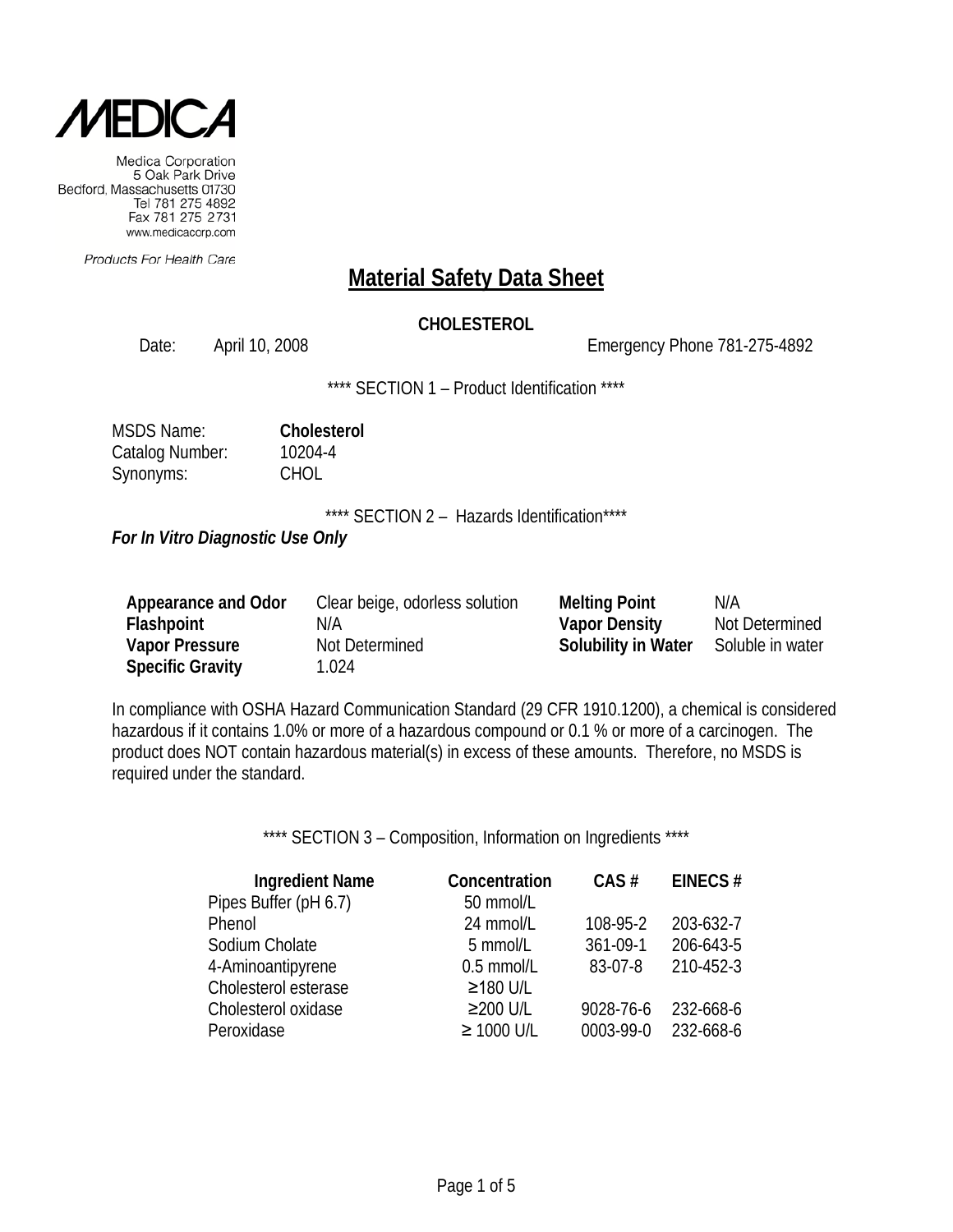

Products For Health Care

### **Material Safety Data Sheet**

#### **CHOLESTEROL**

Date: April 10, 2008 Emergency Phone 781-275-4892

\*\*\*\* SECTION 4 – First Aid Measures \*\*\*\*

Inhalation: Provide fresh air. Restore or support breathing. Keep victim warm and quiet. Get medical attention.

Eyes: Flush eyes, including under the eyelids with water for 15 minutes. Get medical attention.

- Skin: Flush skin with water for 15 minutes. Wash the affected area thoroughly with soap and water. Remove any contaminated clothing. Get medical attention if irritation develops or persists.
- Ingestion: Drink large quantities of water or milk. Do not induce vomiting. Do not give anything by mouth to an unconscious person. Get medical attention.

\*\*\*\* SECTION 5 - Fire fighting measures \*\*\*\*

General Information: Cholesterol Reagent is not flammable

\*\*\*\* SECTION 6 – Accidental Release Measures \*\*\*\*

Ventilate the area. Absorb spill with inert material (dry sand, vermiculite, absorptive pads, etc.). After absorption, put the material into a container for disposal. Wash the area after material has been removed. Dispose of the material in a way that is consistent with federal, state and local regulation.

\*\*\*\* SECTION 7-Handling and Storage\*\*\*\*

Handling: Avoid prolonged or repeated contact with skin. Do not ingest. Storage: Store at 2- 8 °C until the expiration date listed on the label.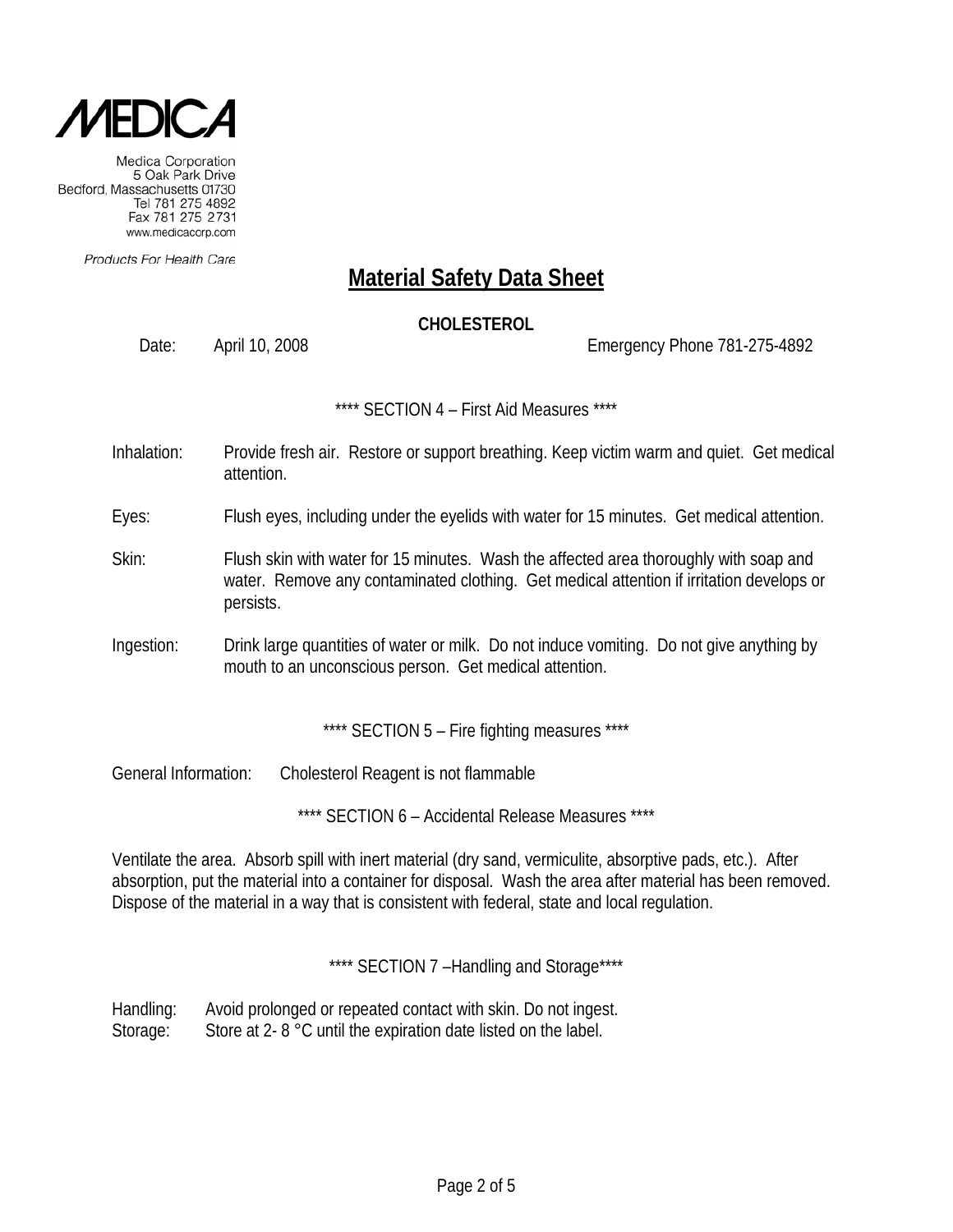

Products For Health Care

# **Material Safety Data Sheet**

#### **CHOLESTEROL**

Date: April 10, 2008 2008 2009 Emergency Phone 781-275-4892

\*\*\*\* SECTION 8 - Exposure Controls / Personal Protection \*\*\*\*

Wear suitable gloves Avoid contact with skin and eyes Keep unused container tightly closed

\*\*\*\* SECTION 9 - Physical and Chemical properties \*\*\*\*

| <b>Physical State:</b>   | Liquid         |
|--------------------------|----------------|
| Appearance:              | Clear, beige   |
| Odor:                    | Odorless       |
| PH:                      | 6.7            |
| <b>Specific Gravity:</b> | 1.024          |
| Viscosity:               | N/A            |
| <b>Boiling Point:</b>    | N/A            |
| Freezing/Melting Point:  | N/A            |
| Solubility:              | Water-soluble  |
| Molecular Formula:       | <b>Mixture</b> |
| Molecular weight:        | N/A            |
|                          |                |

|                                          | **** SECTION 10 - Stability and Reactivity **** |
|------------------------------------------|-------------------------------------------------|
| Chemical Stability:                      | <b>Stable</b>                                   |
| Conditions to avoid:                     | Data not available                              |
| Incompatibilities with other chemicals:  | Data not available                              |
| <b>Hazardous Decomposition Products:</b> | Data not available                              |
| Hazardous Polymerization:                | Has not been reported                           |
|                                          |                                                 |

\*\*\*\* SECTION 11 –Toxicological information \*\*\*\*

| <b>Chronic Effects:</b> | Data not available |
|-------------------------|--------------------|
| Other health hazards:   | Data not available |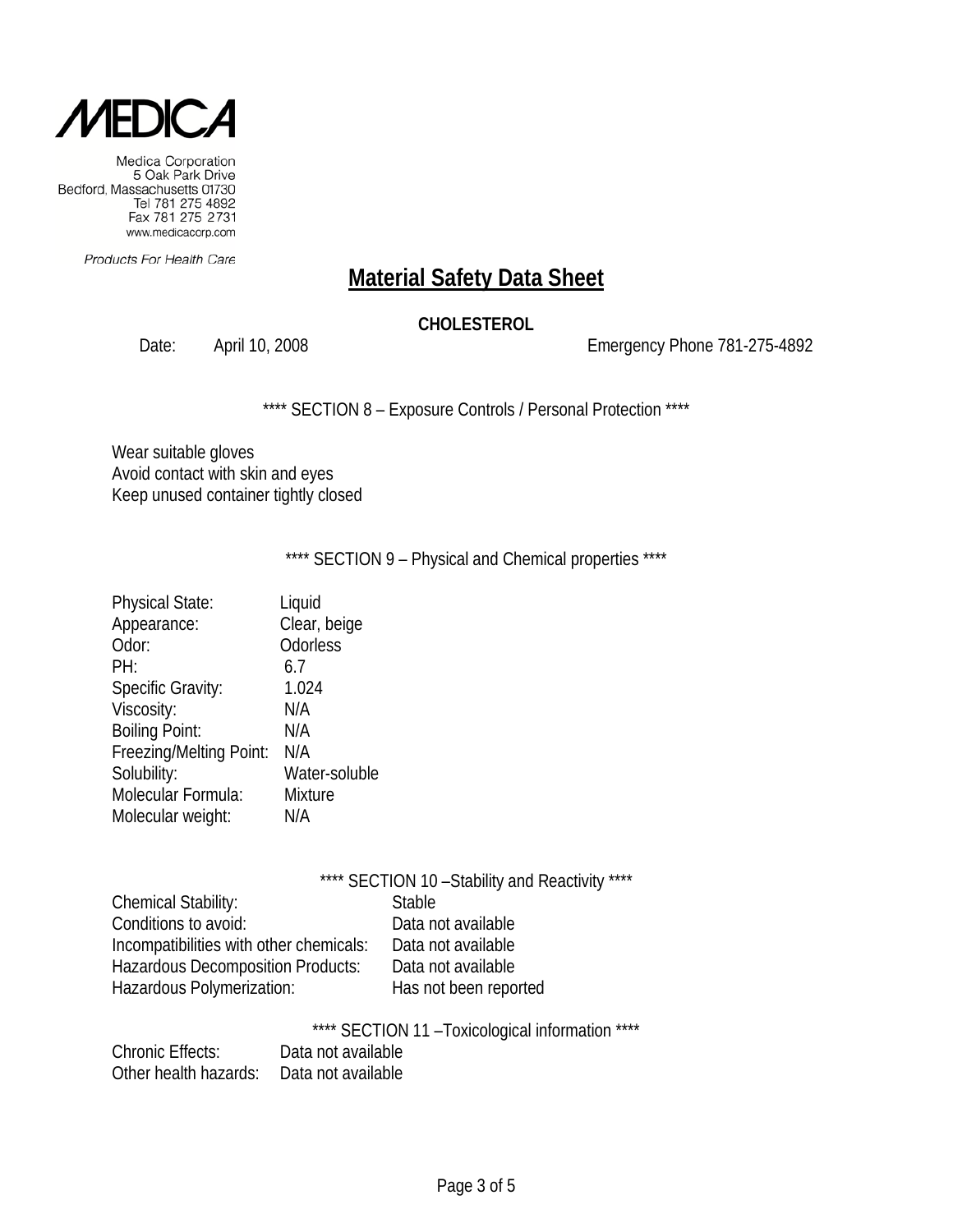

Products For Health Care

# **Material Safety Data Sheet**

#### **CHOLESTEROL**

Date: April 10, 2008 Emergency Phone 781-275-4892

\*\*\*\* SECTION 12 –Ecological Information \*\*\*\*

Data not available

\*\*\*\* SECTION 13 –Disposal Considerations \*\*\*\*

Reagent contains sodium azide as a preservative. Accumulations of azide may react with copper or lead plumbing to form explosive compounds on percussion. Flush drains with copious amounts of water to prevent build up.

Dispose of materials in a manner consistent with federal, state, and local regulations.

\*\*\*\* SECTION 14 – Transport Information \*\*\*\*

May be transported freely

\*\*\*\* SECTION 15 – Regulatory Information \*\*\*\*

US Federal Regulations:

This preparation is a component of an FDA-regulated in vitro diagnostic device. Additionally, the MSDS contains all the hazard criteria and information required by the Controlled Products Regulation (CPR).

RISK PHRASES R42 May cause sensitization by inhalation.

SAFETY PHRASES S36/37/39 Wear suitable protective clothing, gloves and eye/face protection.

\*\*\*\* SECTION 16 – Additional Information \*\*\*\*

This MSDS has been prepared in accordance with the ANZI Z400.1 format. Every effort has been made to adhere to the hazard criteria and content requirement of the US OSHA Communication Standard, European Communities Safety Data Sheets Directive, Canadian Controlled Products Regulations, UK Chemical Hazard Information and Packaging Regulations and UN Globally Harmonized System of Classification and Labeling of Chemicals.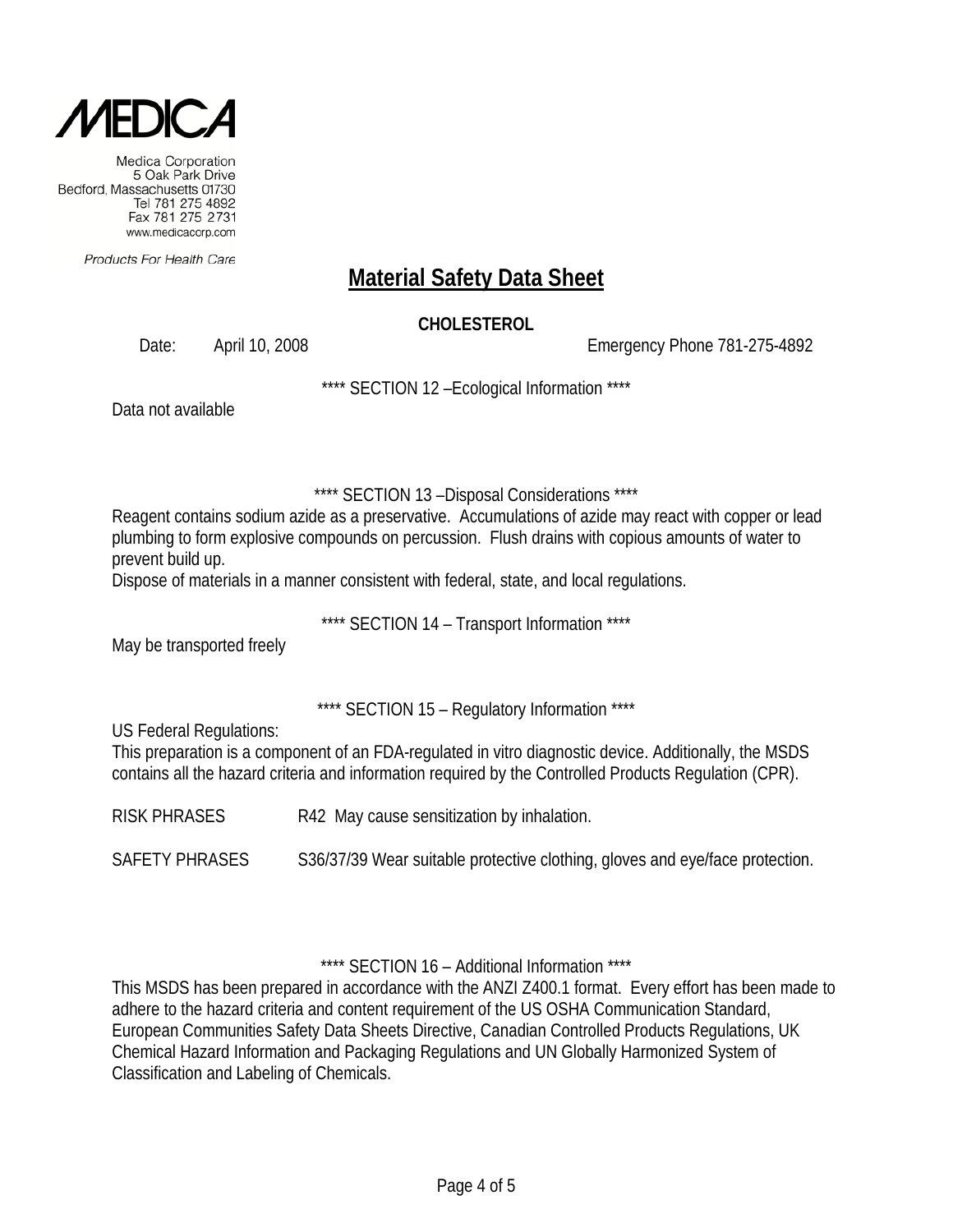

Products For Health Care

# **Material Safety Data Sheet**

#### **CHOLESTEROL**

Date: April 10, 2008 Emergency Phone 781-275-4892

**Disclaimer:** The information above is provided in good faith. It is believed to be accurate and represents the best information currently available to us. HOWEVER, WE MAKE NO WARRANTY OF MERCHANTABILITY, FITNESS FOR A PARTICULAR PURPOSE OR OF A NY OTHER TYPE, EXPRESSED OR IMPLIED, WITH RESPECT TO PRODUCTS DESCRIBED OR DATA OR INFORMATION PROVIDED, AND WE ASSUME NO LIABILITY FROM THE USE OF SUCH PRODUCTS, DATA OR INFORMATION. Users should make their own investigations to determine the suitability of the information for their particular purposes. The user is required to comply with all laws and regulations relating to the purchase, use, storage and disposal of the material and must be familiar with and follow generally accepted safe handling procedures. In no event shall MEDICA be liable for any claims, losses or damages of any individual or for lost profits or any special, indirect, incidental, consequential or exemplary damages, however arising, even if MEDICA has been advised of the possibility of such damages.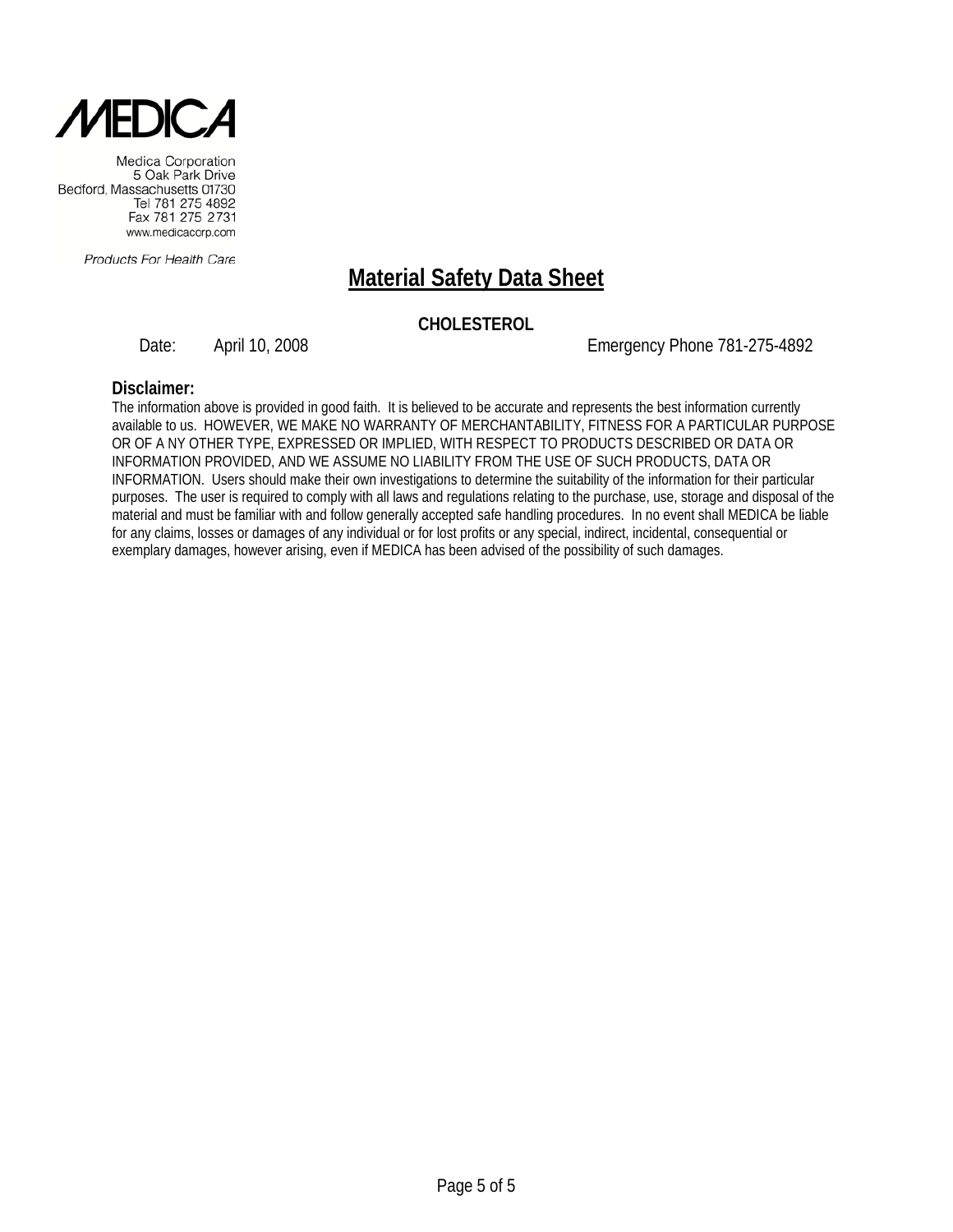

Products For Health Care

#### **Material Safety Data Sheet**

#### **Creatine Kinase**

Date: April 7, 2008 2008 2009 Emergency Phone 781-275-4892 \*\*\*\* SECTION 1 - Product Identification \*\*\*\* MSDS Name: **Creatine Kinase** (two part reagent) Catalog Number: 10222-4 Synonyms: CK \*\*\*\* SECTION 2 - Hazards Identification\*\*\*\* *For In Vitro Diagnostic Use Only* **Appearance and Odor R1** Clear, odorless solution **Melting Point** N/A **Appearance and Odor R2** Clear, odorless solution **Vapor Density** Not Determined **Flashpoint N/A Solubility in Water** Soluble in water **Vapor Pressure** Not Determined **Specific Gravity R1** 1.0141 **Specific Gravity R1** 1.0390 \*\*\*\* SECTION 3 - Composition, Information on Ingredients \*\*\*\* **Ingredient Name CAS # EINECS # Concentration** *Creatine Kinase Reagent R1:* Imidazole Buffer (pH 6.7) D-Glucose 100 mmol/L N-Acetyl-L-cysteine 626-91-1 210-498-3 20 mmol/L Magnesium Acetate 16674-78-5 16674-78-5 10.0 mmol/L NADP 53-59-8 200-178-1 2.0 mmol/L EDTA 60-00-4 200-449-4 2.0 mmol/L Hexokinase (Baker's yeast) 2500 U/L *Creatine Kinase Reagent R2:* Imidazole Buffer (pH 6.7) 100 mmol/L Creatine Phosphate 30 mmol/L ADP 68-64-0 200-392-5 2.0 mmol/L AMP 61-19-8 200-500-0 5.0 mmol/L Diadenosine pentaphosphate 04108-02-8 302-339-2 10.0 umol/L

Glucose-6-PDH (Baker's yeast) 1500 U/L EDTA 60-00-4 200-449-4 2.0 mmol/L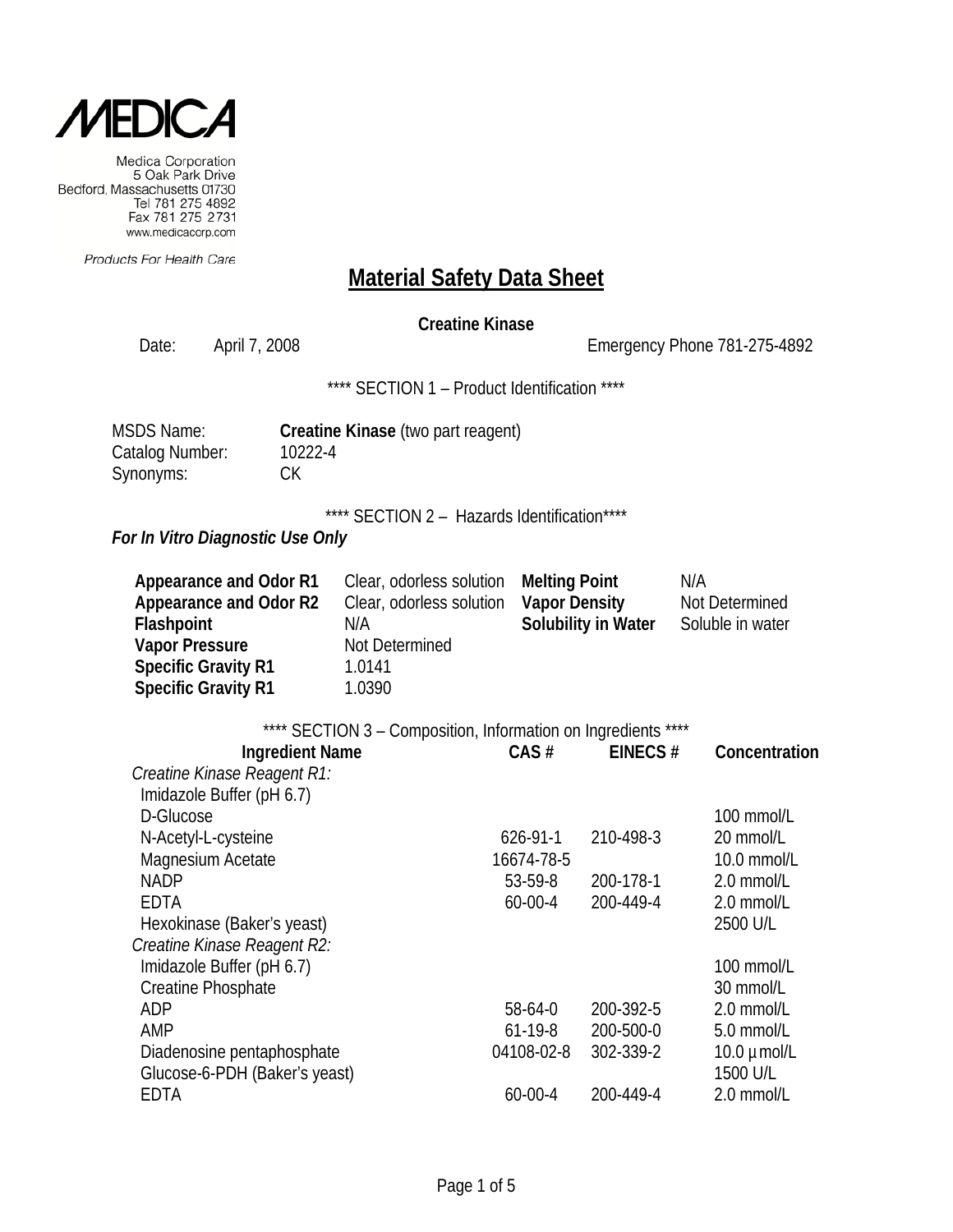

Products For Health Care

# **Material Safety Data Sheet**

**Creatine Kinase**

Date: April 7, 2008 Emergency Phone 781-275-4892

#### \*\*\*\* SECTION 4 – First Aid Measures \*\*\*\*

- Inhalation: Provide fresh air. Restore or support breathing. Keep victim warm and quiet. Get medical attention.
- Eyes: Flush eyes, including under the eyelids with water for 15 minutes. Get medical attention.
- Skin: Flush skin with water for 15 minutes. Wash the affected area thoroughly with soap and water. Remove any contaminated clothing. Get medical attention if irritation develops or persists.
- Ingestion: Drink large quantities of water or milk. Do not induce vomiting. Do not give anything by mouth to an unconscious person. Get medical attention.

\*\*\*\* SECTION 5 - Fire fighting measures \*\*\*\*

General Information: Creatine Kinase Reagent is not flammable

\*\*\*\* SECTION 6 – Accidental Release Measures \*\*\*\*

Ventilate the area. Absorb spill with inert material (dry sand, vermiculite, absorptive pads, etc.). After absorption, put the material into a container for disposal. Wash the area after material has been removed. Dispose of the material in a way that is consistent with federal, state and local regulation.

\*\*\*\* SECTION 7 -Handling and Storage\*\*\*\*

Handling: Avoid prolonged or repeated contact with skin. Do not ingest. Storage: Store at 2- 8 °C until the expiration date listed on the label.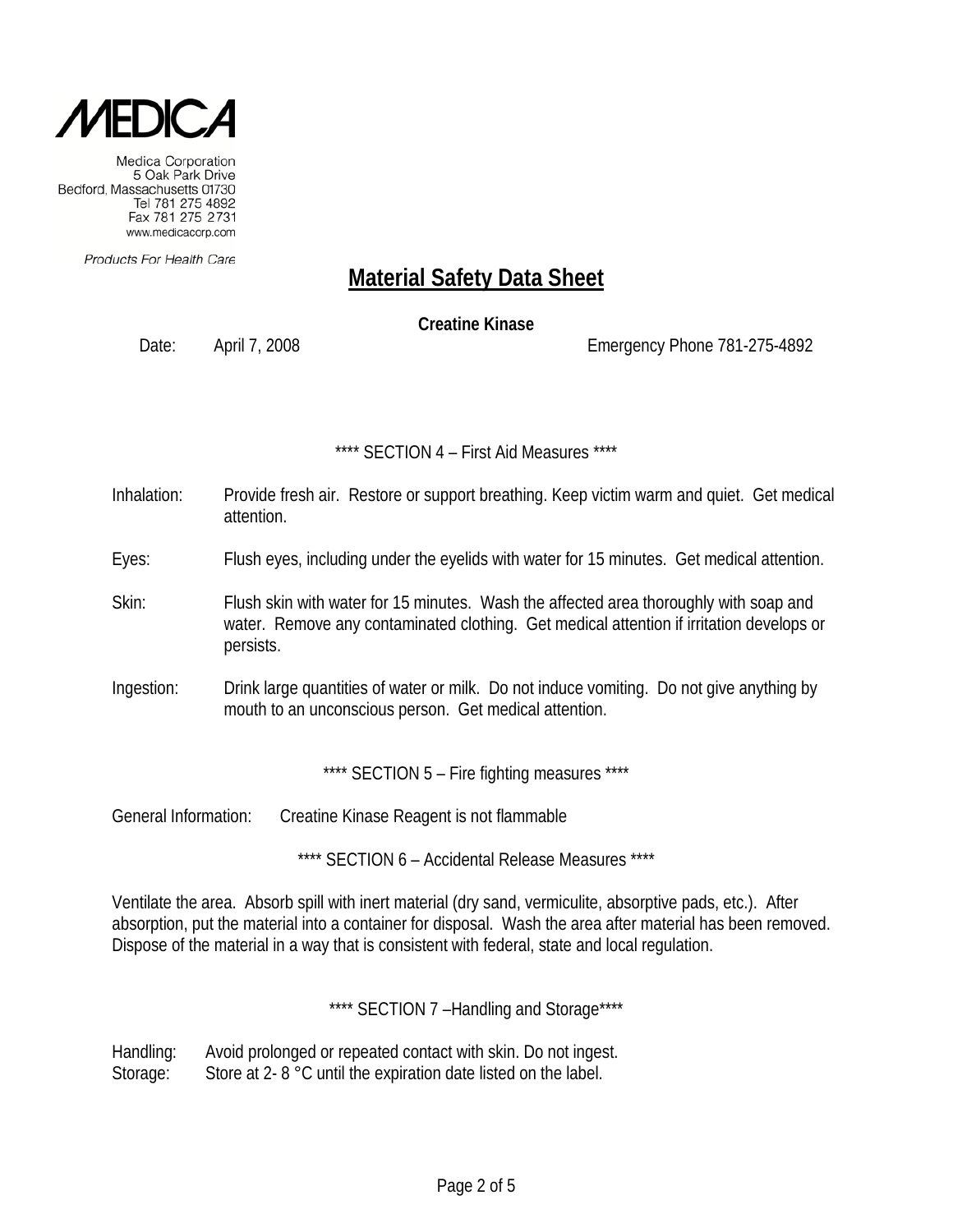

Products For Health Care

# **Material Safety Data Sheet**

**Creatine Kinase**

Date: April 7, 2008 2008 2009 Emergency Phone 781-275-4892

\*\*\*\* SECTION 8 - Exposure Controls / Personal Protection \*\*\*\*

Wear suitable gloves Avoid contact with skin and eyes Keep unused container tightly closed

\*\*\*\* SECTION 9 - Physical and Chemical properties \*\*\*\*

| <b>Physical State:</b>      | Liquid        |
|-----------------------------|---------------|
| Appearance:                 | Colorless     |
| Odor:                       | Odorless      |
| <b>PH R1:</b>               | 6.7           |
| <b>PH R2:</b>               | 6.7           |
| <b>Specific Gravity R1:</b> | 1.0378        |
| Specific Gravity R2:        | 1.0106        |
| Viscosity:                  | N/A           |
| <b>Boiling Point:</b>       | N/A           |
| Freezing/Melting Point:     | N/A           |
| Solubility:                 | Water-soluble |
| Molecular Formula:          | Mixture       |
| Molecular weight:           | N/A           |

|                                         | **** SECTION 10 - Stability and Reactivity **** |
|-----------------------------------------|-------------------------------------------------|
| <b>Chemical Stability:</b>              | <b>Stable</b>                                   |
| Conditions to avoid:                    | Data not available                              |
| Incompatibilities with other chemicals: | Data not available                              |
| Hazardous Decomposition Products:       | Data not available                              |
| Hazardous Polymerization:               | Has not been reported                           |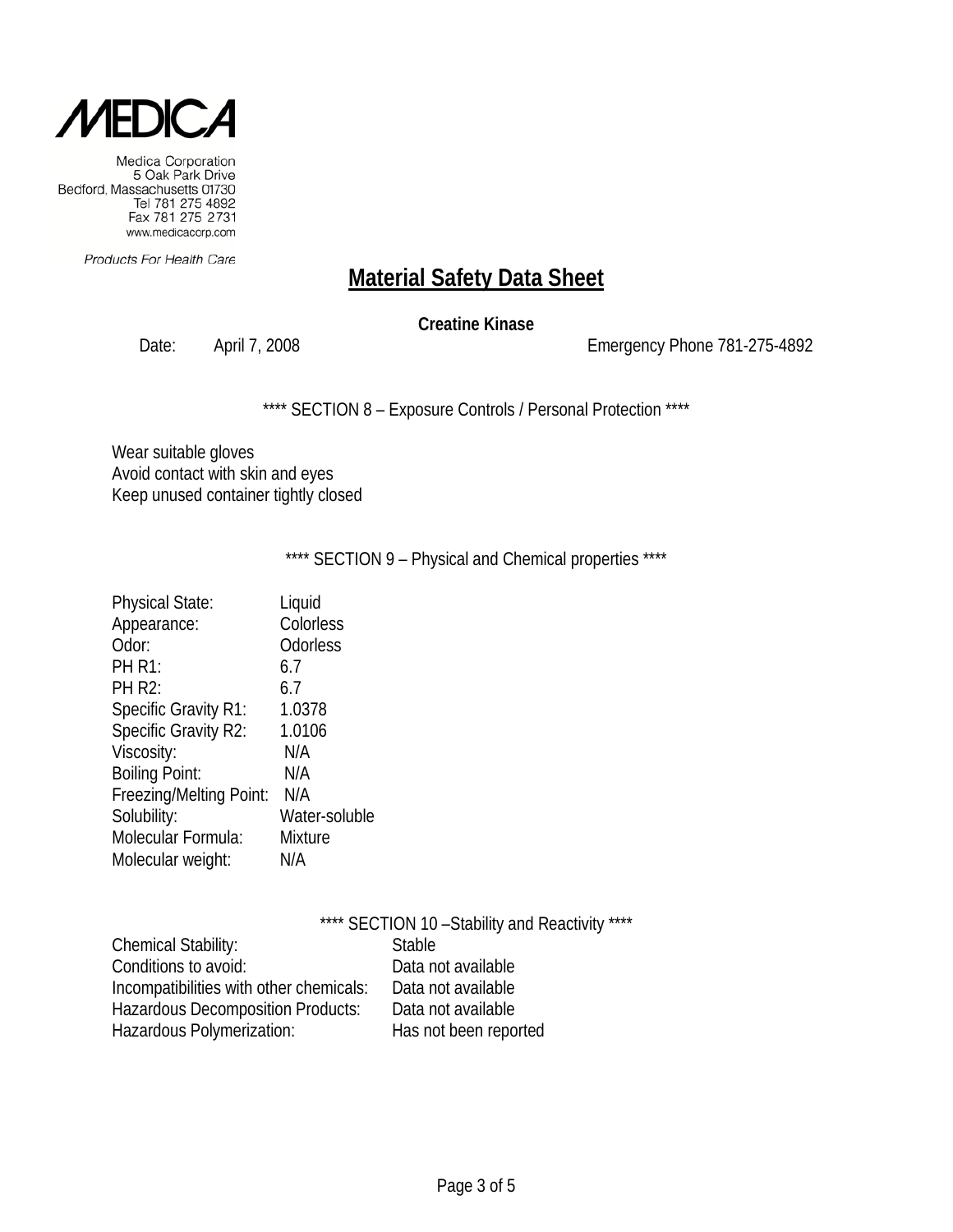

Products For Health Care

### **Material Safety Data Sheet**

**Creatine Kinase**

Date: April 7, 2008 Emergency Phone 781-275-4892

\*\*\*\* SECTION 11 –Toxicological information \*\*\*\*

Chronic Effects: Data not available Other health hazards: Data not available

\*\*\*\* SECTION 12 –Ecological Information \*\*\*\*

Data not available

\*\*\*\* SECTION 13 –Disposal Considerations \*\*\*\*

Reagent contains sodium azide as a preservative. Accumulations of azide may react with copper or lead plumbing to form explosive compounds on percussion. Flush drains with copious amounts of water to prevent build up.

Dispose of materials in a manner consistent with federal, state, and local regulations.

\*\*\*\* SECTION 14 – Transport Information \*\*\*\*

May be transported freely

\*\*\*\* SECTION 15 – Regulatory Information \*\*\*\*

US Federal Regulations:

This preparation is a component of an FDA-regulated in vitro diagnostic device. Additionally, the MSDS contains all the hazard criteria and information required by the Controlled Products Regulation (CPR).

RISK PHRASES None required.

SAFETY PHRASES S36/37/39 Wear suitable protective clothing, gloves and eye/face protection.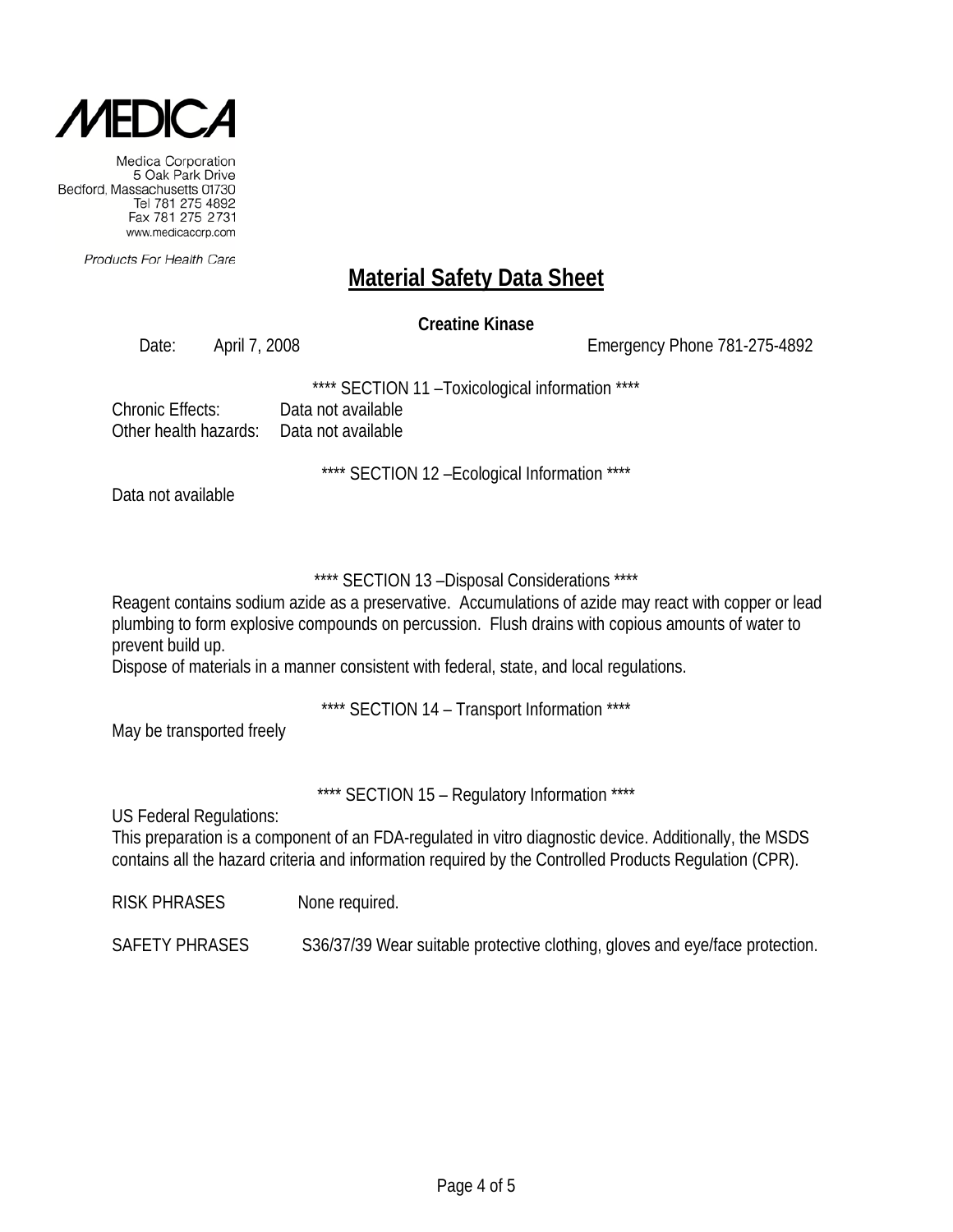

Products For Health Care

# **Material Safety Data Sheet**

**Creatine Kinase**

Date: April 7, 2008 Emergency Phone 781-275-4892

\*\*\*\* SECTION 16 – Additional Information \*\*\*\*

This MSDS has been prepared in accordance with the ANZI Z400.1 format. Every effort has been made to adhere to the hazard criteria and content requirement of the US OSHA Communication Standard, European Communities Safety Data Sheets Directive, Canadian Controlled Products Regulations, UK Chemical Hazard Information and Packaging Regulations and UN Globally Harmonized System of Classification and Labeling of Chemicals.

#### **Disclaimer:**

The information above is provided in good faith. It is believed to be accurate and represents the best information currently available to us. HOWEVER, WE MAKE NO WARRANTY OF MERCHANTABILITY, FITNESS FOR A PARTICULAR PURPOSE OR OF A NY OTHER TYPE, EXPRESSED OR IMPLIED, WITH RESPECT TO PRODUCTS DESCRIBED OR DATA OR INFORMATION PROVIDED, AND WE ASSUME NO LIABILITY FROM THE USE OF SUCH PRODUCTS, DATA OR INFORMATION. Users should make their own investigations to determine the suitability of the information for their particular purposes. The user is required to comply with all laws and regulations relating to the purchase, use, storage and disposal of the material and must be familiar with and follow generally accepted safe handling procedures. In no event shall MEDICA be liable for any claims, losses or damages of any individual or for lost profits or any special, indirect, incidental, consequential or exemplary damages, however arising, even if MEDICA has been advised of the possibility of such damages.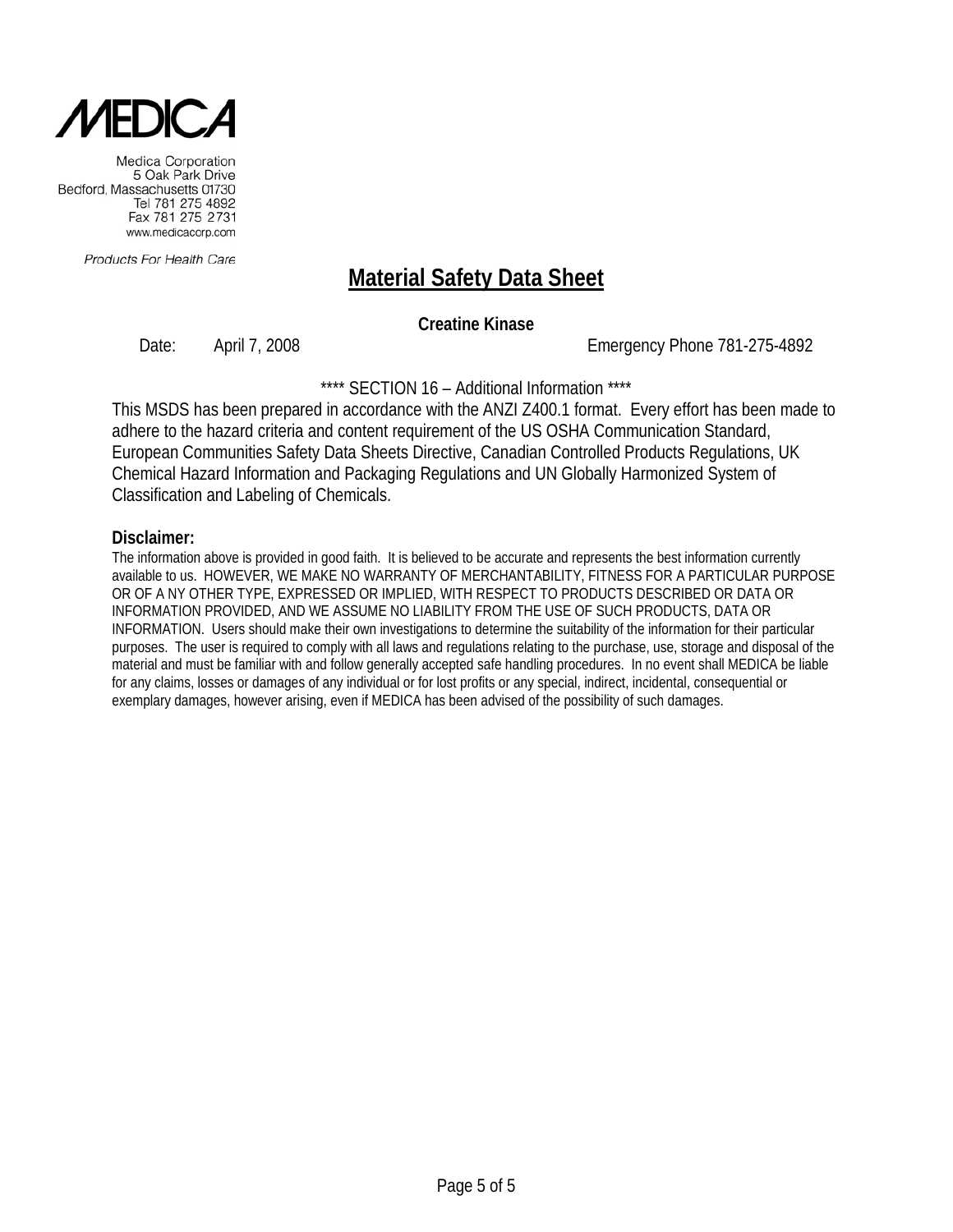

Products For Health Care

### **Material Safety Data Sheet**

#### **CLEANER KIT**

Date: April 10, 2008 Channel 2008 Emergency Phone 781-275-4892

\*\*\*\* SECTION 1 - Product Identification \*\*\*\*

MSDS Name: **Cleaner Kit** Catalog Number: 10661 Synonyms:

\*\*\*\* SECTION 2 - Hazards Identification\*\*\*\*

| Appearance and Odor     | Clear solution | <b>Melting Point</b>       | N/A              |
|-------------------------|----------------|----------------------------|------------------|
| <b>Flashpoint</b>       | N/A            | <b>Vapor Density</b>       | Not Determined   |
| <b>Vapor Pressure</b>   | Not Determined | <b>Solubility in Water</b> | Soluble in water |
| <b>Specific Gravity</b> | N/A            |                            |                  |

In compliance with OSHA Hazard Communication Standard (29 CFR 1910.1200), a chemical is considered hazardous if it contains 1.0% or more of a hazardous compound or 0.1 % or more of a carcinogen

\*\*\*\* SECTION 3 - Composition, Information on Ingredients \*\*\*\*

| <b>Ingredient Name</b>       | Concentration | $CAS \#$ | EINECS $#$          |
|------------------------------|---------------|----------|---------------------|
| Sodium Hypochlorite solution | $1\%$         |          | 7681-52-9 231-668-3 |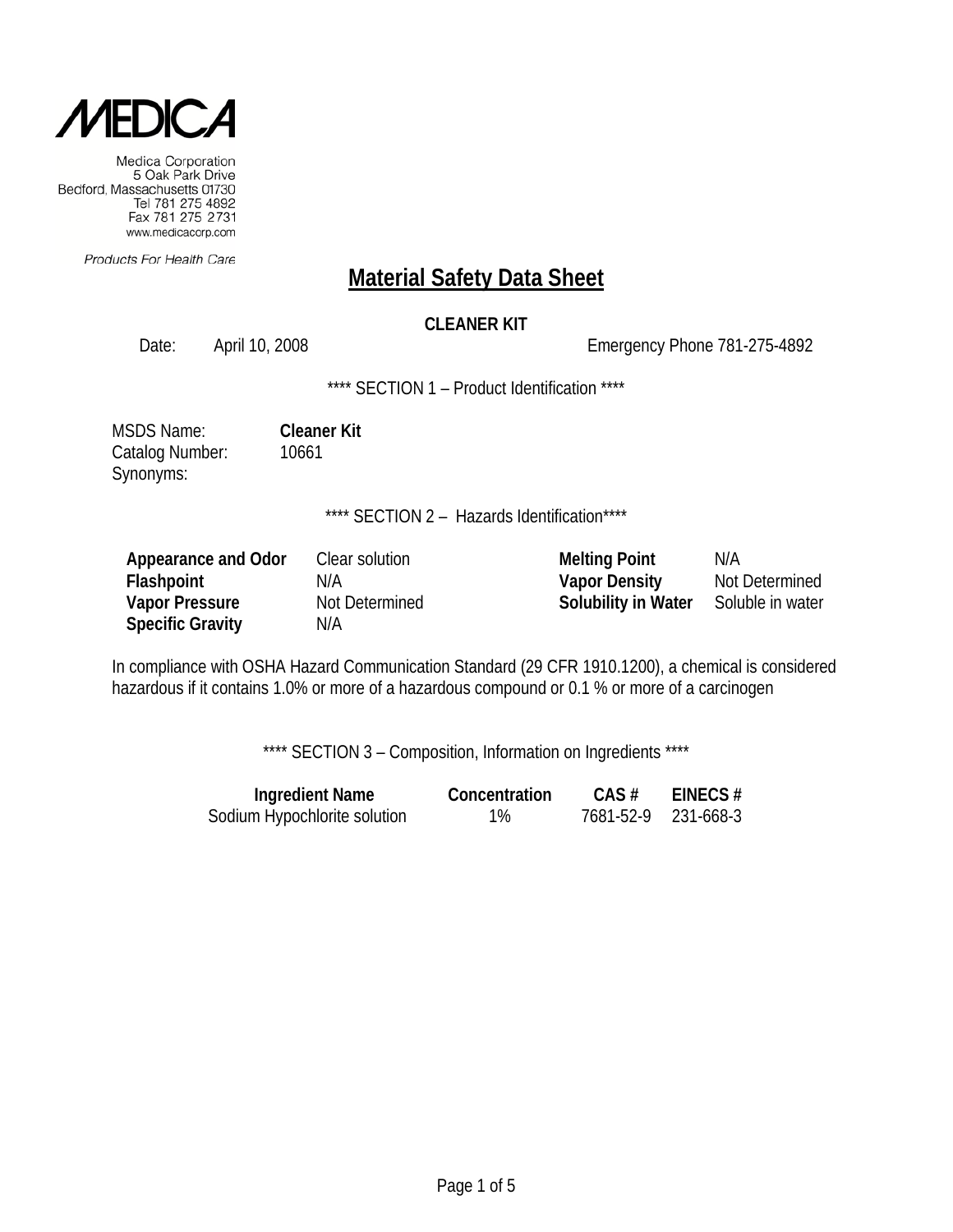

Products For Health Care

# **Material Safety Data Sheet**

#### **CLEANER KIT**

Date: April 10, 2008 Emergency Phone 781-275-4892

\*\*\*\* SECTION 4 – First Aid Measures \*\*\*\*

Inhalation: Provide fresh air. Restore or support breathing. Keep victim warm and quiet. Get medical attention.

Eyes: Flush eyes, including under the eyelids with water for 15 minutes. Get medical attention.

- Skin: Flush skin with water for 15 minutes. Wash the affected area thoroughly with soap and water. Remove any contaminated clothing. Get medical attention if irritation develops or persists.
- Ingestion: Drink large quantities of water or milk. Do not induce vomiting. Do not give anything by mouth to an unconscious person. Get medical attention.

\*\*\*\* SECTION 5 - Fire fighting measures \*\*\*\*

General Information: Cleaner Kit is not flammable

\*\*\*\* SECTION 6 - Accidental Release Measures \*\*\*\*

Ventilate the area. Absorb spill with inert material (dry sand, vermiculite, absorptive pads, etc.). After absorption, put the material into a container for disposal. Wash the area after material has been removed. Dispose of the material in a way that is consistent with federal, state and local regulation.

\*\*\*\* SECTION 7-Handling and Storage\*\*\*\*

Handling: Avoid prolonged or repeated contact with skin. Do not ingest. Storage: Store at 2- 8 °C until the expiration date listed on the label.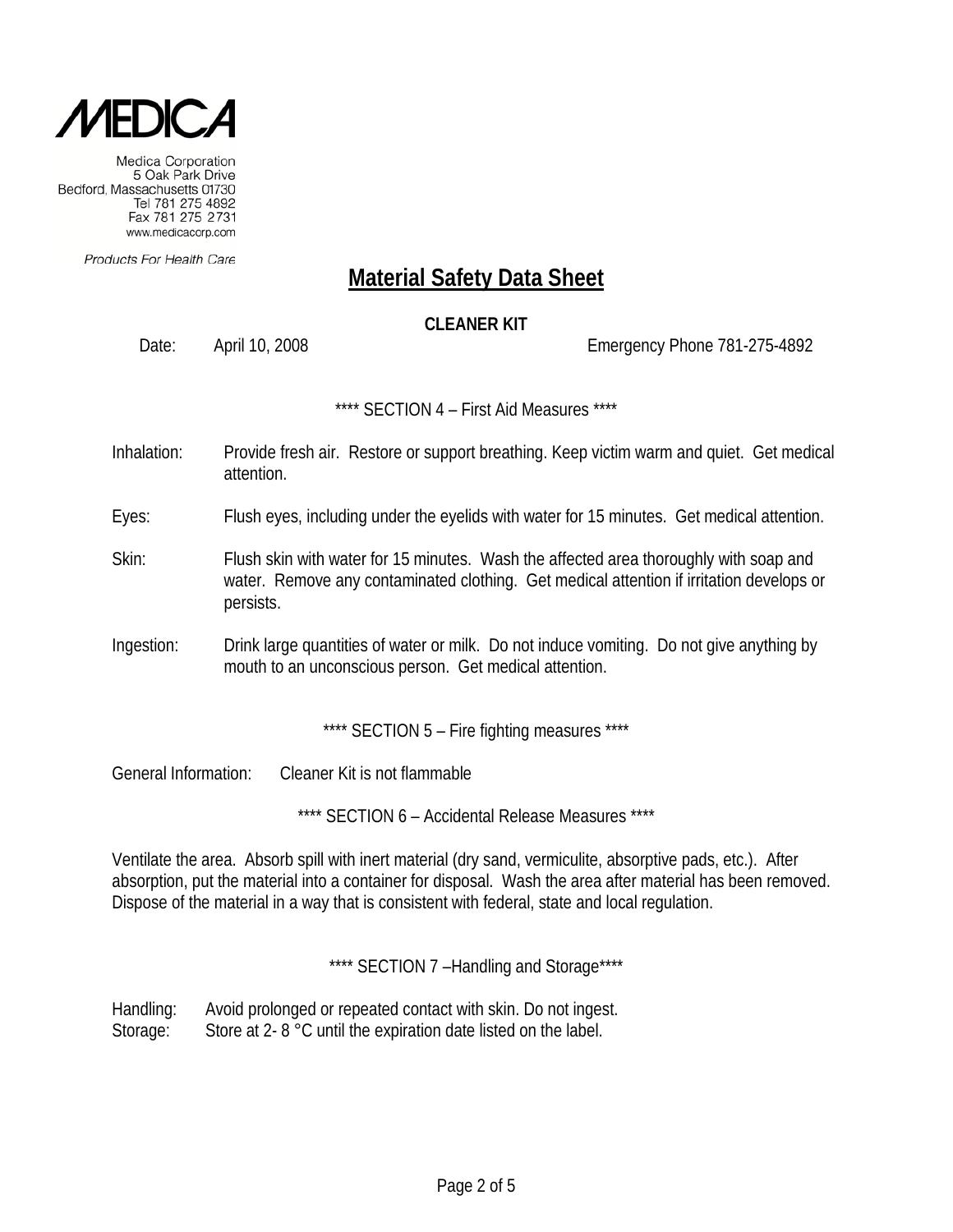

Products For Health Care

# **Material Safety Data Sheet**

#### **CLEANER KIT**

Date: April 10, 2008 2008 2009 Emergency Phone 781-275-4892

\*\*\*\* SECTION 8 - Exposure Controls / Personal Protection \*\*\*\*

Wear suitable gloves Avoid contact with skin and eyes Keep unused container tightly closed

\*\*\*\* SECTION 9 - Physical and Chemical properties \*\*\*\*

| <b>Physical State:</b>  | Liquid              |
|-------------------------|---------------------|
| Appearance:             | Clear, light yellow |
| Odor:                   | Bleach              |
| PH:                     | N/A                 |
| Specific Gravity:       | N/A                 |
| Viscosity:              | N/A                 |
| <b>Boiling Point:</b>   | N/A                 |
| Freezing/Melting Point: | N/A                 |
| Solubility:             | Water-soluble       |
| Molecular Formula:      | <b>NaOCI</b>        |
| Molecular weight:       | N/A                 |
|                         |                     |

|                                         | **** SECTION 10 - Stability and Reactivity **** |  |
|-----------------------------------------|-------------------------------------------------|--|
| Chemical Stability:                     | <b>Stable</b>                                   |  |
| Conditions to avoid:                    | Data not available                              |  |
| Incompatibilities with other chemicals: | Data not available                              |  |
| Hazardous Decomposition Products:       | Data not available                              |  |
| Hazardous Polymerization:               | Has not been reported                           |  |
|                                         |                                                 |  |

\*\*\*\* SECTION 11 –Toxicological information \*\*\*\*

| <b>Chronic Effects:</b> | Data not available |
|-------------------------|--------------------|
| Other health hazards:   | Data not available |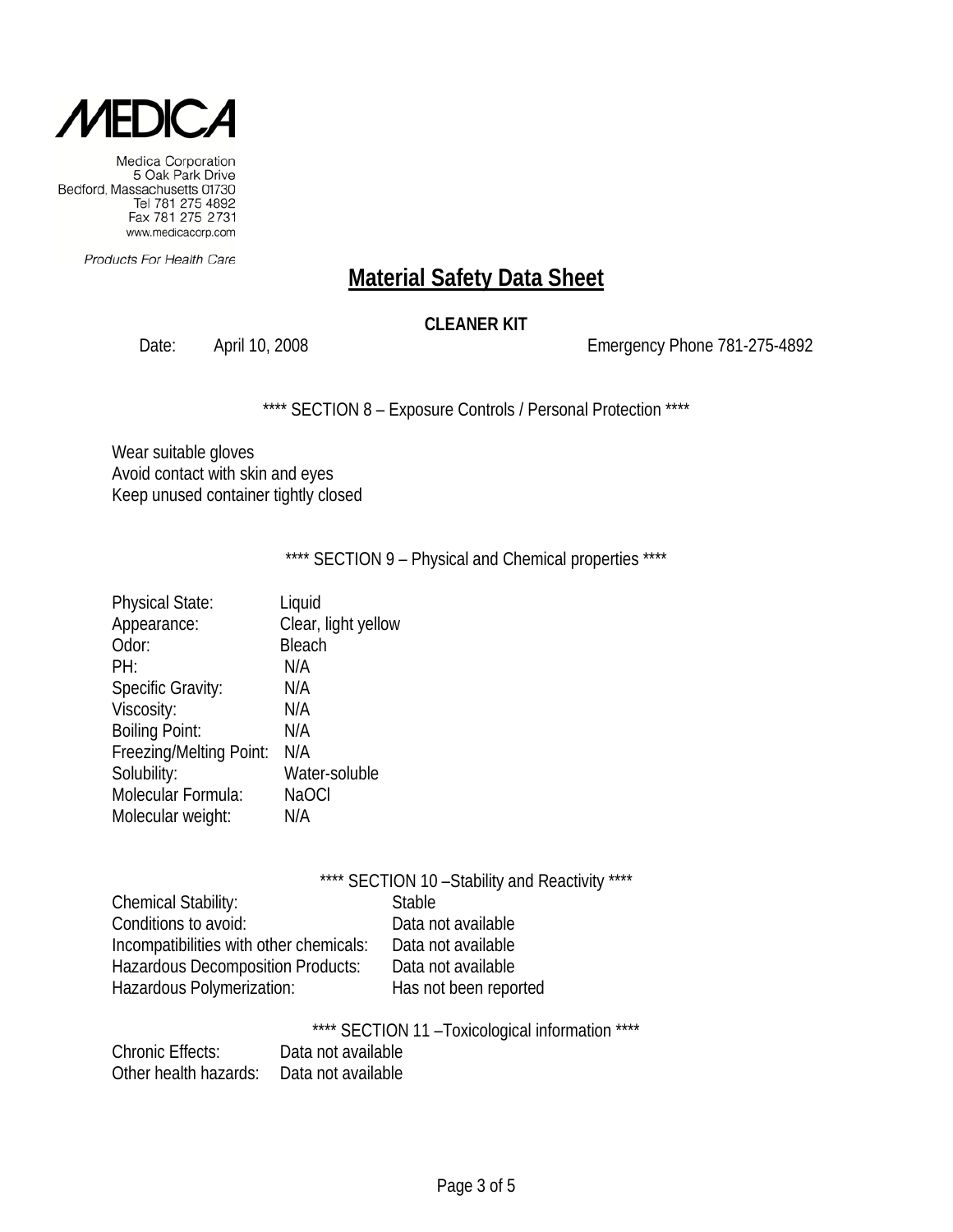

Products For Health Care

# **Material Safety Data Sheet**

#### **CLEANER KIT**

Date: April 10, 2008 Channel Control Control Control Control Control Control Control Control Control Control Control Control Control Control Control Control Control Control Control Control Control Control Control Control C

\*\*\*\* SECTION 12 –Ecological Information \*\*\*\*

Data not available

\*\*\*\* SECTION 13 –Disposal Considerations \*\*\*\*

Reagent contains sodium azide as a preservative. Accumulations of azide may react with copper or lead plumbing to form explosive compounds on percussion. Flush drains with copious amounts of water to prevent build up.

Dispose of materials in a manner consistent with federal, state, and local regulations.

\*\*\*\* SECTION 14 – Transport Information \*\*\*\*

May be transported freely

\*\*\*\* SECTION 15 – Regulatory Information \*\*\*\*

US Federal Regulations:

This preparation is a component of an FDA-regulated in vitro diagnostic device. Additionally, the MSDS contains all the hazard criteria and information required by the Controlled Products Regulation (CPR).

RISK PHRASES R36/38 Irritating to eyes and skin.

SAFETY PHRASES S 26 In case of contact with eyes, rinse immediately with plenty of water and seek medical advice. S36/37/39 Wear suitable protective clothing, gloves and eye/face protection.

<<**Insert X symbol**>>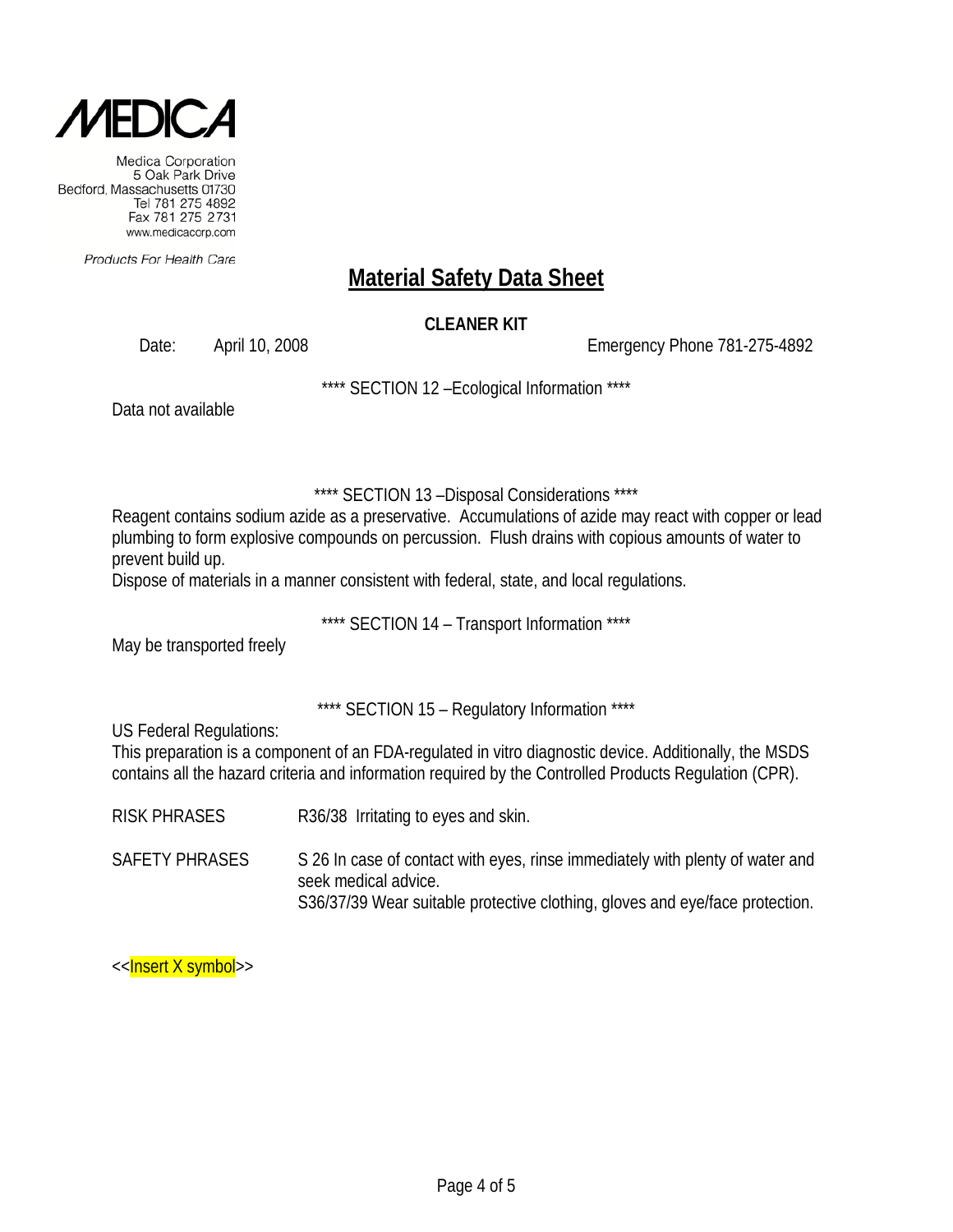

Products For Health Care

# **Material Safety Data Sheet**

#### **CLEANER KIT**

Date: April 10, 2008 Emergency Phone 781-275-4892

\*\*\*\* SECTION 16 – Additional Information \*\*\*\*

This MSDS has been prepared in accordance with the ANZI Z400.1 format. Every effort has been made to adhere to the hazard criteria and content requirement of the US OSHA Communication Standard, European Communities Safety Data Sheets Directive, Canadian Controlled Products Regulations, UK Chemical Hazard Information and Packaging Regulations and UN Globally Harmonized System of Classification and Labeling of Chemicals.

#### **Disclaimer:**

The information above is provided in good faith. It is believed to be accurate and represents the best information currently available to us. HOWEVER, WE MAKE NO WARRANTY OF MERCHANTABILITY, FITNESS FOR A PARTICULAR PURPOSE OR OF A NY OTHER TYPE, EXPRESSED OR IMPLIED, WITH RESPECT TO PRODUCTS DESCRIBED OR DATA OR INFORMATION PROVIDED, AND WE ASSUME NO LIABILITY FROM THE USE OF SUCH PRODUCTS, DATA OR INFORMATION. Users should make their own investigations to determine the suitability of the information for their particular purposes. The user is required to comply with all laws and regulations relating to the purchase, use, storage and disposal of the material and must be familiar with and follow generally accepted safe handling procedures. In no event shall MEDICA be liable for any claims, losses or damages of any individual or for lost profits or any special, indirect, incidental, consequential or exemplary damages, however arising, even if MEDICA has been advised of the possibility of such damages.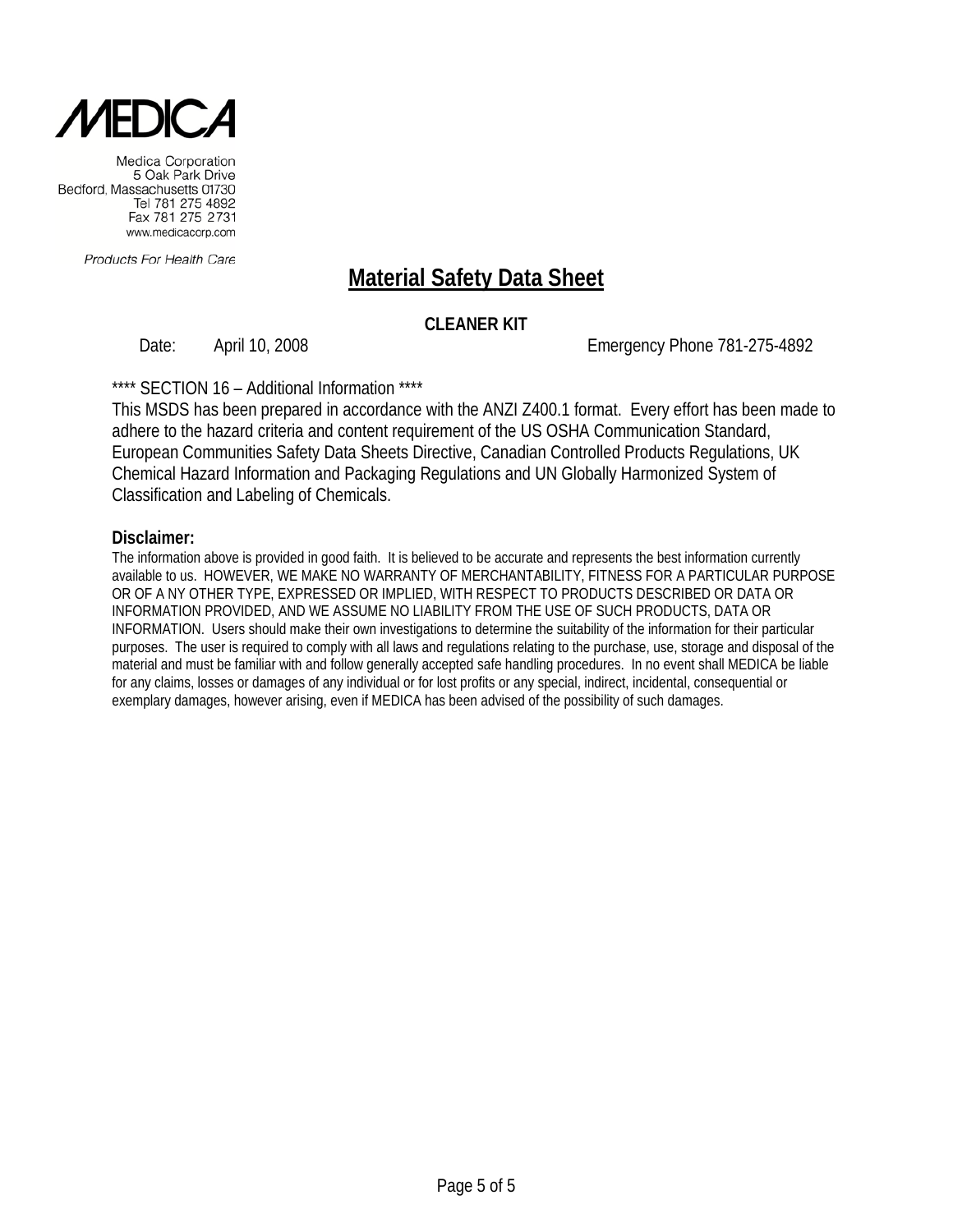

Products For Health Care

# **Material Safety Data Sheet**

**Cleaner Kit – Chemistry & ISE**

Date: April 8, 2008 2008 2008 Emergency Phone 781-275-4892

\*\*\*\* SECTION 1 – Product Identification \*\*\*\*

| MSDS Name:      | Cleaner Kit - Chemistry & ISE (Two part reagent) |
|-----------------|--------------------------------------------------|
| Catalog Number: | 10660                                            |
| Synonyms:       | N/A                                              |

\*\*\*\* SECTION 2 - Composition, Information on Ingredients \*\*\*\*

#### *For In Vitro Diagnostic Use Only*

| <b>Ingredient Name</b> | Concentration  | $CAS \#$  | EINECS#   |
|------------------------|----------------|-----------|-----------|
| Reagent R1:            |                |           |           |
| Pepsin                 | Powder         | 9001-75-6 | 232-629-3 |
| Reagent R2:            |                |           |           |
| Hydrochloric Acid*     | 0.05 N (0.18%) | 7647-01-0 | 231-595-7 |

\*In compliance with OSHA Hazard Communication Standard (29 CFR 1910.1200), a chemical is considered hazardous if it contains 1.0% or more of a hazardous compound or 0.1 % or more of an extremely hazardous(e.g. carcinogen) compound. This product does NOT contain hazardous material(s) in excess of these amounts. Therefore, no MSDS is required under the standard.

| Appearance and Odor R1:<br><b>Flashpoint</b><br><b>Vapor Pressure</b> | White Powder<br>N/A<br>Not Determined | <b>Melting Point</b><br>Solubility in Water | N/A<br>Soluble in water |
|-----------------------------------------------------------------------|---------------------------------------|---------------------------------------------|-------------------------|
| <b>Specific Gravity</b>                                               | N/A                                   |                                             |                         |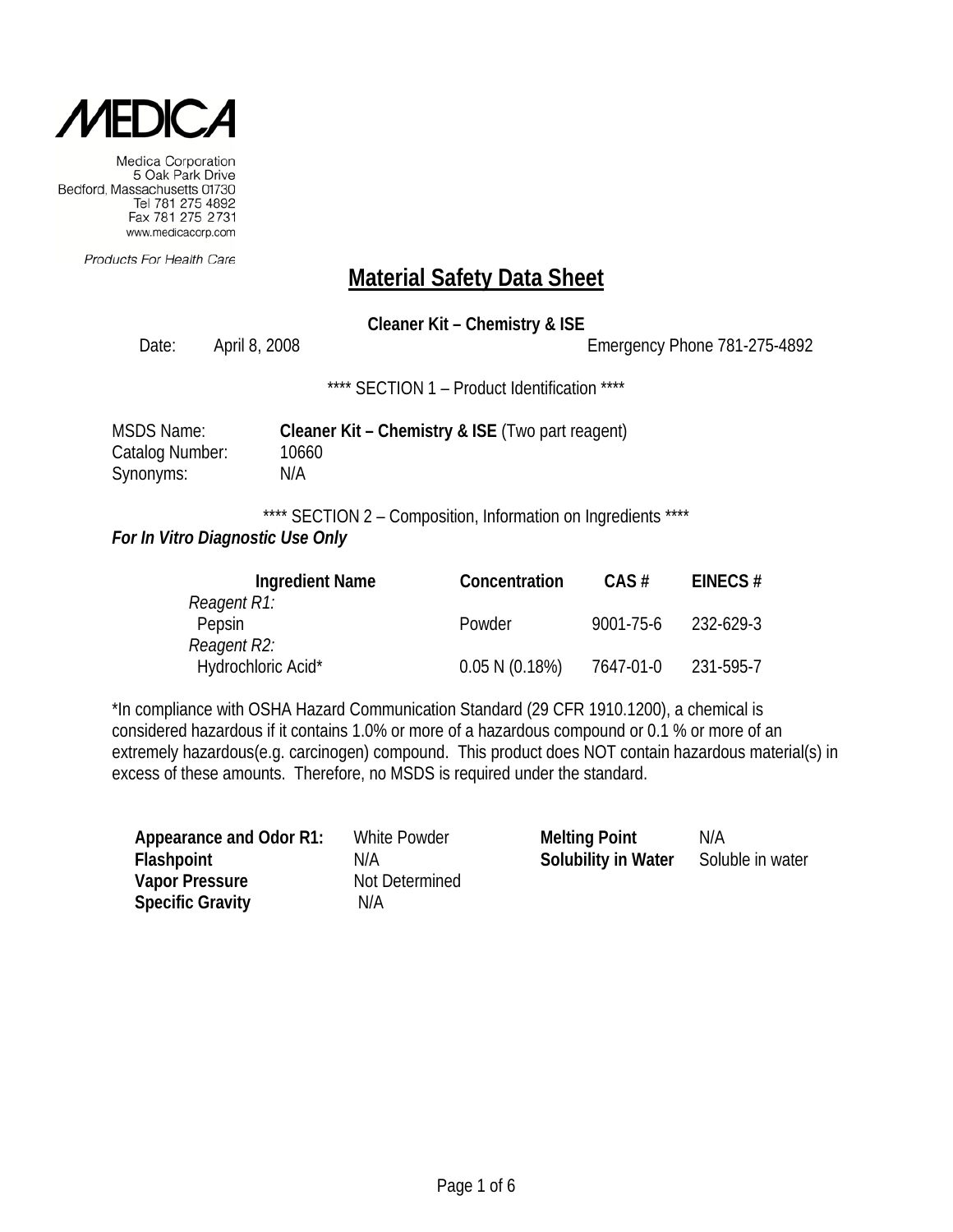

Products For Health Care

# **Material Safety Data Sheet**

**Cleaner Kit – Chemistry & ISE**

Date: April 8, 2008 Emergency Phone 781-275-4892

\*\*\*\* SECTION 3-Hazards Identification\*\*\*\*

|                                           | Emergency Overview: Does not present any significant health hazards. May cause irritation and allergic |  |  |  |
|-------------------------------------------|--------------------------------------------------------------------------------------------------------|--|--|--|
|                                           | reaction. Wash areas of contact with water. If swallowed, give large amounts of water. Do not induce   |  |  |  |
| vomiting. Call a physician, if necessary. |                                                                                                        |  |  |  |
| Inhalation:                               | May cause irritation.                                                                                  |  |  |  |
| Eye Contact:                              | May cause irritation, redness, pain and tearing.                                                       |  |  |  |
| <b>Skin Contact:</b>                      | May cause slight irritation.                                                                           |  |  |  |
| Ingestion:                                | Large doses may cause nausea, vomiting and diarrhea.                                                   |  |  |  |
| Chronic Effects/Carcinogenicity: None     |                                                                                                        |  |  |  |
| NTP:                                      | No.                                                                                                    |  |  |  |
| OSHA:                                     | No.                                                                                                    |  |  |  |

\*\*\*\* SECTION 4 - First Aid Measures \*\*\*\*

In all cases, seek qualified evaluation.

| Inhalation: | Provide fresh air. Restore or support breathing, if necessary. Get medical attention.                                                                      |
|-------------|------------------------------------------------------------------------------------------------------------------------------------------------------------|
| Eyes:       | Flush eyes, including under the eyelids with water for 15 minutes. Get medical attention.                                                                  |
| Skin:       | Flush skin with water for 15 minutes. Wash the affected area thoroughly with soap and<br>water. Get medical attention, if irritation develops or persists. |
| Ingestion:  | Drink large quantities of water. Do not induce vomiting. Do not give anything by mouth to<br>an unconscious person. Get medical attention.                 |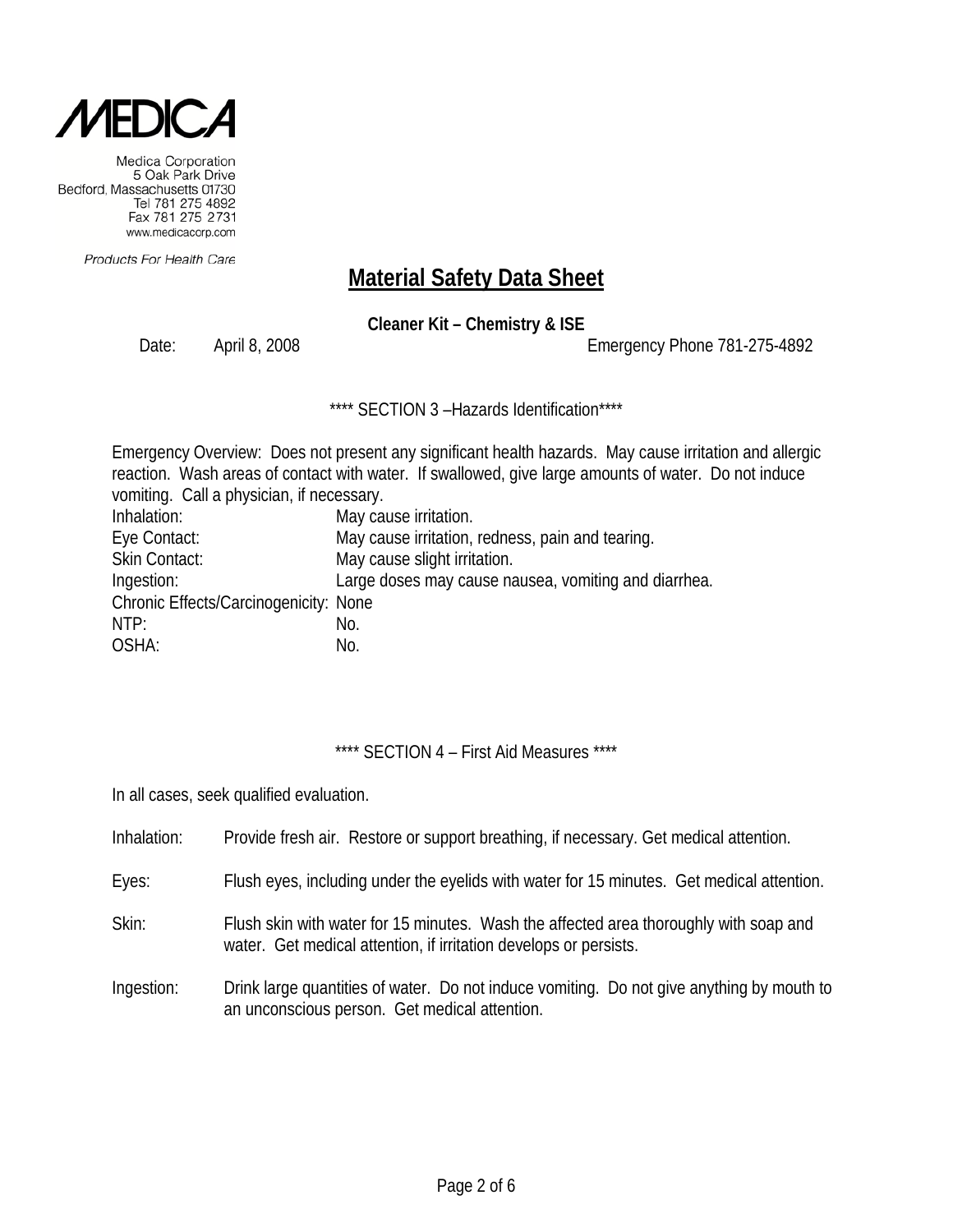

Products For Health Care

# **Material Safety Data Sheet**

**Cleaner Kit – Chemistry & ISE**

Date: April 8, 2008 Emergency Phone 781-275-4892

\*\*\*\* SECTION 5 - Fire fighting measures \*\*\*\*

General Information: Cleaner wedge is not flammable. Extinguishing Media: Use any suitable means for extinguishing surrounding fire. Fire & Explosion Hazard: Not considered to be a fire or explosion hazard. Firefighting Instructions: Use normal procedures. Firefighting Equipment: Use protective clothing and breathing equipment appropriate to surrounding fire.

\*\*\*\* SECTION 6 - Accidental Release Measures \*\*\*\*

Vacuum or sweep up solid material and treat as normal solid waste. Cover liquid spill with sodium carbonate or a soda ash-slaked lime mixture (1:1). Mix and add water to form slurry. Decant liquid to drain with excess water. Wash the area after material has been removed with soda ash solution. Always dispose of material in a way that is consistent with federal, state and local regulation.

\*\*\*\* SECTION 7-Handling and Storage\*\*\*\*

Handling: Avoid contact with skin and eyes. Do not ingest. Wash hands thoroughly after handling. Storage: Store at ambient temperature before mixing; store 2 - 8°C after mixing.

\*\*\*\* SECTION 8 – Exposure Controls / Personal Protection \*\*\*\*

No specific controls are needed. Normal room ventilation is adequate Wear suitable gloves Avoid contact with skin and eyes Keep unused container tightly closed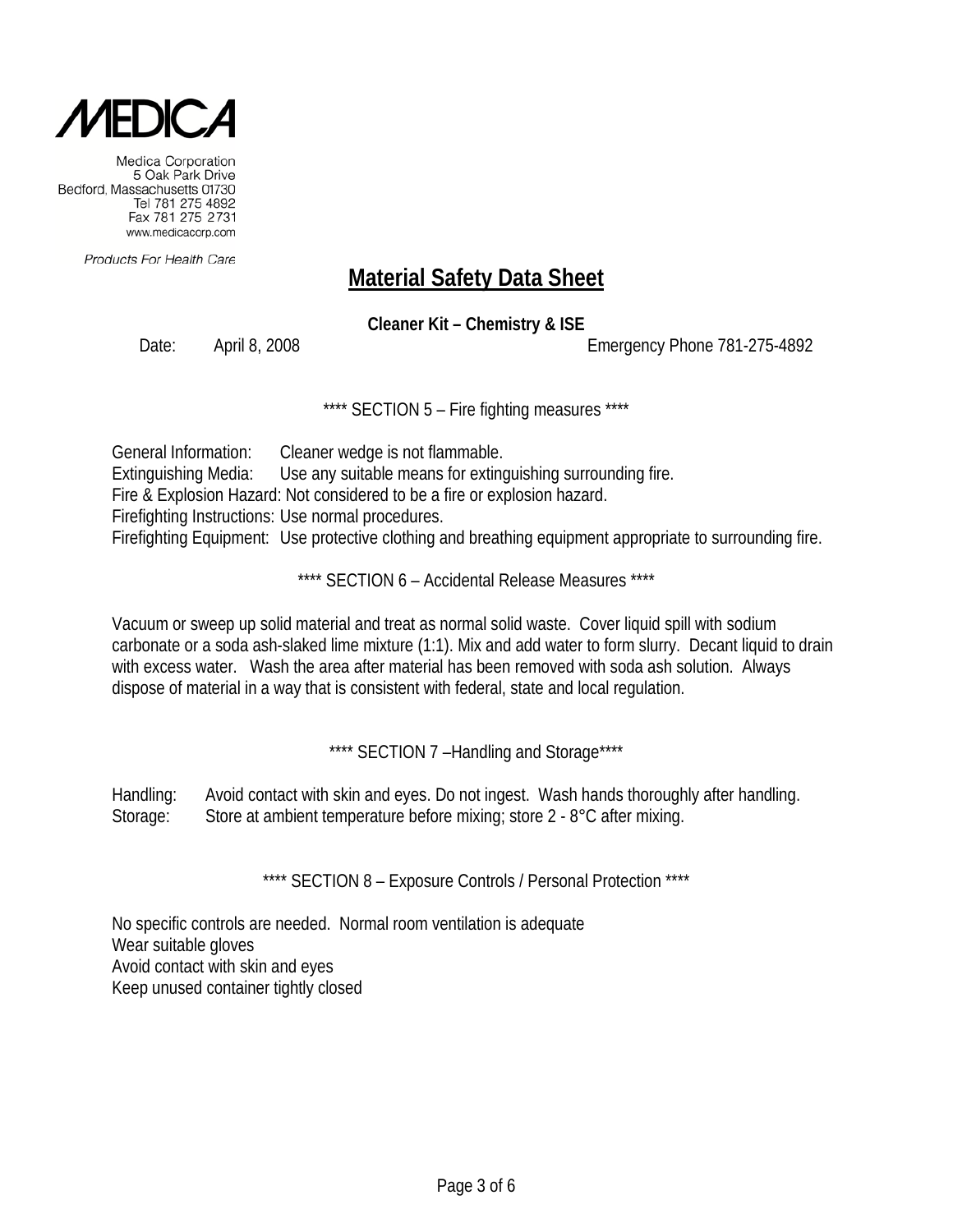

Products For Health Care

### **Material Safety Data Sheet**

**Cleaner Kit – Chemistry & ISE**

Date: April 8, 2008 2008 2008 2010 Emergency Phone 781-275-4892

\*\*\*\* SECTION 9 - Physical and Chemical properties \*\*\*\*

| powder                    |
|---------------------------|
| powder                    |
| Odorless                  |
| Water-soluble             |
| Molecular Formula R1: N/A |
| Molecular Formula R2: HCI |
|                           |

|                                          | **** SECTION 10 - Stability and Reactivity **** |
|------------------------------------------|-------------------------------------------------|
| <b>Chemical Stability:</b>               | <b>Stable</b>                                   |
| Conditions to avoid:                     | Data not available                              |
| Incompatibilities with other chemicals:  | Data not available                              |
| <b>Hazardous Decomposition Products:</b> | Data not available                              |
| Hazardous Polymerization:                | Has not been reported                           |

\*\*\*\* SECTION 11 –Toxicological information \*\*\*\* Chronic Effects: Data not available Other health hazards: Data not available

\*\*\*\* SECTION 12 - Ecological Information \*\*\*\*

Data not available

\*\*\*\* SECTION 13 –Disposal Considerations \*\*\*\* None. Always dispose of material in a way that is consistent with federal, state and local regulation.

\*\*\*\* SECTION 14 - Transport Information \*\*\*\*

May be transported freely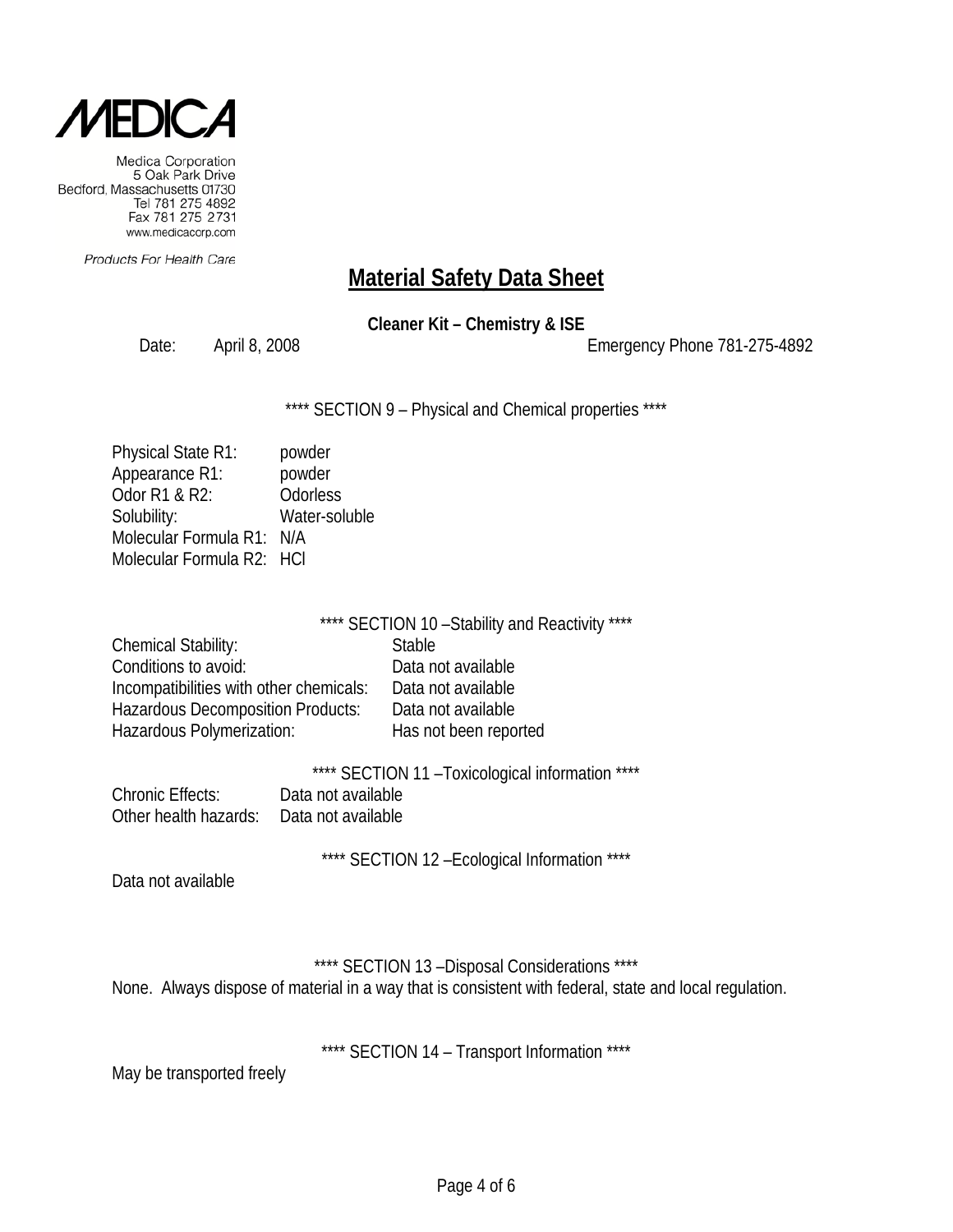

Products For Health Care

# **Material Safety Data Sheet**

**Cleaner Kit – Chemistry & ISE**

Date: April 8, 2008 Emergency Phone 781-275-4892

\*\*\*\* SECTION 15 – Regulatory Information \*\*\*\*

US Federal Regulations:

This preparation is a component of an FDA-regulated in vitro diagnostic device. Additionally, the MSDS contains all the hazard criteria and information required by the Controlled Products Regulation (CPR).

| <b>RISK PHRASES</b>   | R36/37/38 Irritating to eyes, respiratory system and skin                                            |
|-----------------------|------------------------------------------------------------------------------------------------------|
|                       | R42 May cause sensitization by inhalation                                                            |
| <b>SAFETY PHRASES</b> | S22 Do not breathe the dust                                                                          |
|                       | S <sub>24</sub> Avoid contact with skin                                                              |
|                       | S26 In case of contact with eyes, rinse immediately with plenty of water and<br>seek medical advice. |
|                       | S36/37/39 Wear suitable protective clothing, gloves and eye/face protection.                         |
|                       |                                                                                                      |

\*\*\*\* SECTION 16 – Additional Information \*\*\*\*

This MSDS has been prepared in accordance with the ANZI Z400.1 format. Every effort has been made to adhere to the hazard criteria and content requirement of the US OSHA Communication Standard, European Communities Safety Data Sheets Directive, Canadian Controlled Products Regulations, UK Chemical Hazard Information and Packaging Regulations and UN Globally Harmonized System of Classification and Labeling of Chemicals.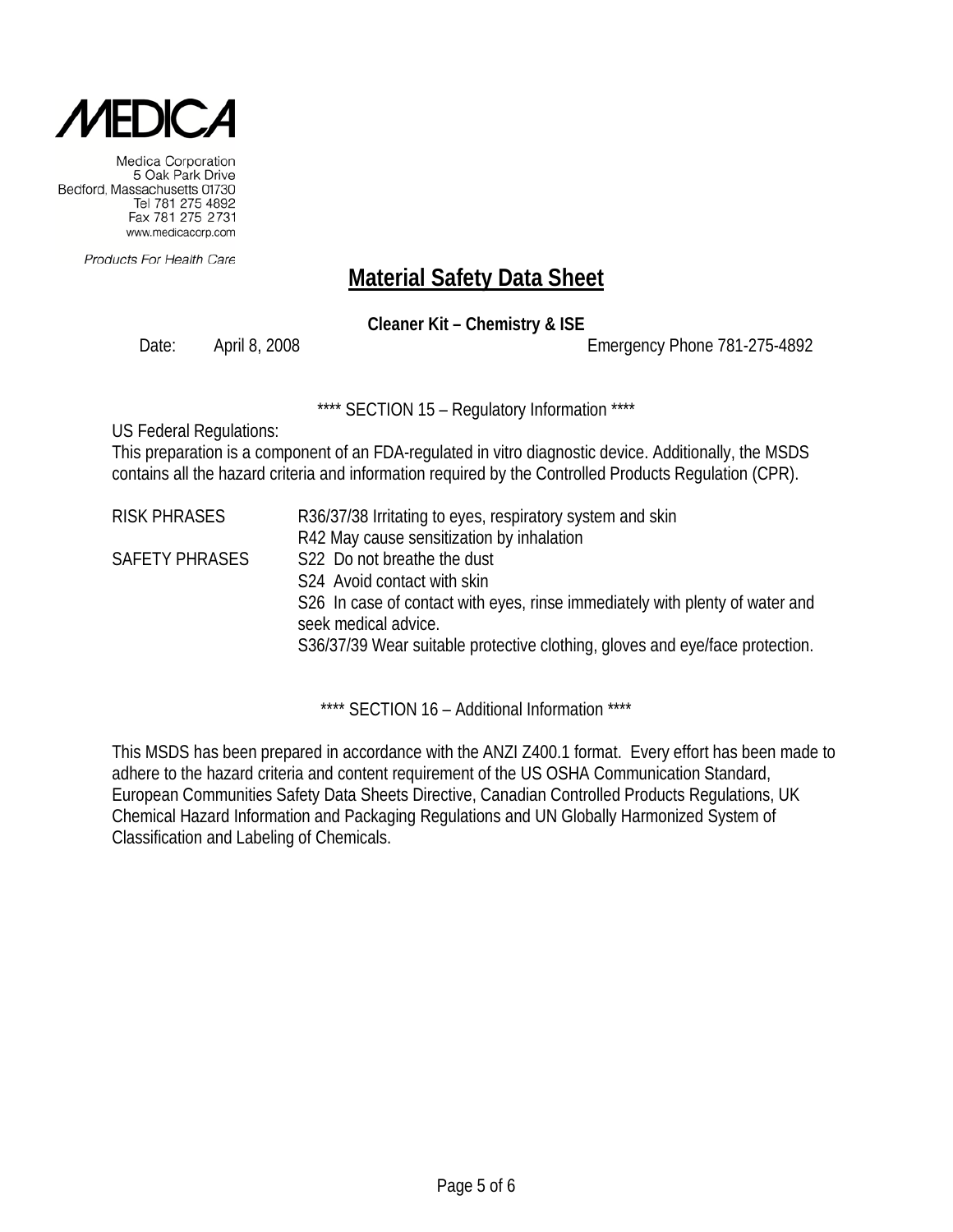

Products For Health Care

### **Material Safety Data Sheet**

**Cleaner Kit – Chemistry & ISE**

Date: April 8, 2008 2008 2008 Emergency Phone 781-275-4892

#### **Disclaimer:**

The information above is provided in good faith. It is believed to be accurate and represents the best information currently available to us. HOWEVER, WE MAKE NO WARRANTY OF MERCHANTABILITY, FITNESS FOR A PARTICULAR PURPOSE OR OF A NY OTHER TYPE, EXPRESSED OR IMPLIED, WITH RESPECT TO PRODUCTS DESCRIBED OR DATA OR INFORMATION PROVIDED, AND WE ASSUME NO LIABILITY FROM THE USE OF SUCH PRODUCTS, DATA OR INFORMATION. Users should make their own investigations to determine the suitability of the information for their particular purposes. The user is required to comply with all laws and regulations relating to the purchase, use, storage and disposal of the material and must be familiar with and follow generally accepted safe handling procedures. In no event shall MEDICA be liable for any claims, losses or damages of any individual or for lost profits or any special, indirect, incidental, consequential or exemplary damages, however arising, even if MEDICA has been advised of the possibility of such damages.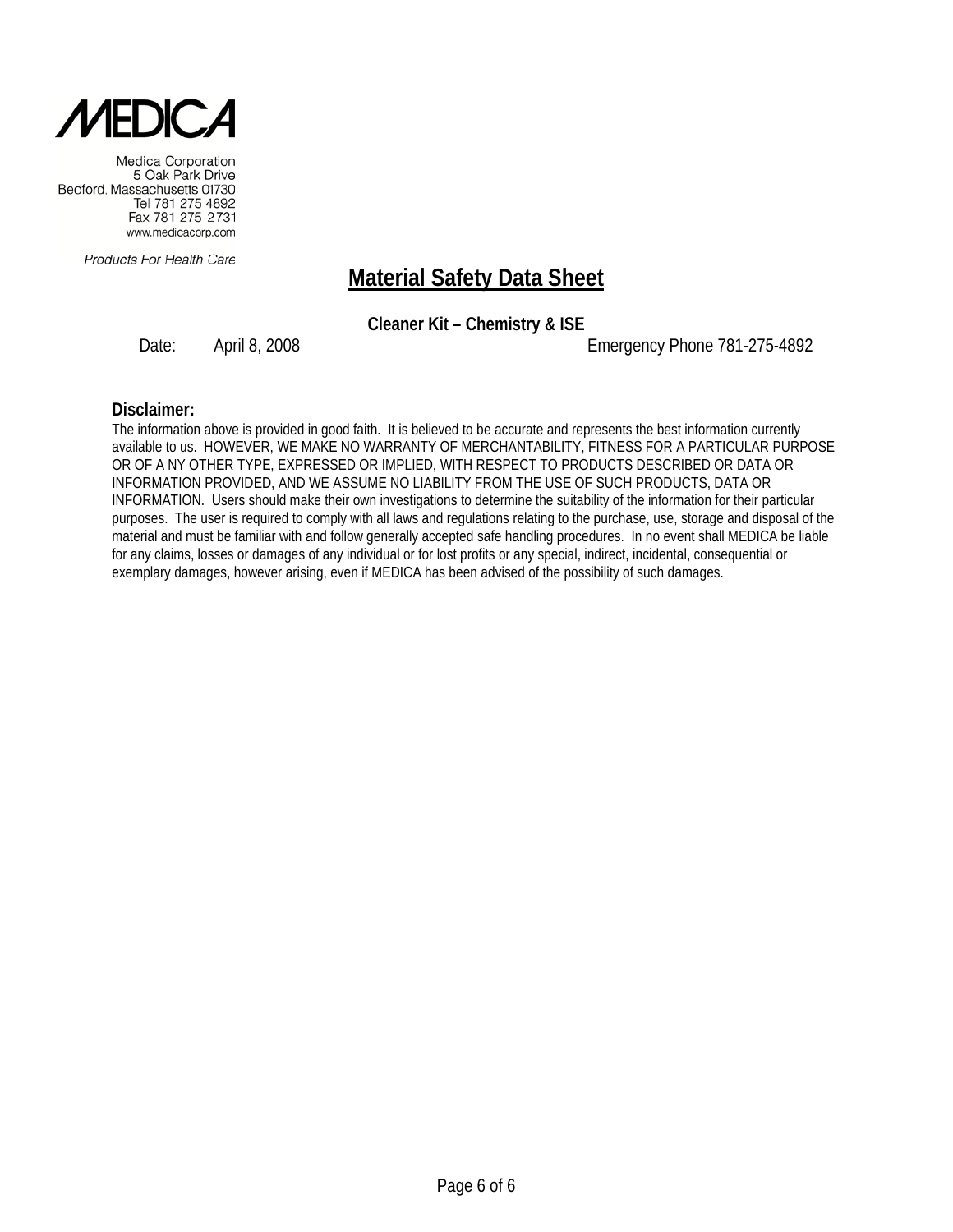

Products For Health Care

### **Material Safety Data Sheet**

#### **Carbon Dioxide**

Date: April 7, 2008 Emergency Phone 781-275-4892

\*\*\*\* SECTION 1 – Product Identification \*\*\*\*

| <b>MSDS Name:</b> | <b>Carbon Dioxide</b> |
|-------------------|-----------------------|
| Catalog Number:   | 10209-4               |
| Synonyms:         | CO2, Bicarbonate      |

\*\*\*\* SECTION 2 - Hazards Identification\*\*\*\*

*For In Vitro Diagnostic Use Only*

| Appearance and Odor     | Pale yellow, odorless solution | <b>Melting Point</b> | N/A              |
|-------------------------|--------------------------------|----------------------|------------------|
| <b>Flashpoint</b>       | N/A                            | <b>Vapor Density</b> | Not Determined   |
| <b>Vapor Pressure</b>   | Not Determined                 | Solubility in Water  | Soluble in water |
| <b>Specific Gravity</b> | 1.0206                         |                      |                  |

In compliance with OSHA Hazard Communication Standard (29 CFR 1910.1200), a chemical is considered hazardous if it contains 1.0% or more of a hazardous compound or 0.1 % or more of a carcinogen. The product does NOT contain hazardous material(s) in excess of these amounts. Therefore, no MSDS is required under the standard.

\*\*\*\* SECTION 3 - Composition, Information on Ingredients \*\*\*\*

| <b>Ingredient Name</b>            | $CAS \#$ | EINECS#   | Concentration      |
|-----------------------------------|----------|-----------|--------------------|
| Phosphophenolpyruvate (PEP)       | 138-08-9 | 205-312-2 | $\geq$ 5 mmol/L    |
| PEPC (microbial)                  |          |           | ≤2000 U/L          |
| Malate dehydrogenase (EC1.1.1.37) |          |           | $>1000$ U/L        |
| NADH analog                       |          |           | $\geq$ 0.30 mmol/L |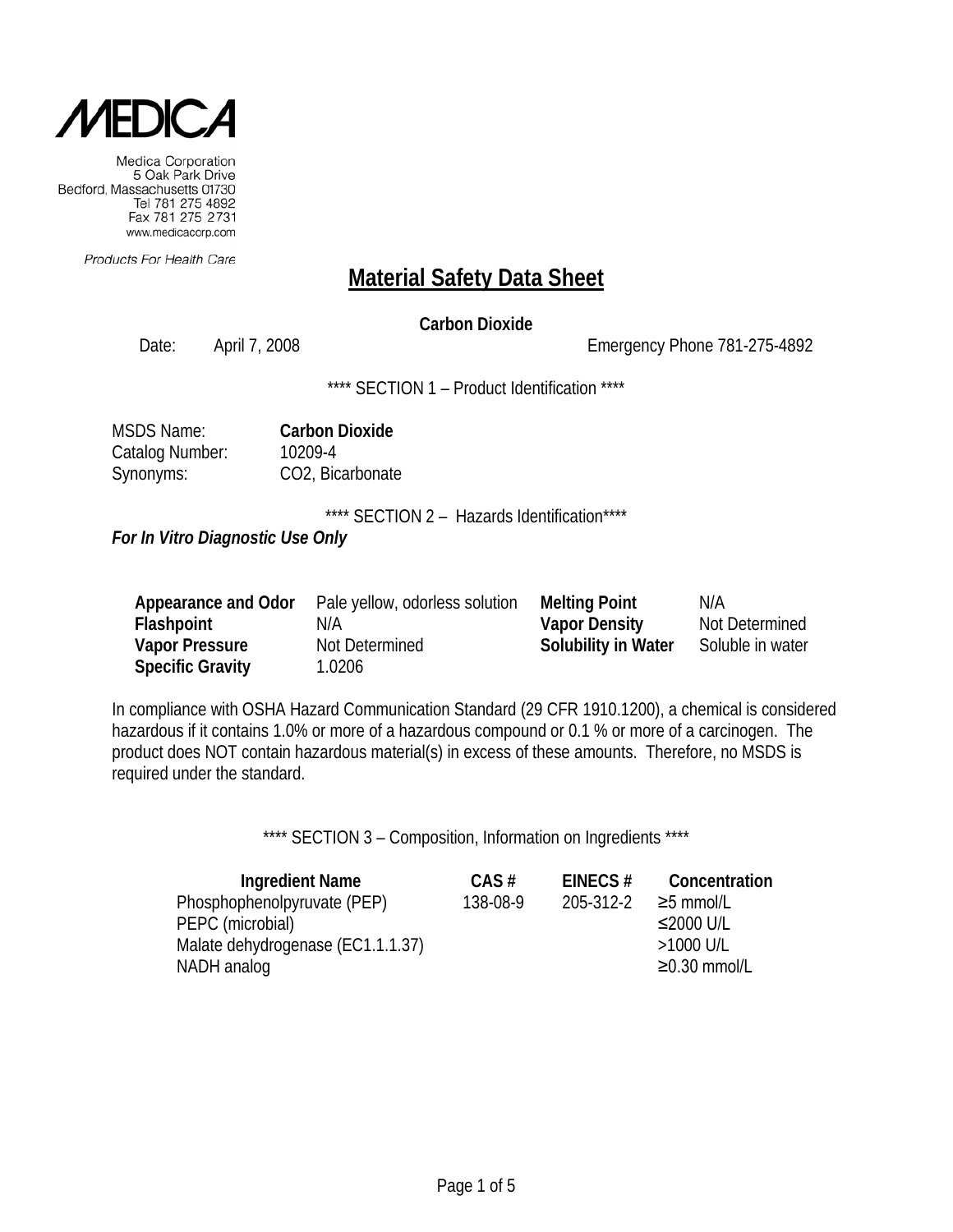

Products For Health Care

### **Material Safety Data Sheet**

**Carbon Dioxide** Date: April 7, 2008 Emergency Phone 781-275-4892 \*\*\*\* SECTION 4 – First Aid Measures \*\*\*\* Inhalation: Provide fresh air. Restore or support breathing. Keep victim warm and quiet. Get medical attention. Eyes: Flush eyes, including under the eyelids with water for 15 minutes. Get medical attention. Skin: Flush skin with water for 15 minutes. Wash the affected area thoroughly with soap and water. Remove any contaminated clothing. Get medical attention if irritation develops or persists. Ingestion: Drink large quantities of water or milk. Do not induce vomiting. Do not give anything by mouth to an unconscious person. Get medical attention. \*\*\*\* SECTION 5 – Fire fighting measures \*\*\*\*

General Information: Carbon Dioxide Reagent is not flammable

\*\*\*\* SECTION 6 – Accidental Release Measures \*\*\*\*

Ventilate the area. Absorb spill with inert material (dry sand, vermiculite, absorptive pads, etc.). After absorption, put the material into a container for disposal. Wash the area after material has been removed. Dispose of the material in a way that is consistent with federal, state and local regulation.

\*\*\*\* SECTION 7 -Handling and Storage\*\*\*\*

Handling: Avoid prolonged or repeated contact with skin. Do not ingest. Storage: Store at 2- 8 °C until the expiration date listed on the label.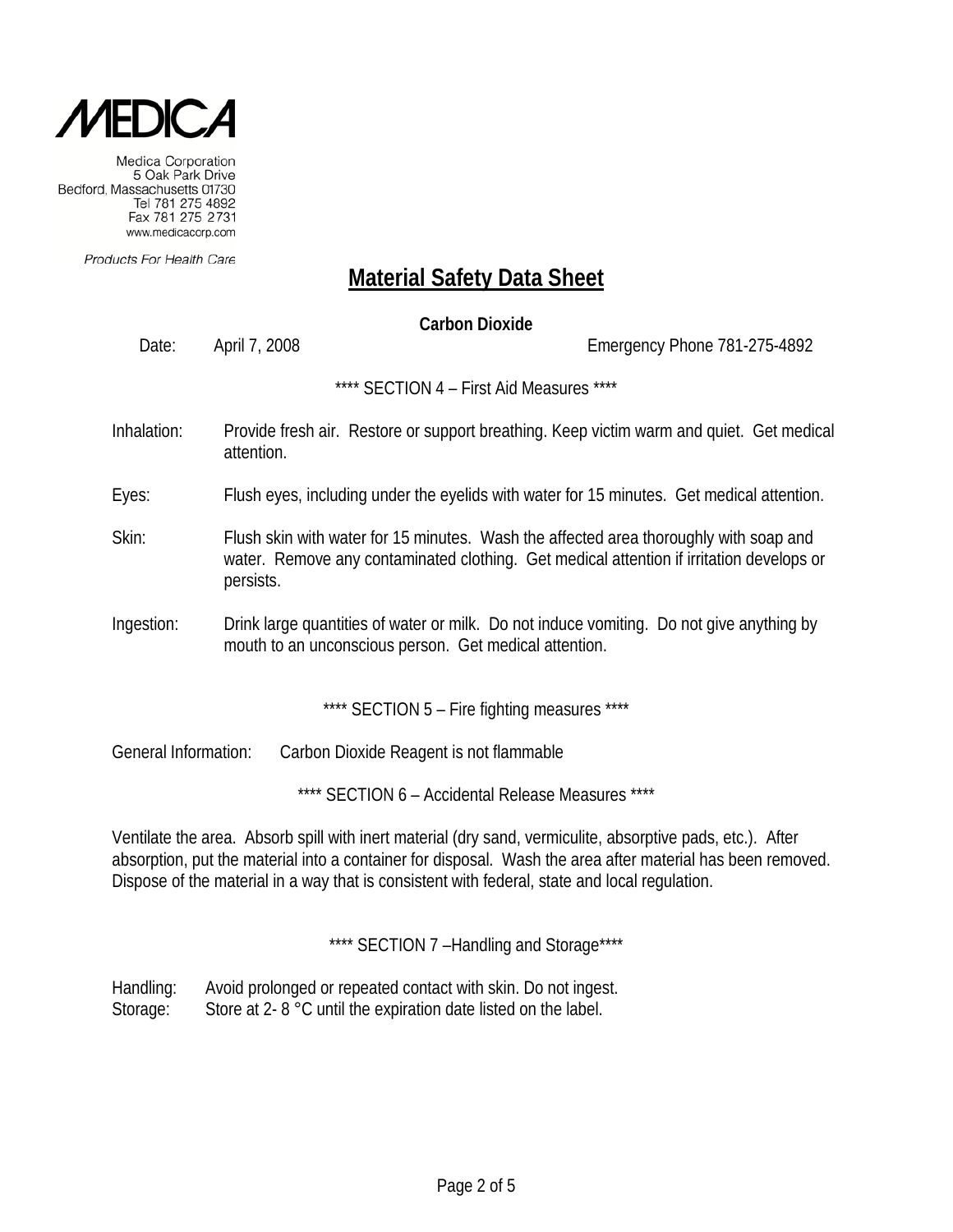

Products For Health Care

### **Material Safety Data Sheet**

#### **Carbon Dioxide**

Date: April 7, 2008 2008 2009 2010 Emergency Phone 781-275-4892

\*\*\*\* SECTION 8 - Exposure Controls / Personal Protection \*\*\*\*

Wear suitable gloves Avoid contact with skin and eyes Keep unused container tightly closed

\*\*\*\* SECTION 9 - Physical and Chemical properties \*\*\*\*

| <b>Physical State:</b>   | Liquid        |
|--------------------------|---------------|
| Appearance:              | Light yellow  |
| Odor:                    | Odorless      |
| PH:                      | 7.6           |
| <b>Specific Gravity:</b> | 1.0206        |
| Viscosity:               | N/A           |
| <b>Boiling Point:</b>    | N/A           |
| Freezing/Melting Point:  | N/A           |
| Solubility:              | Water-soluble |
| Molecular Formula:       | Mixture       |
| Molecular weight:        | N/A           |

|                                          | **** SECTION 10 - Stability and Reactivity **** |
|------------------------------------------|-------------------------------------------------|
| Chemical Stability:                      | <b>Stable</b>                                   |
| Conditions to avoid:                     | Data not available                              |
| Incompatibilities with other chemicals:  | Data not available                              |
| <b>Hazardous Decomposition Products:</b> | Data not available                              |
| Hazardous Polymerization:                | Has not been reported                           |

\*\*\*\* SECTION 11 –Toxicological information \*\*\*\*

| <b>Chronic Effects:</b>                  | Data not available |
|------------------------------------------|--------------------|
| Other health hazards: Data not available |                    |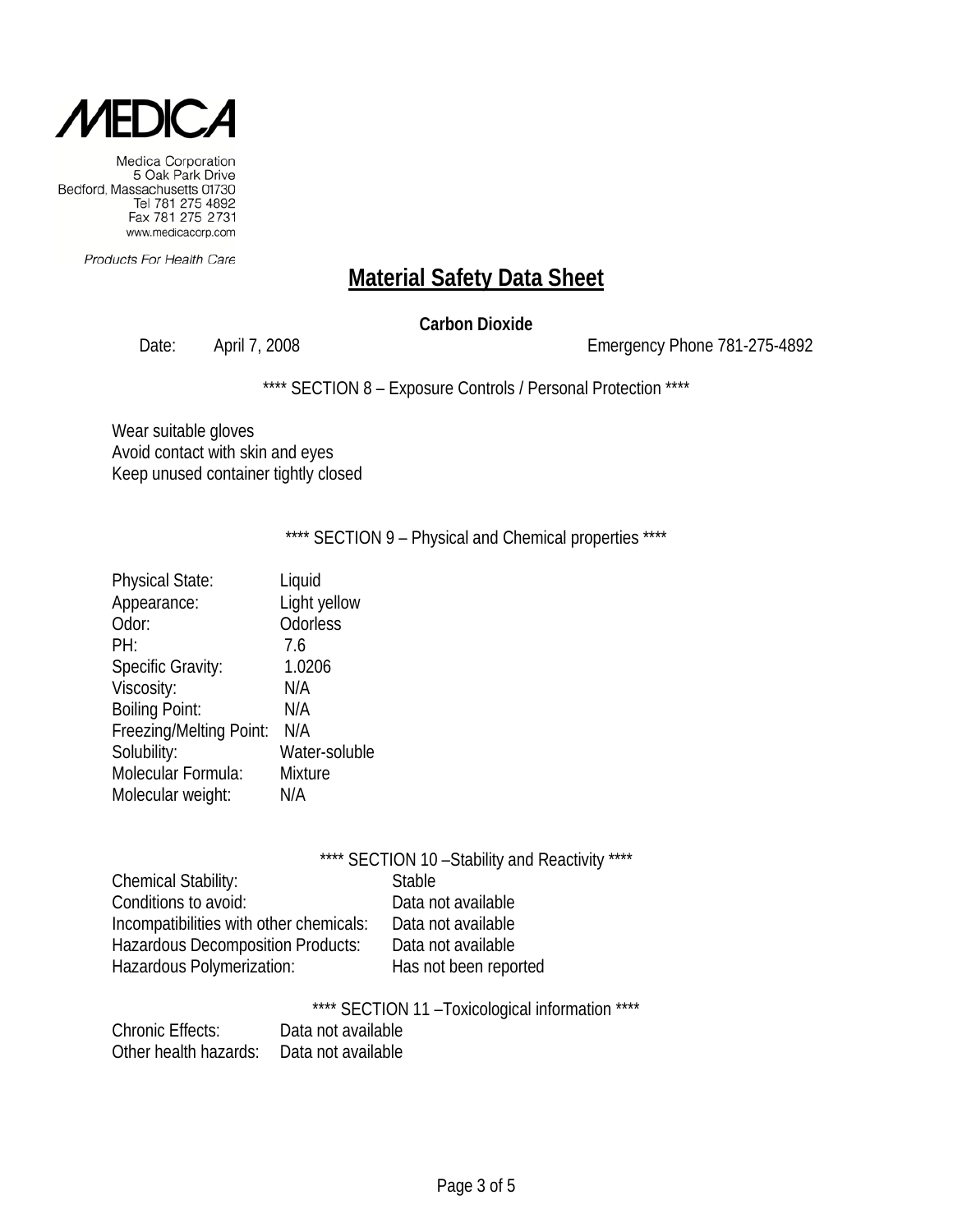

Products For Health Care

# **Material Safety Data Sheet**

**Carbon Dioxide**

Date: April 7, 2008 Emergency Phone 781-275-4892

\*\*\*\* SECTION 12 –Ecological Information \*\*\*\*

Data not available

\*\*\*\* SECTION 13 –Disposal Considerations \*\*\*\*

Reagent contains sodium azide as a preservative. Accumulations of azide may react with copper or lead plumbing to form explosive compounds on percussion. Flush drains with copious amounts of water to prevent build up.

Dispose of materials in a manner consistent with federal, state, and local regulations.

\*\*\*\* SECTION 14 – Transport Information \*\*\*\*

May be transported freely

\*\*\*\* SECTION 15 – Regulatory Information \*\*\*\*

US Federal Regulations:

This preparation is a component of an FDA-regulated in vitro diagnostic device.

RISK PHRASES None required

SAFETY PHRASES S24 Avoid contact with skin S36/37/39 Wear suitable protective clothing, gloves and eye/face protection.

\*\*\*\* SECTION 16 – Additional Information \*\*\*\*

This MSDS has been prepared in accordance with the ANZI Z400.1 format. Every effort has been made to adhere to the hazard criteria and content requirement of the US OSHA Communication Standard, European Communities Safety Data Sheets Directive, Canadian Controlled Products Regulations, UK Chemical Hazard Information and Packaging Regulations and UN Globally Harmonized System of Classification and Labeling of Chemicals.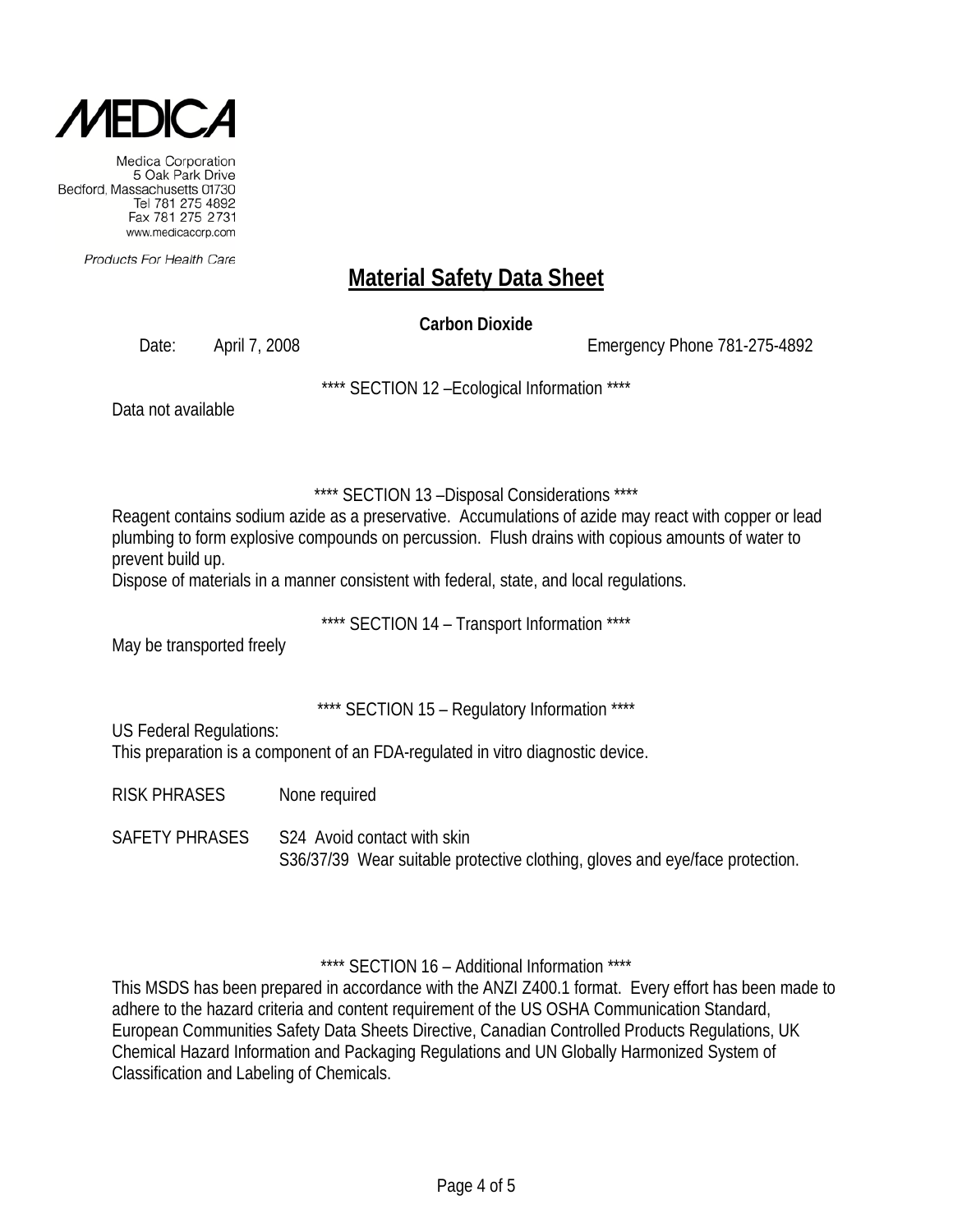

Products For Health Care

# **Material Safety Data Sheet**

**Carbon Dioxide**

Date: April 7, 2008 Emergency Phone 781-275-4892

#### **Disclaimer:**

The information above is provided in good faith. It is believed to be accurate and represents the best information currently available to us. HOWEVER, WE MAKE NO WARRANTY OF MERCHANTABILITY, FITNESS FOR A PARTICULAR PURPOSE OR OF A NY OTHER TYPE, EXPRESSED OR IMPLIED, WITH RESPECT TO PRODUCTS DESCRIBED OR DATA OR INFORMATION PROVIDED, AND WE ASSUME NO LIABILITY FROM THE USE OF SUCH PRODUCTS, DATA OR INFORMATION. Users should make their own investigations to determine the suitability of the information for their particular purposes. The user is required to comply with all laws and regulations relating to the purchase, use, storage and disposal of the material and must be familiar with and follow generally accepted safe handling procedures. In no event shall MEDICA be liable for any claims, losses or damages of any individual or for lost profits or any special, indirect, incidental, consequential or exemplary damages, however arising, even if MEDICA has been advised of the possibility of such damages.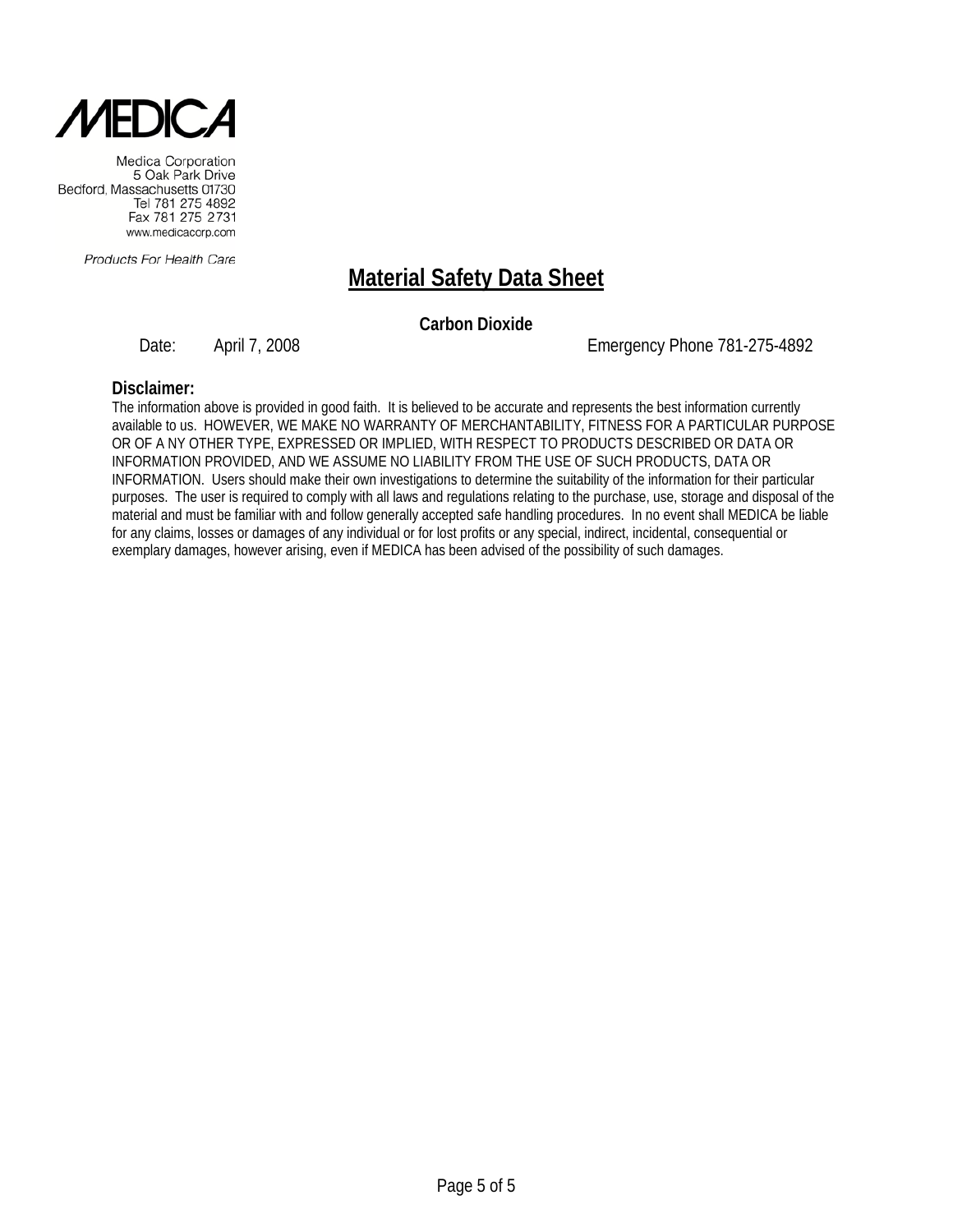

Products For Health Care

#### **Material Safety Data Sheet**

#### **CREATININE**

Date: April 8, 2008 Channel Controller Emergency Phone 781-275-4892

\*\*\*\* SECTION 1 - Product Identification \*\*\*\*

| <b>MSDS Name:</b> |
|-------------------|
| Catalog Number:   |
| Synonyms:         |

**Creatinine** (two part reagent) 10203-4 CREA

\*\*\*\* SECTION 2 - Hazards Identification\*\*\*\*

*For In Vitro Diagnostic Use Only*

| Appearance and Odor R1:    | Clear, odorless solution | <b>Melting Point</b>       | N/A              |
|----------------------------|--------------------------|----------------------------|------------------|
| Appearance and Odor R2:    | Clear, odorless solution | <b>Vapor Density</b>       | Not Determined   |
| Flashpoint                 | N/A                      | <b>Solubility in Water</b> | Soluble in water |
| <b>Vapor Pressure</b>      | Not Determined           |                            |                  |
| <b>Specific Gravity R1</b> | 1.0058 $g/mL$            |                            |                  |
| <b>Specific Gravity R2</b> | 1.0153 $g/mL$            |                            |                  |

In compliance with OSHA Hazard Communication Standard (29 CFR 1910.1200), a chemical is considered hazardous if it contains 1.0% or more of a hazardous compound or 0.1 % or more of a carcinogen. The product does NOT contain hazardous material(s) in excess of these amounts. Therefore, no MSDS is required under the standard.

|                             | **** SECTION 3 - Composition, Information on Ingredients **** |           |               |
|-----------------------------|---------------------------------------------------------------|-----------|---------------|
| <b>Ingredient Name</b>      | CAS#                                                          | EINECS#   | Concentration |
| Creatinine Reagent R1:      |                                                               |           |               |
| Good Buffer (pH 7.4)        |                                                               |           | 25 mmol/L     |
| Creatinine amidinohydrolase |                                                               |           | >25 KU/L      |
| Sarcosine oxidase           |                                                               |           | $> 7$ KU/L    |
| Ascorbate oxidase           |                                                               |           | > 4 KU/L      |
| <b>ESPMT</b>                |                                                               |           | 140 mg/L      |
| Creatinine Reagent R2:      |                                                               |           |               |
| Good Buffer (pH 7.3)        |                                                               |           | 100 mmol/L    |
| Creatinine amidinohydrolase |                                                               |           | >250 KU/L     |
| Peroxidase                  |                                                               |           | $> 5$ KU/L    |
| 4-Aminoantipyrene           | 83-07-8                                                       | 210-452-3 | $600$ mg/L    |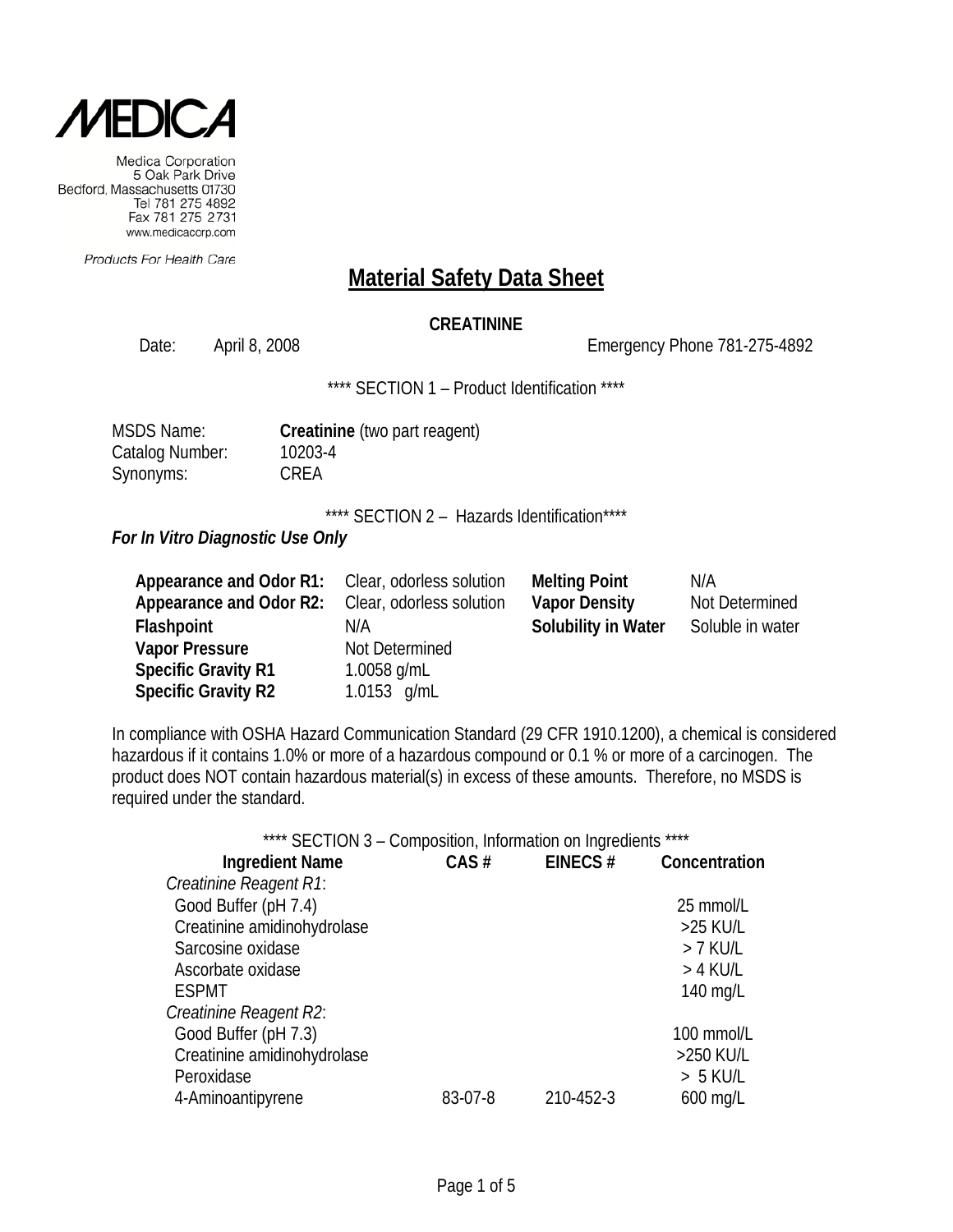

Products For Health Care

# **Material Safety Data Sheet**

#### **CREATININE**

Date: April 8, 2008 Emergency Phone 781-275-4892

#### \*\*\*\* SECTION 4 – First Aid Measures \*\*\*\*

- Inhalation: Provide fresh air. Restore or support breathing. Keep victim warm and quiet. Get medical attention.
- Eyes: Flush eyes, including under the eyelids with water for 15 minutes. Get medical attention.
- Skin: Flush skin with water for 15 minutes. Wash the affected area thoroughly with soap and water. Remove any contaminated clothing. Get medical attention if irritation develops or persists.
- Ingestion: Drink large quantities of water or milk. Do not induce vomiting. Do not give anything by mouth to an unconscious person. Get medical attention.

\*\*\*\* SECTION 5 - Fire fighting measures \*\*\*\*

General Information: Creatinine Reagent is not flammable

\*\*\*\* SECTION 6 – Accidental Release Measures \*\*\*\*

Ventilate the area. Absorb spill with inert material (dry sand, vermiculite, absorptive pads, etc.). After absorption, put the material into a container for disposal. Wash the area after material has been removed. Dispose of the material in a way that is consistent with federal, state and local regulation.

\*\*\*\* SECTION 7 -Handling and Storage\*\*\*\*

Handling: Avoid prolonged or repeated contact with skin. Do not ingest. Storage: Store at 2- 8 °C until the expiration date listed on the label.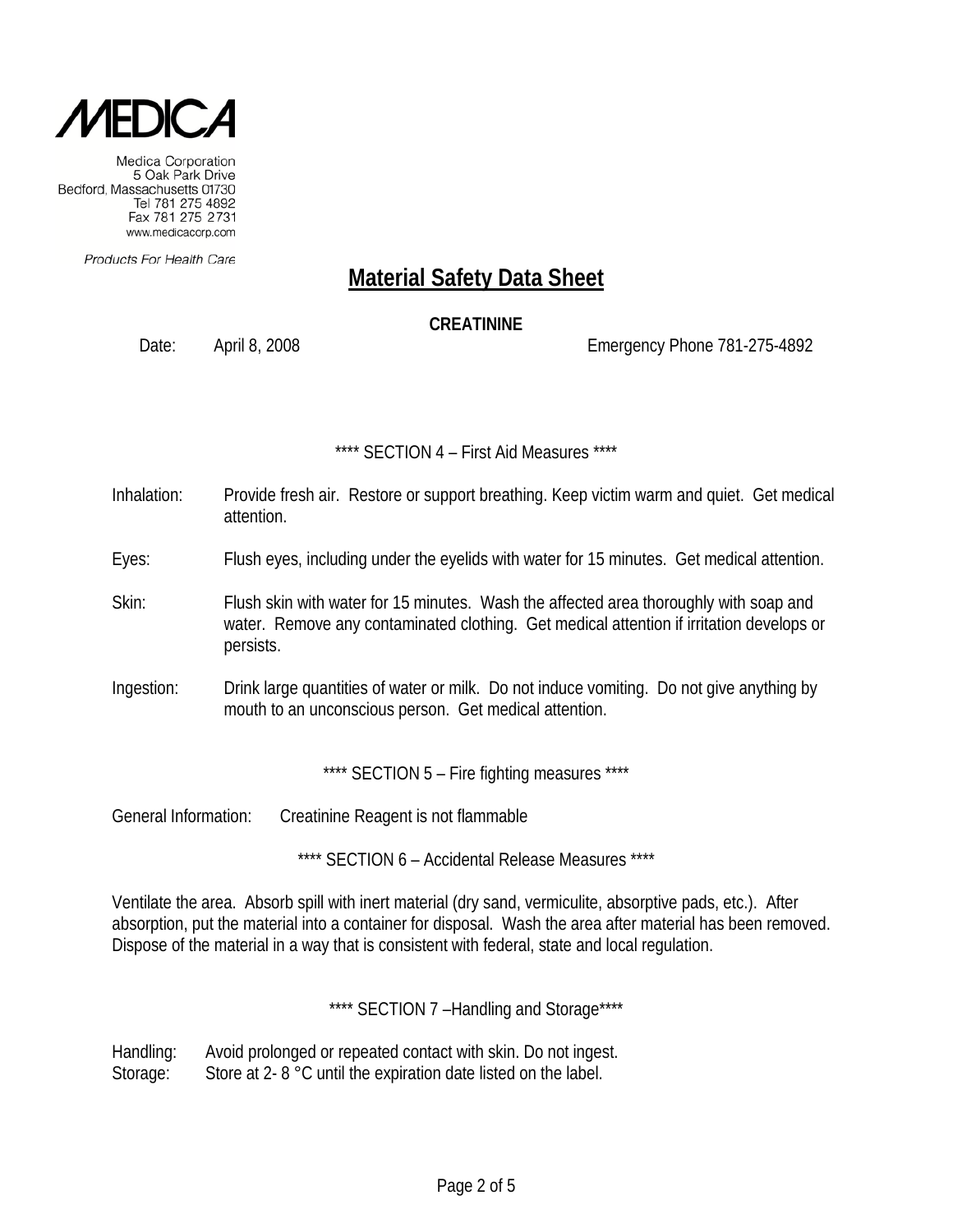

Products For Health Care

# **Material Safety Data Sheet**

#### **CREATININE**

Date: April 8, 2008 2008 2008 Emergency Phone 781-275-4892

\*\*\*\* SECTION 8 - Exposure Controls / Personal Protection \*\*\*\*

Wear suitable gloves Avoid contact with skin and eyes Keep unused container tightly closed

\*\*\*\* SECTION 9 - Physical and Chemical properties \*\*\*\*

| Physical State R1 & R2: Liquid |                |
|--------------------------------|----------------|
| Appearance R1 & R2:            | Colorless      |
| Odor R1 & R2:                  | Odorless       |
| <b>PH R1:</b>                  | 7.4            |
| <b>PH R2:</b>                  | 7.3            |
| <b>Specific Gravity R1:</b>    | 1.0058 g/mL    |
| Specific Gravity R2:           | 1.0153 g/mL    |
| Viscosity:                     | N/A            |
| <b>Boiling Point:</b>          | N/A            |
| Freezing/Melting Point:        | N/A            |
| Solubility:                    | Water-soluble  |
| Molecular Formula:             | <b>Mixture</b> |
| Molecular weight:              | N/A            |
|                                |                |

|                                         | **** SECTION 10 - Stability and Reactivity **** |
|-----------------------------------------|-------------------------------------------------|
| Chemical Stability:                     | <b>Stable</b>                                   |
| Conditions to avoid:                    | Data not available                              |
| Incompatibilities with other chemicals: | Data not available                              |
| Hazardous Decomposition Products:       | Data not available                              |
| Hazardous Polymerization:               | Has not been reported                           |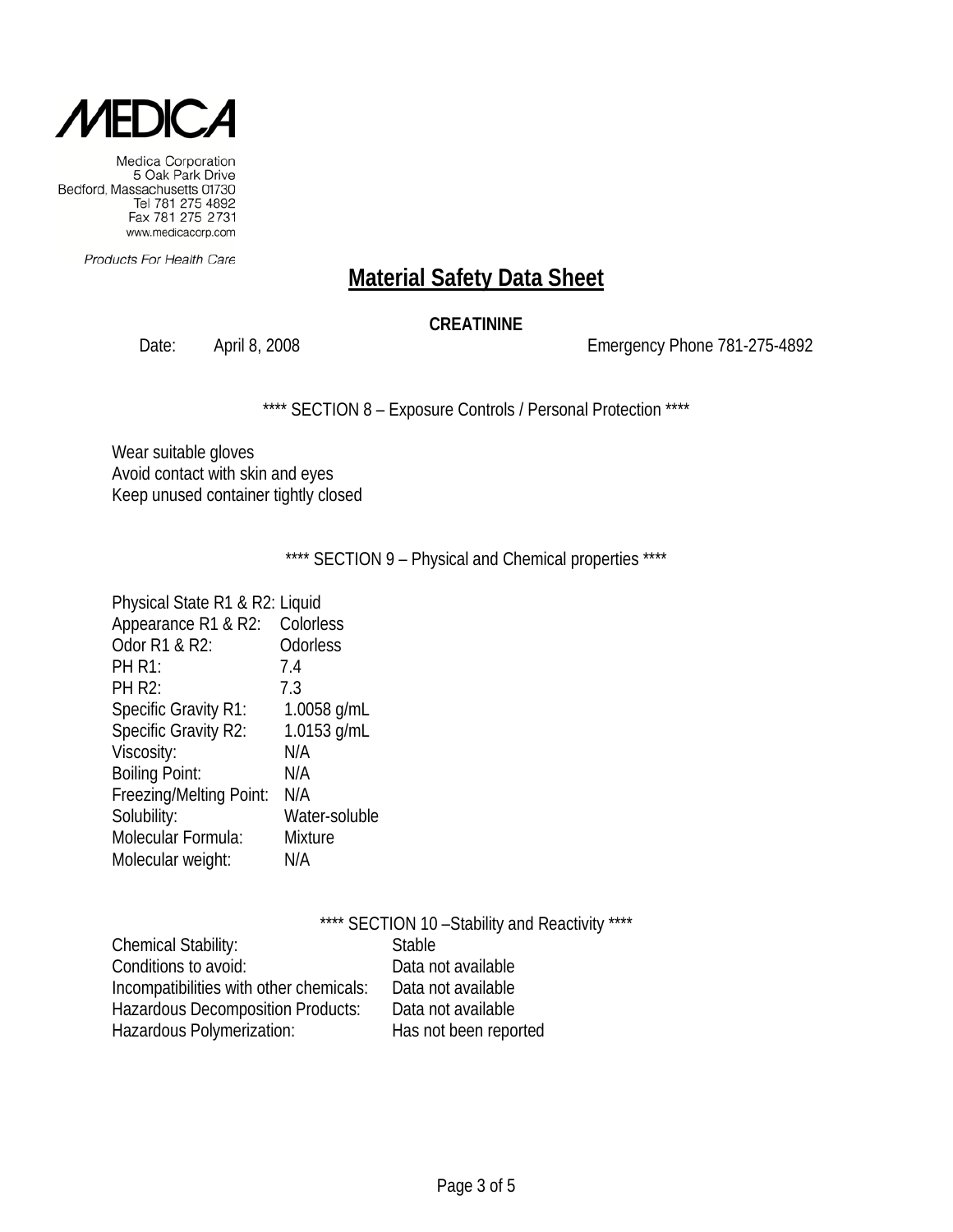

Products For Health Care

# **Material Safety Data Sheet**

#### **CREATININE**

Date: April 8, 2008 Emergency Phone 781-275-4892

SECTION 11 - Toxicological information \*\*\*\*

| Chronic Effects:                          | Data not available |
|-------------------------------------------|--------------------|
| Other health hazards:  Data not available |                    |

\*\*\*\* SECTION 12 –Ecological Information \*\*\*\*

Data not available

\*\*\*\* SECTION 13 –Disposal Considerations \*\*\*\*

Reagent contains sodium azide as a preservative. Accumulations of azide may react with copper or lead plumbing to form explosive compounds on percussion. Flush drains with copious amounts of water to prevent build up.

Dispose of materials in a manner consistent with federal, state, and local regulations.

\*\*\*\* SECTION 14 – Transport Information \*\*\*\*

May be transported freely

\*\*\*\* SECTION 15 - Regulatory Information \*\*\*\*

US Federal Regulations:

This preparation is a component of an FDA-regulated in vitro diagnostic device. Additionally, the MSDS contains all the hazard criteria and information required by the Controlled Products Regulation (CPR).

RISK PHRASES none required

SAFETY PHRASES S36/37/39 Wear suitable protective clothing, gloves and eye/face protection.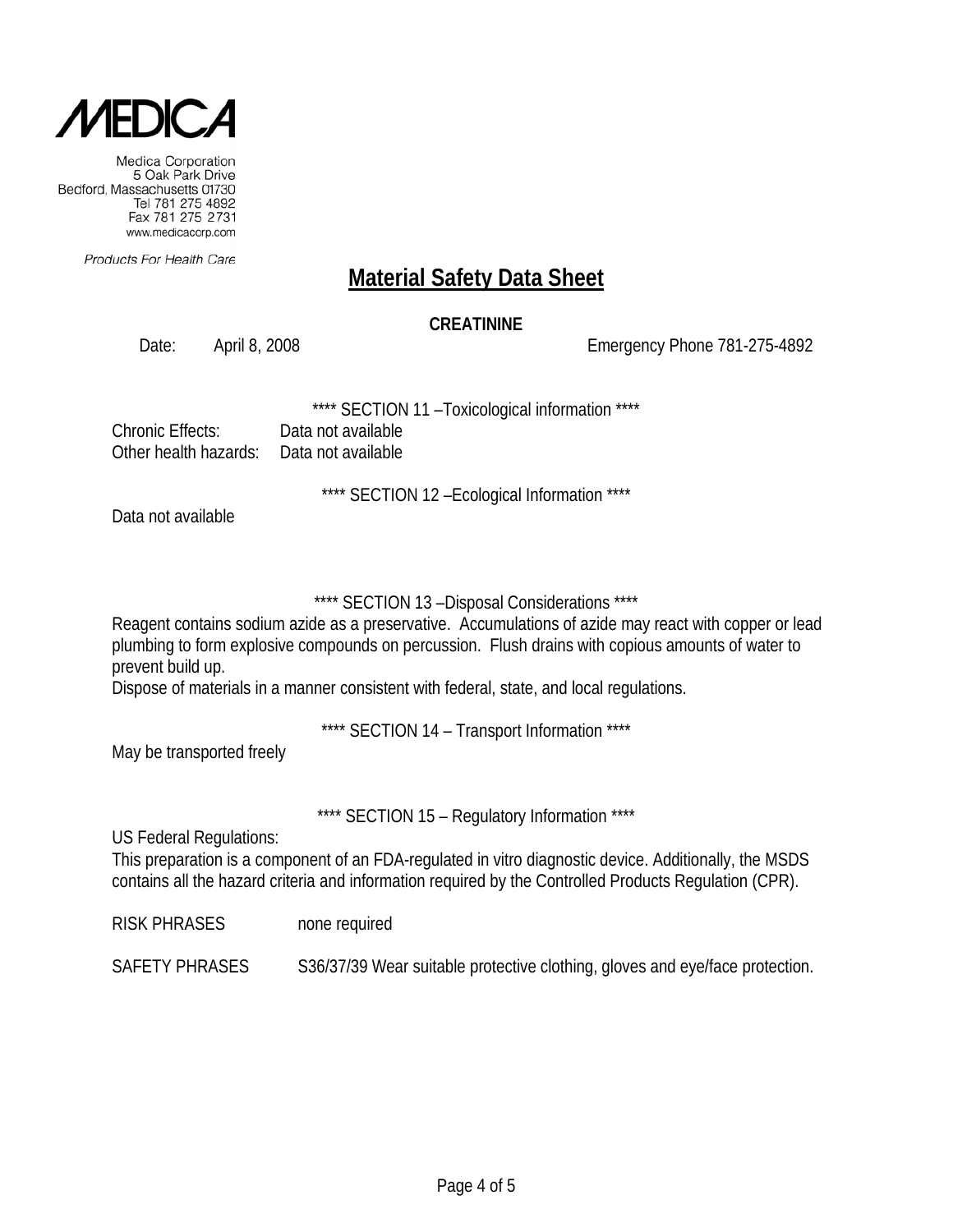

Products For Health Care

# **Material Safety Data Sheet**

#### **CREATININE**

Date: April 8, 2008 Emergency Phone 781-275-4892

\*\*\*\* SECTION 16 - Additional Information \*\*\*\*

This MSDS has been prepared in accordance with the ANZI Z400.1 format. Every effort has been made to adhere to the hazard criteria and content requirement of the US OSHA Communication Standard, European Communities Safety Data Sheets Directive, Canadian Controlled Products Regulations, UK Chemical Hazard Information and Packaging Regulations and UN Globally Harmonized System of Classification and Labeling of Chemicals.

#### **Disclaimer:**

The information above is provided in good faith. It is believed to be accurate and represents the best information currently available to us. HOWEVER, WE MAKE NO WARRANTY OF MERCHANTABILITY, FITNESS FOR A PARTICULAR PURPOSE OR OF A NY OTHER TYPE, EXPRESSED OR IMPLIED, WITH RESPECT TO PRODUCTS DESCRIBED OR DATA OR INFORMATION PROVIDED, AND WE ASSUME NO LIABILITY FROM THE USE OF SUCH PRODUCTS, DATA OR INFORMATION. Users should make their own investigations to determine the suitability of the information for their particular purposes. The user is required to comply with all laws and regulations relating to the purchase, use, storage and disposal of the material and must be familiar with and follow generally accepted safe handling procedures. In no event shall MEDICA be liable for any claims, losses or damages of any individual or for lost profits or any special, indirect, incidental, consequential or exemplary damages, however arising, even if MEDICA has been advised of the possibility of such damages.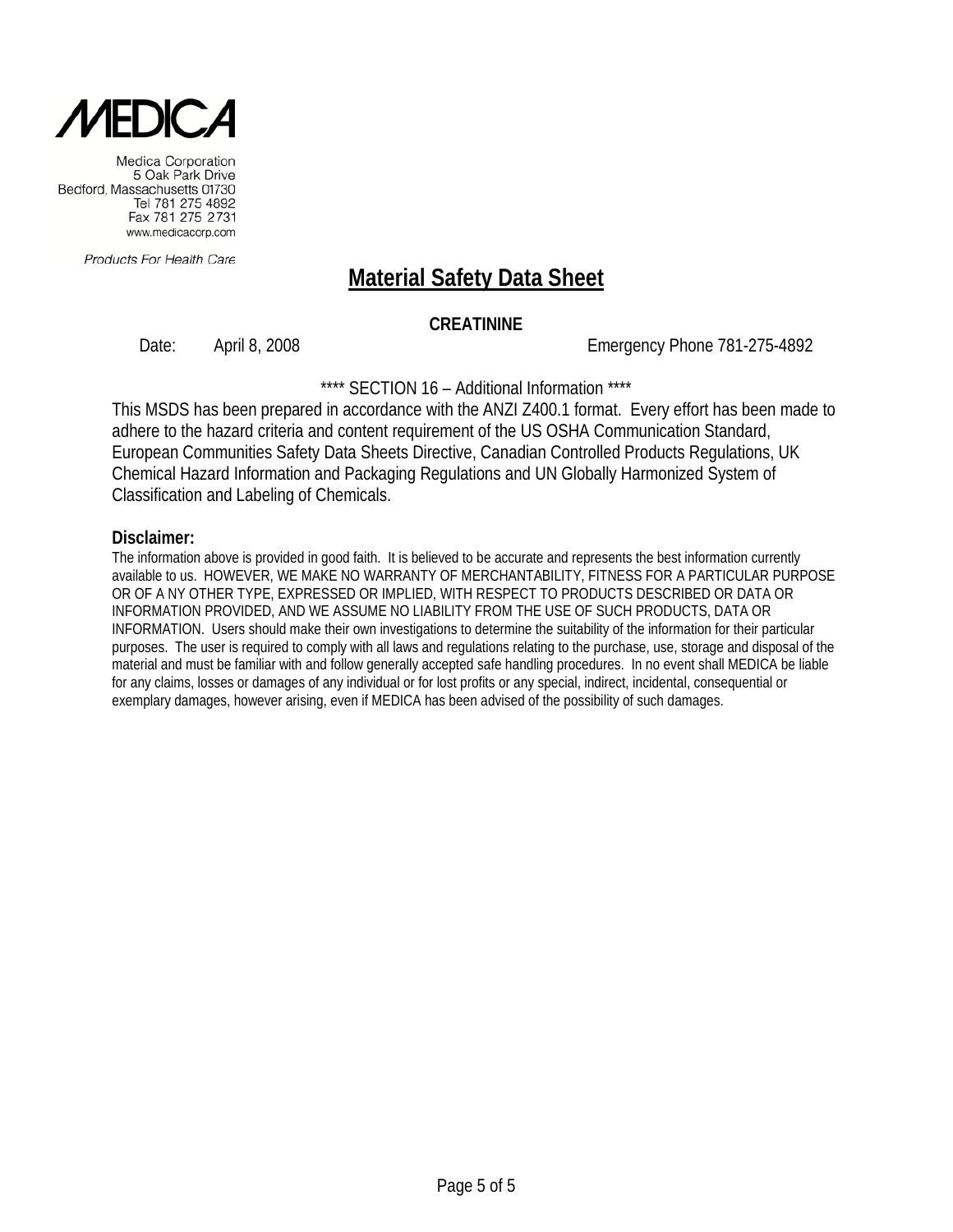

Products For Health Care

### **Material Safety Data Sheet**

### **URINE CREATININE CALIBRATOR**

Date: April 10, 2008 Channel 2008 Emergency Phone 781-275-4892

\*\*\*\* SECTION 1 - Product Identification \*\*\*\*

MSDS Name: **Urine Creatinine Calibrator** Catalog Number: 10652 Synonyms: CREA-U CAL

\*\*\*\* SECTION 2 - Hazards Identification\*\*\*\*

| Appearance and Odor     | Clear solution | <b>Melting Point</b>       | N/A              |
|-------------------------|----------------|----------------------------|------------------|
| <b>Flashpoint</b>       | N/A            | <b>Vapor Density</b>       | Not Determined   |
| <b>Vapor Pressure</b>   | Not Determined | <b>Solubility in Water</b> | Soluble in water |
| <b>Specific Gravity</b> | N/A            |                            |                  |

In compliance with OSHA Hazard Communication Standard (29 CFR 1910.1200), a chemical is considered hazardous if it contains 1.0% or more of a hazardous compound or 0.1 % or more of a carcinogen

\*\*\*\* SECTION 3 - Composition, Information on Ingredients \*\*\*\*

| <b>Ingredient Name</b> | Concentration       | $CAS \#$  | EINECS $#$          |
|------------------------|---------------------|-----------|---------------------|
| Creatinine             | $100 \text{ mg/dL}$ | $60-27-5$ | 200-466-7           |
| Hydrochloric Acid      | 0.1 N               |           | 7647-01-0 231-595-7 |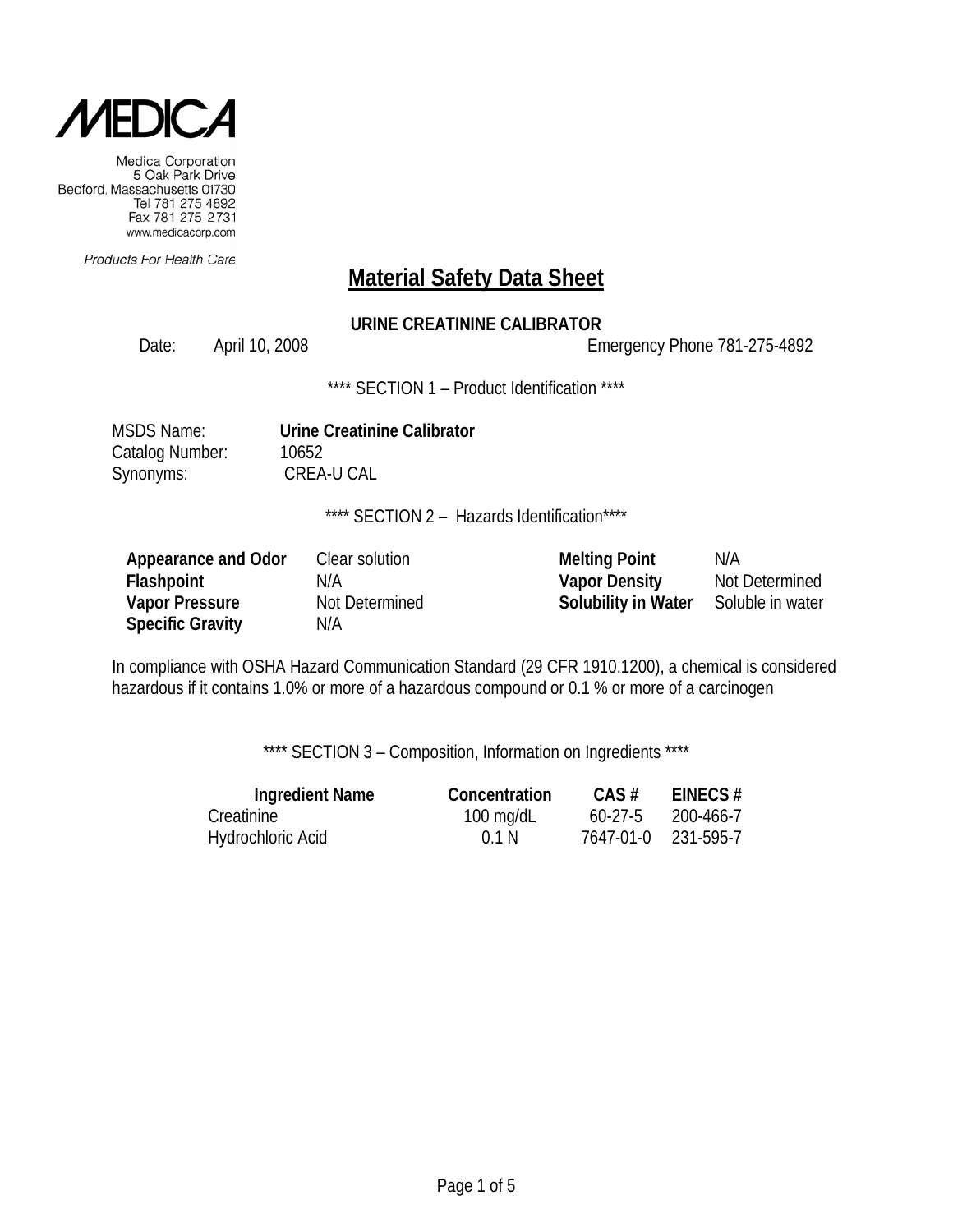

Products For Health Care

## **Material Safety Data Sheet**

### **URINE CREATININE CALIBRATOR**

Date: April 10, 2008 Emergency Phone 781-275-4892

\*\*\*\* SECTION 4 – First Aid Measures \*\*\*\*

- Inhalation: Provide fresh air. Restore or support breathing. Keep victim warm and quiet. Get medical attention.
- Eyes: Flush eyes, including under the eyelids with water for 15 minutes. Get medical attention.
- Skin: Flush skin with water for 15 minutes. Wash the affected area thoroughly with soap and water. Remove any contaminated clothing. Get medical attention if irritation develops or persists.
- Ingestion: Drink large quantities of water or milk. Do not induce vomiting. Do not give anything by mouth to an unconscious person. Get medical attention.

\*\*\*\* SECTION 5 - Fire fighting measures \*\*\*\*

General Information: Urine Creatinine Calibrator is not flammable

\*\*\*\* SECTION 6 - Accidental Release Measures \*\*\*\*

Ventilate the area. Absorb spill with inert material (dry sand, vermiculite, absorptive pads, etc.). After absorption, put the material into a container for disposal. Wash the area after material has been removed. Dispose of the material in a way that is consistent with federal, state and local regulation.

\*\*\*\* SECTION 7-Handling and Storage\*\*\*\*

Handling: Avoid prolonged or repeated contact with skin. Do not ingest. Storage: Store at 2- 8 °C until the expiration date listed on the label.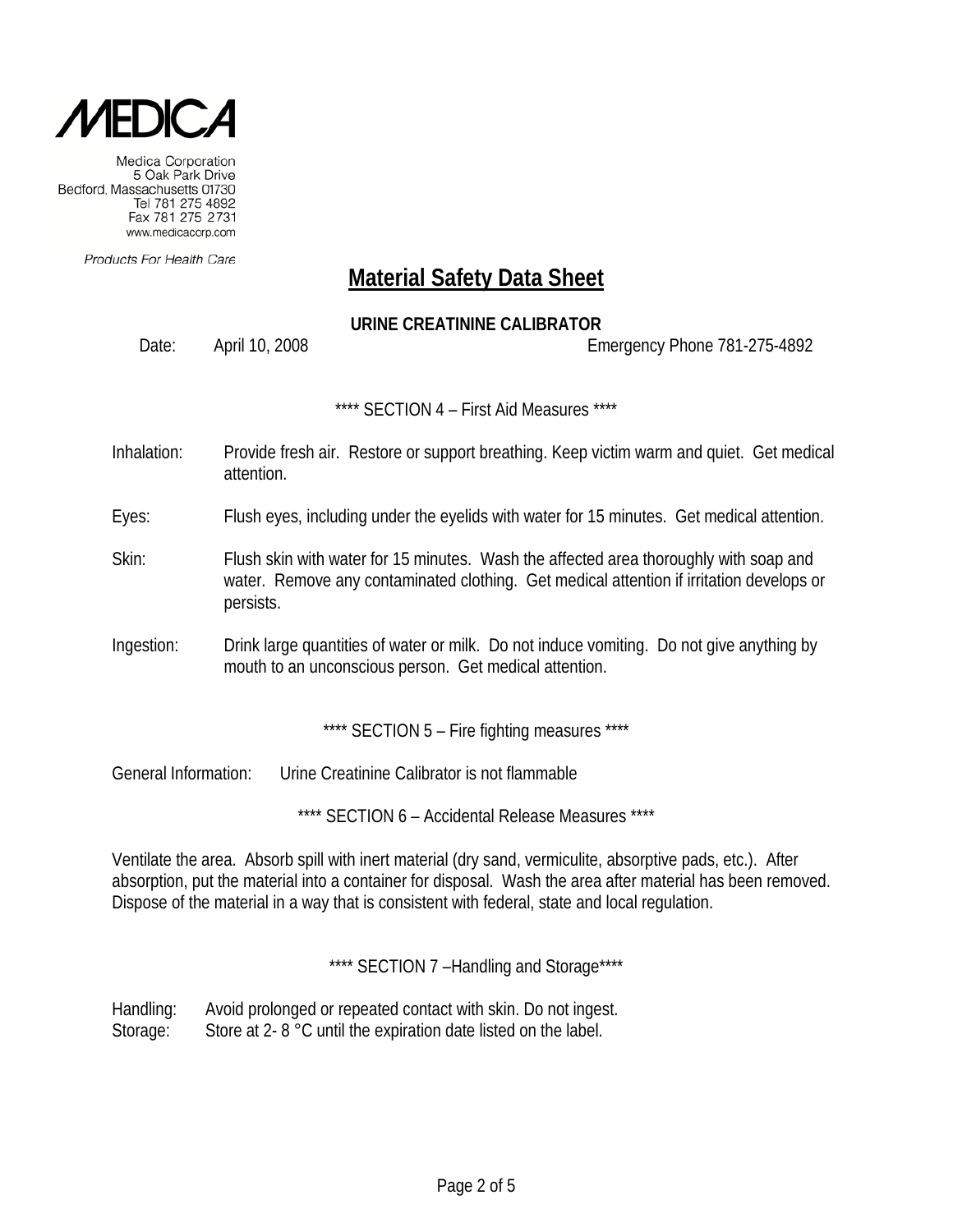

Products For Health Care

# **Material Safety Data Sheet**

### **URINE CREATININE CALIBRATOR**

Date: April 10, 2008 2008 2009 Emergency Phone 781-275-4892

\*\*\*\* SECTION 8 - Exposure Controls / Personal Protection \*\*\*\*

Wear suitable gloves Avoid contact with skin and eyes Keep unused container tightly closed

\*\*\*\* SECTION 9 - Physical and Chemical properties \*\*\*\*

| <b>Physical State:</b>   | Liquid        |
|--------------------------|---------------|
| Appearance:              | Clear         |
| Odor:                    | odorless      |
| PH:                      | N/A           |
| <b>Specific Gravity:</b> | N/A           |
| Viscosity:               | N/A           |
| <b>Boiling Point:</b>    | N/A           |
| Freezing/Melting Point:  | N/A           |
| Solubility:              | Water-soluble |
| Molecular Formula:       | HCI           |
| Molecular weight:        | N/A           |
|                          |               |

|                                          | **** SECTION 10 - Stability and Reactivity **** |
|------------------------------------------|-------------------------------------------------|
| Chemical Stability:                      | <b>Stable</b>                                   |
| Conditions to avoid:                     | Data not available                              |
| Incompatibilities with other chemicals:  | Data not available                              |
| <b>Hazardous Decomposition Products:</b> | Data not available                              |
| Hazardous Polymerization:                | Has not been reported                           |

\*\*\*\* SECTION 11 –Toxicological information \*\*\*\*

| <b>Chronic Effects:</b> | Data not available |
|-------------------------|--------------------|
| Other health hazards:   | Data not available |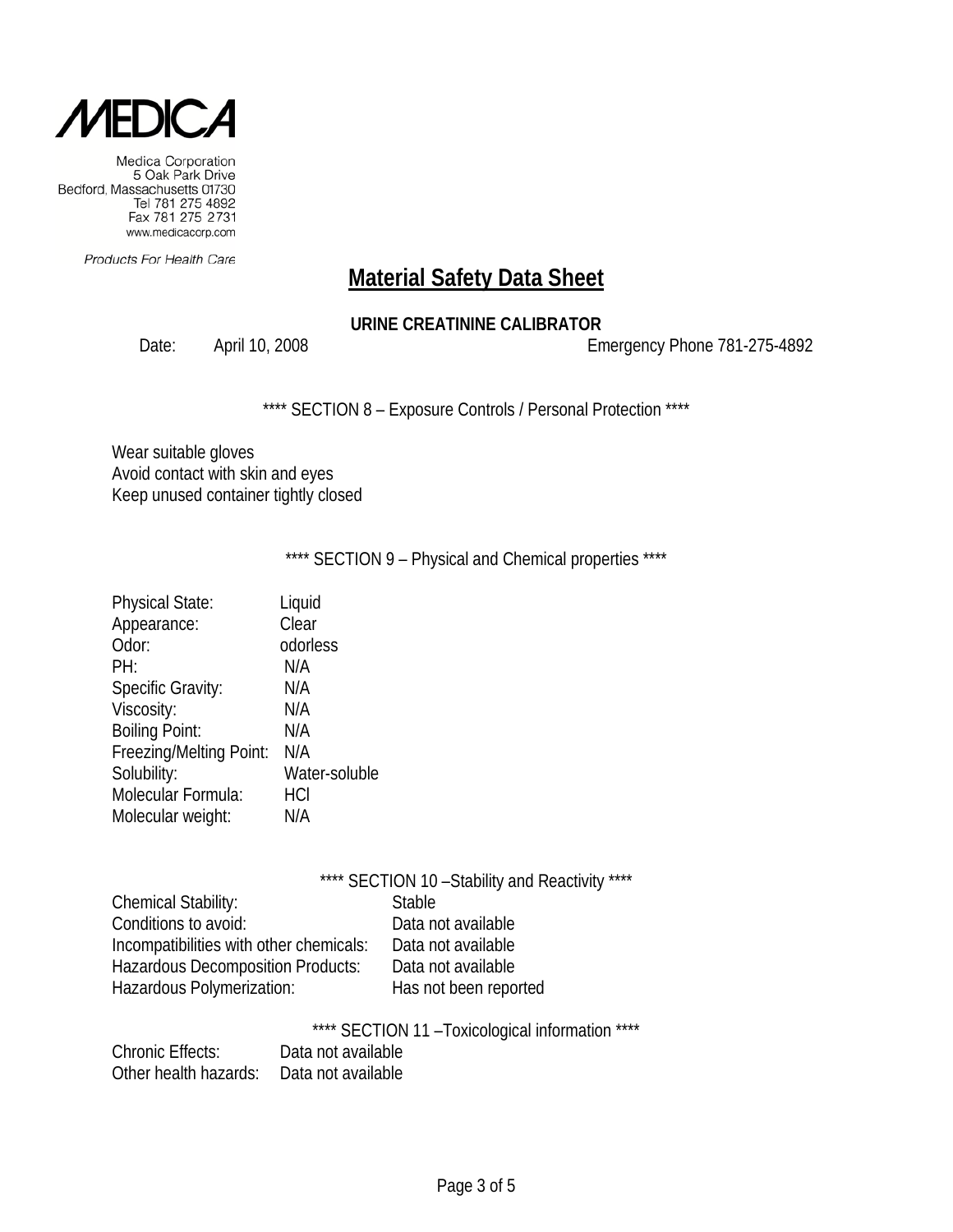

Products For Health Care

# **Material Safety Data Sheet**

### **URINE CREATININE CALIBRATOR**

Date: April 10, 2008 Emergency Phone 781-275-4892

\*\*\*\* SECTION 12 –Ecological Information \*\*\*\*

Data not available

\*\*\*\* SECTION 13 –Disposal Considerations \*\*\*\*

Reagent contains sodium azide as a preservative. Accumulations of azide may react with copper or lead plumbing to form explosive compounds on percussion. Flush drains with copious amounts of water to prevent build up.

Dispose of materials in a manner consistent with federal, state, and local regulations.

\*\*\*\* SECTION 14 – Transport Information \*\*\*\*

May be transported freely

\*\*\*\* SECTION 15 – Regulatory Information \*\*\*\*

US Federal Regulations:

This preparation is a component of an FDA-regulated in vitro diagnostic device. Additionally, the MSDS contains all the hazard criteria and information required by the Controlled Products Regulation (CPR).

RISK PHRASES R36/37/38 Irritating to eyes, respiratory system and skin.

SAFETY PHRASES S 26 In case of contact with eyes, rinse immediately with plenty of water and seek medical advice. S36/37/39 Wear suitable protective clothing, gloves and eye/face protection. S45 In case of accident or if you feel unwell, seek medical advice immediately (show the label where possible.)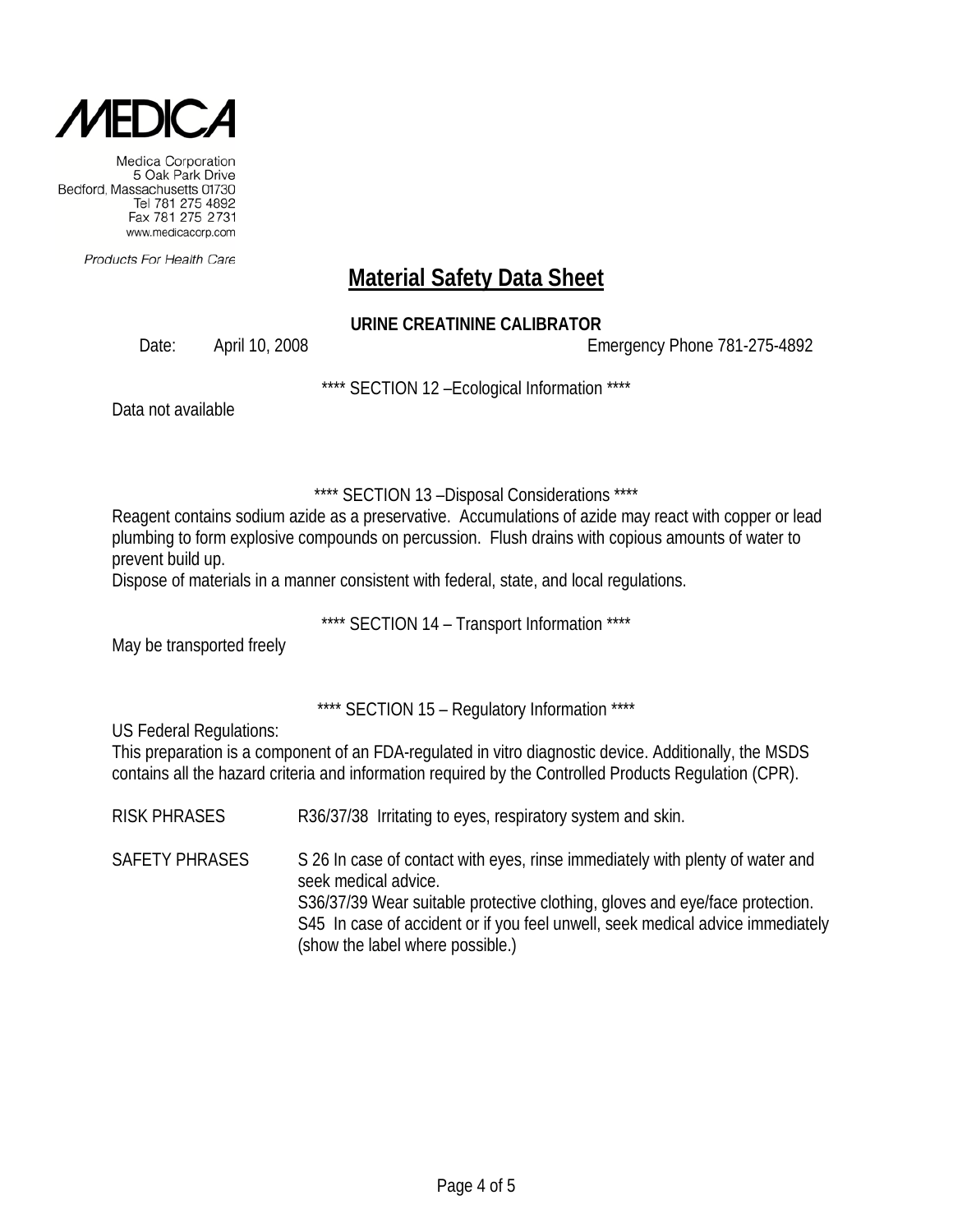

Products For Health Care

# **Material Safety Data Sheet**

### **URINE CREATININE CALIBRATOR**

Date: April 10, 2008 Emergency Phone 781-275-4892

\*\*\*\* SECTION 16 – Additional Information \*\*\*\*

This MSDS has been prepared in accordance with the ANZI Z400.1 format. Every effort has been made to adhere to the hazard criteria and content requirement of the US OSHA Communication Standard, European Communities Safety Data Sheets Directive, Canadian Controlled Products Regulations, UK Chemical Hazard Information and Packaging Regulations and UN Globally Harmonized System of Classification and Labeling of Chemicals.

#### **Disclaimer:**

The information above is provided in good faith. It is believed to be accurate and represents the best information currently available to us. HOWEVER, WE MAKE NO WARRANTY OF MERCHANTABILITY, FITNESS FOR A PARTICULAR PURPOSE OR OF A NY OTHER TYPE, EXPRESSED OR IMPLIED, WITH RESPECT TO PRODUCTS DESCRIBED OR DATA OR INFORMATION PROVIDED, AND WE ASSUME NO LIABILITY FROM THE USE OF SUCH PRODUCTS, DATA OR INFORMATION. Users should make their own investigations to determine the suitability of the information for their particular purposes. The user is required to comply with all laws and regulations relating to the purchase, use, storage and disposal of the material and must be familiar with and follow generally accepted safe handling procedures. In no event shall MEDICA be liable for any claims, losses or damages of any individual or for lost profits or any special, indirect, incidental, consequential or exemplary damages, however arising, even if MEDICA has been advised of the possibility of such damages.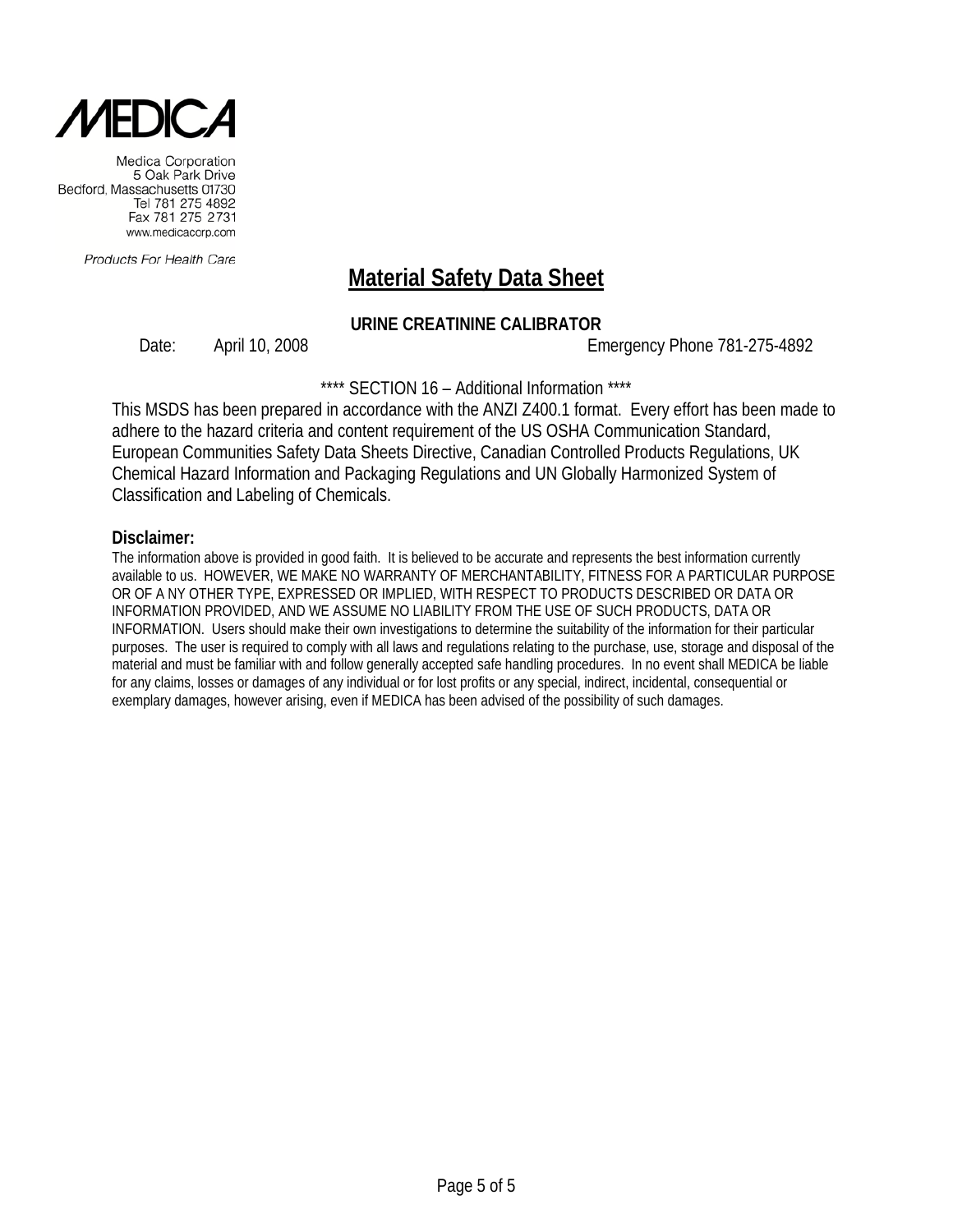

Products For Health Care

### **Material Safety Data Sheet**

### **URINE CREATININE**

Date: April 10, 2008 Channel 2008 Emergency Phone 781-275-4892

\*\*\*\* SECTION 1 - Product Identification \*\*\*\*

| <b>MSDS Name:</b> |
|-------------------|
| Catalog Number:   |
| Synonyms:         |

**Creatinine** (two part reagent) 10260-4 CREA-U

\*\*\*\* SECTION 2 - Hazards Identification\*\*\*\*

*For In Vitro Diagnostic Use Only*

| Appearance and Odor R1:    | Clear, odorless solution | <b>Melting Point</b>       | N/A              |
|----------------------------|--------------------------|----------------------------|------------------|
| Appearance and Odor R2:    | Clear, odorless solution | <b>Vapor Density</b>       | Not Determined   |
| Flashpoint                 | N/A                      | <b>Solubility in Water</b> | Soluble in water |
| <b>Vapor Pressure</b>      | Not Determined           |                            |                  |
| <b>Specific Gravity R1</b> | 1.0058 $g/mL$            |                            |                  |
| <b>Specific Gravity R2</b> | 1.0153 $g/mL$            |                            |                  |

In compliance with OSHA Hazard Communication Standard (29 CFR 1910.1200), a chemical is considered hazardous if it contains 1.0% or more of a hazardous compound or 0.1 % or more of a carcinogen. The product does NOT contain hazardous material(s) in excess of these amounts. Therefore, no MSDS is required under the standard.

| **** SECTION 3 - Composition, Information on Ingredients **** |          |           |               |
|---------------------------------------------------------------|----------|-----------|---------------|
| <b>Ingredient Name</b>                                        | $CAS \#$ | EINECS#   | Concentration |
| Creatinine Reagent R1:                                        |          |           |               |
| Good Buffer (pH 7.4)                                          |          |           | 25 mmol/L     |
| Creatinine amidinohydrolase                                   |          |           | >25 KU/L      |
| Sarcosine oxidase                                             |          |           | > 7 KU/L      |
| Ascorbate oxidase                                             |          |           | > 4 KU/L      |
| <b>ESPMT</b>                                                  |          |           | 140 mg/L      |
| Creatinine Reagent R2:                                        |          |           |               |
| Good Buffer (pH 7.3)                                          |          |           | 100 mmol/L    |
| Creatinine amidinohydrolase                                   |          |           | >250 KU/L     |
| Peroxidase                                                    |          |           | $> 5$ KU/L    |
| 4-Aminoantipyrene                                             | 83-07-8  | 210-452-3 | $600$ mg/L    |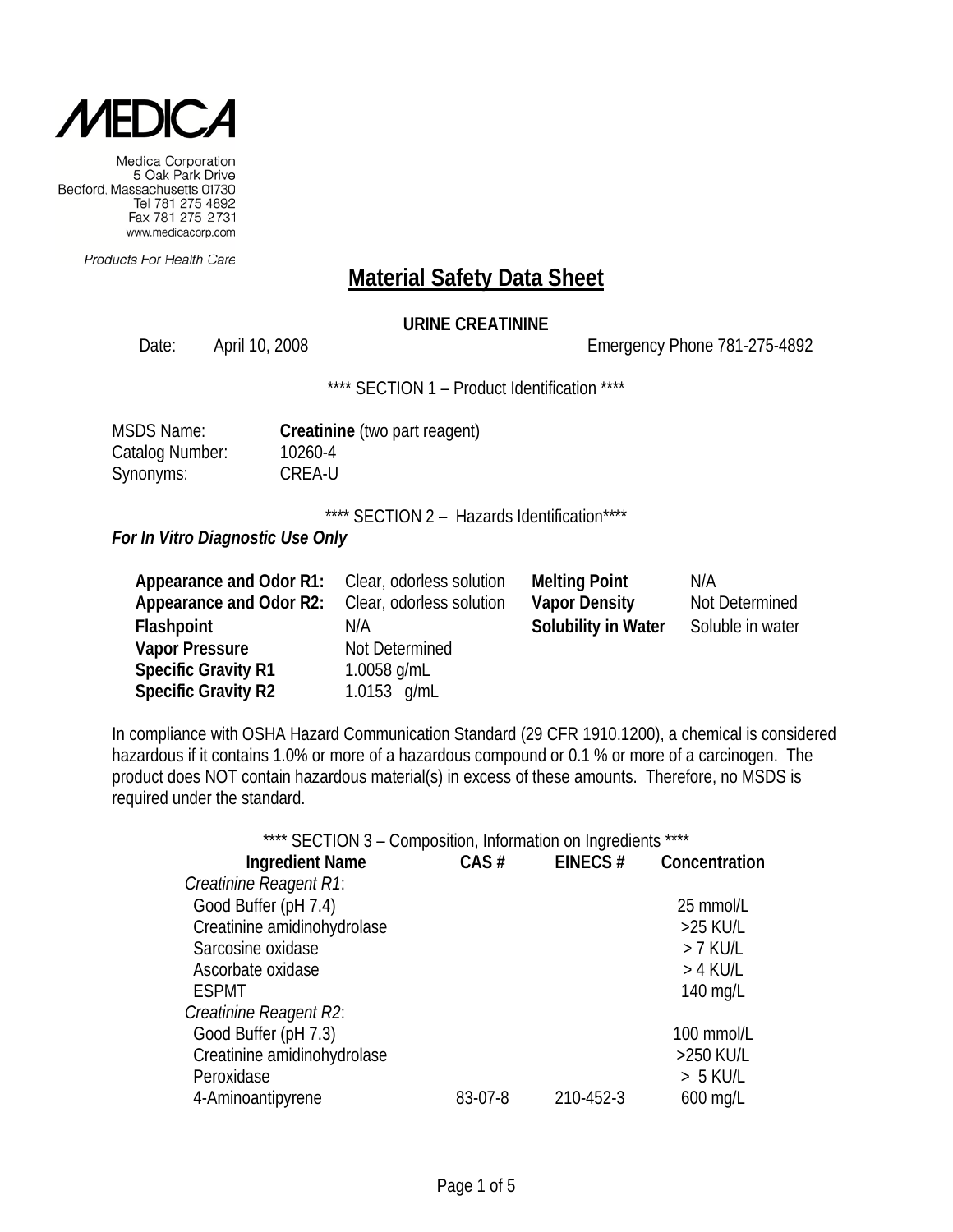

Products For Health Care

### **Material Safety Data Sheet**

**URINE CREATININE**

Date: April 10, 2008 Emergency Phone 781-275-4892

\*\*\*\* SECTION 4 – First Aid Measures \*\*\*\*

- Inhalation: Provide fresh air. Restore or support breathing. Keep victim warm and quiet. Get medical attention.
- Eyes: Flush eyes, including under the eyelids with water for 15 minutes. Get medical attention.
- Skin: Flush skin with water for 15 minutes. Wash the affected area thoroughly with soap and water. Remove any contaminated clothing. Get medical attention if irritation develops or persists.
- Ingestion: Drink large quantities of water or milk. Do not induce vomiting. Do not give anything by mouth to an unconscious person. Get medical attention.

\*\*\*\* SECTION 5 - Fire fighting measures \*\*\*\*

General Information: Creatinine Reagent is not flammable

\*\*\*\* SECTION 6 – Accidental Release Measures \*\*\*\*

Ventilate the area. Absorb spill with inert material (dry sand, vermiculite, absorptive pads, etc.). After absorption, put the material into a container for disposal. Wash the area after material has been removed. Dispose of the material in a way that is consistent with federal, state and local regulation.

\*\*\*\* SECTION 7 -Handling and Storage\*\*\*\*

Handling: Avoid prolonged or repeated contact with skin. Do not ingest. Storage: Store at 2- 8 °C until the expiration date listed on the label.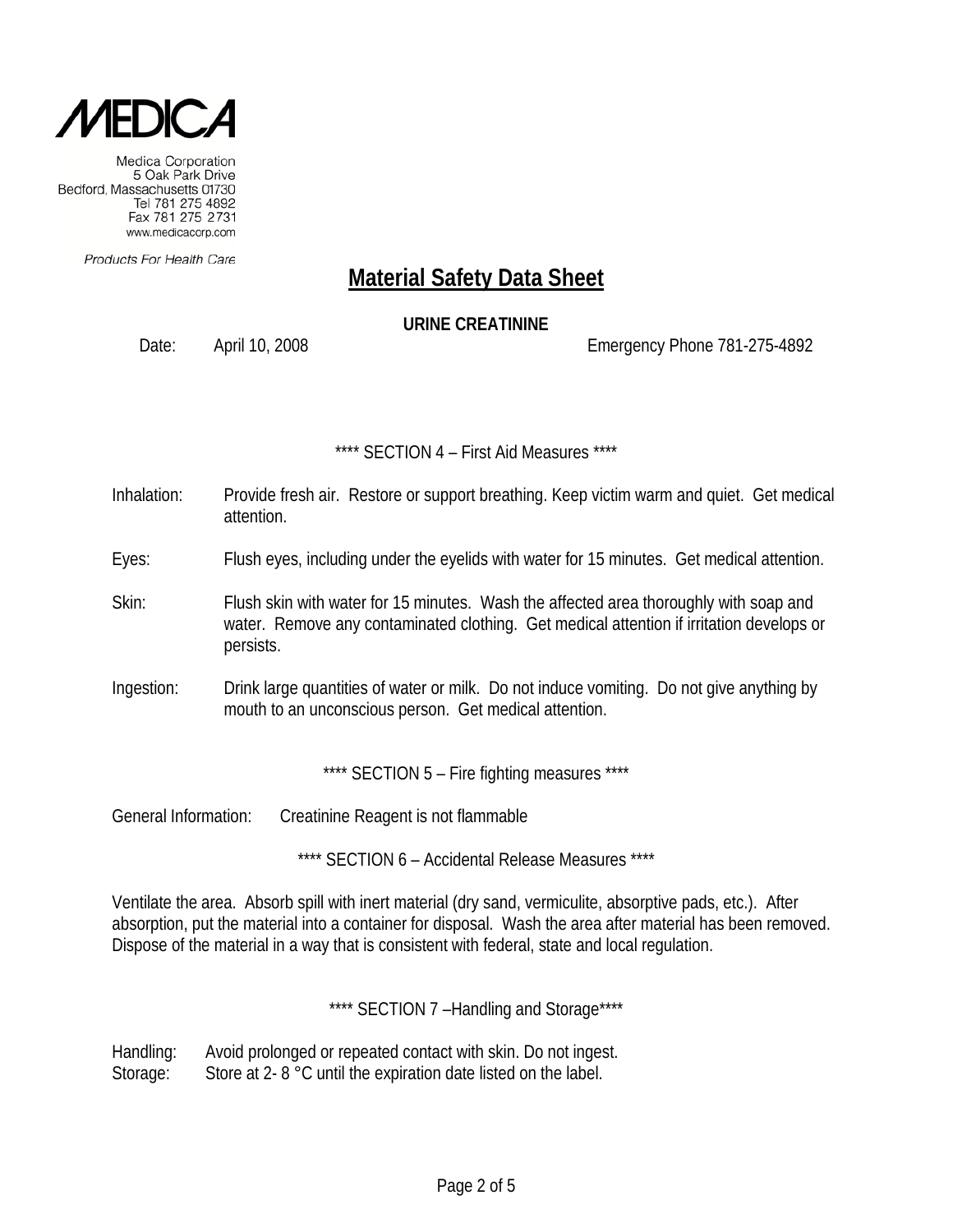

Products For Health Care

# **Material Safety Data Sheet**

### **URINE CREATININE**

Date: April 10, 2008 2008 2009 Emergency Phone 781-275-4892

\*\*\*\* SECTION 8 - Exposure Controls / Personal Protection \*\*\*\*

Wear suitable gloves Avoid contact with skin and eyes Keep unused container tightly closed

\*\*\*\* SECTION 9 - Physical and Chemical properties \*\*\*\*

| Physical State R1 & R2: Liquid |                 |
|--------------------------------|-----------------|
| Appearance R1 & R2:            | Colorless       |
| Odor R1 & R2:                  | <b>Odorless</b> |
| <b>PH R1:</b>                  | 7.4             |
| <b>PH R2:</b>                  | 7.3             |
| <b>Specific Gravity R1:</b>    | 1.0058 g/mL     |
| Specific Gravity R2:           | 1.0153 g/mL     |
| Viscosity:                     | N/A             |
| <b>Boiling Point:</b>          | N/A             |
| Freezing/Melting Point:        | N/A             |
| Solubility:                    | Water-soluble   |
| Molecular Formula:             | <b>Mixture</b>  |
| Molecular weight:              | N/A             |
|                                |                 |

|                                         | **** SECTION 10 - Stability and Reactivity **** |
|-----------------------------------------|-------------------------------------------------|
| Chemical Stability:                     | <b>Stable</b>                                   |
| Conditions to avoid:                    | Data not available                              |
| Incompatibilities with other chemicals: | Data not available                              |
| Hazardous Decomposition Products:       | Data not available                              |
| Hazardous Polymerization:               | Has not been reported                           |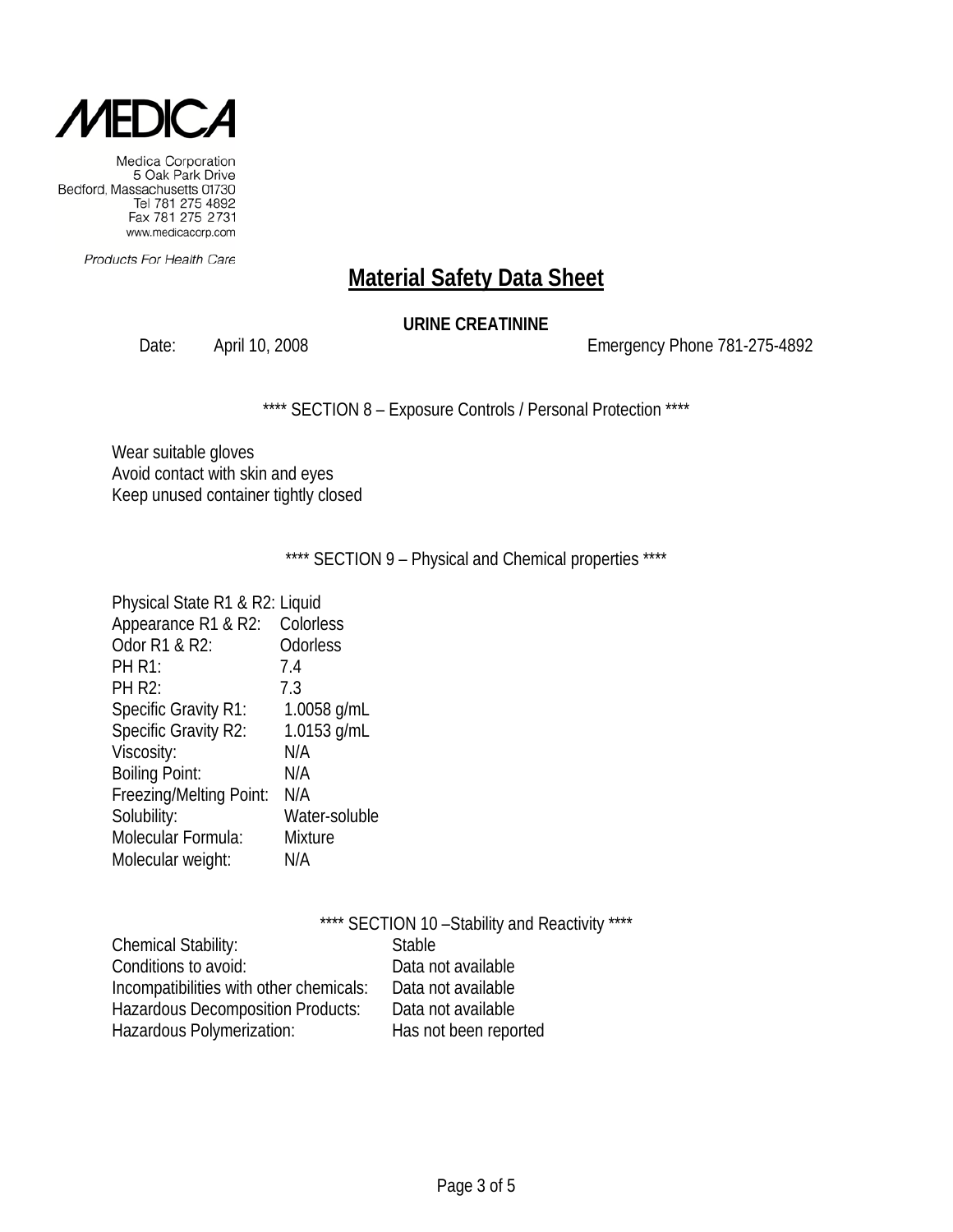

Products For Health Care

## **Material Safety Data Sheet**

### **URINE CREATININE**

Date: April 10, 2008 Emergency Phone 781-275-4892

SECTION 11 - Toxicological information \*\*\*\*

| <b>Chronic Effects:</b> | Data not available |
|-------------------------|--------------------|
| Other health hazards:   | Data not available |

\*\*\*\* SECTION 12 –Ecological Information \*\*\*\*

Data not available

### \*\*\*\* SECTION 13 –Disposal Considerations \*\*\*\*

Reagent contains sodium azide as a preservative. Accumulations of azide may react with copper or lead plumbing to form explosive compounds on percussion. Flush drains with copious amounts of water to prevent build up.

Dispose of materials in a manner consistent with federal, state, and local regulations.

\*\*\*\* SECTION 14 – Transport Information \*\*\*\*

May be transported freely

\*\*\*\* SECTION 15 - Regulatory Information \*\*\*\*

US Federal Regulations:

This preparation is a component of an FDA-regulated in vitro diagnostic device. Additionally, the MSDS contains all the hazard criteria and information required by the Controlled Products Regulation (CPR).

RISK PHRASES none required

SAFETY PHRASES S36/37/39 Wear suitable protective clothing, gloves and eye/face protection.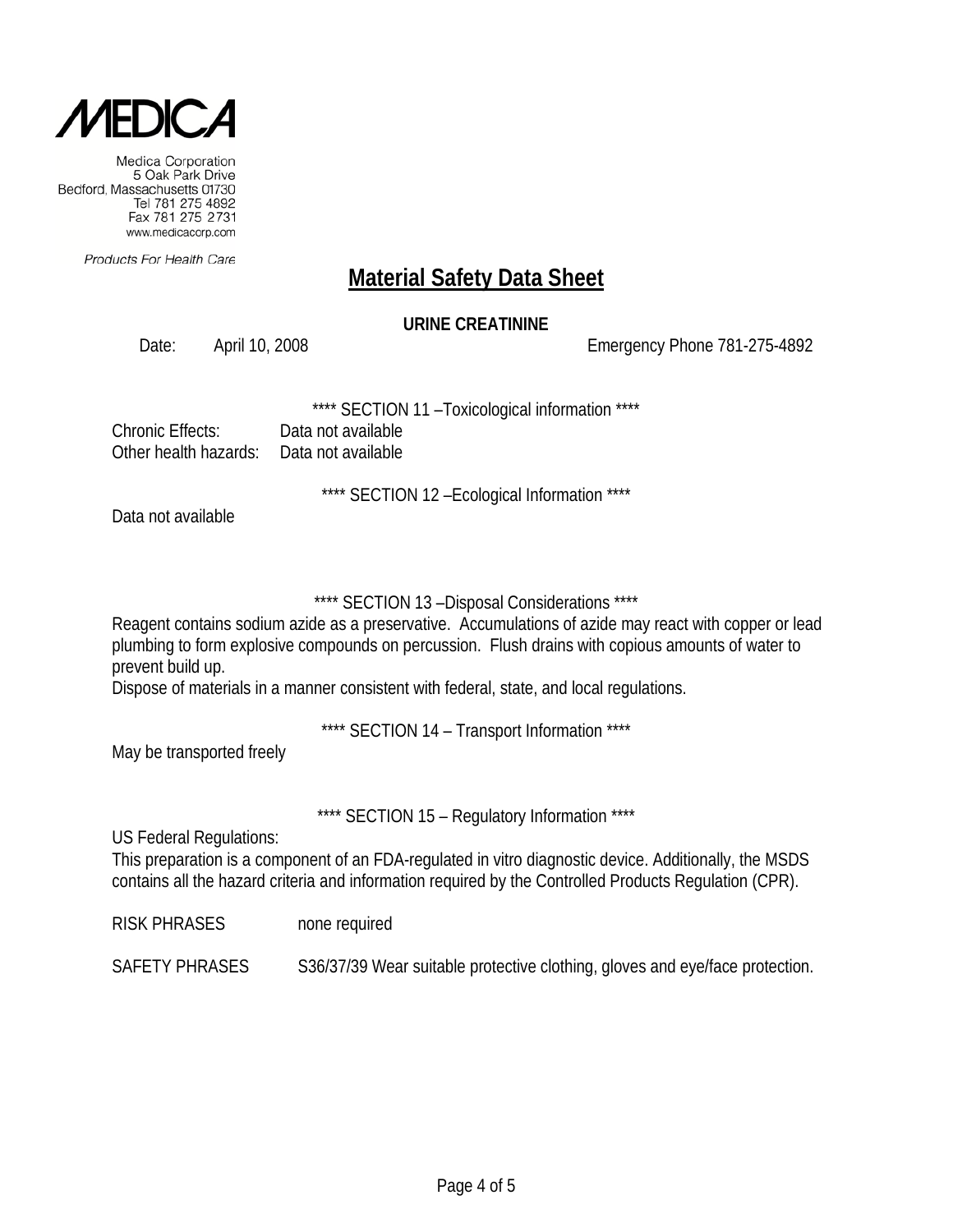

Products For Health Care

# **Material Safety Data Sheet**

### **URINE CREATININE**

Date: April 10, 2008 Emergency Phone 781-275-4892

\*\*\*\* SECTION 16 – Additional Information \*\*\*\*

This MSDS has been prepared in accordance with the ANZI Z400.1 format. Every effort has been made to adhere to the hazard criteria and content requirement of the US OSHA Communication Standard, European Communities Safety Data Sheets Directive, Canadian Controlled Products Regulations, UK Chemical Hazard Information and Packaging Regulations and UN Globally Harmonized System of Classification and Labeling of Chemicals.

#### **Disclaimer:**

The information above is provided in good faith. It is believed to be accurate and represents the best information currently available to us. HOWEVER, WE MAKE NO WARRANTY OF MERCHANTABILITY, FITNESS FOR A PARTICULAR PURPOSE OR OF A NY OTHER TYPE, EXPRESSED OR IMPLIED, WITH RESPECT TO PRODUCTS DESCRIBED OR DATA OR INFORMATION PROVIDED, AND WE ASSUME NO LIABILITY FROM THE USE OF SUCH PRODUCTS, DATA OR INFORMATION. Users should make their own investigations to determine the suitability of the information for their particular purposes. The user is required to comply with all laws and regulations relating to the purchase, use, storage and disposal of the material and must be familiar with and follow generally accepted safe handling procedures. In no event shall MEDICA be liable for any claims, losses or damages of any individual or for lost profits or any special, indirect, incidental, consequential or exemplary damages, however arising, even if MEDICA has been advised of the possibility of such damages.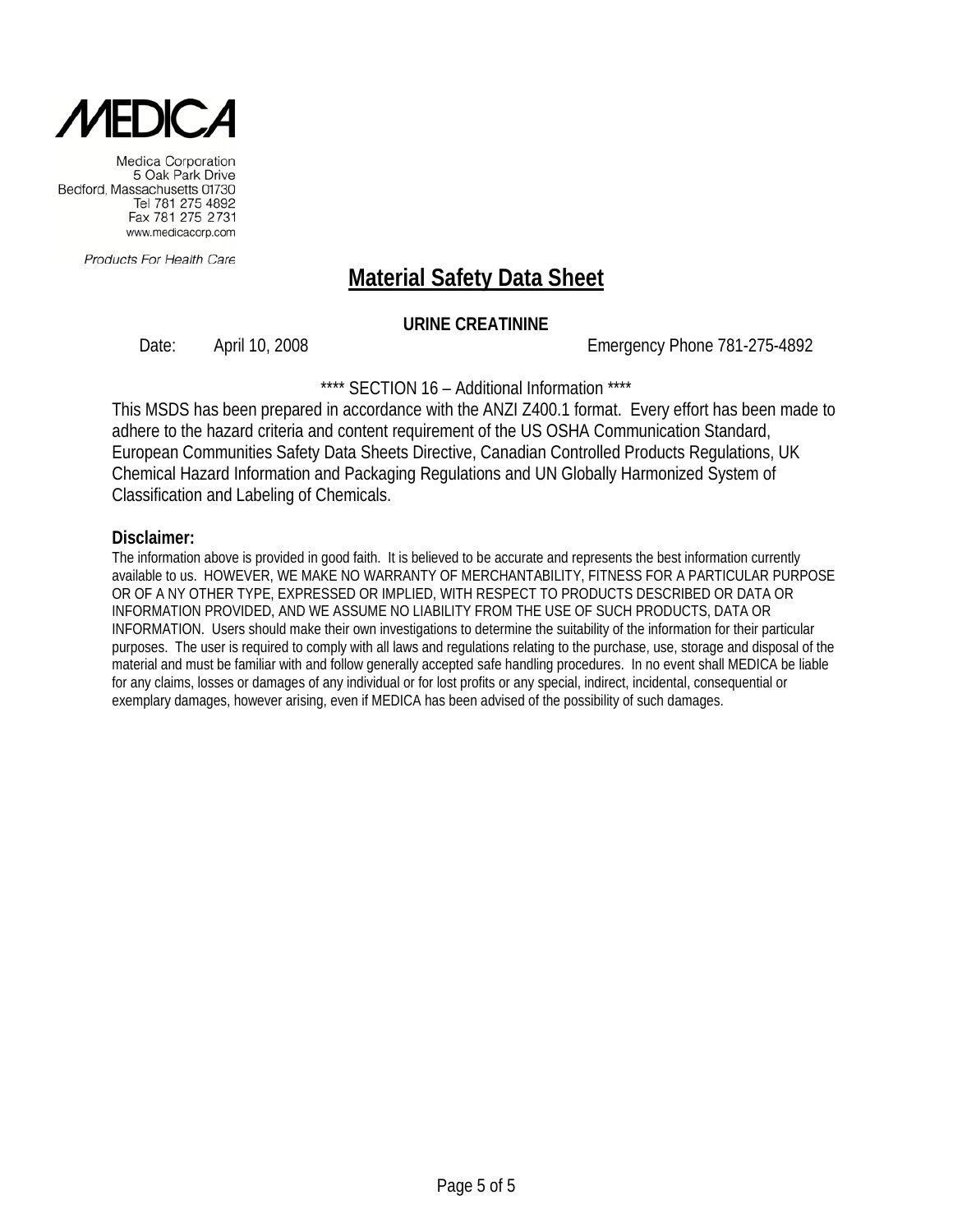

Products For Health Care

### **Material Safety Data Sheet**

### **Direct Bilirubin**

Date: April 8, 2008 Channel Controller Emergency Phone 781-275-4892

\*\*\*\* SECTION 1 - Product Identification \*\*\*\*

| <b>MSDS Name:</b> | <b>Direct</b> |
|-------------------|---------------|
| Catalog Number:   | 10212         |
| Synonyms:         | D-BIL         |

**Direct Bilirubin** (two part reagent) 10212-4

\*\*\*\* SECTION 2 - Hazards Identification\*\*\*\*

#### *For In Vitro Diagnostic Use Only*

| Appearance and Odor R1:    | Clear, odorless solution    | <b>Melting Point</b>       | N/A              |
|----------------------------|-----------------------------|----------------------------|------------------|
| Appearance and Odor R2:    | Clear, slightly acidic odor | <b>Vapor Density</b>       | Not Determined   |
| Flashpoint                 | N/A                         | <b>Solubility in Water</b> | Soluble in water |
| <b>Vapor Pressure</b>      | Not Determined              |                            |                  |
| <b>Specific Gravity R1</b> | 1.0126 g/mL                 |                            |                  |
| <b>Specific Gravity R2</b> | 1.0173 $g/mL$               |                            |                  |

In compliance with OSHA Hazard Communication Standard (29 CFR 1910.1200), a chemical is considered hazardous if it contains 1.0% or more of a hazardous compound or 0.1 % or more of a carcinogen.

\*\*\*\* SECTION 3 - Composition, Information on Ingredients \*\*\*\*

| <b>Ingredient Name</b>       | CAS#      | EINECS#   | Concentration |
|------------------------------|-----------|-----------|---------------|
| Direct Bilirubin Reagent R1: |           |           |               |
| EDTA, disodium salt          | 139-33-3  | 205-358-3 | $0.1$ mmol/L  |
| <b>NaCl</b>                  | 7647-14-5 | 231-598-3 | 154 mmol/L    |
| Sulfamic Acid                | 5329-14-6 | 226-218-8 | 100 mmol/L    |
| Direct Bilirubin Reagent R2: |           |           |               |
| 2,4-dicholorophenyldiazonium |           |           | 5 mmol/L      |
| salt                         |           |           |               |
| <b>HCL</b>                   | 7647-01-0 | 231-595-7 | 0.9 mmol/L    |
| EDTA, disodium salt          | 139-33-3  | 205-358-3 | $0.13$ mmol/L |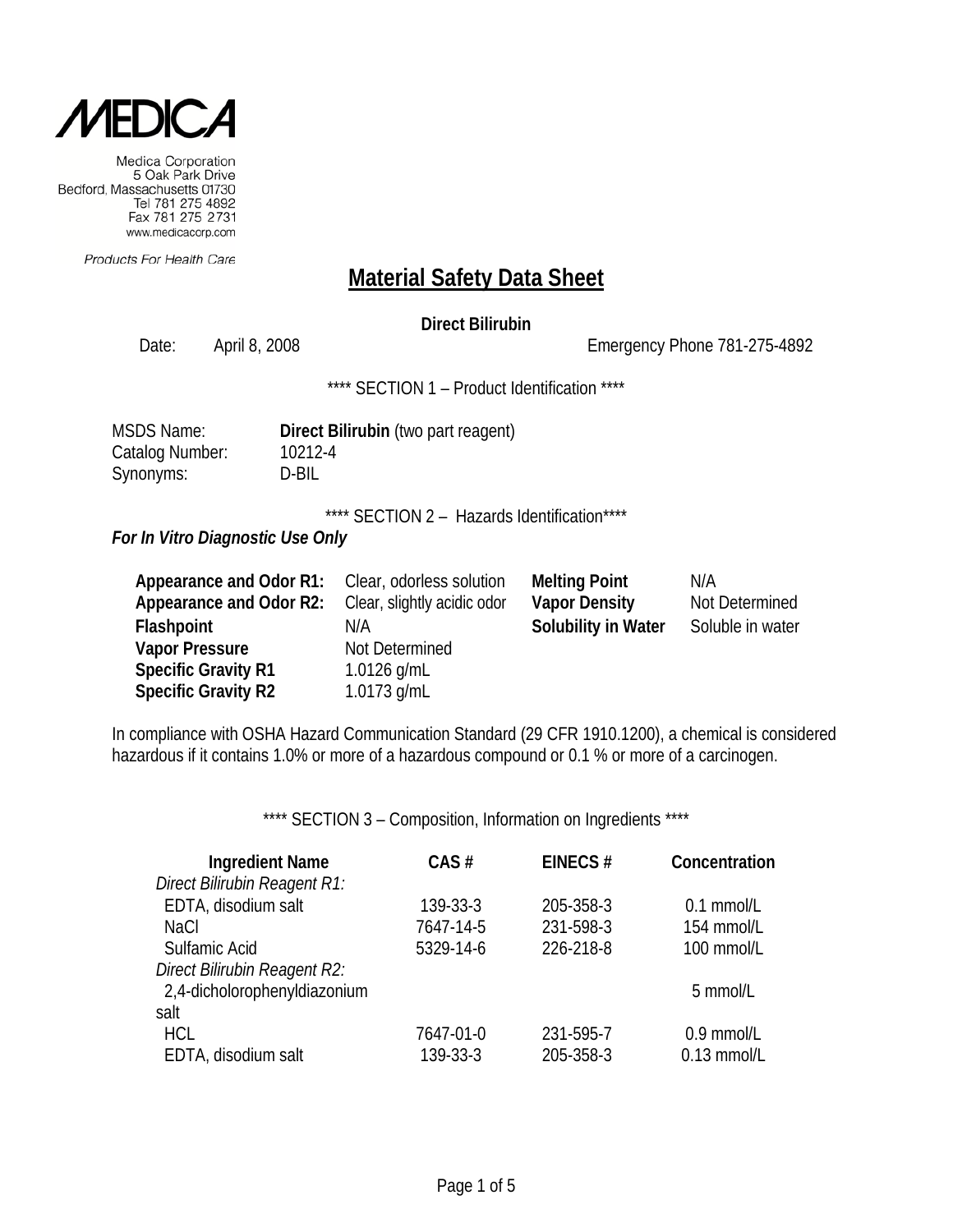

Products For Health Care

# **Material Safety Data Sheet**

**Direct Bilirubin**

Date: April 8, 2008 Emergency Phone 781-275-4892

\*\*\*\* SECTION 4 – First Aid Measures \*\*\*\*

- Inhalation: Provide fresh air. Restore or support breathing. Keep victim warm and quiet. Get medical attention.
- Eyes: Flush eyes, including under the eyelids with water for 15 minutes. Get medical attention.
- Skin: Flush skin with water for 15 minutes. Wash the affected area thoroughly with soap and water. Remove any contaminated clothing. Get medical attention if irritation develops or persists.
- Ingestion: Drink large quantities of water or milk. Do not induce vomiting. Do not give anything by mouth to an unconscious person. Get medical attention.

\*\*\*\* SECTION 5 - Fire fighting measures \*\*\*\*

General Information: Direct Bilirubin Reagent is not flammable

\*\*\*\* SECTION 6 – Accidental Release Measures \*\*\*\*

Ventilate the area. Absorb spill with inert material (dry sand, vermiculite, absorptive pads, etc.). After absorption, put the material into a container for disposal. Wash the area after material has been removed. Dispose of the material in a way that is consistent with federal, state and local regulation.

\*\*\*\* SECTION 7-Handling and Storage\*\*\*\*

Handling: Avoid prolonged or repeated contact with skin. Do not ingest. Storage: Store at 2- 8 °C until the expiration date listed on the label.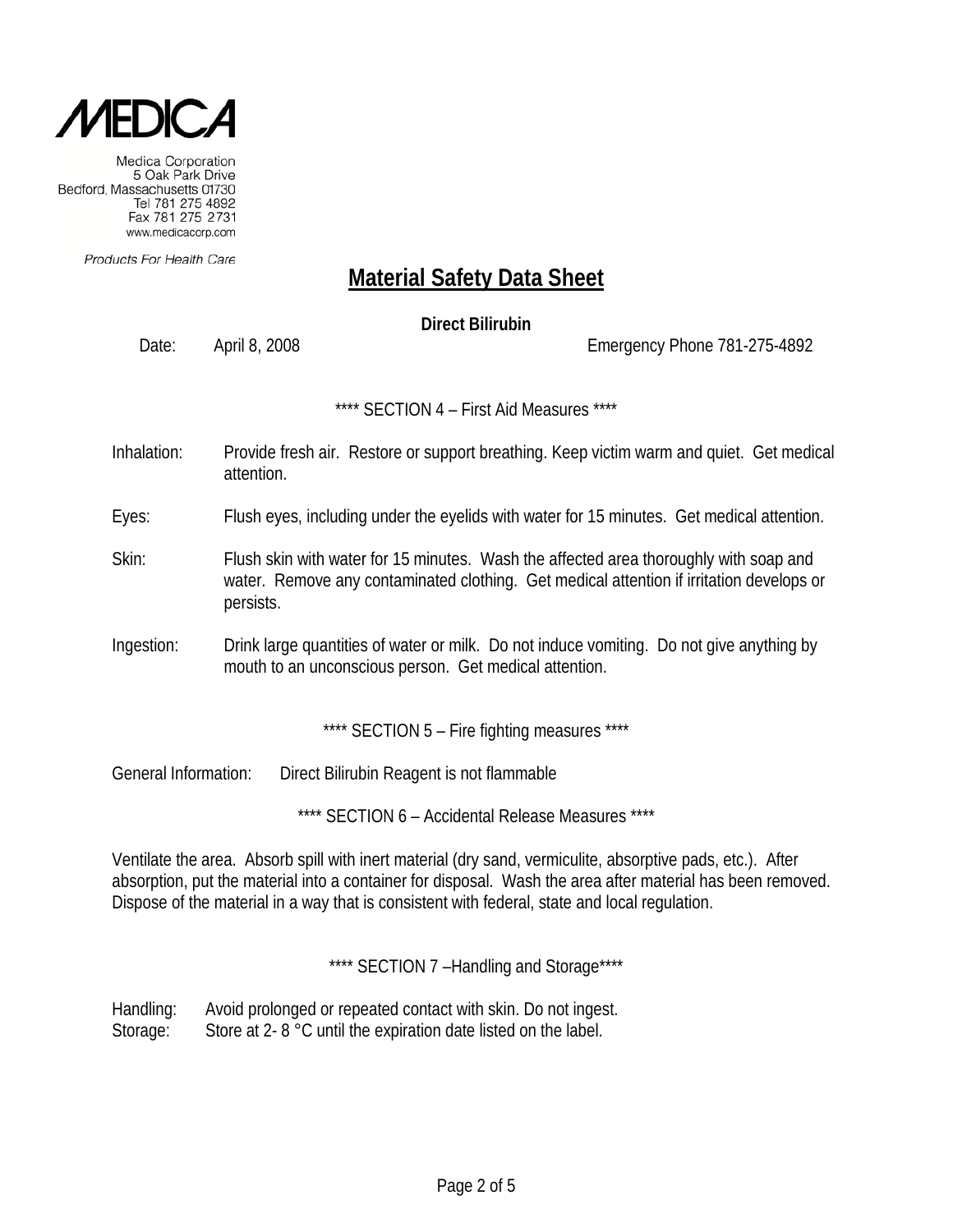

Products For Health Care

# **Material Safety Data Sheet**

### **Direct Bilirubin**

Date: April 8, 2008 2008 2008 Emergency Phone 781-275-4892

\*\*\*\* SECTION 8 - Exposure Controls / Personal Protection \*\*\*\*

Wear suitable gloves Avoid contact with skin and eyes Keep unused container tightly closed

\*\*\*\* SECTION 9 - Physical and Chemical properties \*\*\*\*

| <b>Physical State:</b>      | Liquid          |
|-----------------------------|-----------------|
| Appearance:                 | Colorless       |
| Odor:                       | Slightly acidic |
| <b>PH R1:</b>               | 1.2             |
| <b>PH R2:</b>               | < 0.5           |
| <b>Specific Gravity R1:</b> | 1.0191 g/mL     |
| Specific Gravity R2:        | 1.0251          |
| Viscosity:                  | N/A             |
| <b>Boiling Point:</b>       | N/A             |
| Freezing/Melting Point:     | N/A             |
| Solubility:                 | Water-soluble   |
| Molecular Formula:          | <b>Mixture</b>  |
| Molecular weight:           | N/A             |
|                             |                 |

|                                         | **** SECTION 10 - Stability and Reactivity **** |
|-----------------------------------------|-------------------------------------------------|
| <b>Chemical Stability:</b>              | <b>Stable</b>                                   |
| Conditions to avoid:                    | Data not available                              |
| Incompatibilities with other chemicals: | Data not available                              |
| Hazardous Decomposition Products:       | Data not available                              |
| Hazardous Polymerization:               | Has not been reported                           |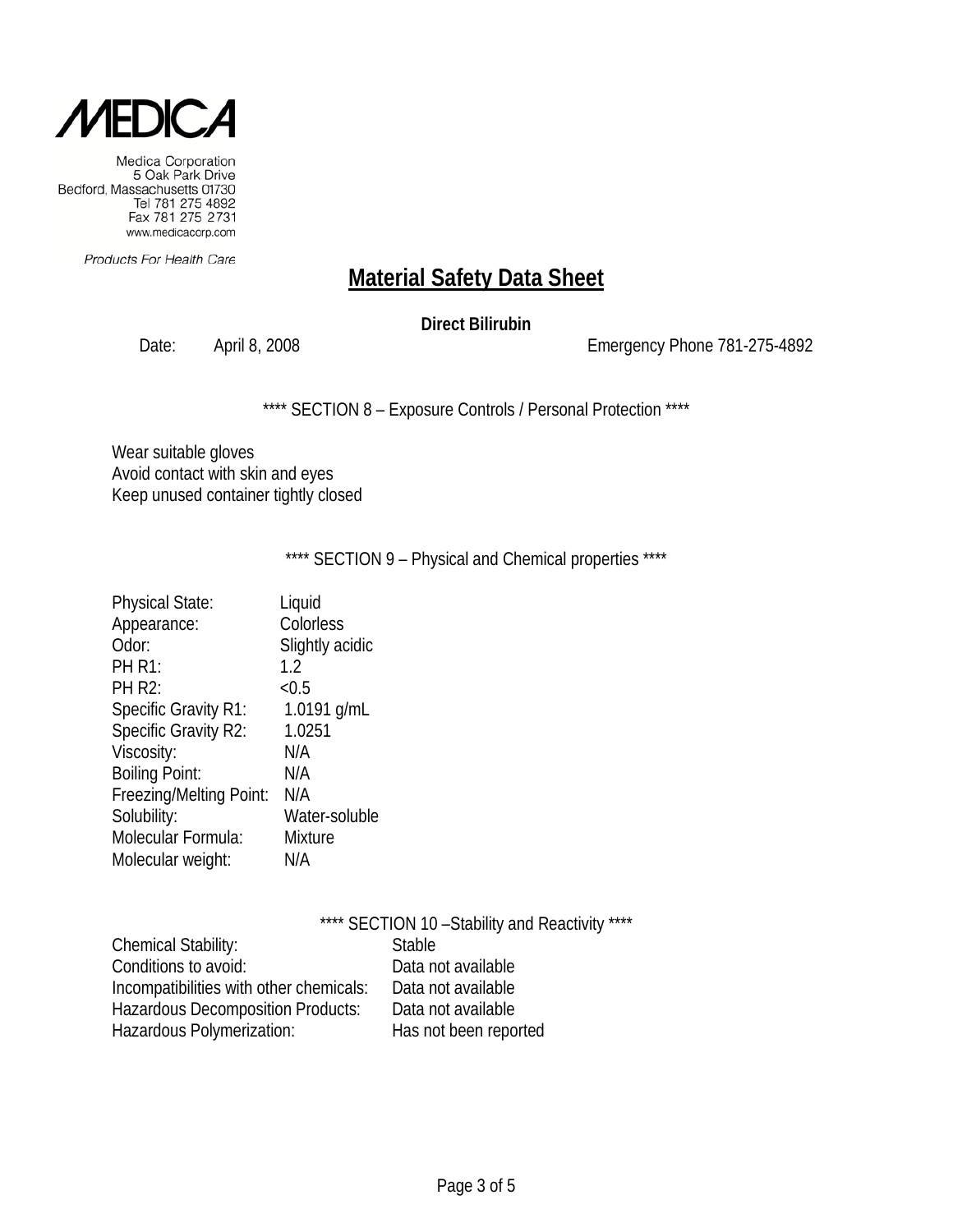

Products For Health Care

# **Material Safety Data Sheet**

**Direct Bilirubin**

Date: April 8, 2008 Emergency Phone 781-275-4892

SECTION 11 - Toxicological information \*\*\*\*

| Chronic Effects:                          | Data not available |
|-------------------------------------------|--------------------|
| Other health hazards:  Data not available |                    |

\*\*\*\* SECTION 12 –Ecological Information \*\*\*\*

Data not available

\*\*\*\* SECTION 13 –Disposal Considerations \*\*\*\*

Reagent contains sodium azide as a preservative. Accumulations of azide may react with copper or lead plumbing to form explosive compounds on percussion. Flush drains with copious amounts of water to prevent build up.

Dispose of materials in a manner consistent with federal, state, and local regulations.

\*\*\*\* SECTION 14 – Transport Information \*\*\*\*

May be transported freely

\*\*\*\* SECTION 15 – Regulatory Information \*\*\*\*

US Federal Regulations:

This preparation is a component of an FDA-regulated in vitro diagnostic device. . Additionally, the MSDS contains all the hazard criteria and information required by the Controlled Products Regulation (CPR).

- RISK PHRASES R20/21/22 Harmful by inhalation, in contact with skin and if swallowed R34 Causes burns
- SAFETY PHRASES S26 In case of contact with eyes, rinse immediately with plenty of water S35 This material and its container must be disposed of in a safe way S36/37/39 Wear suitable protective clothing, gloves and eye/face protection. S45 In case of accident or if you feel unwell, seek medical advice immediately (show label whenever possible)

<<Insert Symbol Xi & C >>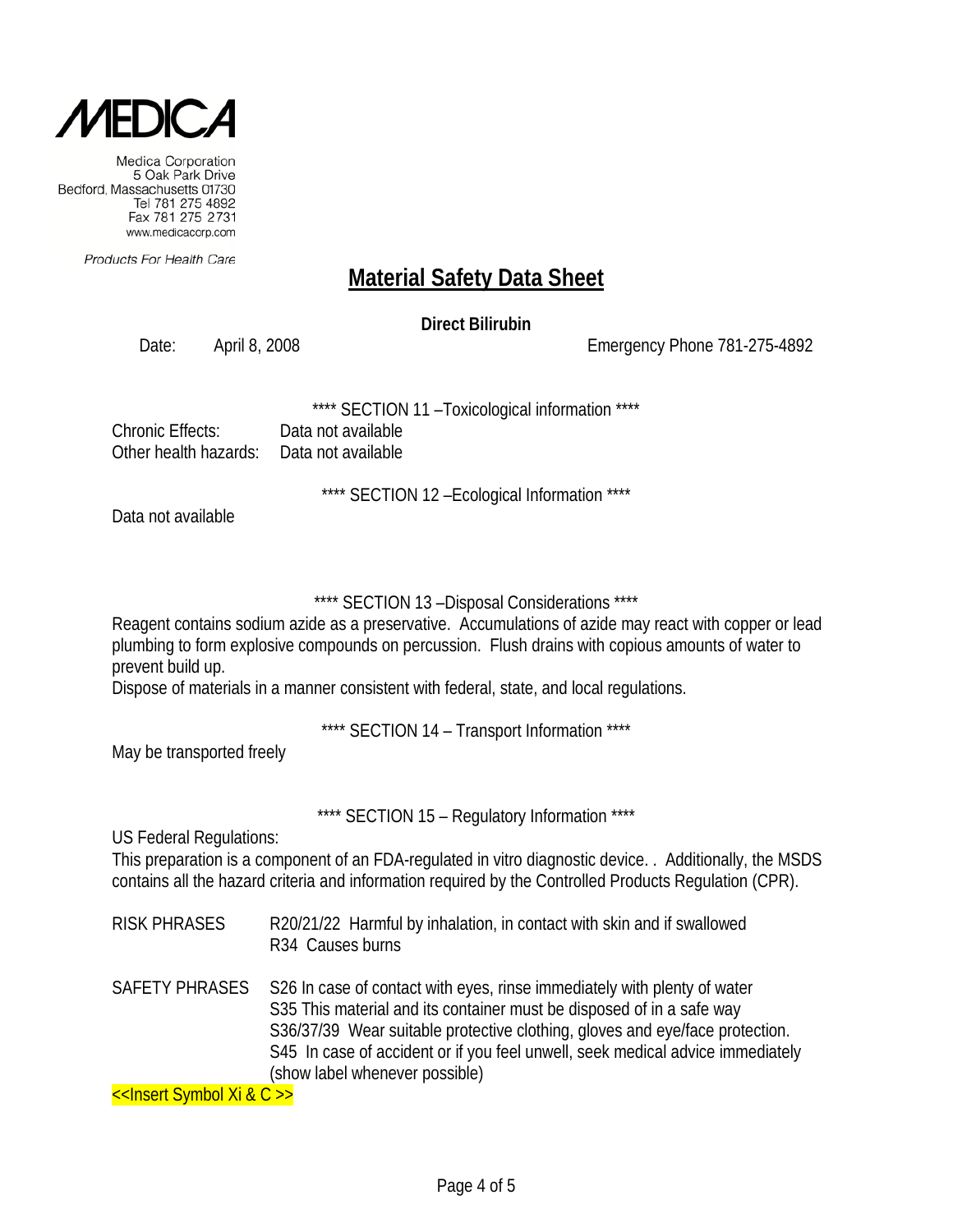

Products For Health Care

## **Material Safety Data Sheet**

**Direct Bilirubin**

Date: April 8, 2008 Emergency Phone 781-275-4892

\*\*\*\* SECTION 16 – Additional Information \*\*\*\*

This MSDS has been prepared in accordance with the ANZI Z400.1 format. Every effort has been made to adhere to the hazard criteria and content requirement of the US OSHA Communication Standard, European Communities Safety Data Sheets Directive, Canadian Controlled Products Regulations, UK Chemical Hazard Information and Packaging Regulations and UN Globally Harmonized System of Classification and Labeling of Chemicals.

#### **Disclaimer:**

The information above is provided in good faith. It is believed to be accurate and represents the best information currently available to us. HOWEVER, WE MAKE NO WARRANTY OF MERCHANTABILITY, FITNESS FOR A PARTICULAR PURPOSE OR OF A NY OTHER TYPE, EXPRESSED OR IMPLIED, WITH RESPECT TO PRODUCTS DESCRIBED OR DATA OR INFORMATION PROVIDED, AND WE ASSUME NO LIABILITY FROM THE USE OF SUCH PRODUCTS, DATA OR INFORMATION. Users should make their own investigations to determine the suitability of the information for their particular purposes. The user is required to comply with all laws and regulations relating to the purchase, use, storage and disposal of the material and must be familiar with and follow generally accepted safe handling procedures. In no event shall MEDICA be liable for any claims, losses or damages of any individual or for lost profits or any special, indirect, incidental, consequential or exemplary damages, however arising, even if MEDICA has been advised of the possibility of such damages.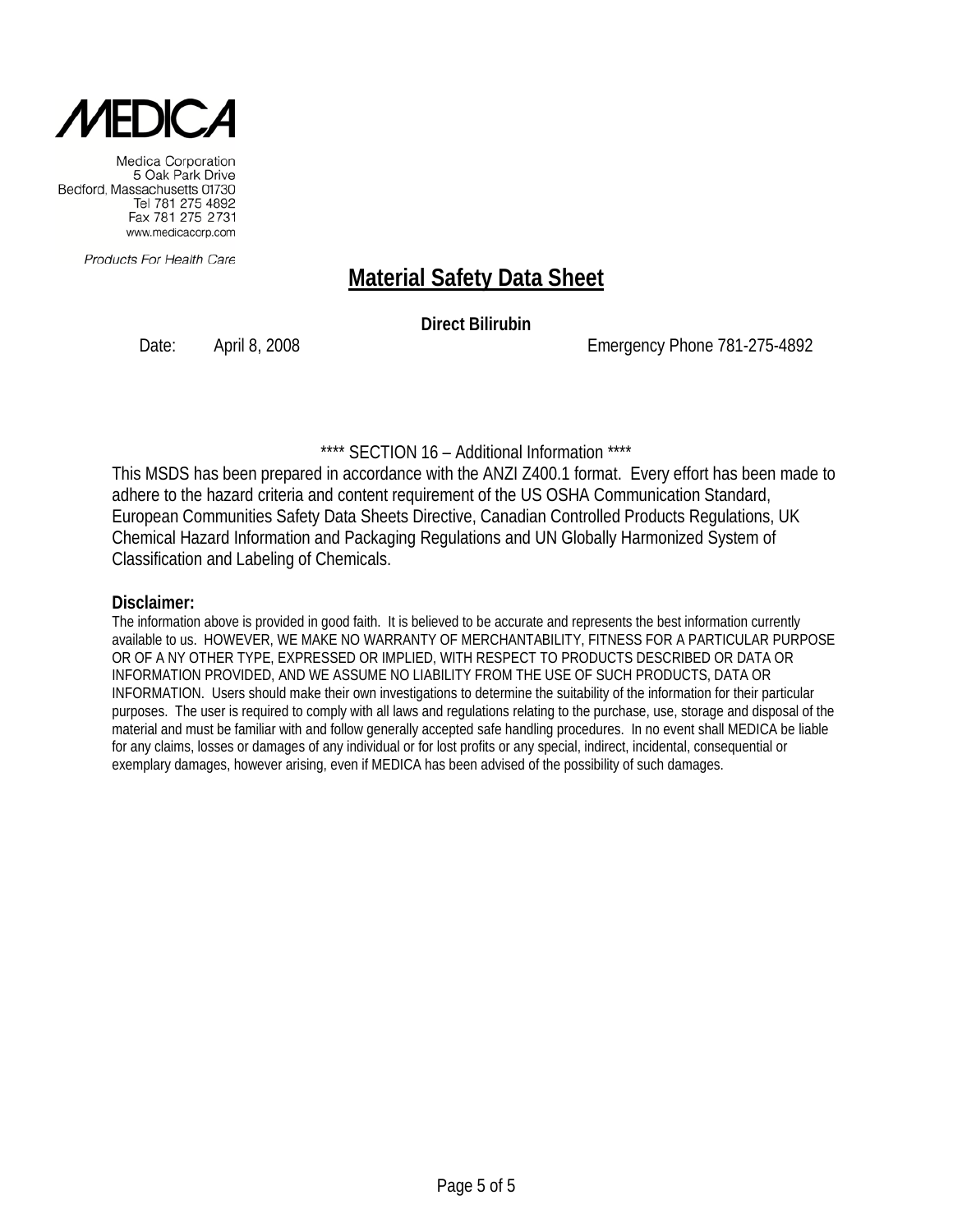

Products For Health Care

# **Material Safety Data Sheet**

### **PRECISION TEST DYE**

Date: April 10, 2008 Channel 2008 Emergency Phone 781-275-4892

\*\*\*\* SECTION 1 - Product Identification \*\*\*\*

| <b>MSDS Name:</b> | <b>Precision Test Dye (two part reagent)</b> |
|-------------------|----------------------------------------------|
| Catalog Number:   | 10764                                        |
| Synonyms:         | <b>DYE</b>                                   |

\*\*\*\* SECTION 2 - Hazards Identification\*\*\*\*

|                         | Appearance and Odor R1: Clear, yellow, odorless solution             | <b>Melting Point</b> | N/A              |
|-------------------------|----------------------------------------------------------------------|----------------------|------------------|
|                         | <b>Appearance and Odor R2:</b> Clear, dark orange, odorless solution | <b>Vapor Density</b> | Not Determined   |
| Flashpoint              | N/A                                                                  | Solubility in Water  | Soluble in water |
| <b>Vapor Pressure</b>   | Not Determined                                                       |                      |                  |
| <b>Specific Gravity</b> | N/A                                                                  |                      |                  |

In compliance with OSHA Hazard Communication Standard (29 CFR 1910.1200), a chemical is considered hazardous if it contains 1.0% or more of a hazardous compound or 0.1 % or more of a carcinogen

\*\*\*\* SECTION 3 - Composition, Information on Ingredients \*\*\*\*

| <b>Ingredient Name</b><br>Test Dye R1: | Concentration | CAS#      | EINECS#   |
|----------------------------------------|---------------|-----------|-----------|
| Potassium Dichromate                   | 10 mmol/L     | 7778-50-9 | 231-906-6 |
| Sulfuric Acid                          | 0.01N         | 7664-93-9 | 231-639-5 |
| Test Dye R2:                           |               |           |           |
| Potassium Dichromate                   | 100 mmol      | 7778-50-9 | 231-906-6 |
| Sulfuric Acid                          | 0.01N         | 7664-93-9 | 231-639-5 |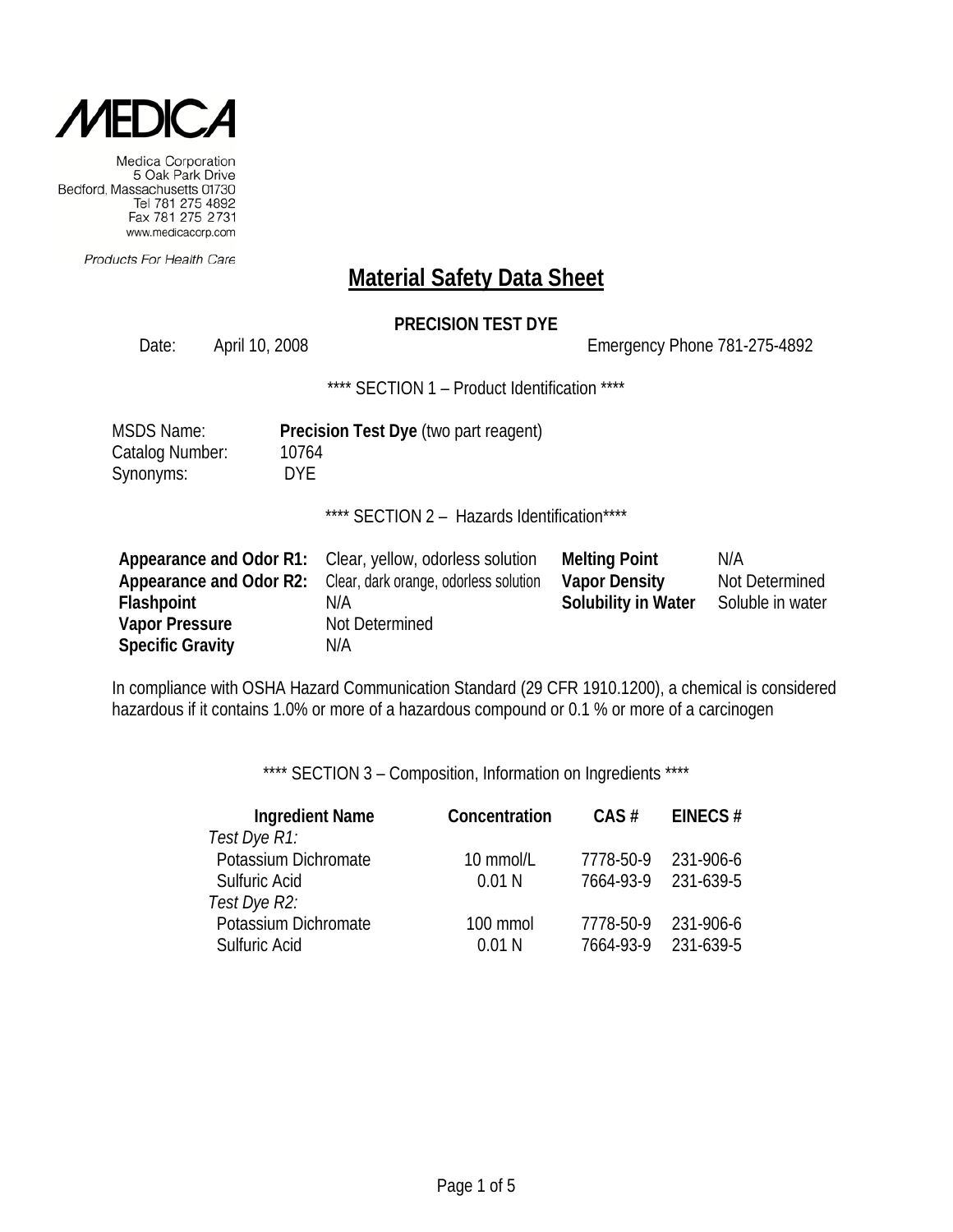

Products For Health Care

## **Material Safety Data Sheet**

### **PRECISION TEST DYE**

Date: April 10, 2008 Emergency Phone 781-275-4892

\*\*\*\* SECTION 4 – First Aid Measures \*\*\*\*

- Inhalation: Provide fresh air. Restore or support breathing. Keep victim warm and quiet. Get medical attention.
- Eyes: Flush eyes, including under the eyelids with water for 15 minutes. Get medical attention.
- Skin: Flush skin with water for 15 minutes. Wash the affected area thoroughly with soap and water. Remove any contaminated clothing. Get medical attention if irritation develops or persists.
- Ingestion: Drink large quantities of water or milk. Do not induce vomiting. Do not give anything by mouth to an unconscious person. Get medical attention.

\*\*\*\* SECTION 5 - Fire fighting measures \*\*\*\*

General Information: Test Dye is not flammable

\*\*\*\* SECTION 6 - Accidental Release Measures \*\*\*\*

Ventilate the area. Absorb spill with inert material (dry sand, vermiculite, absorptive pads, etc.). After absorption, put the material into a container for disposal. Wash the area after material has been removed. Dispose of the material in a way that is consistent with federal, state and local regulation.

\*\*\*\* SECTION 7-Handling and Storage\*\*\*\*

Handling: Avoid prolonged or repeated contact with skin. Do not ingest. Storage: Store at 2- 8 °C until the expiration date listed on the label.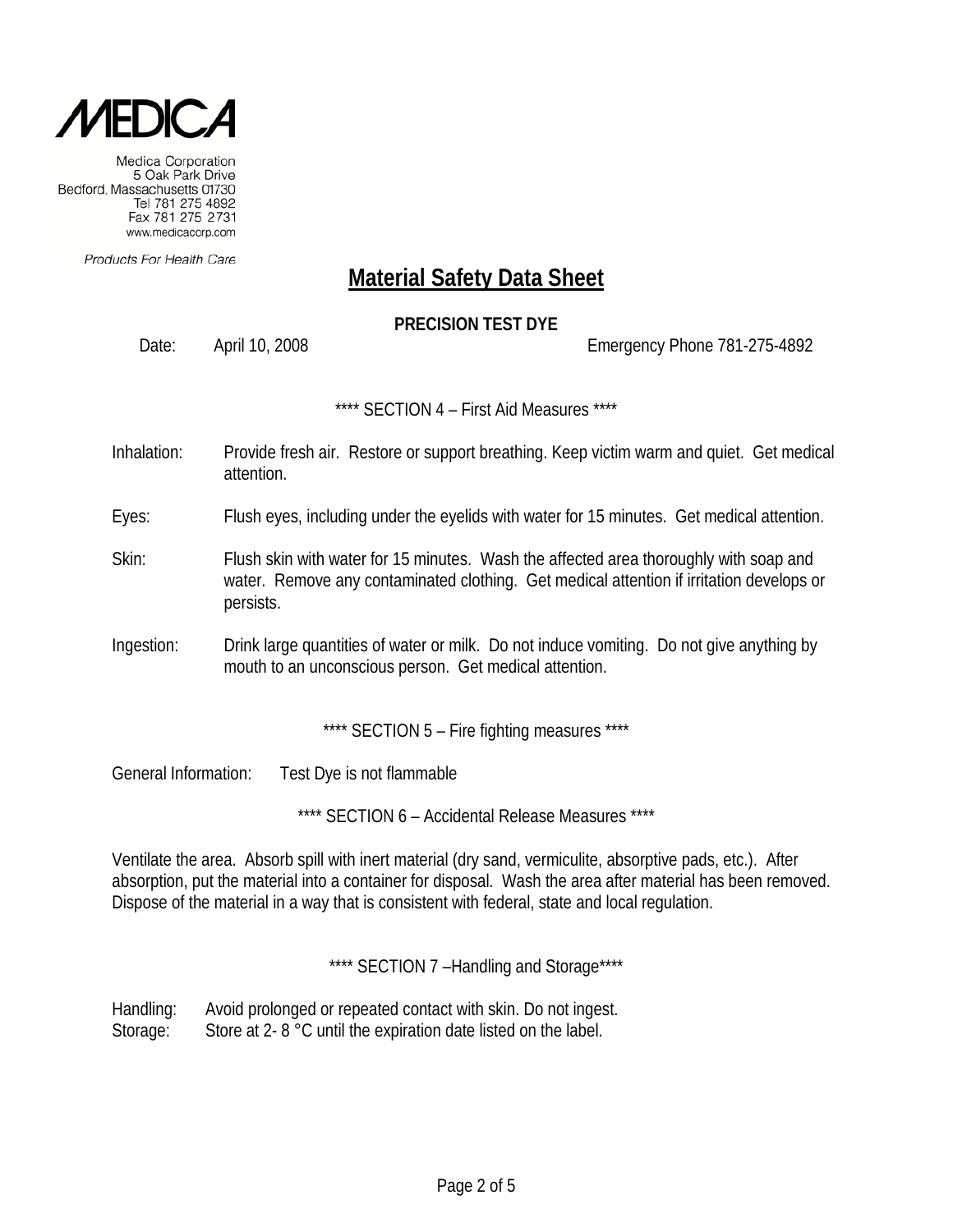

Products For Health Care

# **Material Safety Data Sheet**

### **PRECISION TEST DYE**

Date: April 10, 2008 2008 2009 Emergency Phone 781-275-4892

\*\*\*\* SECTION 8 - Exposure Controls / Personal Protection \*\*\*\*

Wear suitable gloves Avoid contact with skin and eyes Keep unused container tightly closed

\*\*\*\* SECTION 9 - Physical and Chemical properties \*\*\*\*

| Physical State R1 & R2: Liquid |                     |
|--------------------------------|---------------------|
| Appearance R1:                 | Clear, light orange |
| Appearance R2:                 | Clear, dark orange  |
| Odor:                          | odorless            |
| PH:                            | N/A                 |
| Specific Gravity:              | N/A                 |
| Viscosity:                     | N/A                 |
| <b>Boiling Point:</b>          | N/A                 |
| Freezing/Melting Point:        | N/A                 |
| Solubility:                    | Water-soluble       |
| Molecular Formula:             | <b>Mixture</b>      |
| Molecular weight:              | N/A                 |
|                                |                     |

|                                          |               | **** SECTION 10 - Stability and Reactivity **** |  |
|------------------------------------------|---------------|-------------------------------------------------|--|
| <b>Chemical Stability:</b>               | <b>Stable</b> |                                                 |  |
| Conditions to avoid:                     |               | Data not available                              |  |
| Incompatibilities with other chemicals:  |               | Data not available                              |  |
| <b>Hazardous Decomposition Products:</b> |               | Data not available                              |  |
| Hazardous Polymerization:                |               | Has not been reported                           |  |
|                                          |               |                                                 |  |

\*\*\*\* SECTION 11 –Toxicological information \*\*\*\*

| <b>Chronic Effects:</b> | Data not available |
|-------------------------|--------------------|
| Other health hazards:   | Data not available |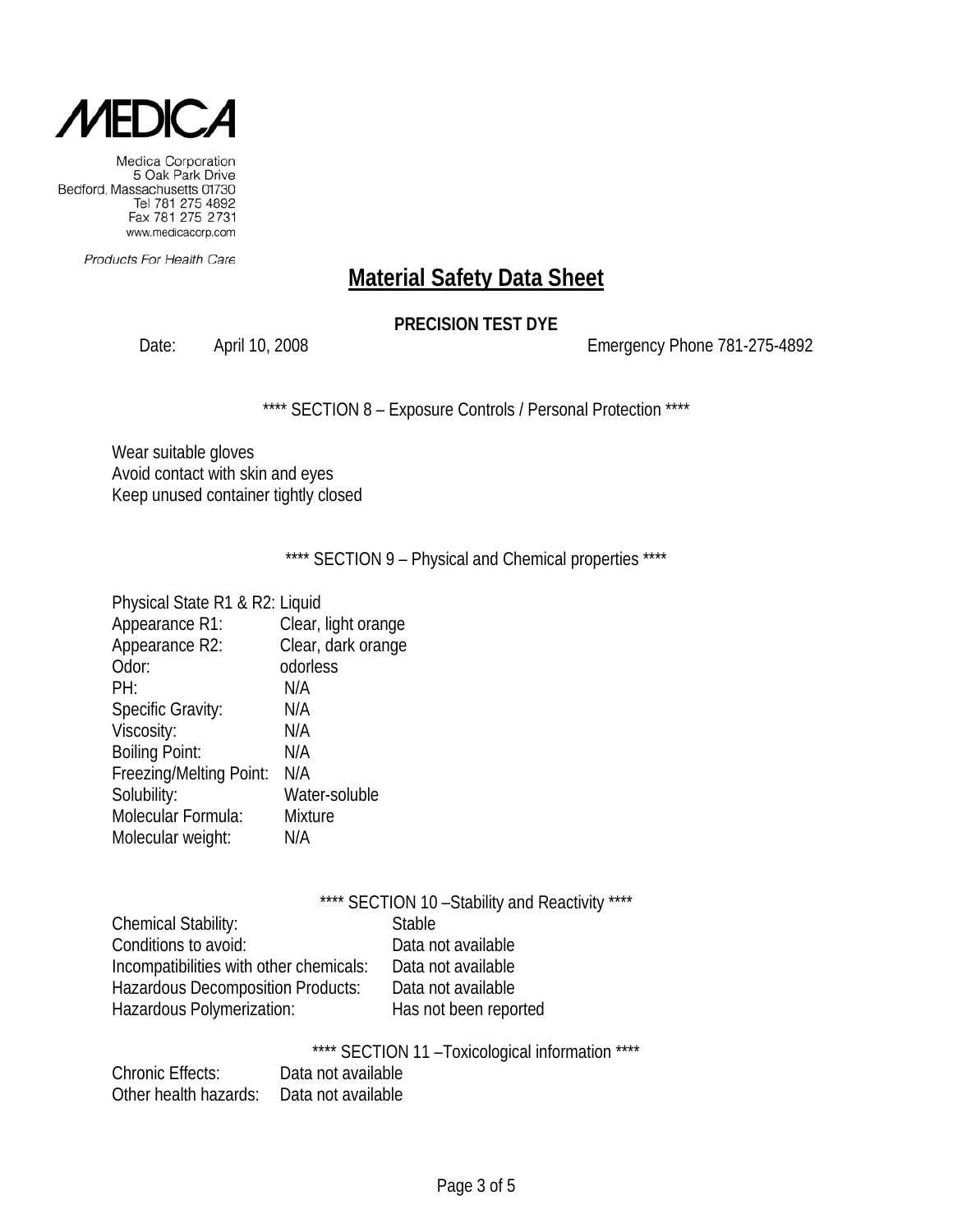

Products For Health Care

# **Material Safety Data Sheet**

### **PRECISION TEST DYE**

Date: April 10, 2008 Emergency Phone 781-275-4892

\*\*\*\* SECTION 12 –Ecological Information \*\*\*\*

Data not available

### \*\*\*\* SECTION 13 –Disposal Considerations \*\*\*\*

Reagent contains sodium azide as a preservative. Accumulations of azide may react with copper or lead plumbing to form explosive compounds on percussion. Flush drains with copious amounts of water to prevent build up.

Dispose of materials in a manner consistent with federal, state, and local regulations.

\*\*\*\* SECTION 14 – Transport Information \*\*\*\*

May be transported freely

\*\*\*\* SECTION 15 – Regulatory Information \*\*\*\*

US Federal Regulations:

This preparation is a component of an FDA-regulated in vitro diagnostic device. Additionally, the MSDS contains all the hazard criteria and information required by the Controlled Products Regulation (CPR).

RISK PHRASES R36/38 Irritating to eyes and skin. R43 May cause sensitization by skin contact SAFETY PHRASES S26 In case of contact with eyes rinse immediately with plenty of water and seek medical advice. S36/37/39 Wear suitable protective clothing, gloves and eye/face protection. S45 In case of accident or if you feel unwell, seek medical advice immediately (show label where possible.)

<<Insert X & toxic symbols>>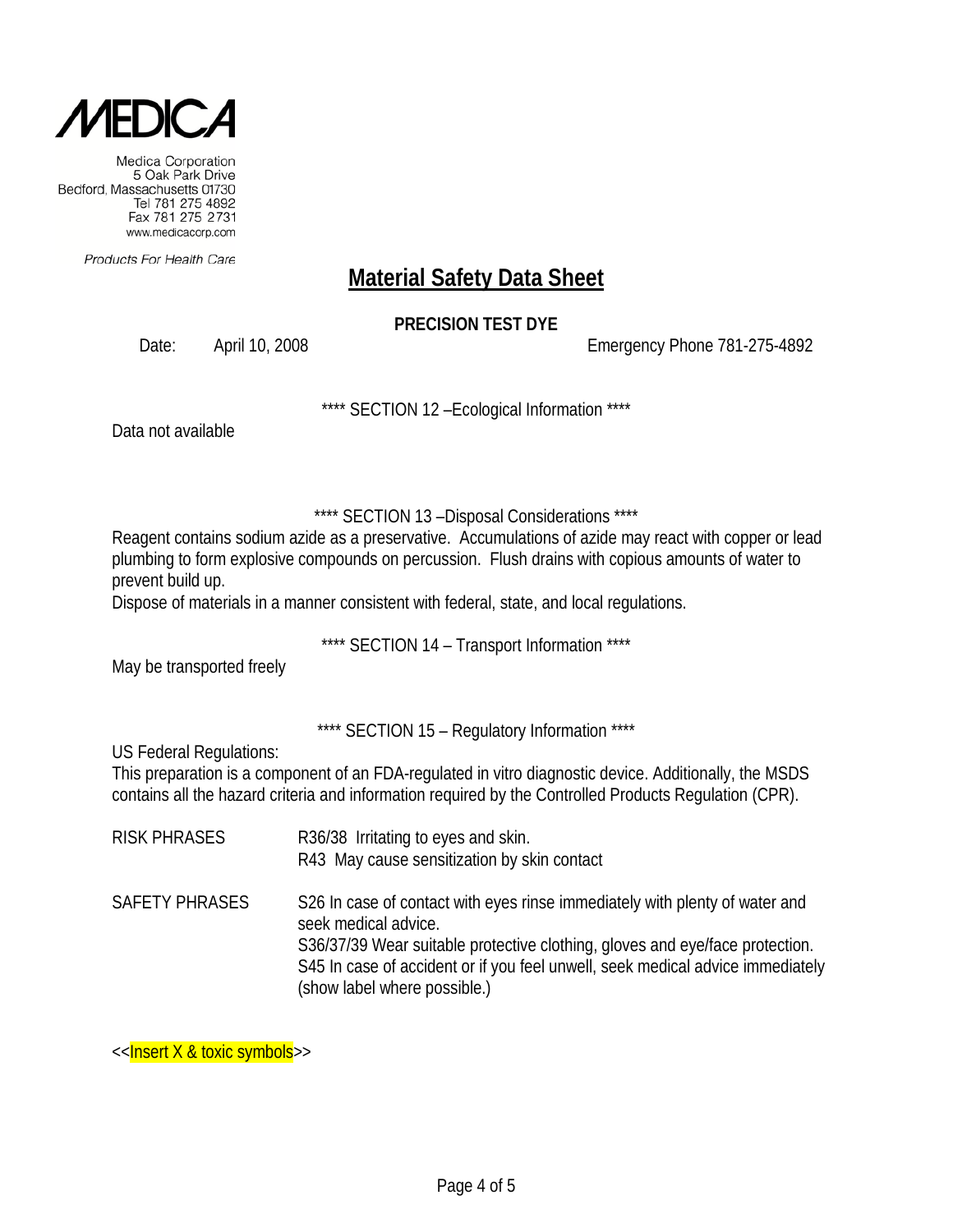

Products For Health Care

# **Material Safety Data Sheet**

### **PRECISION TEST DYE**

Date: April 10, 2008 Emergency Phone 781-275-4892

#### \*\*\*\* SECTION 16 – Additional Information \*\*\*\*

This MSDS has been prepared in accordance with the ANZI Z400.1 format. Every effort has been made to adhere to the hazard criteria and content requirement of the US OSHA Communication Standard, European Communities Safety Data Sheets Directive, Canadian Controlled Products Regulations, UK Chemical Hazard Information and Packaging Regulations and UN Globally Harmonized System of Classification and Labeling of Chemicals.

#### **Disclaimer:**

The information above is provided in good faith. It is believed to be accurate and represents the best information currently available to us. HOWEVER, WE MAKE NO WARRANTY OF MERCHANTABILITY, FITNESS FOR A PARTICULAR PURPOSE OR OF A NY OTHER TYPE, EXPRESSED OR IMPLIED, WITH RESPECT TO PRODUCTS DESCRIBED OR DATA OR INFORMATION PROVIDED, AND WE ASSUME NO LIABILITY FROM THE USE OF SUCH PRODUCTS, DATA OR INFORMATION. Users should make their own investigations to determine the suitability of the information for their particular purposes. The user is required to comply with all laws and regulations relating to the purchase, use, storage and disposal of the material and must be familiar with and follow generally accepted safe handling procedures. In no event shall MEDICA be liable for any claims, losses or damages of any individual or for lost profits or any special, indirect, incidental, consequential or exemplary damages, however arising, even if MEDICA has been advised of the possibility of such damages.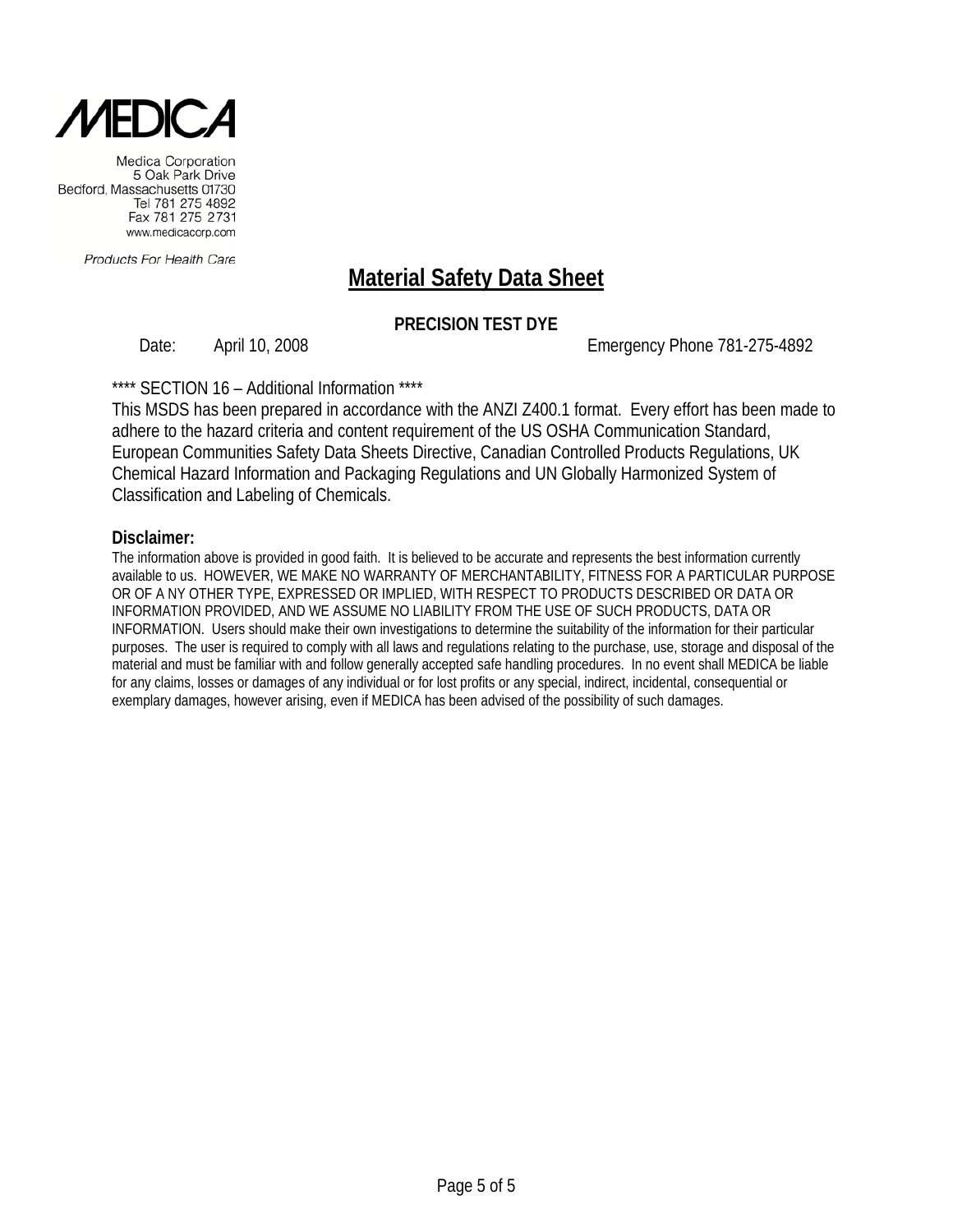

Products For Health Care

### **Material Safety Data Sheet**

#### **IRON**

Date: April 8, 2008 2008 2008 Emergency Phone 781-275-4892 \*\*\*\* SECTION 1 – Product Identification \*\*\*\* MSDS Name: **Iron** (two part reagent) Catalog Number: 10223-4 Synonyms: FE \*\*\*\* SECTION 2 - Hazards Identification\*\*\*\* *For In Vitro Diagnostic Use Only* **Appearance and Odor R1:** Clear, solution with mild vinegar odor **Melting Point** N/A **Appearance and Odor R2:** Clear yellow, odorless

solution **Flashpoint N/A Vapor Density** Not Determined **Vapor Pressure** Not Determined **Solubility in Water** Soluble in water **Specific Gravity R1** 1.024 g/mL **Specific Gravity R2** 1.018 g/mL

In compliance with OSHA Hazard Communication Standard (29 CFR 1910.1200), a chemical is considered hazardous if it contains 1.0% or more of a hazardous compound or 0.1 % or more of a carcinogen. The product does NOT contain hazardous material(s) in excess of these amounts. Therefore, no MSDS is required under the standard.

\*\*\*\* SECTION 3 – Composition, Information on Ingredients \*\*\*\*

| <b>Ingredient Name</b> | Concentration | $CAS \#$ | EINECS#   |
|------------------------|---------------|----------|-----------|
| Iron Reagent R1:       |               |          |           |
| Acetate Buffer (pH4.5) |               |          |           |
| Ascorbic Acid          | 0.669%        | 50-81-7  | 200-066-2 |
| Iron Reagent R2:       |               |          |           |
| Ferene <sup>®</sup>    | 0.49%         |          |           |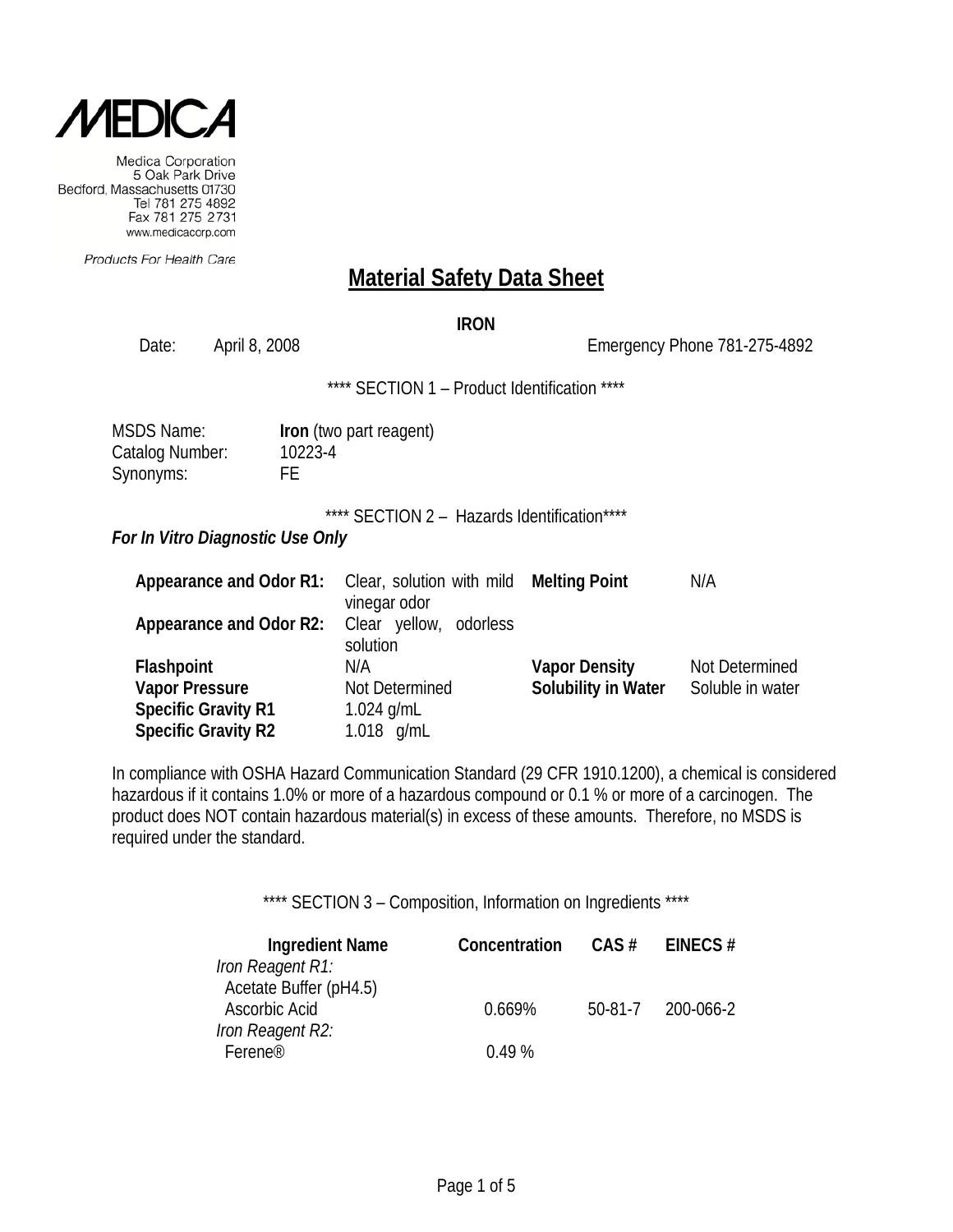

Products For Health Care

# **Material Safety Data Sheet**

**IRON**

Date: April 8, 2008 Emergency Phone 781-275-4892

\*\*\*\* SECTION 4 – First Aid Measures \*\*\*\*

Inhalation: Provide fresh air. Restore or support breathing. Keep victim warm and quiet. Get medical attention.

Eyes: Flush eyes, including under the eyelids with water for 15 minutes. Get medical attention.

- Skin: Flush skin with water for 15 minutes. Wash the affected area thoroughly with soap and water. Remove any contaminated clothing. Get medical attention if irritation develops or persists.
- Ingestion: Drink large quantities of water or milk. Do not induce vomiting. Do not give anything by mouth to an unconscious person. Get medical attention.

\*\*\*\* SECTION 5 - Fire fighting measures \*\*\*\*

General Information: Iron Reagent is not flammable

\*\*\*\* SECTION 6 – Accidental Release Measures \*\*\*\*

Ventilate the area. Absorb spill with inert material (dry sand, vermiculite, absorptive pads, etc.). After absorption, put the material into a container for disposal. Wash the area after material has been removed. Dispose of the material in a way that is consistent with federal, state and local regulation.

\*\*\*\* SECTION 7-Handling and Storage\*\*\*\*

Handling: Avoid prolonged or repeated contact with skin. Do not ingest. Storage: Store at 18- 25 °C until the expiration date listed on the label.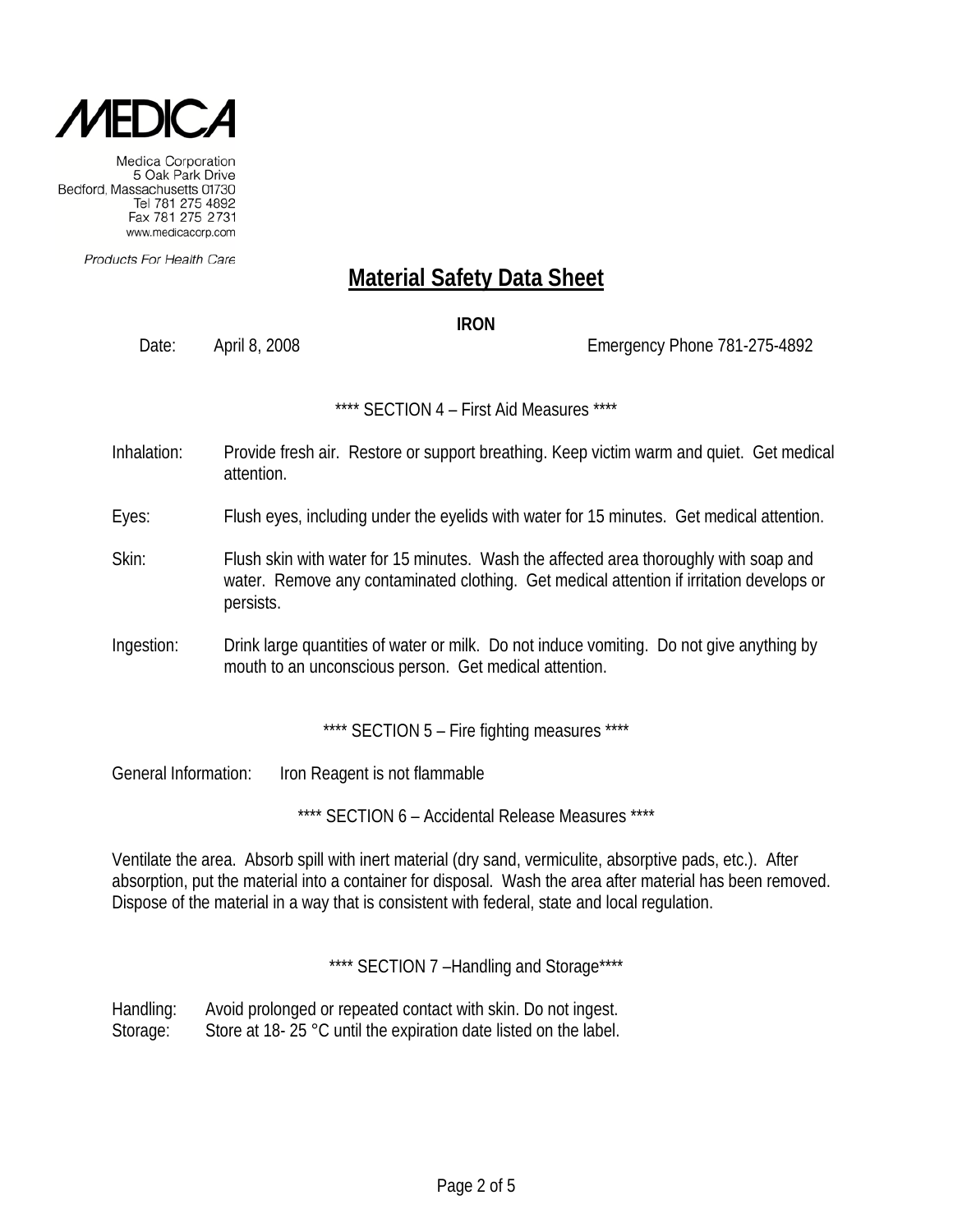

Products For Health Care

## **Material Safety Data Sheet**

#### **IRON**

Date: April 8, 2008 2008 2008 Emergency Phone 781-275-4892

\*\*\*\* SECTION 8 - Exposure Controls / Personal Protection \*\*\*\*

Wear suitable gloves Avoid contact with skin and eyes Keep unused container tightly closed

\*\*\*\* SECTION 9 - Physical and Chemical properties \*\*\*\*

| Physical State R1 & R2: Liquid |                |
|--------------------------------|----------------|
| Appearance R1:                 | Colorless      |
| Appearance R2                  | Light yellow   |
| Odor R1:                       | Mild vinegar   |
| Odor R2:                       | Odorless       |
| <b>PH R1:</b>                  | 4.5            |
| <b>PH R2:</b>                  | 2.6            |
| <b>Specific Gravity R1:</b>    | 1.024 $g/mL$   |
| Specific Gravity R2:           | 1.018 g/mL     |
| Viscosity:                     | N/A            |
| <b>Boiling Point:</b>          | N/A            |
| Freezing/Melting Point:        | N/A            |
| Solubility:                    | Water-soluble  |
| Molecular Formula:             | <b>Mixture</b> |
| Molecular weight:              | N/A            |

|                                          | **** SECTION 10 - Stability and Reactivity **** |
|------------------------------------------|-------------------------------------------------|
| <b>Chemical Stability:</b>               | <b>Stable</b>                                   |
| Conditions to avoid:                     | Data not available                              |
| Incompatibilities with other chemicals:  | Data not available                              |
| <b>Hazardous Decomposition Products:</b> | Data not available                              |
| Hazardous Polymerization:                | Has not been reported                           |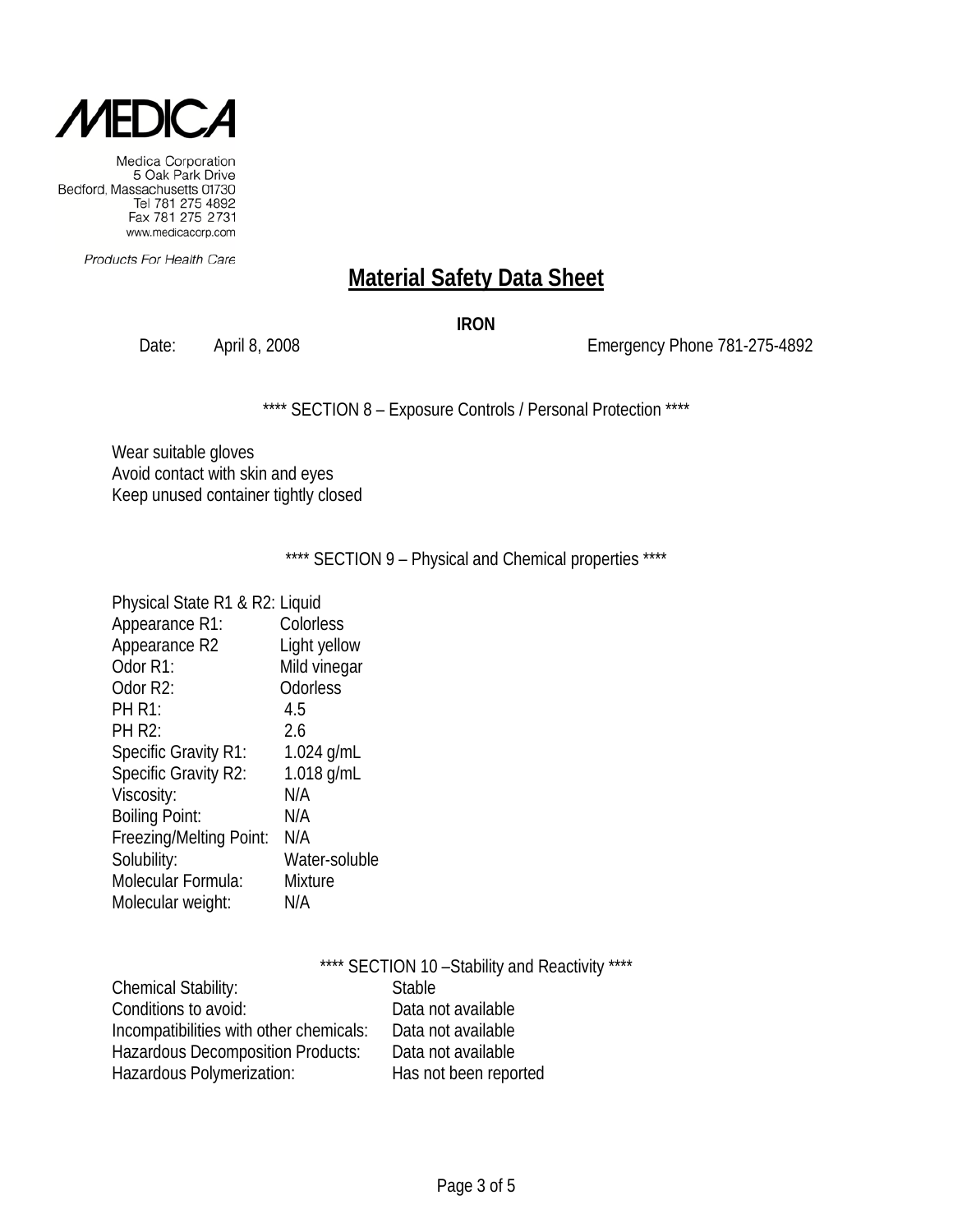

Products For Health Care

## **Material Safety Data Sheet**

**IRON**

Date: April 8, 2008 Emergency Phone 781-275-4892

\*\*\*\* SECTION 11 –Toxicological information \*\*\*\*

Chronic Effects: Data not available Other health hazards: Data not available

\*\*\*\* SECTION 12 –Ecological Information \*\*\*\*

Data not available

\*\*\*\* SECTION 13 –Disposal Considerations \*\*\*\*

Reagent contains sodium azide as a preservative. Accumulations of azide may react with copper or lead plumbing to form explosive compounds on percussion. Flush drains with copious amounts of water to prevent build up.

Dispose of materials in a manner consistent with federal, state, and local regulations.

\*\*\*\* SECTION 14 – Transport Information \*\*\*\*

May be transported freely

\*\*\*\* SECTION 15 - Regulatory Information \*\*\*\*

US Federal Regulations:

This preparation is a component of an FDA-regulated in vitro diagnostic device. Additionally, the MSDS contains all the hazard criteria and information required by the Controlled Products Regulation (CPR).

RISK PHRASES R22 Harmful if swallowed R43 May cause sensitization by skin contact

SAFETY PHRASES S24 Avoid contact with skin S36/37/39 Wear suitable protective clothing, gloves and eye/face protection.

<<**Insert Irritant symbol>>**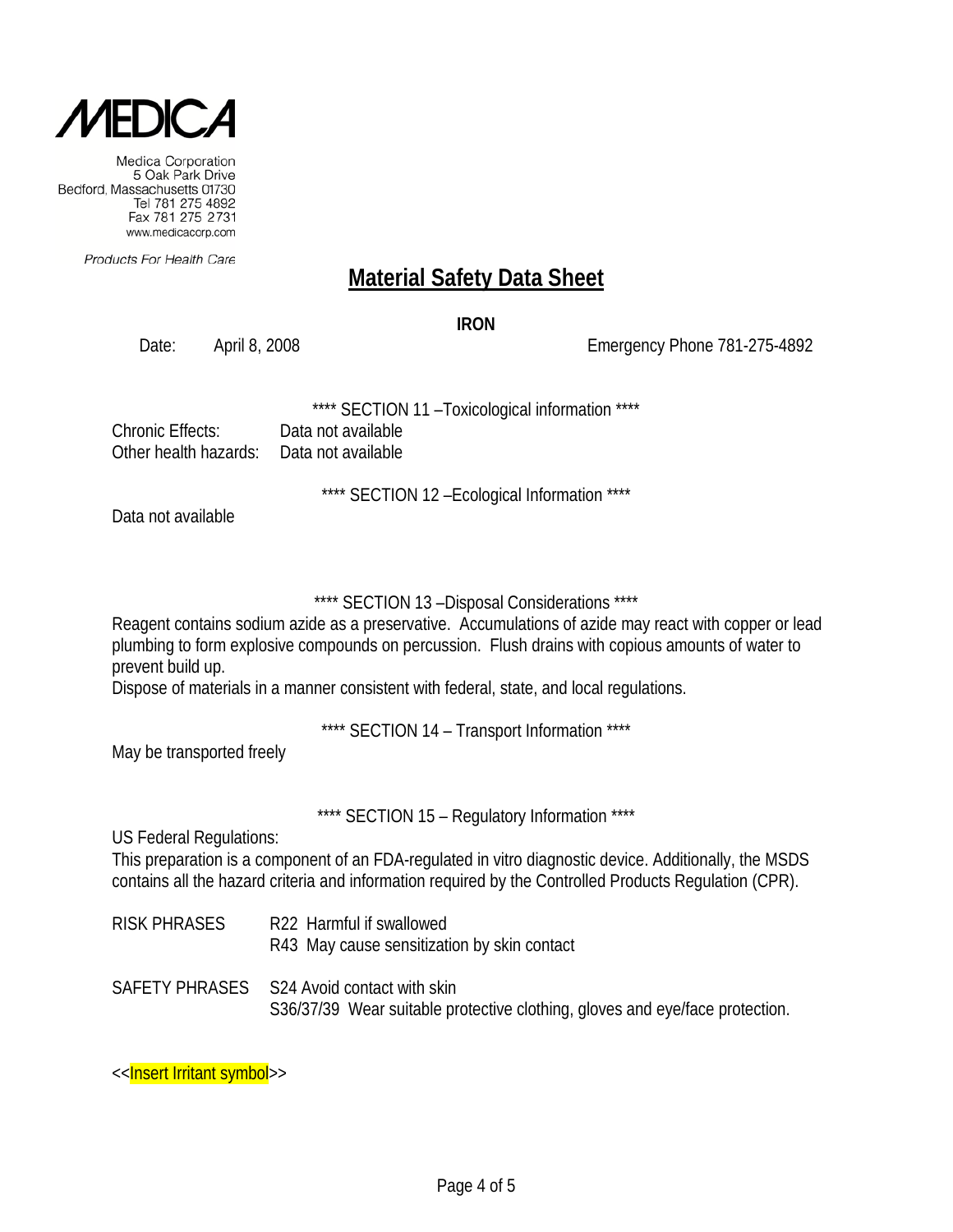

Products For Health Care

## **Material Safety Data Sheet**

**IRON**

Date: April 8, 2008 Emergency Phone 781-275-4892

\*\*\*\* SECTION 16 – Additional Information \*\*\*\*

This MSDS has been prepared in accordance with the ANZI Z400.1 format. Every effort has been made to adhere to the hazard criteria and content requirement of the US OSHA Communication Standard, European Communities Safety Data Sheets Directive, Canadian Controlled Products Regulations, UK Chemical Hazard Information and Packaging Regulations and UN Globally Harmonized System of Classification and Labeling of Chemicals.

#### **Disclaimer:**

The information above is provided in good faith. It is believed to be accurate and represents the best information currently available to us. HOWEVER, WE MAKE NO WARRANTY OF MERCHANTABILITY, FITNESS FOR A PARTICULAR PURPOSE OR OF A NY OTHER TYPE, EXPRESSED OR IMPLIED, WITH RESPECT TO PRODUCTS DESCRIBED OR DATA OR INFORMATION PROVIDED, AND WE ASSUME NO LIABILITY FROM THE USE OF SUCH PRODUCTS, DATA OR INFORMATION. Users should make their own investigations to determine the suitability of the information for their particular purposes. The user is required to comply with all laws and regulations relating to the purchase, use, storage and disposal of the material and must be familiar with and follow generally accepted safe handling procedures. In no event shall MEDICA be liable for any claims, losses or damages of any individual or for lost profits or any special, indirect, incidental, consequential or exemplary damages, however arising, even if MEDICA has been advised of the possibility of such damages.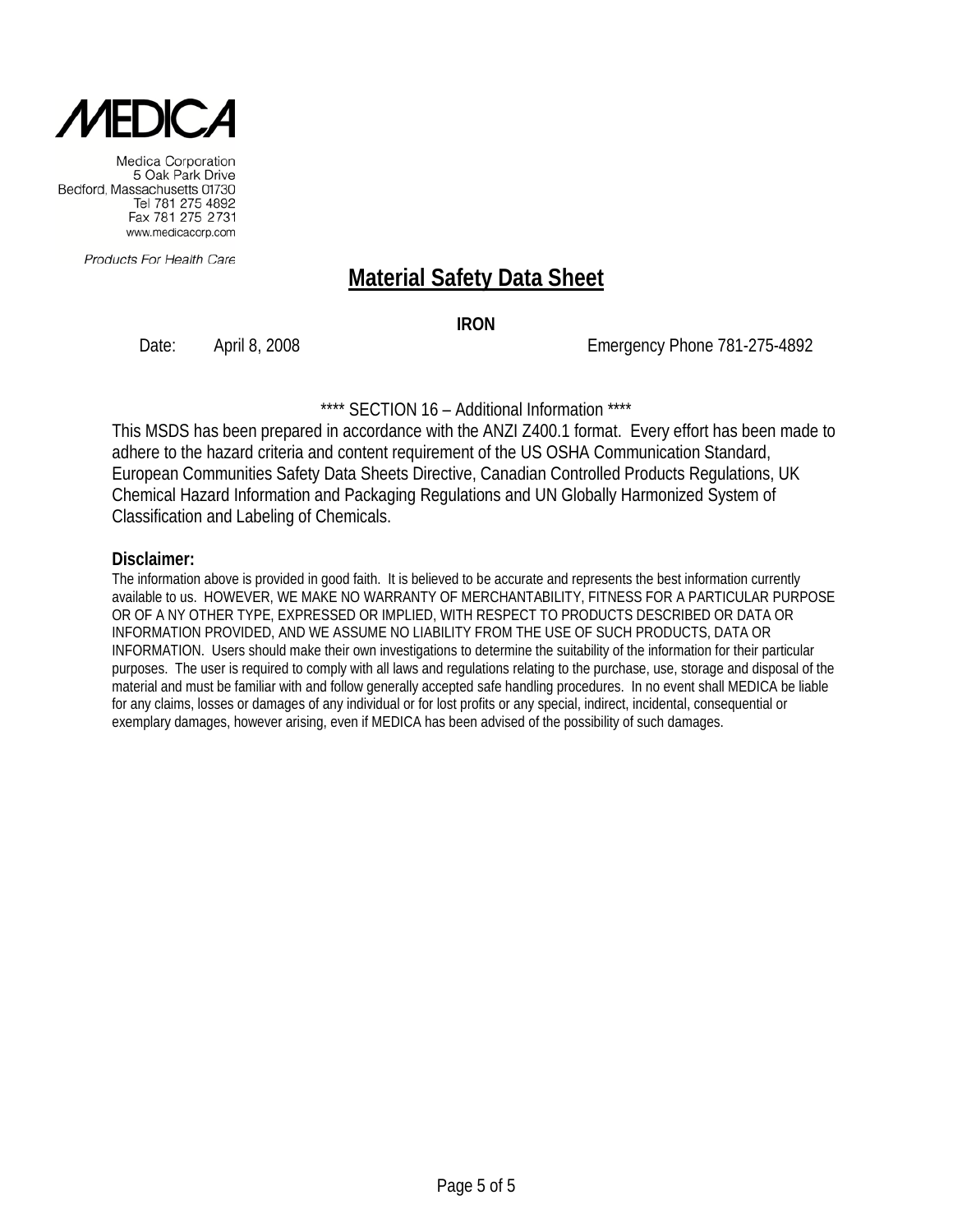

Products For Health Care

### **Material Safety Data Sheet**

### **GAMMA-GLUTAMYL TRANSFERASE**

Date: April 8, 2008 2008 2008 Emergency Phone 781-275-4892

\*\*\*\* SECTION 1 - Product Identification \*\*\*\*

| MSDS Name:      | Gamma-Glutamyl Transferase (two part reagent) |
|-----------------|-----------------------------------------------|
| Catalog Number: | 10219-4                                       |
| Synonyms:       | GGT                                           |

\*\*\*\* SECTION 2 - Hazards Identification\*\*\*\*

*For In Vitro Diagnostic Use Only*

| <b>Appearance and Odor R1:</b> Clear, odorless solution |                          | <b>Melting Point</b> | N/A              |
|---------------------------------------------------------|--------------------------|----------------------|------------------|
| Appearance and Odor R2:                                 | Clear, odorless solution | <b>Vapor Density</b> | Not Determined   |
| Flashpoint                                              | N/A                      | Solubility in Water  | Soluble in water |
| <b>Vapor Pressure</b>                                   | Not Determined           |                      |                  |
| <b>Specific Gravity R1</b>                              | 1.0141 $q/mL$            |                      |                  |
| <b>Specific Gravity R2</b>                              | 1.0063 g/mL              |                      |                  |

In compliance with OSHA Hazard Communication Standard (29 CFR 1910.1200), a chemical is considered hazardous if it contains 1.0% or more of a hazardous compound or 0.1 % or more of a carcinogen.

\*\*\*\* SECTION 3 - Composition, Information on Ingredients \*\*\*\*

| <b>Ingredient Name</b>             | $CAS \#$ | EINECS $#$ | Concentration |
|------------------------------------|----------|------------|---------------|
| <b>GGT Reagent R1:</b>             |          |            |               |
| L-Glyclyglycine                    | 556-50-3 | 209-127-8  | 100 mmol/L    |
| Buffer (pH 8.3) and preservative   |          |            |               |
| GGT Reagent R2:                    |          |            |               |
| L- $\gamma$ -glutamyl-3-carboxy-4- |          |            | 4 mmol/L      |
| nitroanilide                       |          |            |               |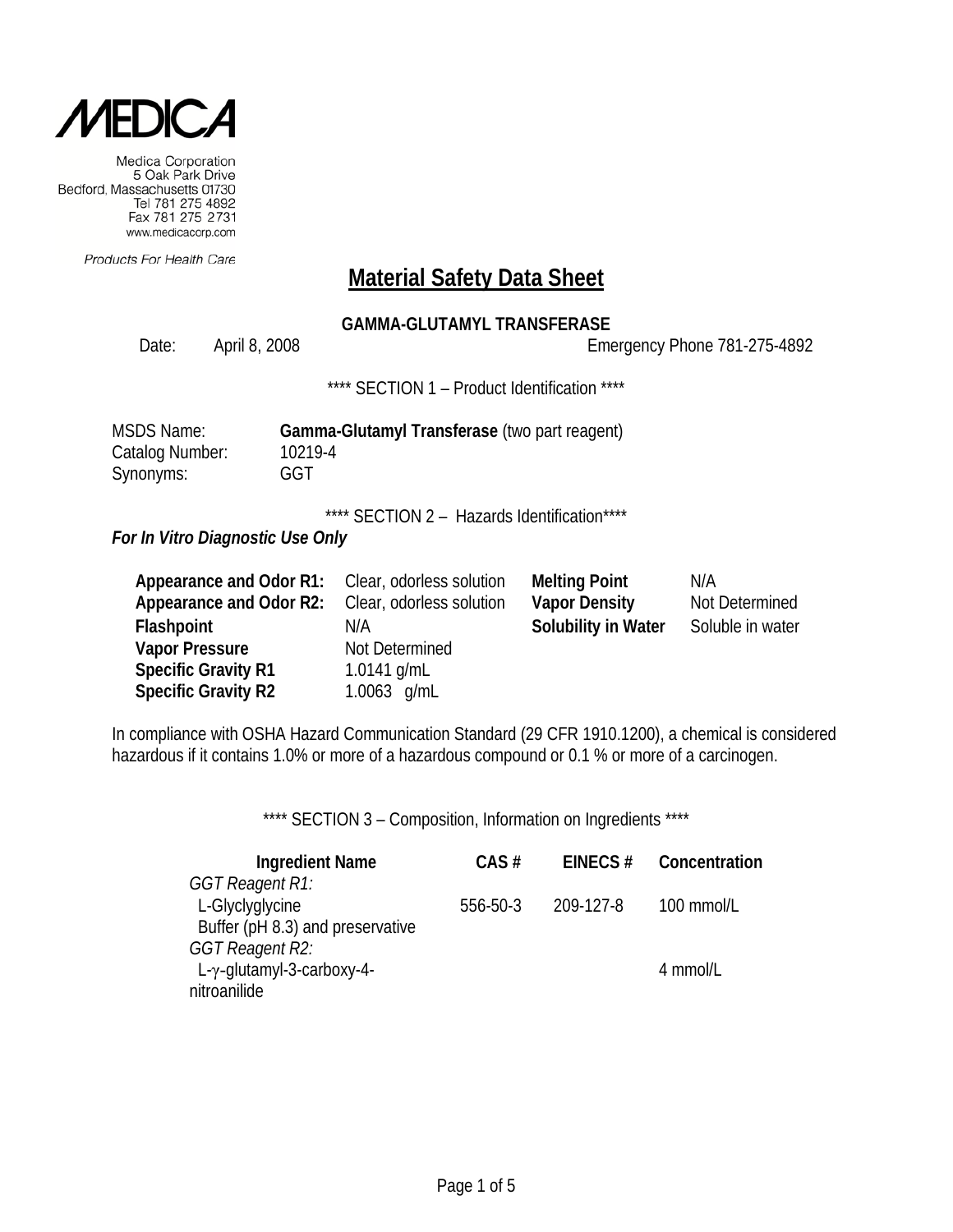

Products For Health Care

### **Material Safety Data Sheet**

### **GAMMA-GLUTAMYL TRANSFERASE**

Date: April 8, 2008 Emergency Phone 781-275-4892

\*\*\*\* SECTION 4 – First Aid Measures \*\*\*\*

- Inhalation: Provide fresh air. Restore or support breathing. Keep victim warm and quiet. Get medical attention.
- Eyes: Flush eyes, including under the eyelids with water for 15 minutes. Get medical attention.
- Skin: Flush skin with water for 15 minutes. Wash the affected area thoroughly with soap and water. Remove any contaminated clothing. Get medical attention if irritation develops or persists.
- Ingestion: Drink large quantities of water or milk. Do not induce vomiting. Do not give anything by mouth to an unconscious person. Get medical attention.

\*\*\*\* SECTION 5 – Fire fighting measures \*\*\*\*

General Information: Gamma-Gllutamyl Transferase Reagent is not flammable

\*\*\*\* SECTION 6 – Accidental Release Measures \*\*\*\*

Ventilate the area. Absorb spill with inert material (dry sand, vermiculite, absorptive pads, etc.). After absorption, put the material into a container for disposal. Wash the area after material has been removed. Dispose of the material in a way that is consistent with federal, state and local regulation.

\*\*\*\* SECTION 7 -Handling and Storage\*\*\*\*

Handling: Avoid prolonged or repeated contact with skin. Do not ingest. Storage: Store at 2- 8 °C until the expiration date listed on the label.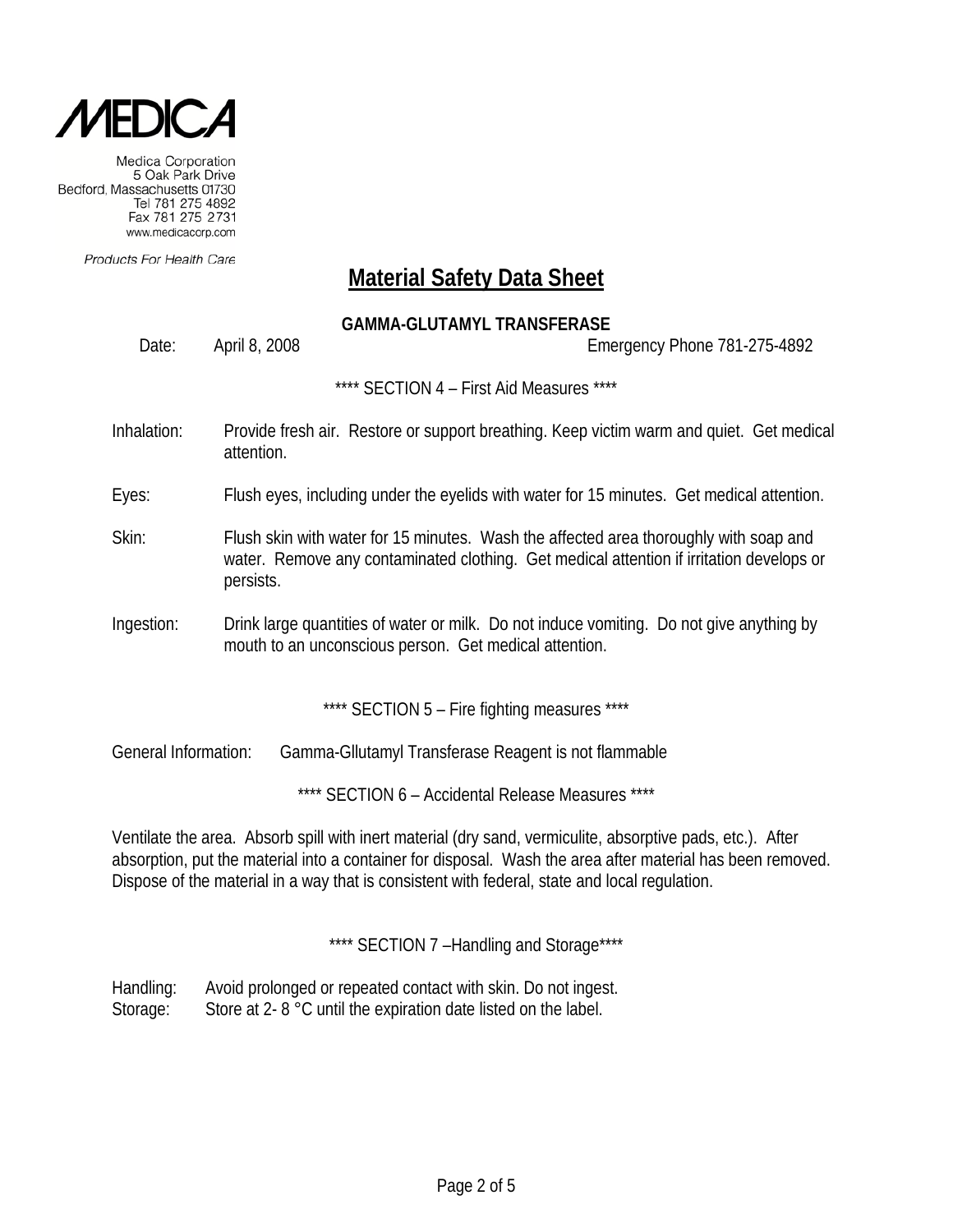

Products For Health Care

# **Material Safety Data Sheet**

### **GAMMA-GLUTAMYL TRANSFERASE**

Date: April 8, 2008 2008 2008 Emergency Phone 781-275-4892

\*\*\*\* SECTION 8 - Exposure Controls / Personal Protection \*\*\*\*

Wear suitable gloves Avoid contact with skin and eyes Keep unused container tightly closed

\*\*\*\* SECTION 9 - Physical and Chemical properties \*\*\*\*

| Physical State R1 & R2: Liquid |                |
|--------------------------------|----------------|
| Appearance R1 & R2:            | Colorless      |
| Odor R1 & R2:                  | Odorless       |
| <b>PH R1:</b>                  | 8.25           |
| <b>PH R2:</b>                  | 6.2            |
| <b>Specific Gravity R1:</b>    | 1.0141 $g/mL$  |
| Specific Gravity R2:           | 1.0063 g/mL    |
| Viscosity:                     | N/A            |
| <b>Boiling Point:</b>          | N/A            |
| Freezing/Melting Point:        | N/A            |
| Solubility:                    | Water-soluble  |
| Molecular Formula:             | <b>Mixture</b> |
| Molecular weight:              | N/A            |
|                                |                |

|                                         | **** SECTION 10 - Stability and Reactivity **** |
|-----------------------------------------|-------------------------------------------------|
| <b>Chemical Stability:</b>              | <b>Stable</b>                                   |
| Conditions to avoid:                    | Data not available                              |
| Incompatibilities with other chemicals: | Data not available                              |
| Hazardous Decomposition Products:       | Data not available                              |
| Hazardous Polymerization:               | Has not been reported                           |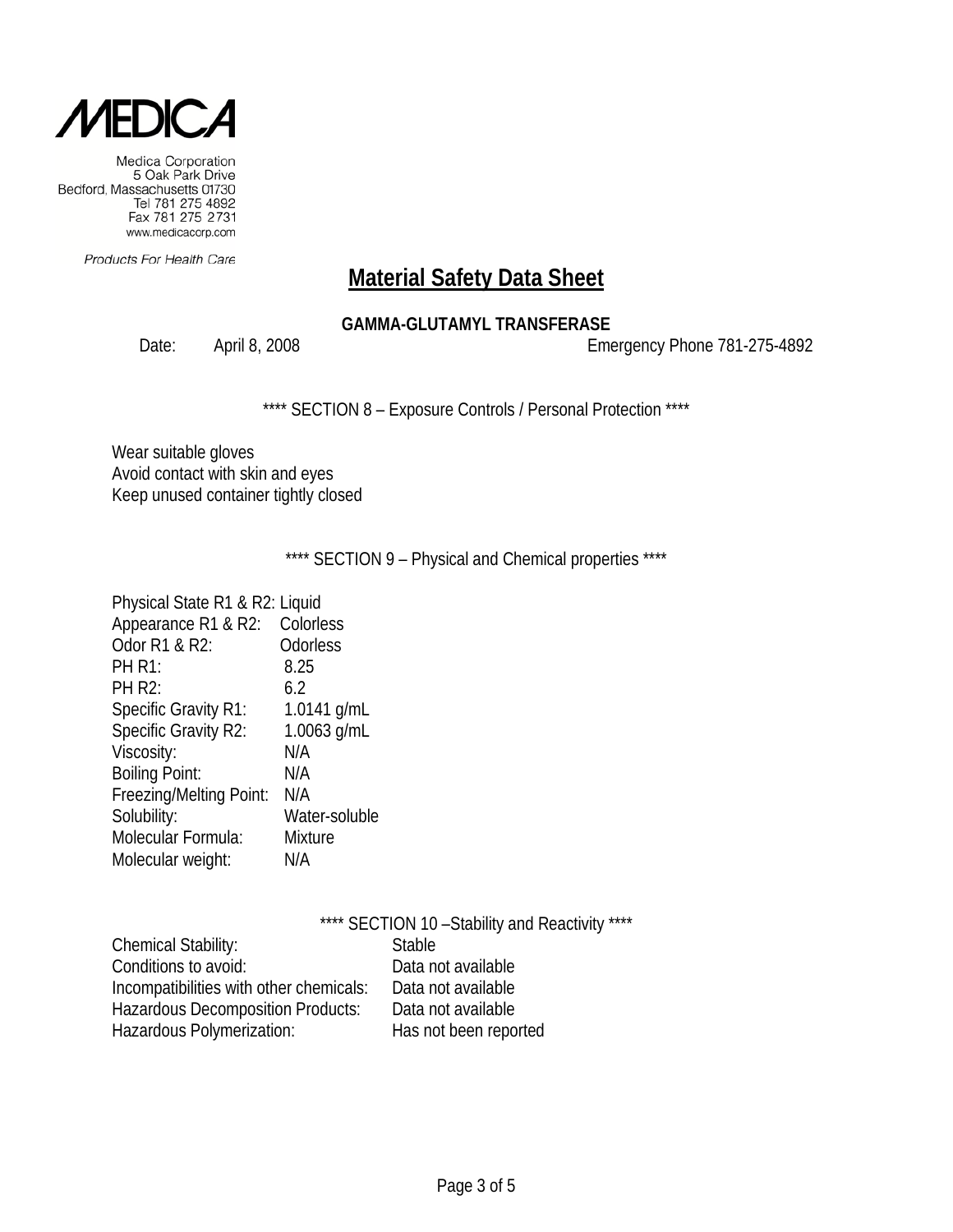

Products For Health Care

## **Material Safety Data Sheet**

### **GAMMA-GLUTAMYL TRANSFERASE**

Date: April 8, 2008 Emergency Phone 781-275-4892

SECTION 11 - Toxicological information \*\*\*\*

| Chronic Effects:                          | Data not available |
|-------------------------------------------|--------------------|
| Other health hazards:  Data not available |                    |

\*\*\*\* SECTION 12 –Ecological Information \*\*\*\*

Data not available

### \*\*\*\* SECTION 13 –Disposal Considerations \*\*\*\*

Reagent contains sodium azide as a preservative. Accumulations of azide may react with copper or lead plumbing to form explosive compounds on percussion. Flush drains with copious amounts of water to prevent build up.

Dispose of materials in a manner consistent with federal, state, and local regulations.

\*\*\*\* SECTION 14 – Transport Information \*\*\*\*

May be transported freely

\*\*\*\* SECTION 15 - Regulatory Information \*\*\*\*

US Federal Regulations:

This preparation is a component of an FDA-regulated in vitro diagnostic device. Additionally, the MSDS contains all the hazard criteria and information required by the Controlled Products Regulation (CPR).

RISK PHRASES none required

SAFETY PHRASES S36/37/39 Wear suitable protective clothing, gloves and eye/face protection.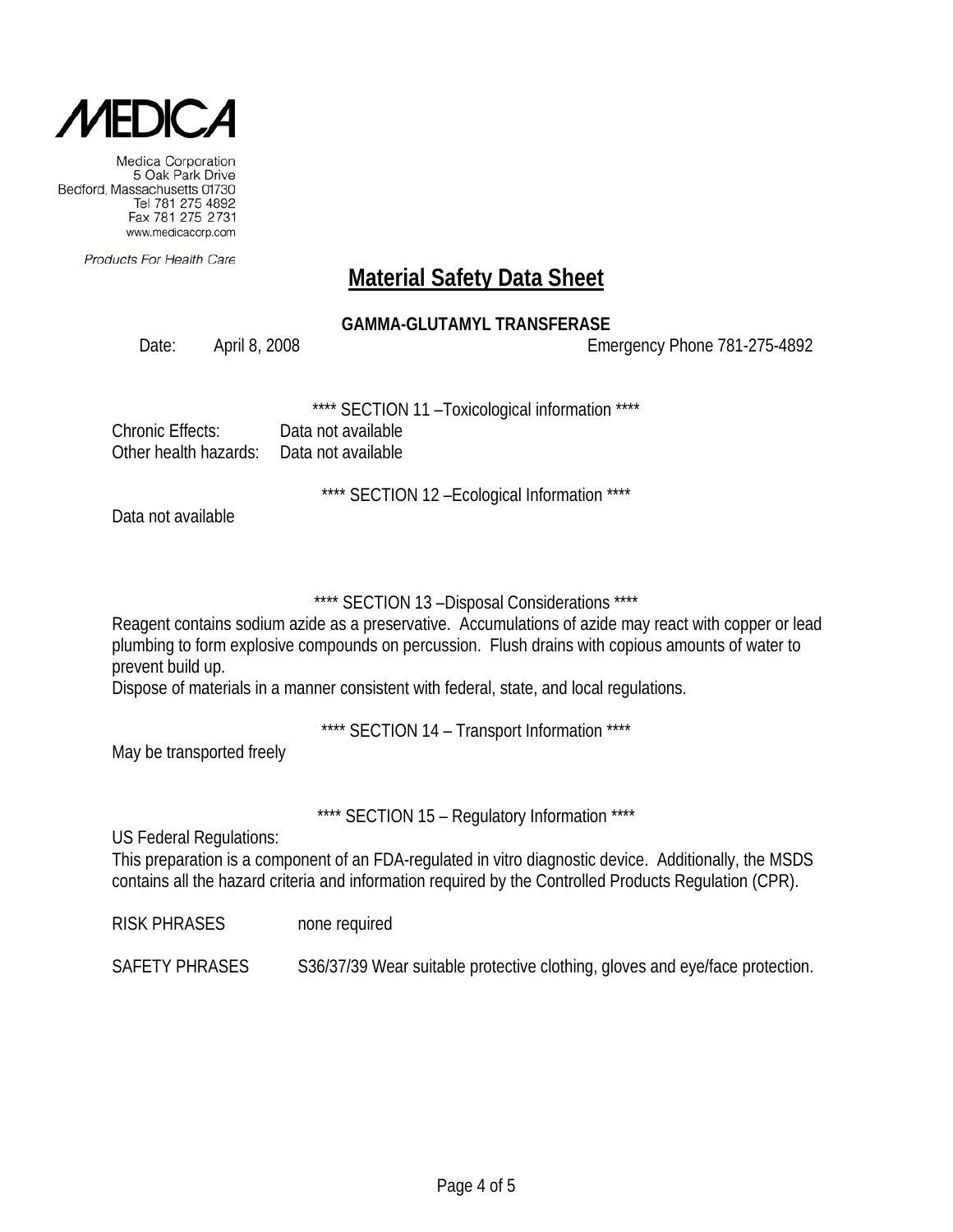

Products For Health Care

# **Material Safety Data Sheet**

#### **GAMMA-GLUTAMYL TRANSFERASE**

Date: April 8, 2008 Emergency Phone 781-275-4892

\*\*\*\* SECTION 16 – Additional Information \*\*\*\*

This MSDS has been prepared in accordance with the ANZI Z400.1 format. Every effort has been made to adhere to the hazard criteria and content requirement of the US OSHA Communication Standard, European Communities Safety Data Sheets Directive, Canadian Controlled Products Regulations, UK Chemical Hazard Information and Packaging Regulations and UN Globally Harmonized System of Classification and Labeling of Chemicals.

#### **Disclaimer:**

The information above is provided in good faith. It is believed to be accurate and represents the best information currently available to us. HOWEVER, WE MAKE NO WARRANTY OF MERCHANTABILITY, FITNESS FOR A PARTICULAR PURPOSE OR OF A NY OTHER TYPE, EXPRESSED OR IMPLIED, WITH RESPECT TO PRODUCTS DESCRIBED OR DATA OR INFORMATION PROVIDED, AND WE ASSUME NO LIABILITY FROM THE USE OF SUCH PRODUCTS, DATA OR INFORMATION. Users should make their own investigations to determine the suitability of the information for their particular purposes. The user is required to comply with all laws and regulations relating to the purchase, use, storage and disposal of the material and must be familiar with and follow generally accepted safe handling procedures. In no event shall MEDICA be liable for any claims, losses or damages of any individual or for lost profits or any special, indirect, incidental, consequential or exemplary damages, however arising, even if MEDICA has been advised of the possibility of such damages.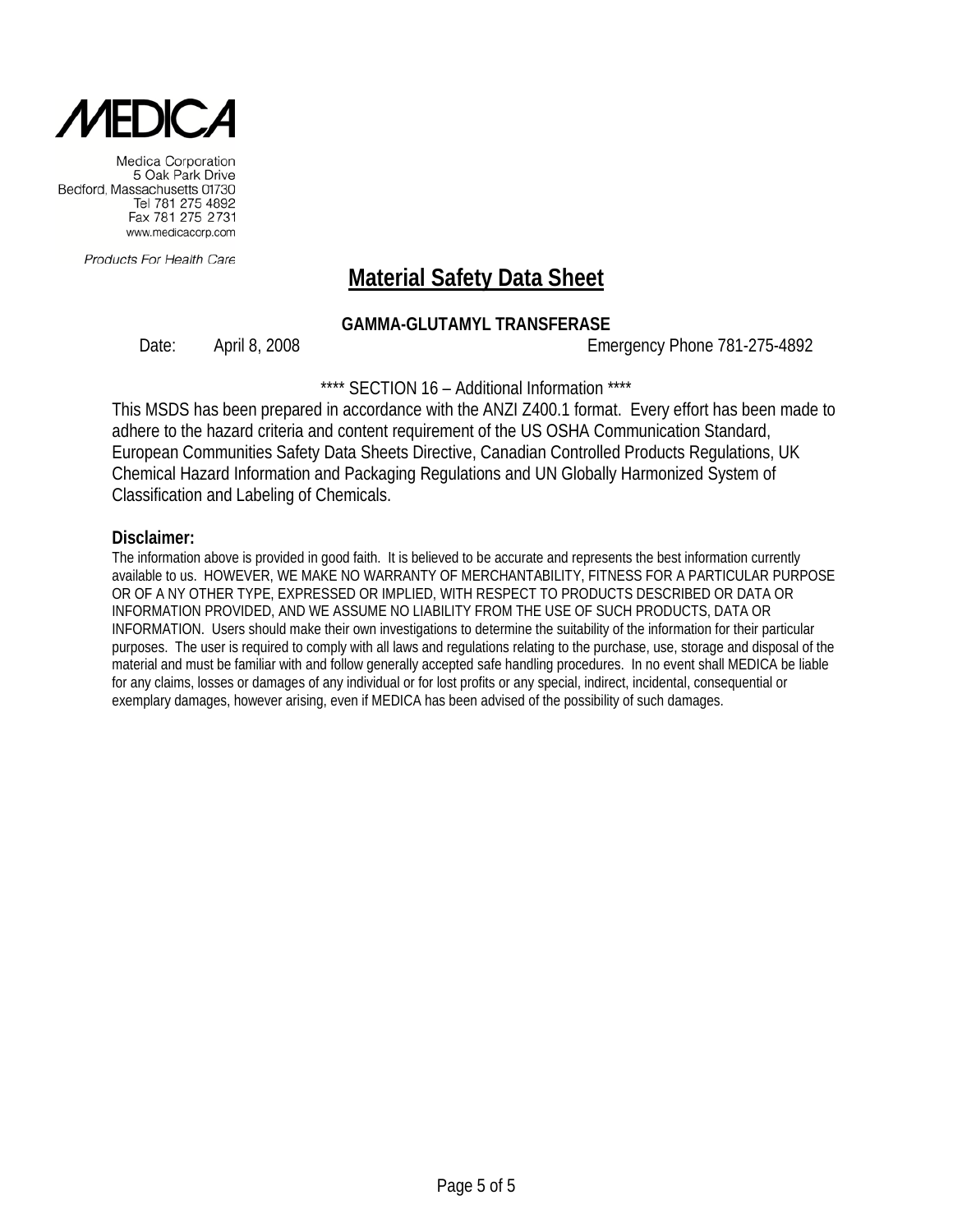

Products For Health Care

### **Material Safety Data Sheet**

### **GLUCOSE, HEXOKINASE**

Date: April 7, 2008 Emergency Phone 781-275-4892

\*\*\*\* SECTION 1 - Product Identification \*\*\*\*

| MSDS Name:      |
|-----------------|
| Catalog Number: |
| Synonyms:       |

**Glucose, Hexakinose** 10200-4 GLU-H

\*\*\*\* SECTION 2 - Hazards Identification\*\*\*\*

*For In Vitro Diagnostic Use Only*

| Appearance and Odor     | Clear, odorless solution | <b>Melting Point</b>       | N/A              |
|-------------------------|--------------------------|----------------------------|------------------|
| Flashpoint              | N/A                      | <b>Vapor Density</b>       | Not Determined   |
| <b>Vapor Pressure</b>   | Not Determined           | <b>Solubility in Water</b> | Soluble in water |
| <b>Specific Gravity</b> | 1.0167                   |                            |                  |

In compliance with OSHA Hazard Communication Standard (29 CFR 1910.1200), a chemical is considered hazardous if it contains 1.0% or more of a hazardous compound or 0.1 % or more of a carcinogen. The product does NOT contain hazardous material(s) in excess of these amounts. Therefore, no MSDS is required under the standard.

\*\*\*\* SECTION 3 - Composition, Information on Ingredients \*\*\*\*

| <b>Ingredient Name</b>              | $CAS \#$      | EINECS $#$ | Concentration |
|-------------------------------------|---------------|------------|---------------|
| <b>NAD</b>                          | 53-84-9       | 200-184-4  | 2 mmol/L      |
| Adenosine Triphosphate              | $56 - 65 - 5$ | 200-283-2  | 4 mmol/L      |
| Magnesium Salt                      |               |            | 2 mmol/L      |
| <b>Hexokinase</b>                   |               |            | >2000 U/L     |
| Glucose-6-phosphate dehydrogenase   |               |            | >4000 U/L     |
| (G-6-PD) (Leuconostoc mesenteroids) |               |            |               |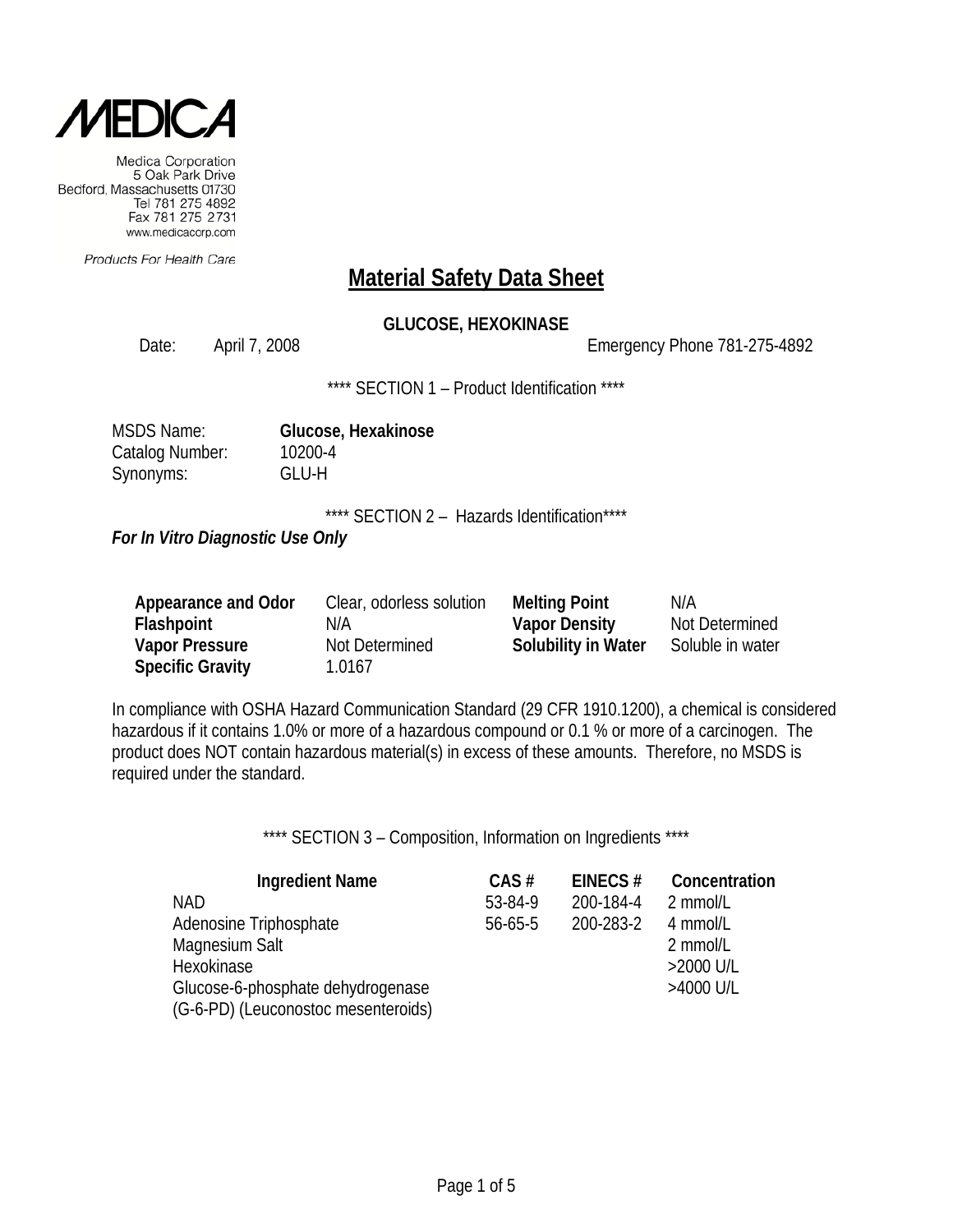

Products For Health Care

### **Material Safety Data Sheet**

### **GLUCOSE, HEXOKINASE**

Date: April 7, 2008 Emergency Phone 781-275-4892

\*\*\*\* SECTION 4 – First Aid Measures \*\*\*\*

- Inhalation: Provide fresh air. Restore or support breathing. Keep victim warm and quiet. Get medical attention.
- Eyes: Flush eyes, including under the eyelids with water for 15 minutes. Get medical attention.
- Skin: Flush skin with water for 15 minutes. Wash the affected area thoroughly with soap and water. Remove any contaminated clothing. Get medical attention if irritation develops or persists.
- Ingestion: Drink large quantities of water or milk. Do not induce vomiting. Do not give anything by mouth to an unconscious person. Get medical attention.

\*\*\*\* SECTION 5 - Fire fighting measures \*\*\*\*

General Information: Glucose-Hexokinase Reagent is not flammable

\*\*\*\* SECTION 6 – Accidental Release Measures \*\*\*\*

Ventilate the area. Absorb spill with inert material (dry sand, vermiculite, absorptive pads, etc.). After absorption, put the material into a container for disposal. Wash the area after material has been removed. Dispose of the material in a way that is consistent with federal, state and local regulation.

\*\*\*\* SECTION 7 -Handling and Storage\*\*\*\*

Handling: Avoid prolonged or repeated contact with skin. Do not ingest. Storage: Store at 2- 8 °C until the expiration date listed on the label.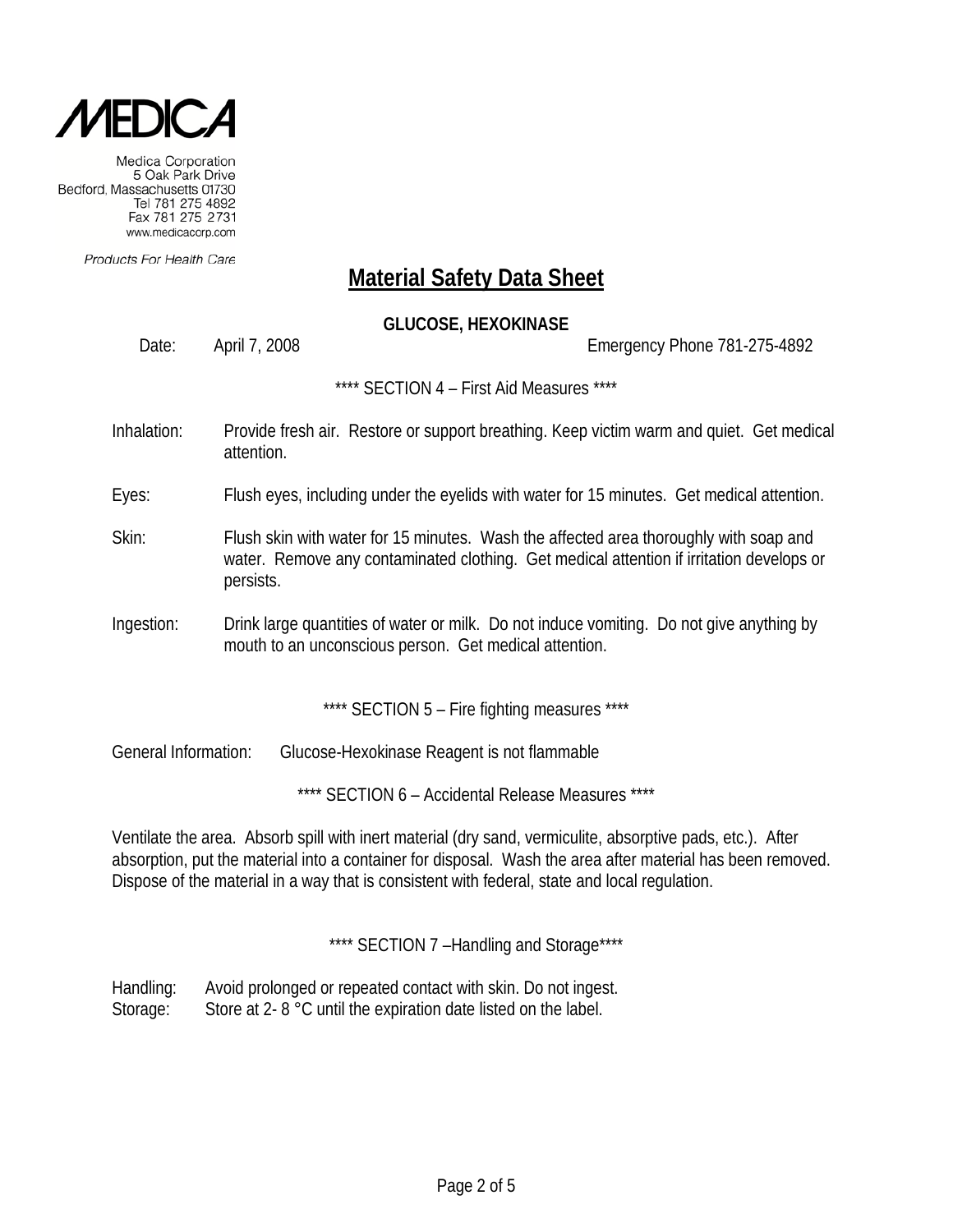

Products For Health Care

# **Material Safety Data Sheet**

### **GLUCOSE, HEXOKINASE**

Date: April 7, 2008 2008 2009 Emergency Phone 781-275-4892

\*\*\*\* SECTION 8 - Exposure Controls / Personal Protection \*\*\*\*

Wear suitable gloves Avoid contact with skin and eyes Keep unused container tightly closed

\*\*\*\* SECTION 9 - Physical and Chemical properties \*\*\*\*

| Liquid        |
|---------------|
| Clear         |
| Odorless      |
| 7.1           |
| 1.0038        |
| N/A           |
| N/A           |
| N/A           |
| Water-soluble |
| Mixture       |
| N/A           |
|               |

|                                         | **** SECTION 10 - Stability and Reactivity **** |  |
|-----------------------------------------|-------------------------------------------------|--|
| Chemical Stability:                     | <b>Stable</b>                                   |  |
| Conditions to avoid:                    | Data not available                              |  |
| Incompatibilities with other chemicals: | Data not available                              |  |
| Hazardous Decomposition Products:       | Data not available                              |  |
| Hazardous Polymerization:               | Has not been reported                           |  |

\*\*\*\* SECTION 11 –Toxicological information \*\*\*\*

| <b>Chronic Effects:</b>                  | Data not available |
|------------------------------------------|--------------------|
| Other health hazards: Data not available |                    |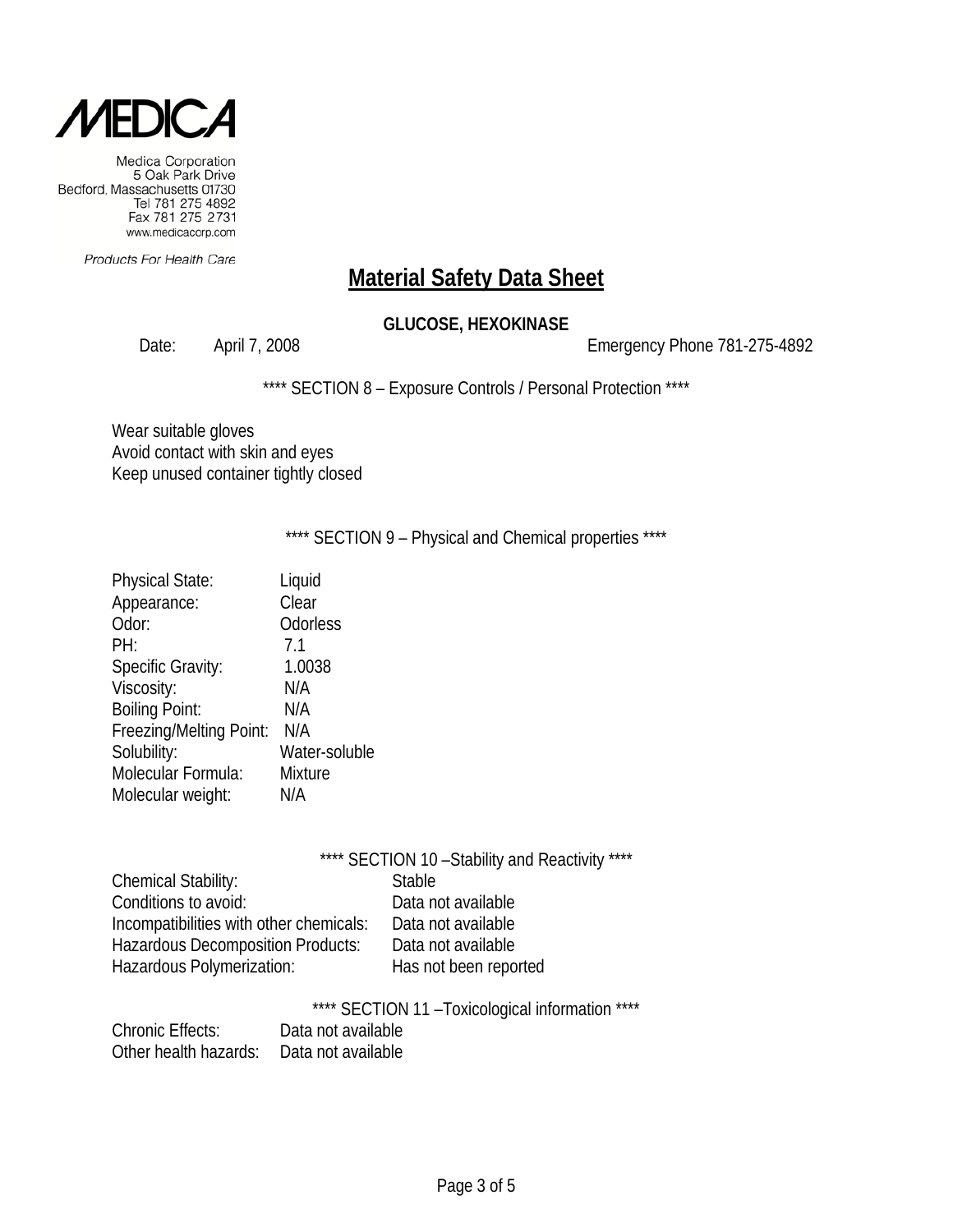

Products For Health Care

# **Material Safety Data Sheet**

### **GLUCOSE, HEXOKINASE**

Date: April 7, 2008 Emergency Phone 781-275-4892

\*\*\*\* SECTION 12 –Ecological Information \*\*\*\*

Data not available

\*\*\*\* SECTION 13 –Disposal Considerations \*\*\*\*

Reagent contains sodium azide as a preservative. Accumulations of azide may react with copper or lead plumbing to form explosive compounds on percussion. Flush drains with copious amounts of water to prevent build up.

Dispose of materials in a manner consistent with federal, state, and local regulations.

\*\*\*\* SECTION 14 – Transport Information \*\*\*\*

May be transported freely

\*\*\*\* SECTION 15 – Regulatory Information \*\*\*\*

US Federal Regulations:

This preparation is a component of an FDA-regulated in vitro diagnostic device.

RISK PHRASES None required

SAFETY PHRASES S36/37/39 Wear suitable protective clothing, gloves and eye/face protection.

\*\*\*\* SECTION 16 – Additional Information \*\*\*\*

This MSDS has been prepared in accordance with the ANZI Z400.1 format. Every effort has been made to adhere to the hazard criteria and content requirement of the US OSHA Communication Standard, European Communities Safety Data Sheets Directive, Canadian Controlled Products Regulations, UK Chemical Hazard Information and Packaging Regulations and UN Globally Harmonized System of Classification and Labeling of Chemicals.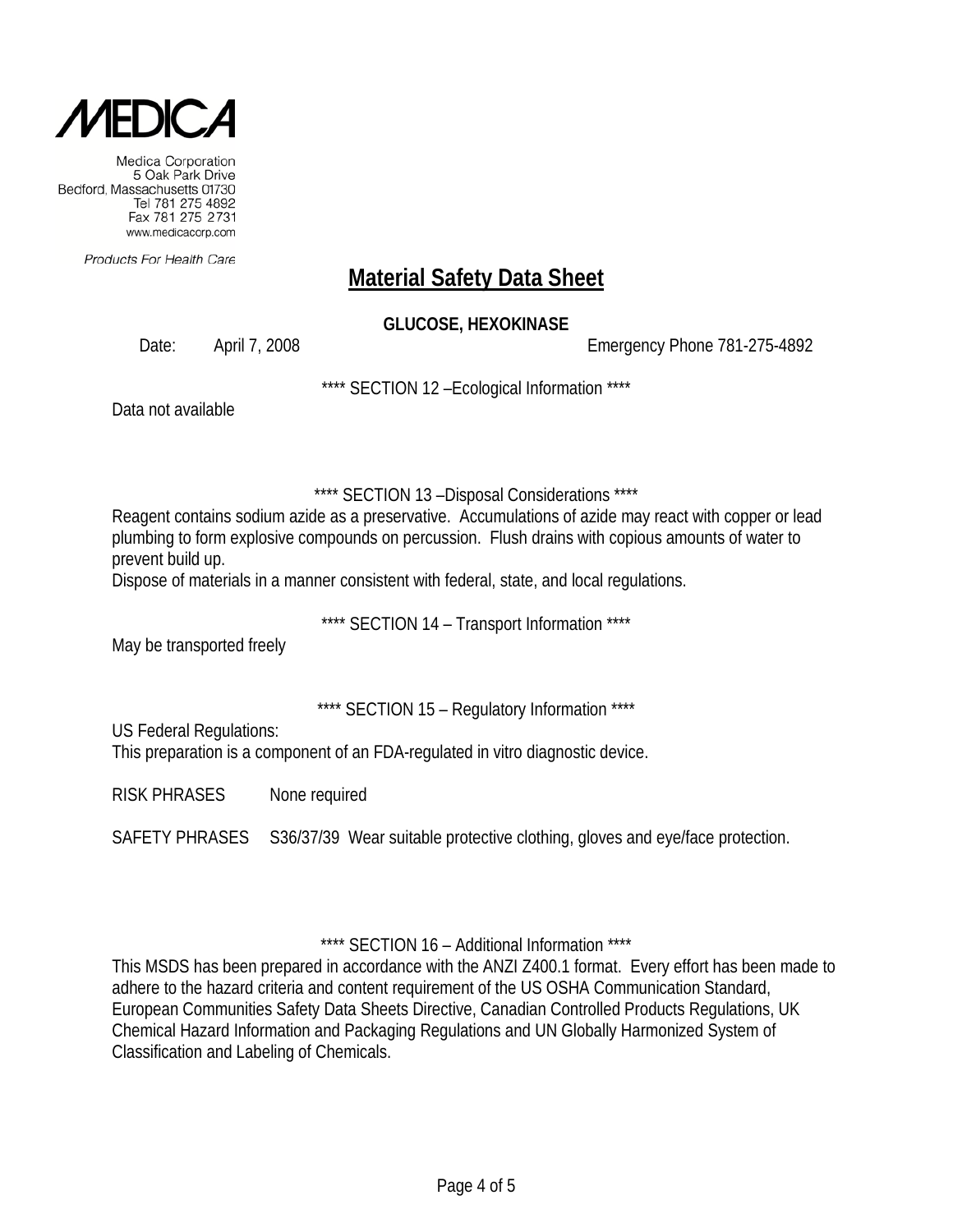

Products For Health Care

# **Material Safety Data Sheet**

### **GLUCOSE, HEXOKINASE**

Date: April 7, 2008 Emergency Phone 781-275-4892

#### **Disclaimer:**

The information above is provided in good faith. It is believed to be accurate and represents the best information currently available to us. HOWEVER, WE MAKE NO WARRANTY OF MERCHANTABILITY, FITNESS FOR A PARTICULAR PURPOSE OR OF A NY OTHER TYPE, EXPRESSED OR IMPLIED, WITH RESPECT TO PRODUCTS DESCRIBED OR DATA OR INFORMATION PROVIDED, AND WE ASSUME NO LIABILITY FROM THE USE OF SUCH PRODUCTS, DATA OR INFORMATION. Users should make their own investigations to determine the suitability of the information for their particular purposes. The user is required to comply with all laws and regulations relating to the purchase, use, storage and disposal of the material and must be familiar with and follow generally accepted safe handling procedures. In no event shall MEDICA be liable for any claims, losses or damages of any individual or for lost profits or any special, indirect, incidental, consequential or exemplary damages, however arising, even if MEDICA has been advised of the possibility of such damages.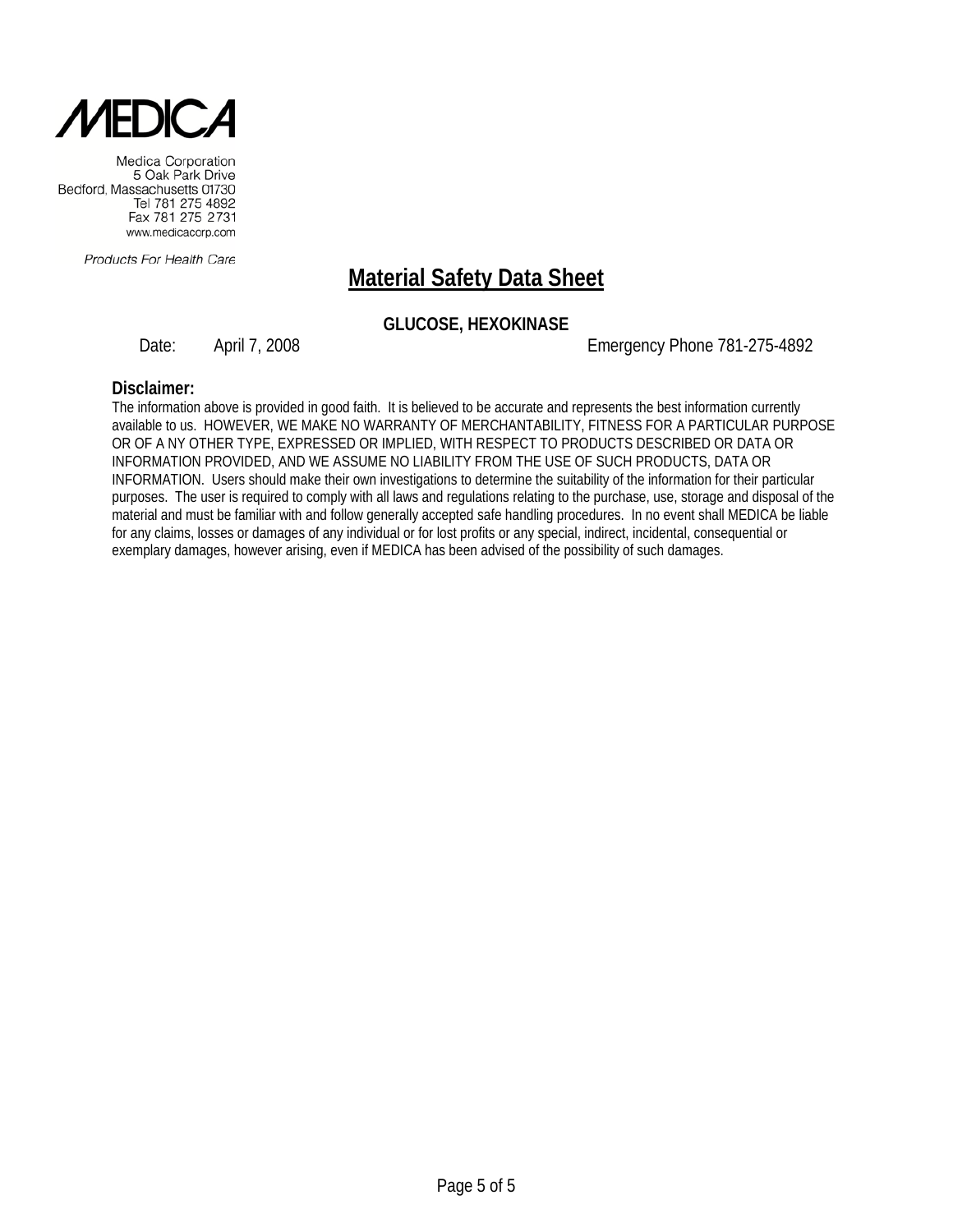

Products For Health Care

### **Material Safety Data Sheet**

### **GLUCOSE-TRINDER**

Date: April 10, 2008 Emergency Phone 781-275-4892

\*\*\*\* SECTION 1 - Product Identification \*\*\*\*

| <b>MSDS Name:</b> | <b>Glucose-Trinder</b> |
|-------------------|------------------------|
| Catalog Number:   | 10201-4                |
| Synonyms:         | GLU-T                  |

\*\*\*\* SECTION 2 - Hazards Identification\*\*\*\*

*For In Vitro Diagnostic Use Only*

| Appearance and Odor     | Peach colored, odorless solution | <b>Melting Point</b>       | N/A              |
|-------------------------|----------------------------------|----------------------------|------------------|
| <b>Flashpoint</b>       | N/A                              | <b>Vapor Density</b>       | Not Determined   |
| <b>Vapor Pressure</b>   | Not Determined                   | <b>Solubility in Water</b> | Soluble in water |
| <b>Specific Gravity</b> | 1.022                            |                            |                  |

In compliance with OSHA Hazard Communication Standard (29 CFR 1910.1200), a chemical is considered hazardous if it contains 1.0% or more of a hazardous compound or 0.1 % or more of a carcinogen. The product does NOT contain hazardous material(s) in excess of these amounts. Therefore, no MSDS is required under the standard.

\*\*\*\* SECTION 3 - Composition, Information on Ingredients \*\*\*\*

| <b>Ingredient Name</b> | Concentration  | $CAS \#$ | EINECS $#$ |
|------------------------|----------------|----------|------------|
| Phosphate Buffer       | 13.8 mmol/L    |          |            |
| Phenol                 | 10 mmol/L      | 108-95-2 | 203-632-7  |
| 4-Aminoantipyrene      | $0.3$ mmol/L   | 83-07-8  | 210-452-3  |
| Glucose oxidase        | ≥10,000 U/L    |          |            |
| Peroxidase             | $\geq$ 700 U/L |          |            |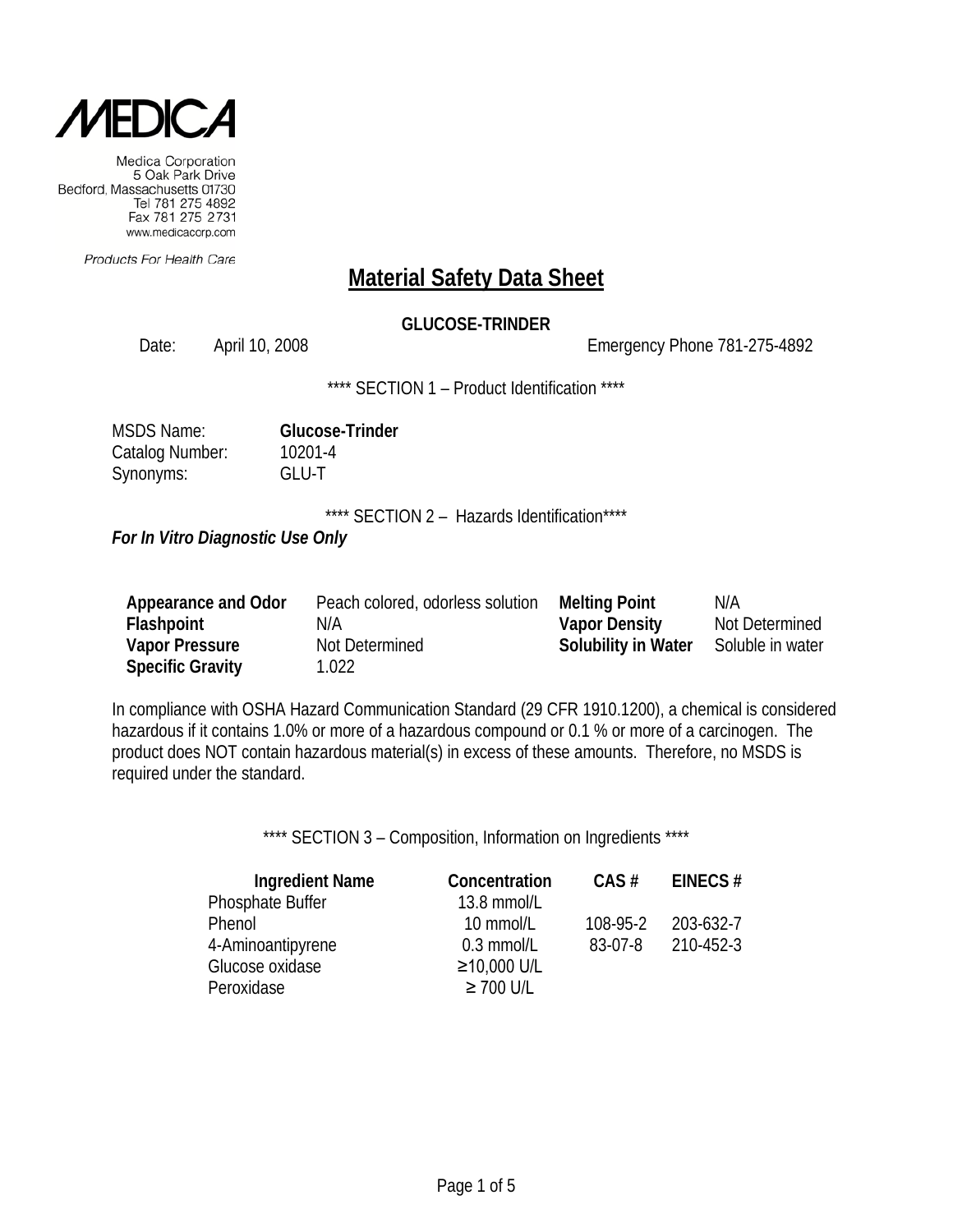

Products For Health Care

# **Material Safety Data Sheet**

### **GLUCOSE-TRINDER**

Date: April 10, 2008 Emergency Phone 781-275-4892

\*\*\*\* SECTION 4 – First Aid Measures \*\*\*\*

Inhalation: Provide fresh air. Restore or support breathing. Keep victim warm and quiet. Get medical attention.

Eyes: Flush eyes, including under the eyelids with water for 15 minutes. Get medical attention.

- Skin: Flush skin with water for 15 minutes. Wash the affected area thoroughly with soap and water. Remove any contaminated clothing. Get medical attention if irritation develops or persists.
- Ingestion: Drink large quantities of water or milk. Do not induce vomiting. Do not give anything by mouth to an unconscious person. Get medical attention.

\*\*\*\* SECTION 5 - Fire fighting measures \*\*\*\*

General Information: Glucose-Trinder Reagent is not flammable

\*\*\*\* SECTION 6 – Accidental Release Measures \*\*\*\*

Ventilate the area. Absorb spill with inert material (dry sand, vermiculite, absorptive pads, etc.). After absorption, put the material into a container for disposal. Wash the area after material has been removed. Dispose of the material in a way that is consistent with federal, state and local regulation.

\*\*\*\* SECTION 7-Handling and Storage\*\*\*\*

Handling: Avoid prolonged or repeated contact with skin. Do not ingest. Storage: Store at 2- 8 °C until the expiration date listed on the label.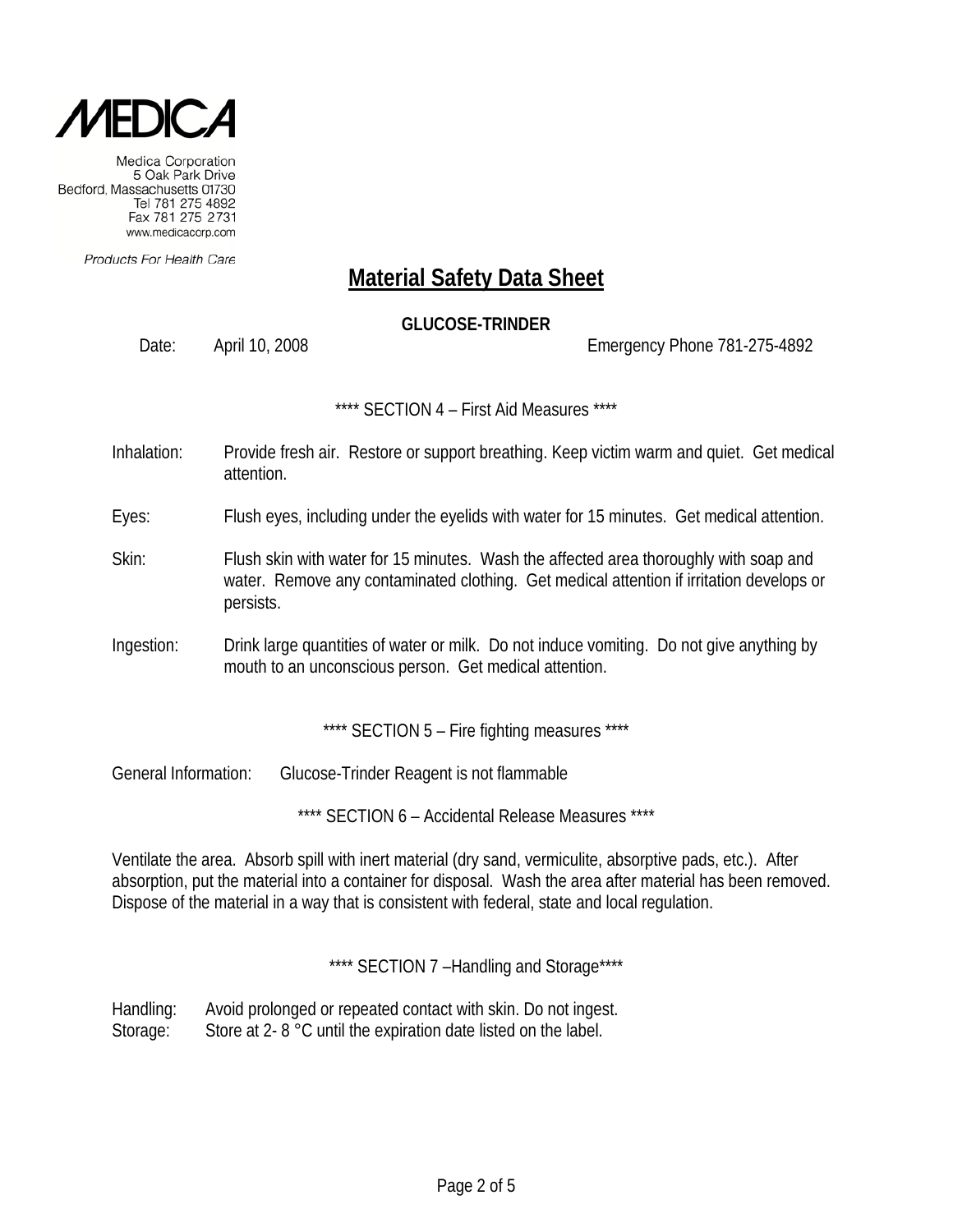

Products For Health Care

# **Material Safety Data Sheet**

### **GLUCOSE-TRINDER**

Date: April 10, 2008 2008 2009 Emergency Phone 781-275-4892

\*\*\*\* SECTION 8 - Exposure Controls / Personal Protection \*\*\*\*

Wear suitable gloves Avoid contact with skin and eyes Keep unused container tightly closed

\*\*\*\* SECTION 9 - Physical and Chemical properties \*\*\*\*

| <b>Physical State:</b>   | Liquid         |
|--------------------------|----------------|
| Appearance:              | Peach          |
| Odor:                    | Odorless       |
| PH:                      | 7.4            |
| <b>Specific Gravity:</b> | 1.022          |
| Viscosity:               | N/A            |
| <b>Boiling Point:</b>    | N/A            |
| Freezing/Melting Point:  | N/A            |
| Solubility:              | Water-soluble  |
| Molecular Formula:       | <b>Mixture</b> |
| Molecular weight:        | N/A            |
|                          |                |

|                                         | **** SECTION 10 - Stability and Reactivity **** |
|-----------------------------------------|-------------------------------------------------|
| <b>Chemical Stability:</b>              | <b>Stable</b>                                   |
| Conditions to avoid:                    | Data not available                              |
| Incompatibilities with other chemicals: | Data not available                              |
| Hazardous Decomposition Products:       | Data not available                              |

\*\*\*\* SECTION 11 - Toxicological information \*\*\*\*

|                                          | <u>OLONON II.I</u> |  |
|------------------------------------------|--------------------|--|
| <b>Chronic Effects:</b>                  | Data not available |  |
| Other health hazards: Data not available |                    |  |

Hazardous Polymerization: Has not been reported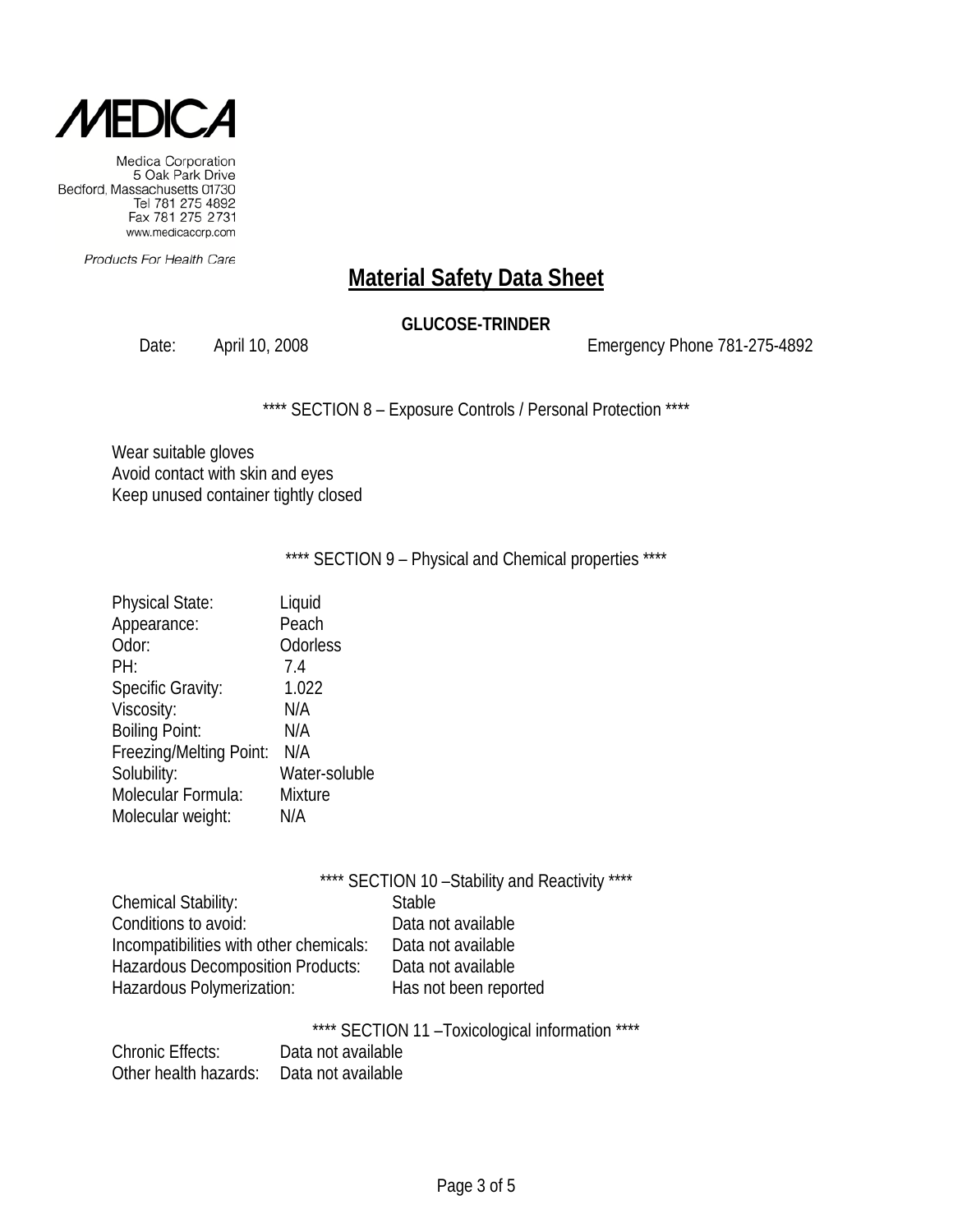

Products For Health Care

# **Material Safety Data Sheet**

**GLUCOSE-TRINDER**

Date: April 10, 2008 Emergency Phone 781-275-4892

\*\*\*\* SECTION 12 –Ecological Information \*\*\*\*

Data not available

\*\*\*\* SECTION 13 –Disposal Considerations \*\*\*\*

Reagent contains sodium azide as a preservative. Accumulations of azide may react with copper or lead plumbing to form explosive compounds on percussion. Flush drains with copious amounts of water to prevent build up.

Dispose of materials in a manner consistent with federal, state, and local regulations.

\*\*\*\* SECTION 14 – Transport Information \*\*\*\*

May be transported freely

\*\*\*\* SECTION 15 – Regulatory Information \*\*\*\*

US Federal Regulations:

This preparation is a component of an FDA-regulated in vitro diagnostic device. Additionally, the MSDS contains all the hazard criteria and information required by the Controlled Products Regulation (CPR).

RISK PHRASES none required

SAFETY PHRASES S36/37/39 Wear suitable protective clothing, gloves and eye/face protection.

\*\*\*\* SECTION 16 – Additional Information \*\*\*\*

This MSDS has been prepared in accordance with the ANZI Z400.1 format. Every effort has been made to adhere to the hazard criteria and content requirement of the US OSHA Communication Standard, European Communities Safety Data Sheets Directive, Canadian Controlled Products Regulations, UK Chemical Hazard Information and Packaging Regulations and UN Globally Harmonized System of Classification and Labeling of Chemicals.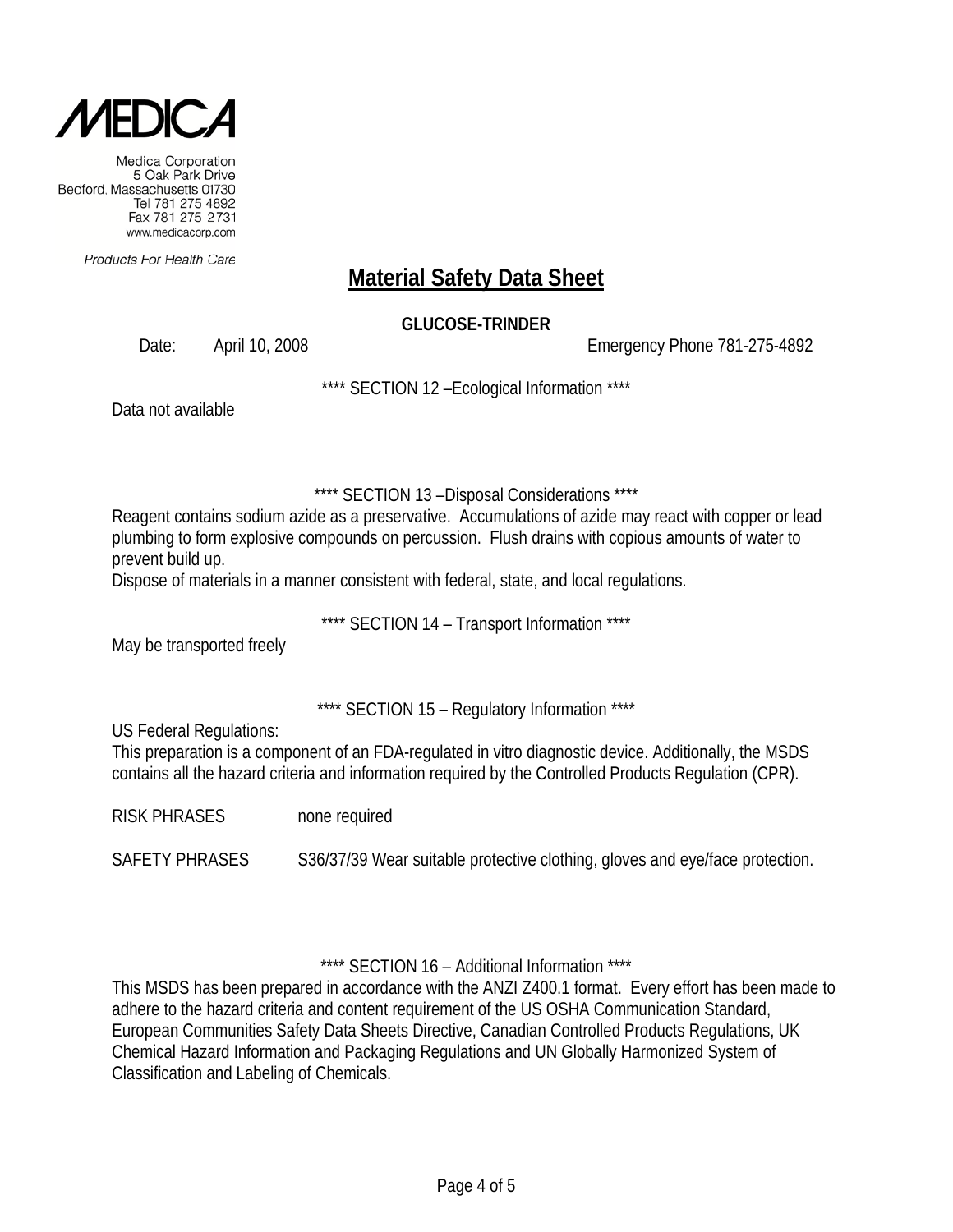

Products For Health Care

# **Material Safety Data Sheet**

### **GLUCOSE-TRINDER**

Date: April 10, 2008 Emergency Phone 781-275-4892

#### **Disclaimer:**

The information above is provided in good faith. It is believed to be accurate and represents the best information currently available to us. HOWEVER, WE MAKE NO WARRANTY OF MERCHANTABILITY, FITNESS FOR A PARTICULAR PURPOSE OR OF A NY OTHER TYPE, EXPRESSED OR IMPLIED, WITH RESPECT TO PRODUCTS DESCRIBED OR DATA OR INFORMATION PROVIDED, AND WE ASSUME NO LIABILITY FROM THE USE OF SUCH PRODUCTS, DATA OR INFORMATION. Users should make their own investigations to determine the suitability of the information for their particular purposes. The user is required to comply with all laws and regulations relating to the purchase, use, storage and disposal of the material and must be familiar with and follow generally accepted safe handling procedures. In no event shall MEDICA be liable for any claims, losses or damages of any individual or for lost profits or any special, indirect, incidental, consequential or exemplary damages, however arising, even if MEDICA has been advised of the possibility of such damages.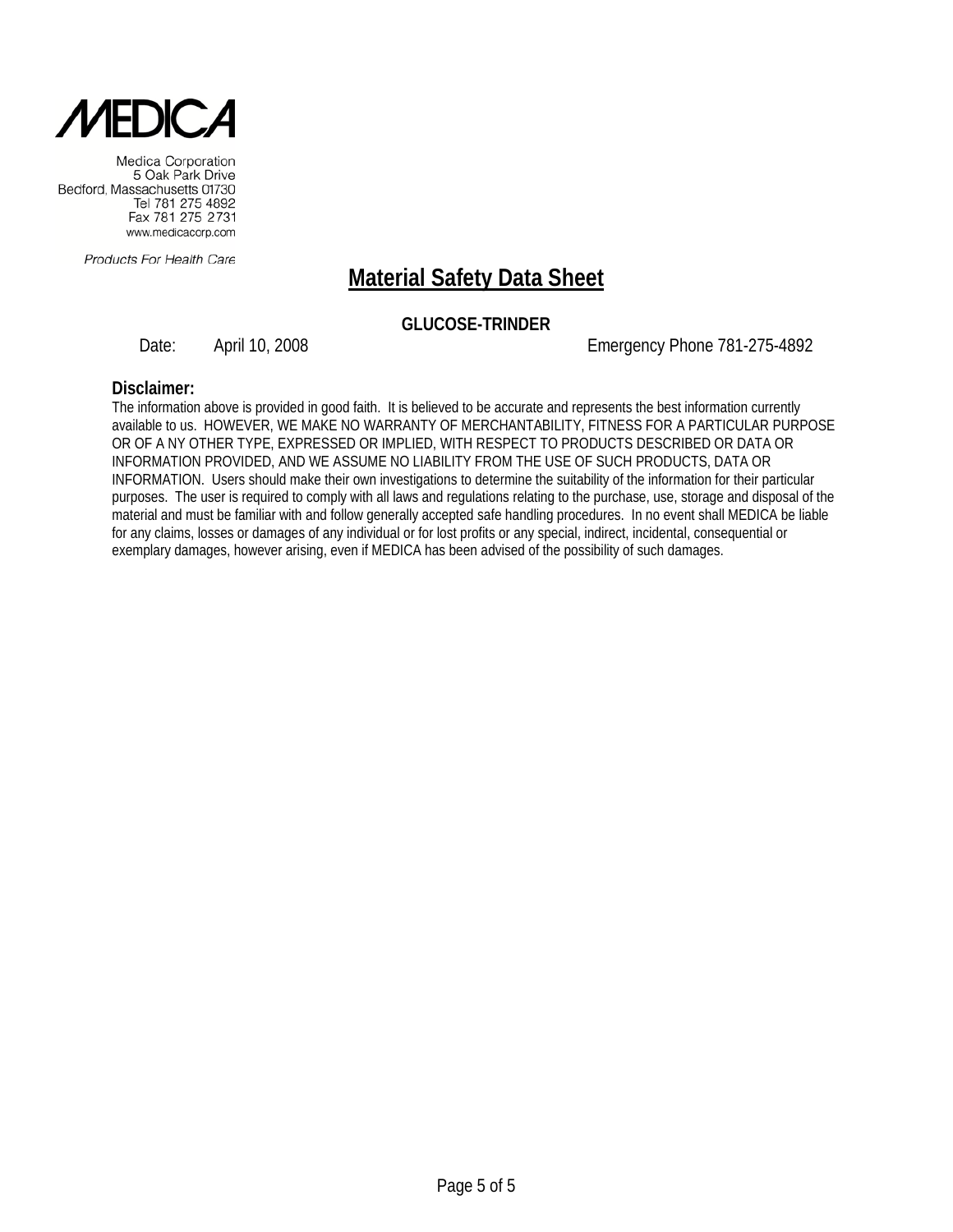

Products For Health Care

### **Material Safety Data Sheet**

### **HDL CHOLESTEROL**

Date: April 10, 2008 Channel 2008 Emergency Phone 781-275-4892

\*\*\*\* SECTION 1 – Product Identification \*\*\*\*

| MSDS Name:      | HDL Cholesterol (two part reagent) |
|-----------------|------------------------------------|
| Catalog Number: | 10211-4                            |
| Synonyms:       | HDL                                |

\*\*\*\* SECTION 2 - Hazards Identification\*\*\*\*

#### *For In Vitro Diagnostic Use Only*

| <b>Appearance and Odor R1:</b> Lt. yellow, clear, odorless solution |                | <b>Melting Point</b>       | N/A              |
|---------------------------------------------------------------------|----------------|----------------------------|------------------|
| Appearance and Odor R2: Lt. brown, clear, odorless solution         |                | <b>Vapor Density</b>       | Not Determined   |
| Flashpoint                                                          | N/A            | <b>Solubility in Water</b> | Soluble in water |
| <b>Vapor Pressure</b>                                               | Not Determined |                            |                  |
| <b>Specific Gravity R1</b>                                          | 1.014 g/mL     |                            |                  |
| <b>Specific Gravity R2</b>                                          | 1.003 $g/mL$   |                            |                  |

In compliance with OSHA Hazard Communication Standard (29 CFR 1910.1200), a chemical is considered hazardous if it contains 1.0% or more of a hazardous compound or 0.1 % or more of a carcinogen. The product does NOT contain hazardous material(s) in excess of these amounts. Therefore, no MSDS is required under the standard.

| **** SECTION 3 - Composition, Information on Ingredients **** |              |              |               |
|---------------------------------------------------------------|--------------|--------------|---------------|
| <b>Ingredient Name</b>                                        | CAS#         | EINECS#      | Concentration |
| <b>HDL Reagent R1:</b>                                        |              |              | $%$ (wt/wt)   |
| Good Buffer                                                   |              |              | $1-2$         |
| Ascorbate oxidase                                             | 9029-44-1    | 232-852-6    | $2 - 3$       |
| Cholesterol oxidase                                           | 9028-76-6    | 232-842-1    | < 1           |
| Peroxidase (horseradish)                                      | 9003-99-0    | 232-668-6    | < 1           |
| N, N-bis(4-Sulphobutyl)-m-toluidene, disodium salt            | not assigned | not assigned | < 0.1         |
| Proprietary preservative and non-ionic detergent              |              |              | < 1           |
| <b>HDL Reagent R2:</b>                                        |              |              |               |
| Good Buffer                                                   |              |              | $1-2$         |
| Cholesterol esterase (pseudomonas sp)                         | 9026-00-0    | 232-808-6    | $1-2$         |
| 4-Aminoantopyrene                                             | 83-07-8      | 210-452-3    | < 0.1         |
| Proprietary preservative and non-ionic detergent              |              |              | $1-2$         |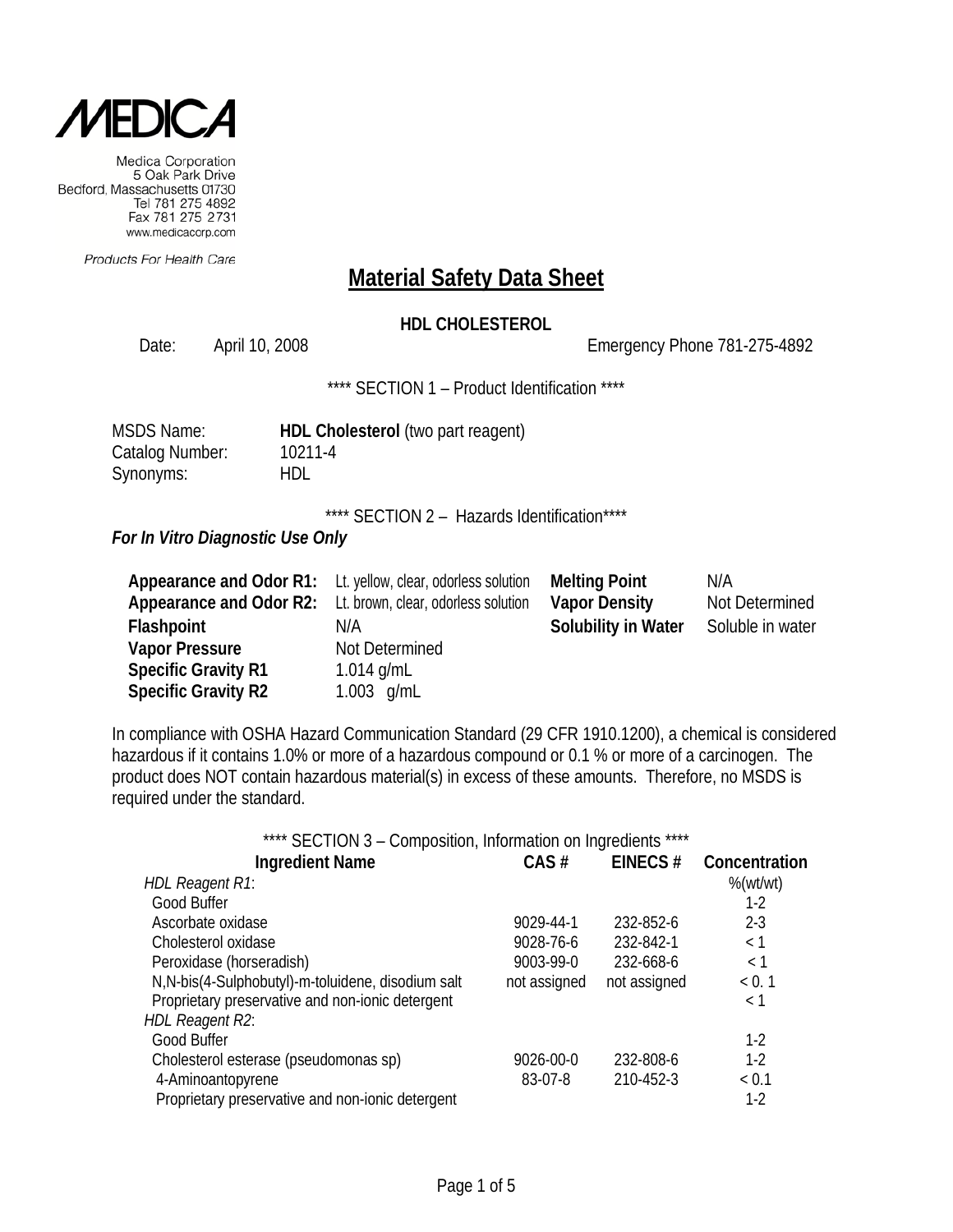

Products For Health Care

# **Material Safety Data Sheet**

**HDL CHOLESTEROL**

Date: April 10, 2008 Emergency Phone 781-275-4892

\*\*\*\* SECTION 4 – First Aid Measures \*\*\*\*

- Inhalation: Provide fresh air. Restore or support breathing. Keep victim warm and quiet. Get medical attention.
- Eyes: Flush eyes, including under the eyelids with water for 15 minutes. Get medical attention.
- Skin: Flush skin with water for 15 minutes. Wash the affected area thoroughly with soap and water. Remove any contaminated clothing. Get medical attention if irritation develops or persists.
- Ingestion: Drink large quantities of water or milk. Do not induce vomiting. Do not give anything by mouth to an unconscious person. Get medical attention.

\*\*\*\* SECTION 5 - Fire fighting measures \*\*\*\*

General Information: HDL Cholesterol Reagent is not flammable

\*\*\*\* SECTION 6 – Accidental Release Measures \*\*\*\*

Ventilate the area. Absorb spill with inert material (dry sand, vermiculite, absorptive pads, etc.). After absorption, put the material into a container for disposal. Wash the area after material has been removed. Dispose of the material in a way that is consistent with federal, state and local regulation.

\*\*\*\* SECTION 7 -Handling and Storage\*\*\*\*

Handling: Avoid prolonged or repeated contact with skin. Do not ingest. Storage: Store at 2- 8 °C until the expiration date listed on the label.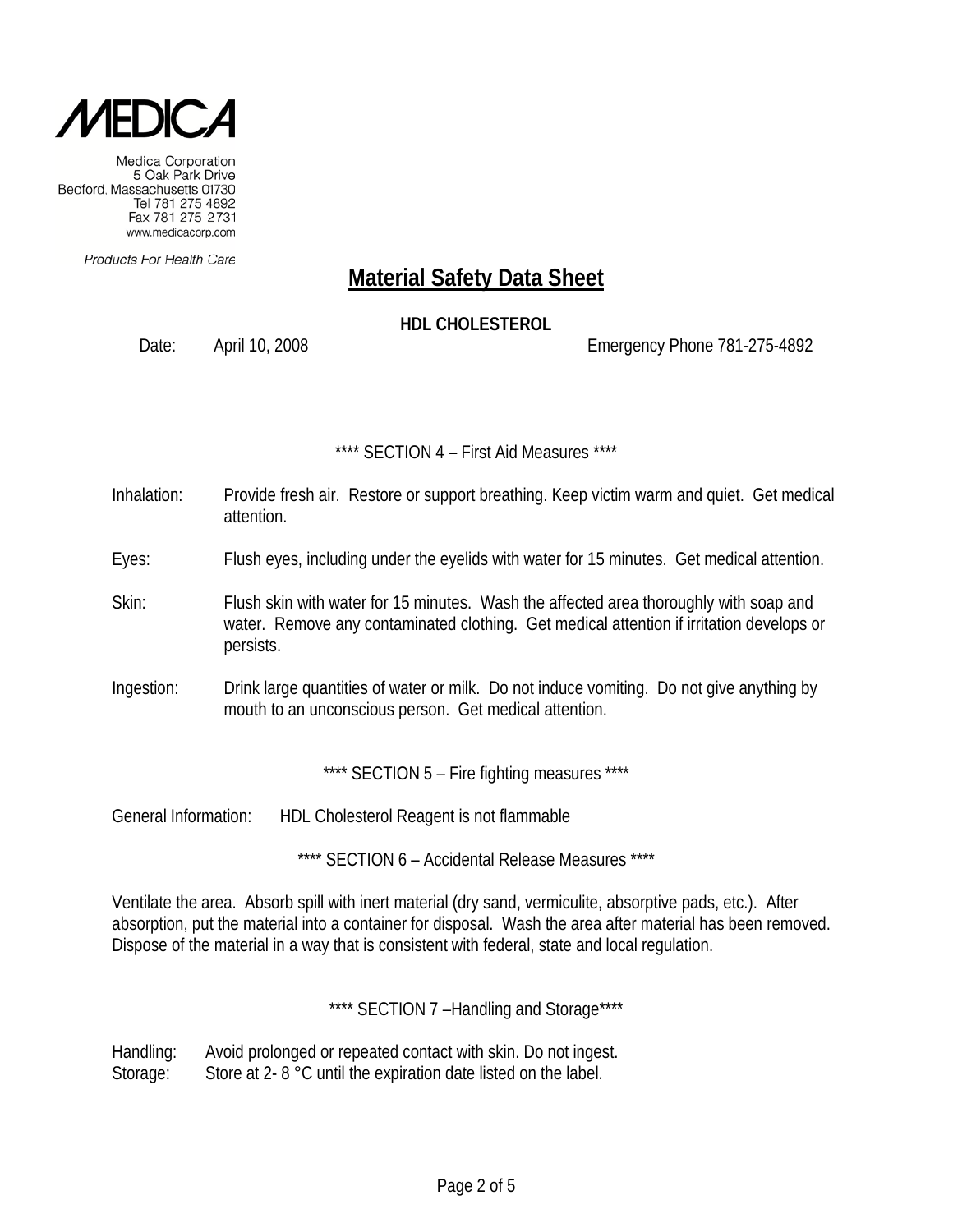

Products For Health Care

# **Material Safety Data Sheet**

### **HDL CHOLESTEROL**

Date: April 10, 2008 2008 2009 Emergency Phone 781-275-4892

\*\*\*\* SECTION 8 - Exposure Controls / Personal Protection \*\*\*\*

Wear suitable gloves Avoid contact with skin and eyes Keep unused container tightly closed

\*\*\*\* SECTION 9 - Physical and Chemical properties \*\*\*\*

| Physical State R1 & R2: Liquid |                     |
|--------------------------------|---------------------|
| Appearance R1:                 | Clear, light yellow |
| Appearance R2:                 | Clear, light brown  |
| Odor R1 & R2:                  | Odorless            |
| <b>PH R1:</b>                  | 7.2                 |
| <b>PH R2:</b>                  | 6.0                 |
| <b>Specific Gravity R1:</b>    | 1.014 $g/mL$        |
| Specific Gravity R2:           | $1.003$ g/mL        |
| Viscosity:                     | N/A                 |
| <b>Boiling Point:</b>          | N/A                 |
| Freezing/Melting Point:        | N/A                 |
| Solubility:                    | Water-soluble       |
| Molecular Formula:             | <b>Mixture</b>      |
| Molecular weight:              | N/A                 |

|                                          | **** SECTION 10 - Stability and Reactivity **** |
|------------------------------------------|-------------------------------------------------|
| <b>Chemical Stability:</b>               | <b>Stable</b>                                   |
| Conditions to avoid:                     | Data not available                              |
| Incompatibilities with other chemicals:  | Data not available                              |
| <b>Hazardous Decomposition Products:</b> | Data not available                              |
| Hazardous Polymerization:                | Has not been reported                           |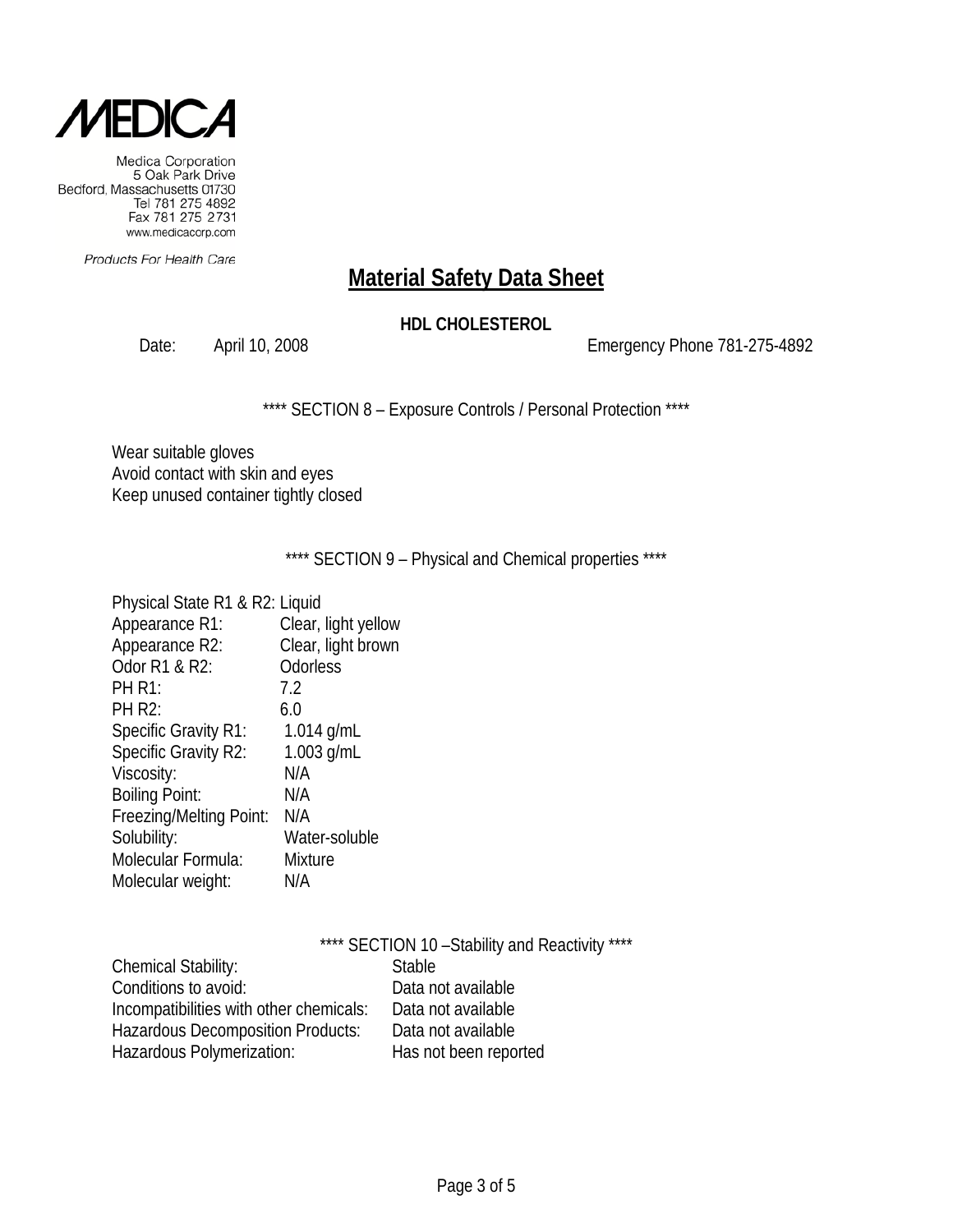

Products For Health Care

# **Material Safety Data Sheet**

### **HDL CHOLESTEROL**

Date: April 10, 2008 Emergency Phone 781-275-4892

SECTION 11 - Toxicological information \*\*\*\*

| Chronic Effects:      | Data not av |
|-----------------------|-------------|
| Other health hazards: | Data not av |

\*\*\*\* SECTION 12 –Ecological Information \*\*\*\*

Data not available

### \*\*\*\* SECTION 13 –Disposal Considerations \*\*\*\*

Reagent contains sodium azide as a preservative. Accumulations of azide may react with copper or lead plumbing to form explosive compounds on percussion. Flush drains with copious amounts of water to prevent build up.

Dispose of materials in a manner consistent with federal, state, and local regulations.

ailable ailahle

\*\*\*\* SECTION 14 – Transport Information \*\*\*\*

May be transported freely

\*\*\*\* SECTION 15 - Regulatory Information \*\*\*\*

US Federal Regulations:

This preparation is a component of an FDA-regulated in vitro diagnostic device. Additionally, the MSDS contains all the hazard criteria and information required by the Controlled Products Regulation (CPR).

RISK PHRASES R 42 May cause sensitization by inhalation.

SAFETY PHRASES S36/37/39 Wear suitable protective clothing, gloves and eye/face protection. S45 In case of accident or if you feel unwell, seek medical advice immediately (show the label where possible).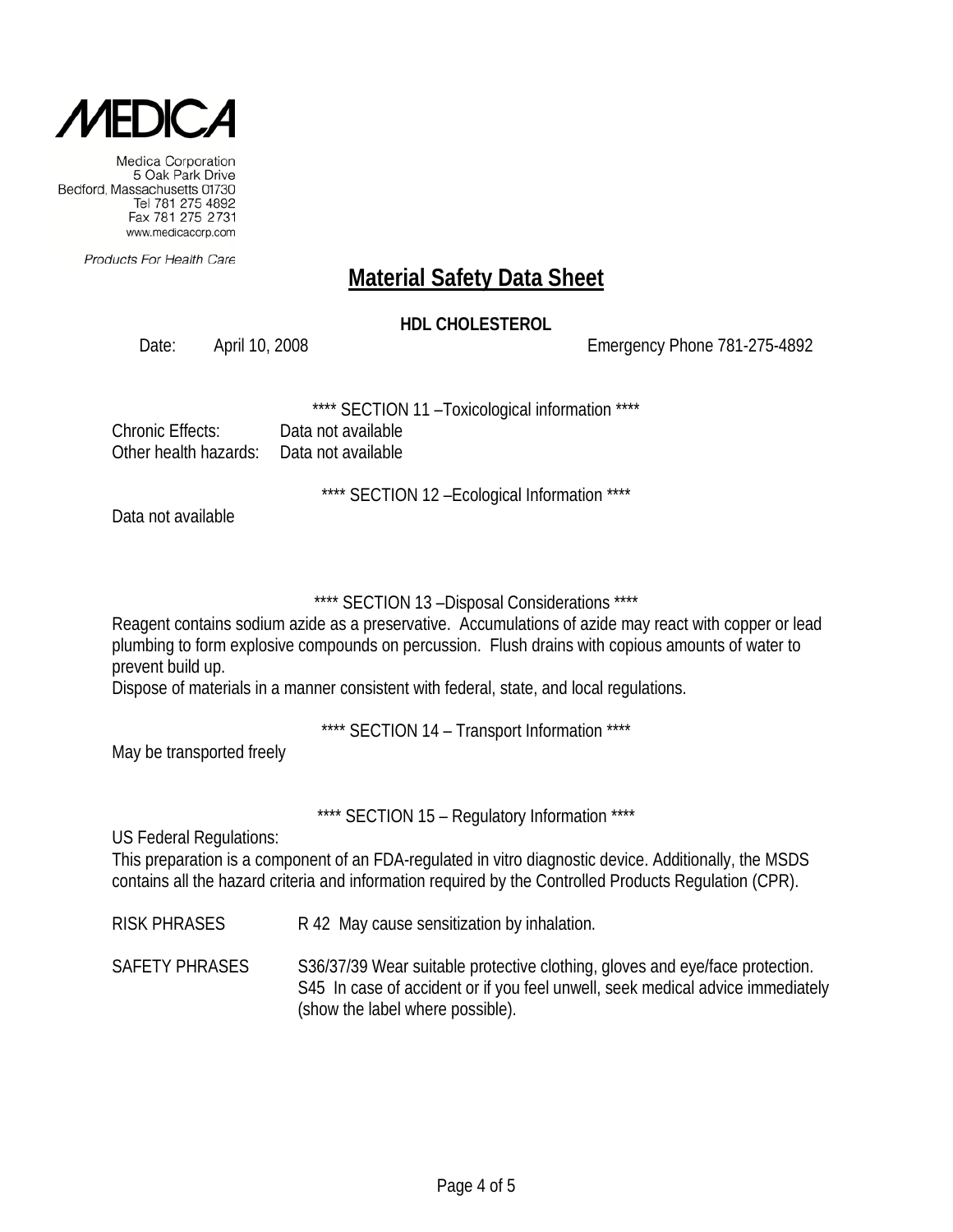

Products For Health Care

# **Material Safety Data Sheet**

### **HDL CHOLESTEROL**

Date: April 10, 2008 Emergency Phone 781-275-4892

\*\*\*\* SECTION 16 – Additional Information \*\*\*\*

This MSDS has been prepared in accordance with the ANZI Z400.1 format. Every effort has been made to adhere to the hazard criteria and content requirement of the US OSHA Communication Standard, European Communities Safety Data Sheets Directive, Canadian Controlled Products Regulations, UK Chemical Hazard Information and Packaging Regulations and UN Globally Harmonized System of Classification and Labeling of Chemicals.

#### **Disclaimer:**

The information above is provided in good faith. It is believed to be accurate and represents the best information currently available to us. HOWEVER, WE MAKE NO WARRANTY OF MERCHANTABILITY, FITNESS FOR A PARTICULAR PURPOSE OR OF A NY OTHER TYPE, EXPRESSED OR IMPLIED, WITH RESPECT TO PRODUCTS DESCRIBED OR DATA OR INFORMATION PROVIDED, AND WE ASSUME NO LIABILITY FROM THE USE OF SUCH PRODUCTS, DATA OR INFORMATION. Users should make their own investigations to determine the suitability of the information for their particular purposes. The user is required to comply with all laws and regulations relating to the purchase, use, storage and disposal of the material and must be familiar with and follow generally accepted safe handling procedures. In no event shall MEDICA be liable for any claims, losses or damages of any individual or for lost profits or any special, indirect, incidental, consequential or exemplary damages, however arising, even if MEDICA has been advised of the possibility of such damages.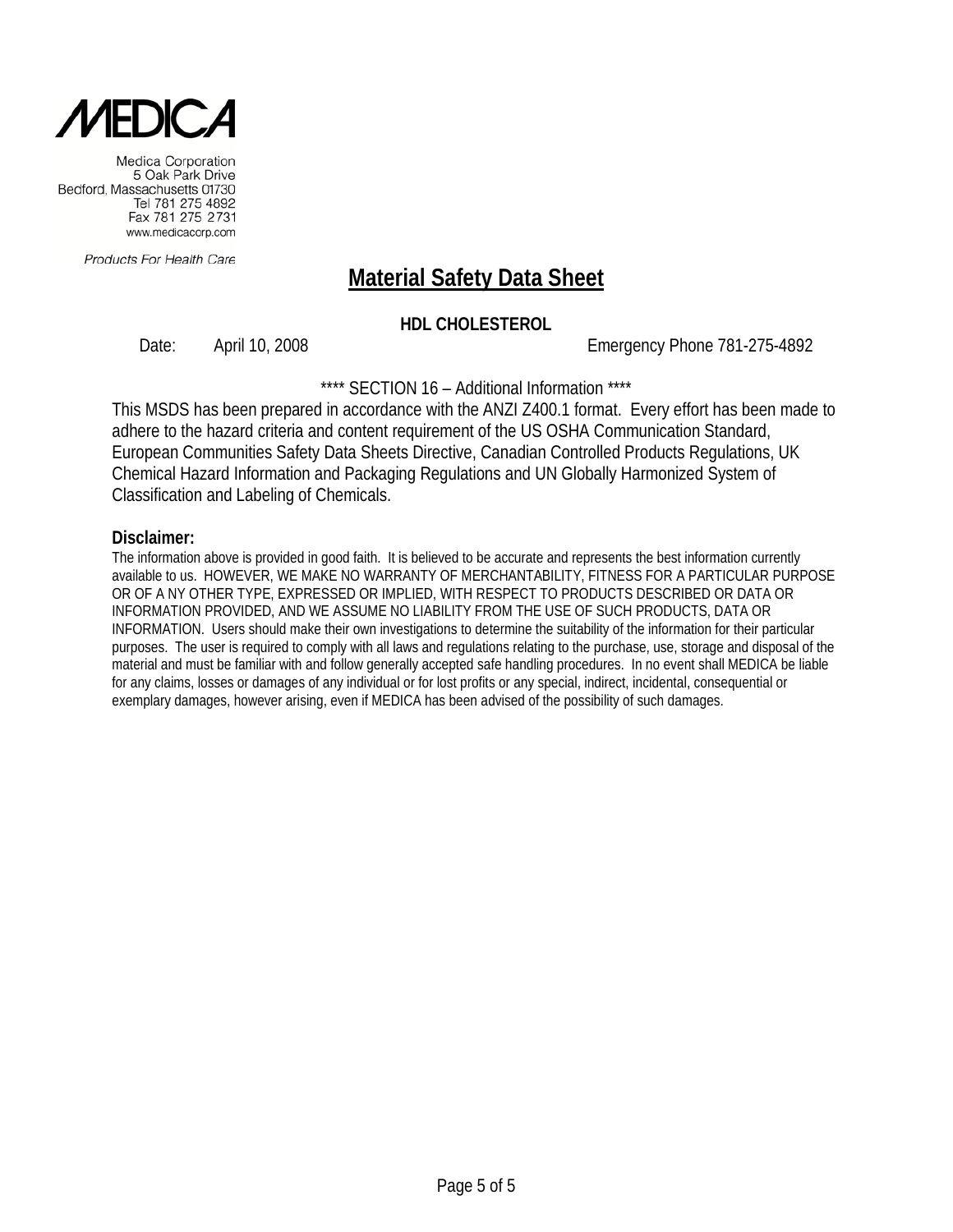

Products For Health Care

### **Material Safety Data Sheet**

### **LACTATE DEHYDROGENASE**

Date: April 7, 2008 Emergency Phone 781-275-4892

\*\*\*\* SECTION 1 – Product Identification \*\*\*\*

| MSDS Name:      | Lactate Dehydrogenase (Two part reagent) |
|-----------------|------------------------------------------|
| Catalog Number: | 10215-4                                  |
| Synonyms:       | LDH                                      |

\*\*\*\* SECTION 2 - Hazards Identification\*\*\*\*

*For In Vitro Diagnostic Use Only*

| Appearance and Odor R1     | Clear, odorless solution | <b>Melting Point</b> | N/A              |
|----------------------------|--------------------------|----------------------|------------------|
| Appearance and Odor R2     | Clear, odorless solution | <b>Vapor Density</b> | Not Determined   |
| Flashpoint                 | N/A                      | Solubility in Water  | Soluble in water |
| <b>Vapor Pressure</b>      | Not Determined           |                      |                  |
| <b>Specific Gravity R1</b> | 1.0260                   |                      |                  |
| <b>Specific Gravity R1</b> | 1.0080                   |                      |                  |

In compliance with OSHA Hazard Communication Standard (29 CFR 1910.1200), a chemical is considered hazardous if it contains 1.0% or more of a hazardous compound or 0.1 % or more of a carcinogen. The product does NOT contain hazardous material(s) in excess of these amounts. Therefore, no MSDS is required under the standard.

\*\*\*\* SECTION 3 - Composition, Information on Ingredients \*\*\*\*

| <b>Ingredient Name</b>               | Concentration | $CAS \#$   | EINECS#   |
|--------------------------------------|---------------|------------|-----------|
| Lactate Dehydrogenase Reagent R1:    |               |            |           |
| Lithium L-Lactate                    | 100 mmol/L    | 27848-80-2 | 248-692-5 |
| 2-Methyl-2-amino-1-propanol (pH 8.6) | 600 mmol/l    | 124-68-5   | 204-709-8 |
| Lactate Dehydrogenase Reagent R2:    |               |            |           |
| NAD.                                 | 6 mmol/L      | 53-84-9    | 200-184-4 |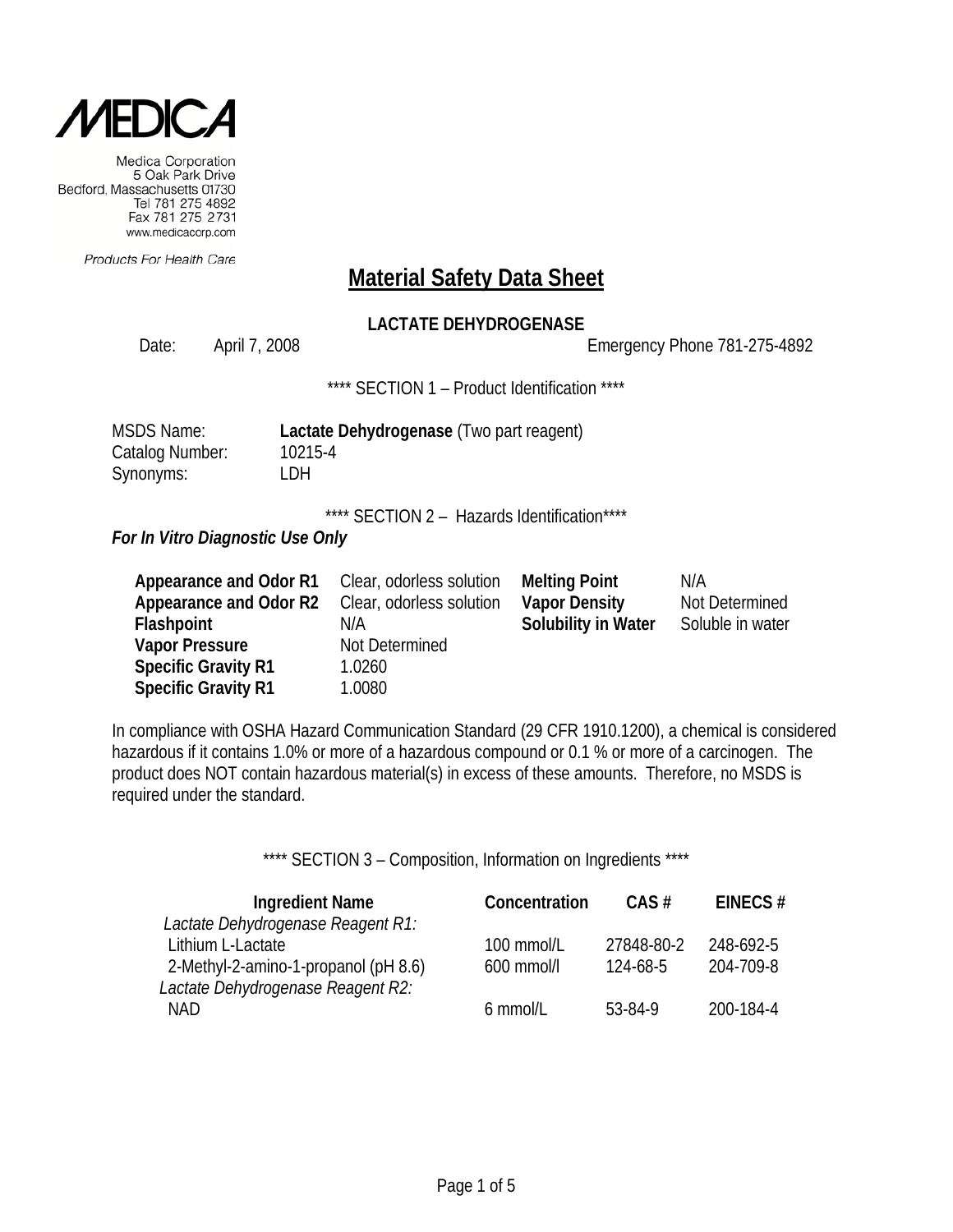

Products For Health Care

# **Material Safety Data Sheet**

### **LACTATE DEHYDROGENASE**

Date: April 7, 2008 Emergency Phone 781-275-4892

\*\*\*\* SECTION 4 – First Aid Measures \*\*\*\*

- Inhalation: Provide fresh air. Restore or support breathing. Keep victim warm and quiet. Get medical attention.
- Eyes: Flush eyes, including under the eyelids with water for 15 minutes. Get medical attention.
- Skin: Flush skin with water for 15 minutes. Wash the affected area thoroughly with soap and water. Remove any contaminated clothing. Get medical attention if irritation develops or persists.
- Ingestion: Drink large quantities of water or milk. Do not induce vomiting. Do not give anything by mouth to an unconscious person. Get medical attention.

\*\*\*\* SECTION 5 - Fire fighting measures \*\*\*\*

General Information: Lactate Dehydrogenase Reagent is not flammable

\*\*\*\* SECTION 6 – Accidental Release Measures \*\*\*\*

Ventilate the area. Absorb spill with inert material (dry sand, vermiculite, absorptive pads, etc.). After absorption, put the material into a container for disposal. Wash the area after material has been removed. Dispose of the material in a way that is consistent with federal, state and local regulation.

\*\*\*\* SECTION 7-Handling and Storage\*\*\*\*

Handling: Avoid prolonged or repeated contact with skin. Do not ingest. Storage: Store at 2- 8 °C until the expiration date listed on the label.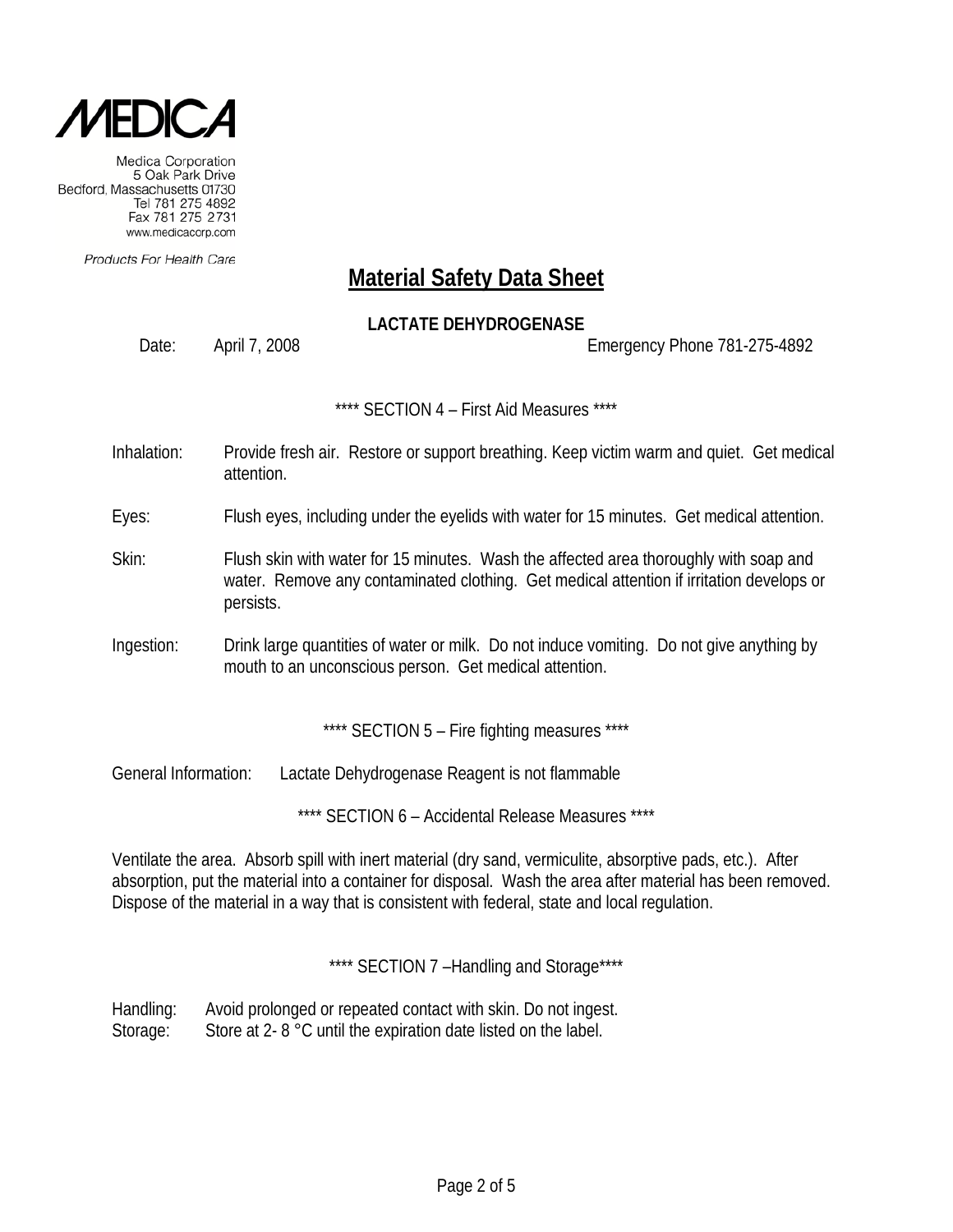

Products For Health Care

# **Material Safety Data Sheet**

### **LACTATE DEHYDROGENASE**

Date: April 7, 2008 2008 2009 Emergency Phone 781-275-4892

\*\*\*\* SECTION 8 - Exposure Controls / Personal Protection \*\*\*\*

Wear suitable gloves Avoid contact with skin and eyes Keep unused container tightly closed

\*\*\*\* SECTION 9 - Physical and Chemical properties \*\*\*\*

| <b>Physical State:</b>      | Liquid        |
|-----------------------------|---------------|
| Appearance:                 | Colorless     |
| Odor:                       | Odorless      |
| <b>PH R1:</b>               | 8.8           |
| <b>PH R2:</b>               | 2.6           |
| <b>Specific Gravity R1:</b> | 1.0378        |
| Specific Gravity R2:        | 1.0106        |
| Viscosity:                  | N/A           |
| <b>Boiling Point:</b>       | N/A           |
| Freezing/Melting Point:     | N/A           |
| Solubility:                 | Water-soluble |
| Molecular Formula:          | Mixture       |
| Molecular weight:           | N/A           |

|                                          | **** SECTION 10 - Stability and Reactivity **** |
|------------------------------------------|-------------------------------------------------|
| <b>Chemical Stability:</b>               | <b>Stable</b>                                   |
| Conditions to avoid:                     | Data not available                              |
| Incompatibilities with other chemicals:  | Data not available                              |
| <b>Hazardous Decomposition Products:</b> | Data not available                              |
| Hazardous Polymerization:                | Has not been reported                           |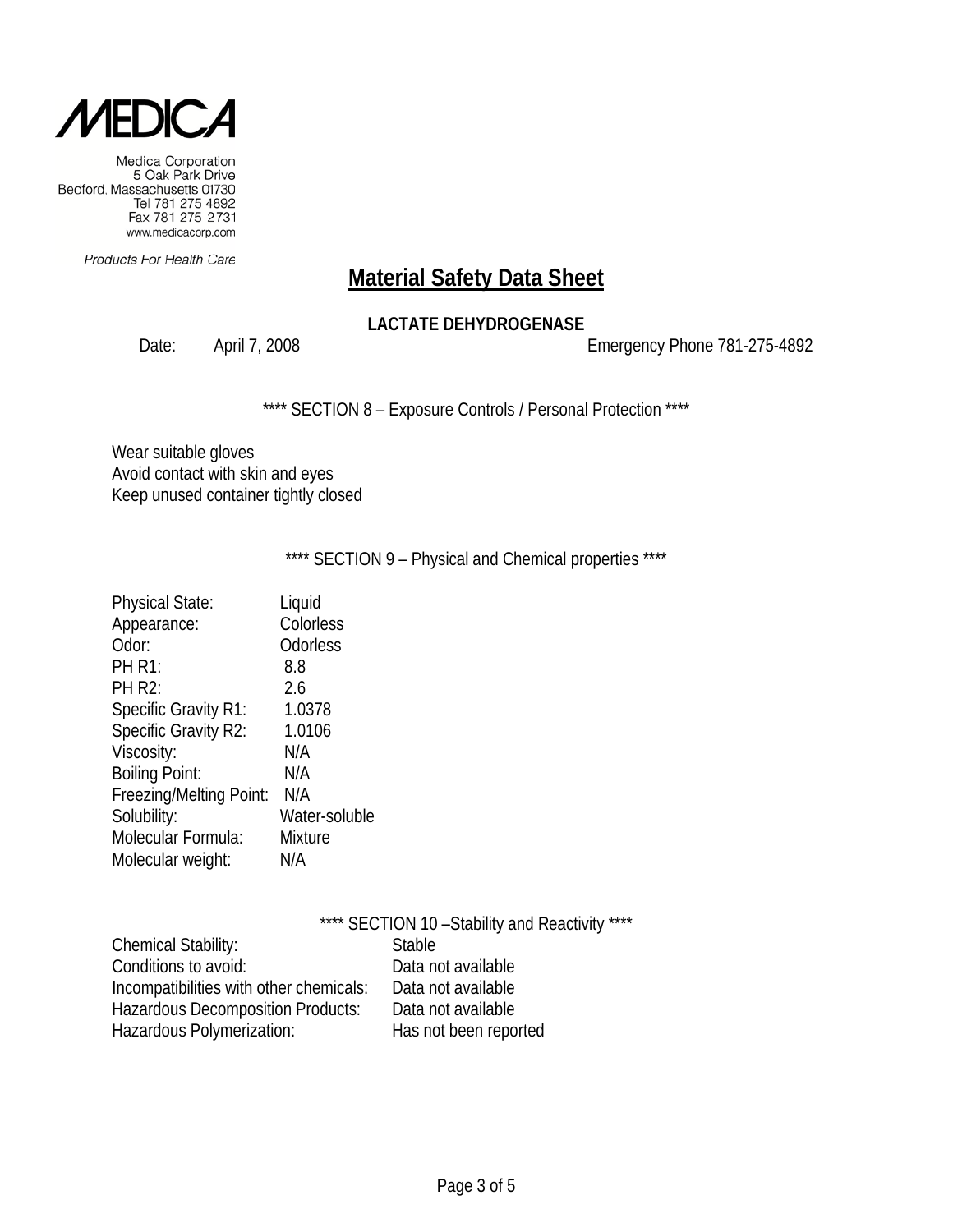

Products For Health Care

# **Material Safety Data Sheet**

### **LACTATE DEHYDROGENASE**

Date: April 7, 2008 Emergency Phone 781-275-4892

SECTION 11 - Toxicological information \*\*\*\*

| Chronic Effects:                          | Data not available |
|-------------------------------------------|--------------------|
| Other health hazards:  Data not available |                    |

\*\*\*\* SECTION 12 –Ecological Information \*\*\*\*

Data not available

### \*\*\*\* SECTION 13 –Disposal Considerations \*\*\*\*

Reagent contains sodium azide as a preservative. Accumulations of azide may react with copper or lead plumbing to form explosive compounds on percussion. Flush drains with copious amounts of water to prevent build up.

Dispose of materials in a manner consistent with federal, state, and local regulations.

\*\*\*\* SECTION 14 – Transport Information \*\*\*\*

May be transported freely

\*\*\*\* SECTION 15 - Regulatory Information \*\*\*\*

US Federal Regulations:

This preparation is a component of an FDA-regulated in vitro diagnostic device. Additionally, the MSDS contains all the hazard criteria and information required by the Controlled Products Regulation (CPR).

RISK PHRASES None required.

SAFETY PHRASES S36/37/39 Wear suitable protective clothing, gloves and eye/face protection.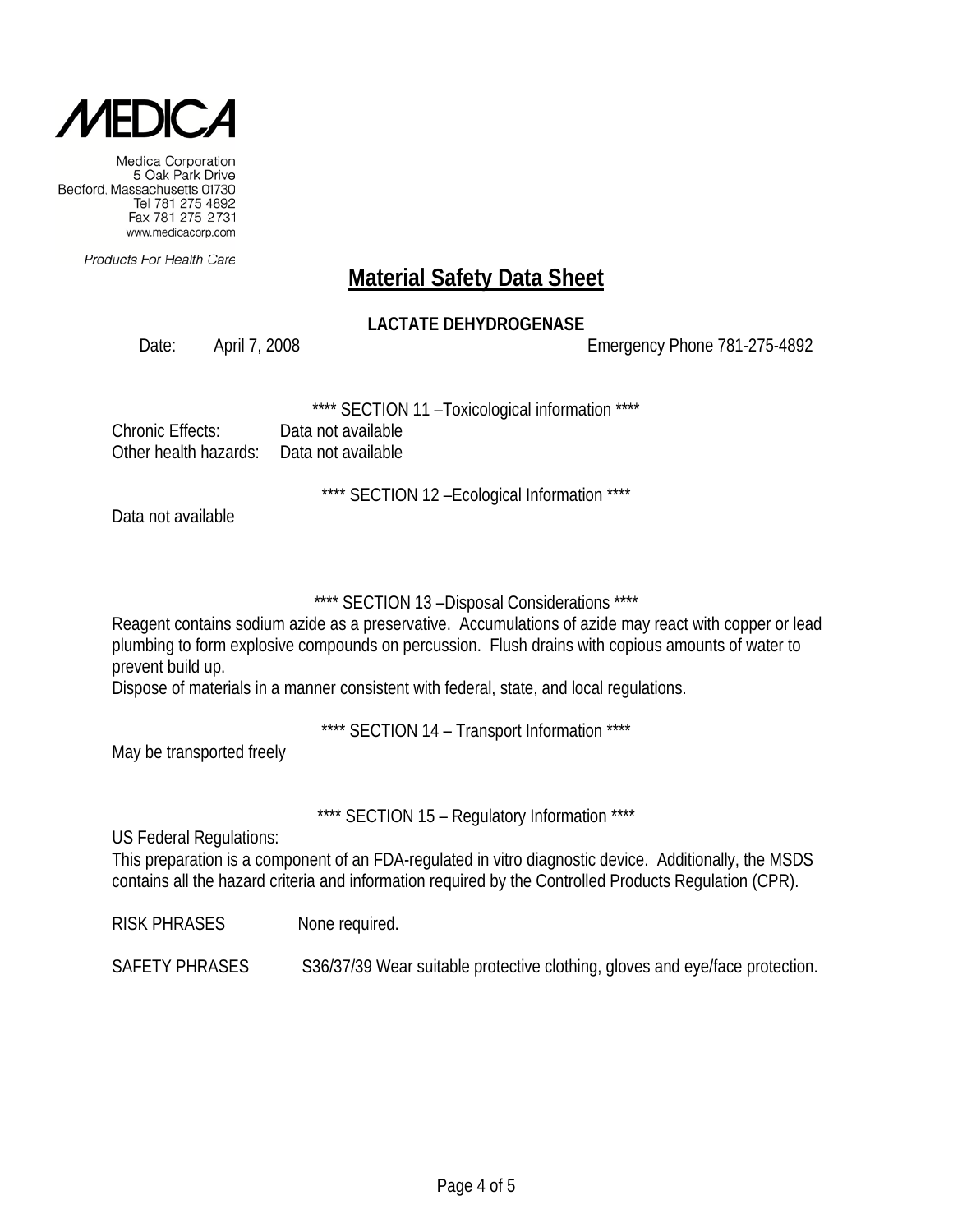

Products For Health Care

# **Material Safety Data Sheet**

### **LACTATE DEHYDROGENASE**

Date: April 7, 2008 Emergency Phone 781-275-4892

\*\*\*\* SECTION 16 – Additional Information \*\*\*\*

This MSDS has been prepared in accordance with the ANZI Z400.1 format. Every effort has been made to adhere to the hazard criteria and content requirement of the US OSHA Communication Standard, European Communities Safety Data Sheets Directive, Canadian Controlled Products Regulations, UK Chemical Hazard Information and Packaging Regulations and UN Globally Harmonized System of Classification and Labeling of Chemicals.

#### **Disclaimer:**

The information above is provided in good faith. It is believed to be accurate and represents the best information currently available to us. HOWEVER, WE MAKE NO WARRANTY OF MERCHANTABILITY, FITNESS FOR A PARTICULAR PURPOSE OR OF A NY OTHER TYPE, EXPRESSED OR IMPLIED, WITH RESPECT TO PRODUCTS DESCRIBED OR DATA OR INFORMATION PROVIDED, AND WE ASSUME NO LIABILITY FROM THE USE OF SUCH PRODUCTS, DATA OR INFORMATION. Users should make their own investigations to determine the suitability of the information for their particular purposes. The user is required to comply with all laws and regulations relating to the purchase, use, storage and disposal of the material and must be familiar with and follow generally accepted safe handling procedures. In no event shall MEDICA be liable for any claims, losses or damages of any individual or for lost profits or any special, indirect, incidental, consequential or exemplary damages, however arising, even if MEDICA has been advised of the possibility of such damages.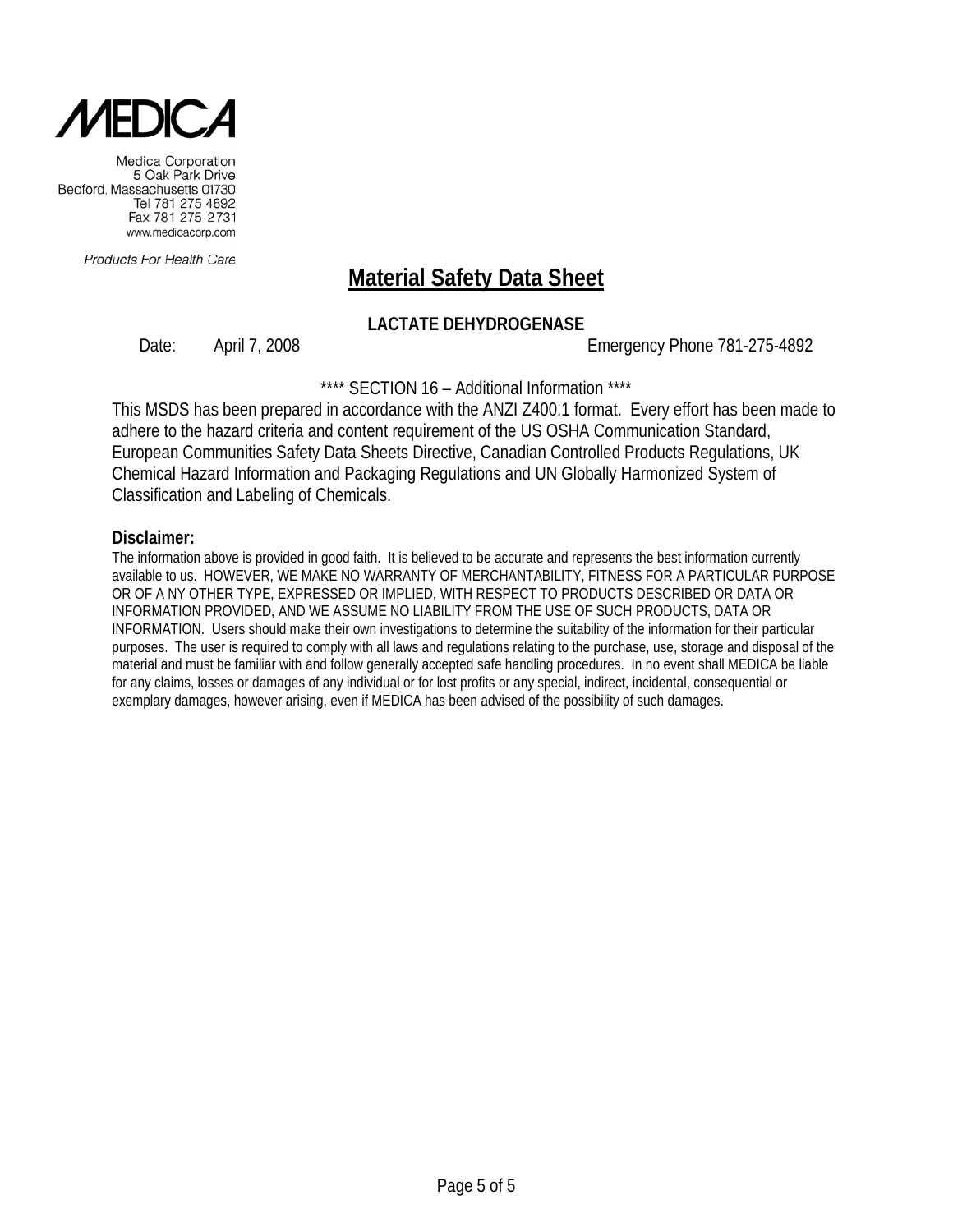

Products For Health Care

### **Material Safety Data Sheet**

#### **Magnesium**

Date: April 8, 2008 2008 2008 Emergency Phone 781-275-4892

\*\*\*\* SECTION 1 – Product Identification \*\*\*\*

| <b>MSDS Name:</b> | Magnesium |
|-------------------|-----------|
| Catalog Number:   | 10220-4   |
| Synonyms:         | MG        |

\*\*\*\* SECTION 2 - Hazards Identification\*\*\*\*

*For In Vitro Diagnostic Use Only*

| Appearance and Odor     | Blue, odorless solution | <b>Melting Point</b>       | N/A              |
|-------------------------|-------------------------|----------------------------|------------------|
| <b>Flashpoint</b>       | N/A                     | <b>Vapor Density</b>       | Not Determined   |
| <b>Vapor Pressure</b>   | Not Determined          | <b>Solubility in Water</b> | Soluble in water |
| <b>Specific Gravity</b> | 1.0161                  |                            |                  |

In compliance with OSHA Hazard Communication Standard (29 CFR 1910.1200), a chemical is considered hazardous if it contains 1.0% or more of a hazardous compound or 0.1 % or more of a carcinogen. The product does NOT contain hazardous material(s) in excess of these amounts. Therefore, no MSDS is required under the standard.

\*\*\*\* SECTION 3 - Composition, Information on Ingredients \*\*\*\*

| <b>Ingredient Name</b>                                 | CAS#       | EINECS $#$ | Concentration |
|--------------------------------------------------------|------------|------------|---------------|
| Magnesium Reagent R1:                                  |            |            |               |
| Buffer (pH 11.2) Trishydroxymethylamino methane        |            |            |               |
| Xylidyl Blue-1                                         | 14936-97-1 | 239-012-8  | $0.14$ mmol/L |
| EGTA [ethylenebis(oxyethylenenitrilo)tetraacetic acid] | $67-42-5$  | 200-651-2  | $0.1$ mmol/L  |
| Surfactant (Triton X-100) and preservatives            |            |            |               |
| Magnesium Reagent R2 (cleaner):                        |            |            |               |
| Hydrochloric acid                                      | 7647-01-0  | 231-595-7  | 25 mmol/L     |
| Surfactant                                             |            |            |               |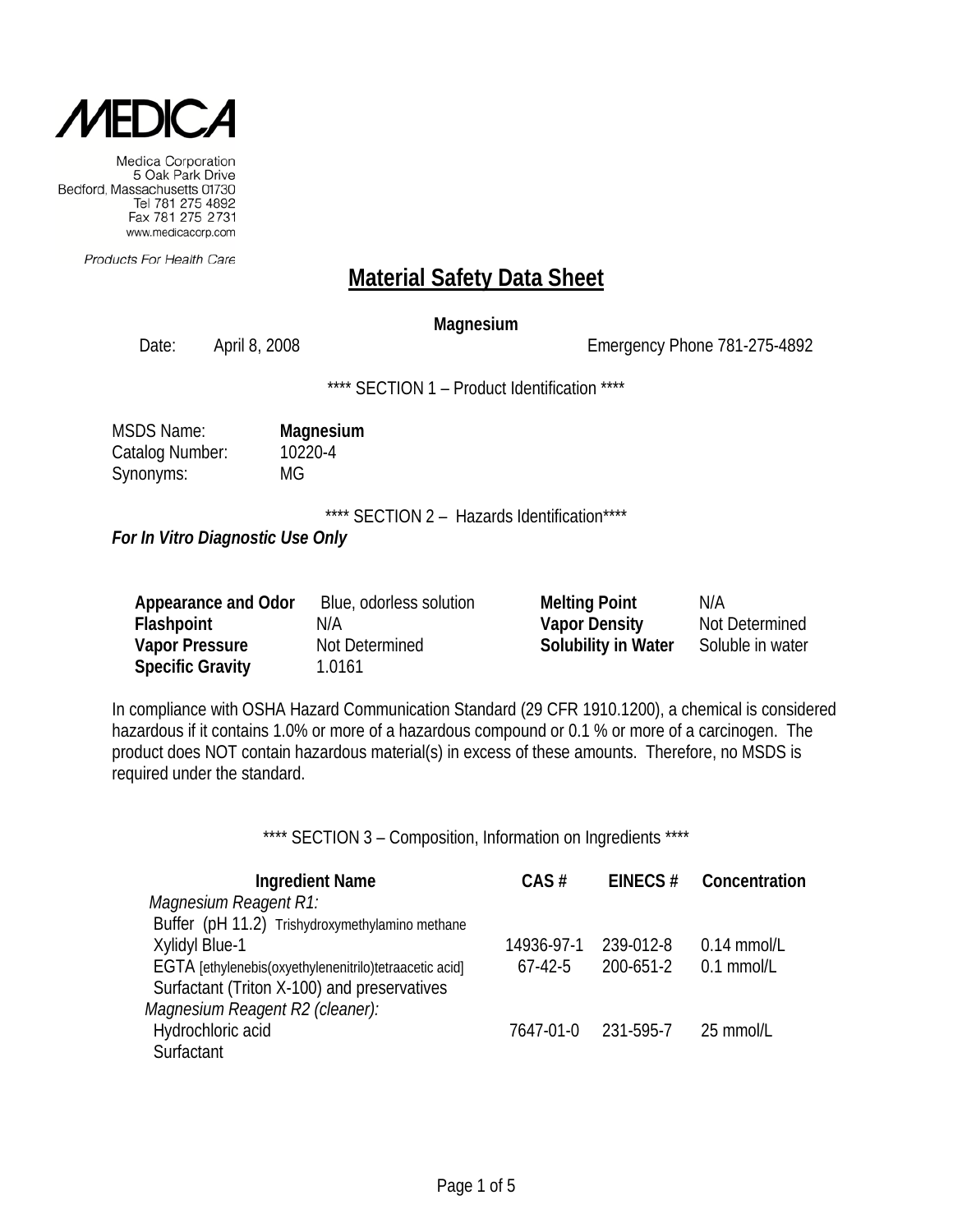

Products For Health Care

# **Material Safety Data Sheet**

### **Magnesium**

Date: April 8, 2008 Emergency Phone 781-275-4892

\*\*\*\* SECTION 4 – First Aid Measures \*\*\*\*

- Inhalation: Provide fresh air. Restore or support breathing. Keep victim warm and quiet. Get medical attention.
- Eyes: Flush eyes, including under the eyelids with water for 15 minutes. Get medical attention.
- Skin: Flush skin with water for 15 minutes. Wash the affected area thoroughly with soap and water. Remove any contaminated clothing. Get medical attention if irritation develops or persists.
- Ingestion: Drink large quantities of water or milk. Do not induce vomiting. Do not give anything by mouth to an unconscious person. Get medical attention.

\*\*\*\* SECTION 5 - Fire fighting measures \*\*\*\*

General Information: Magnesium Reagent is not flammable

\*\*\*\* SECTION 6 – Accidental Release Measures \*\*\*\*

Ventilate the area. Absorb spill with inert material (dry sand, vermiculite, absorptive pads, etc.). After absorption, put the material into a container for disposal. Wash the area after material has been removed. Dispose of the material in a way that is consistent with federal, state and local regulation.

\*\*\*\* SECTION 7-Handling and Storage\*\*\*\*

Handling: Avoid prolonged or repeated contact with skin. Do not ingest. Storage: Store at 18- 25 °C until the expiration date listed on the label.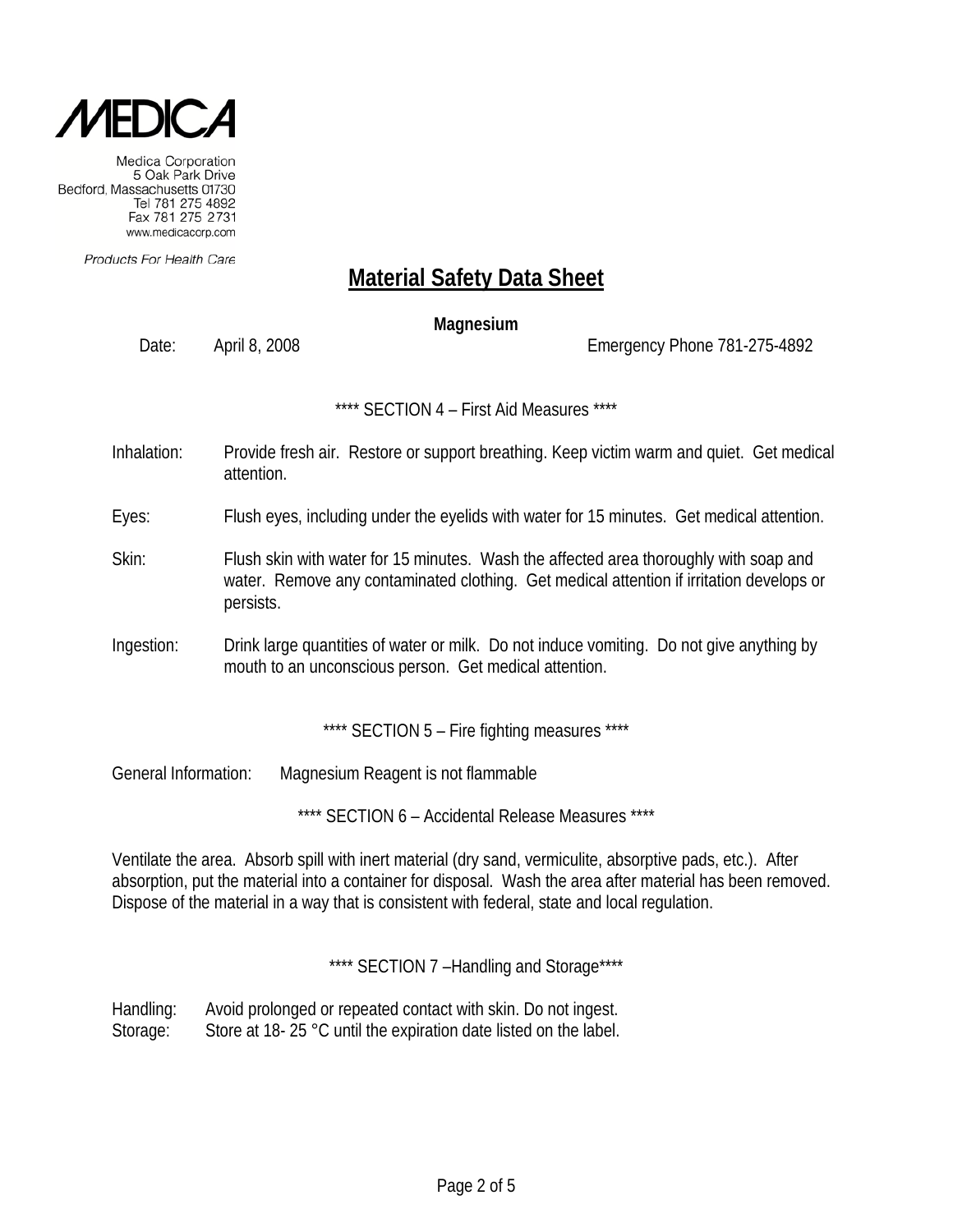

Products For Health Care

# **Material Safety Data Sheet**

#### **Magnesium**

Date: April 8, 2008 Emergency Phone 781-275-4892

\*\*\*\* SECTION 8 - Exposure Controls / Personal Protection \*\*\*\*

Wear suitable gloves Avoid contact with skin and eyes Keep unused container tightly closed

\*\*\*\* SECTION 9 - Physical and Chemical properties \*\*\*\*

| <b>Physical State:</b>  | Liquid         |
|-------------------------|----------------|
| Appearance:             | Deep Blue      |
| Odor:                   | Odorless       |
| <b>PH R1:</b>           | 11.2           |
| <b>PH R2:</b>           | 2.07           |
| Specific Gravity:       | 1.0161         |
| Viscosity:              | N/A            |
| <b>Boiling Point:</b>   | N/A            |
| Freezing/Melting Point: | N/A            |
| Solubility:             | Water-soluble  |
| Molecular Formula:      | <b>Mixture</b> |
| Molecular weight:       | N/A            |
|                         |                |

| <b>Stable</b>         |
|-----------------------|
| Data not available    |
| Data not available    |
| Data not available    |
| Has not been reported |
|                       |

\*\*\*\* SECTION 11 –Toxicological information \*\*\*\*

| <b>Chronic Effects:</b> | Data not available |
|-------------------------|--------------------|
| Other health hazards:   | Data not available |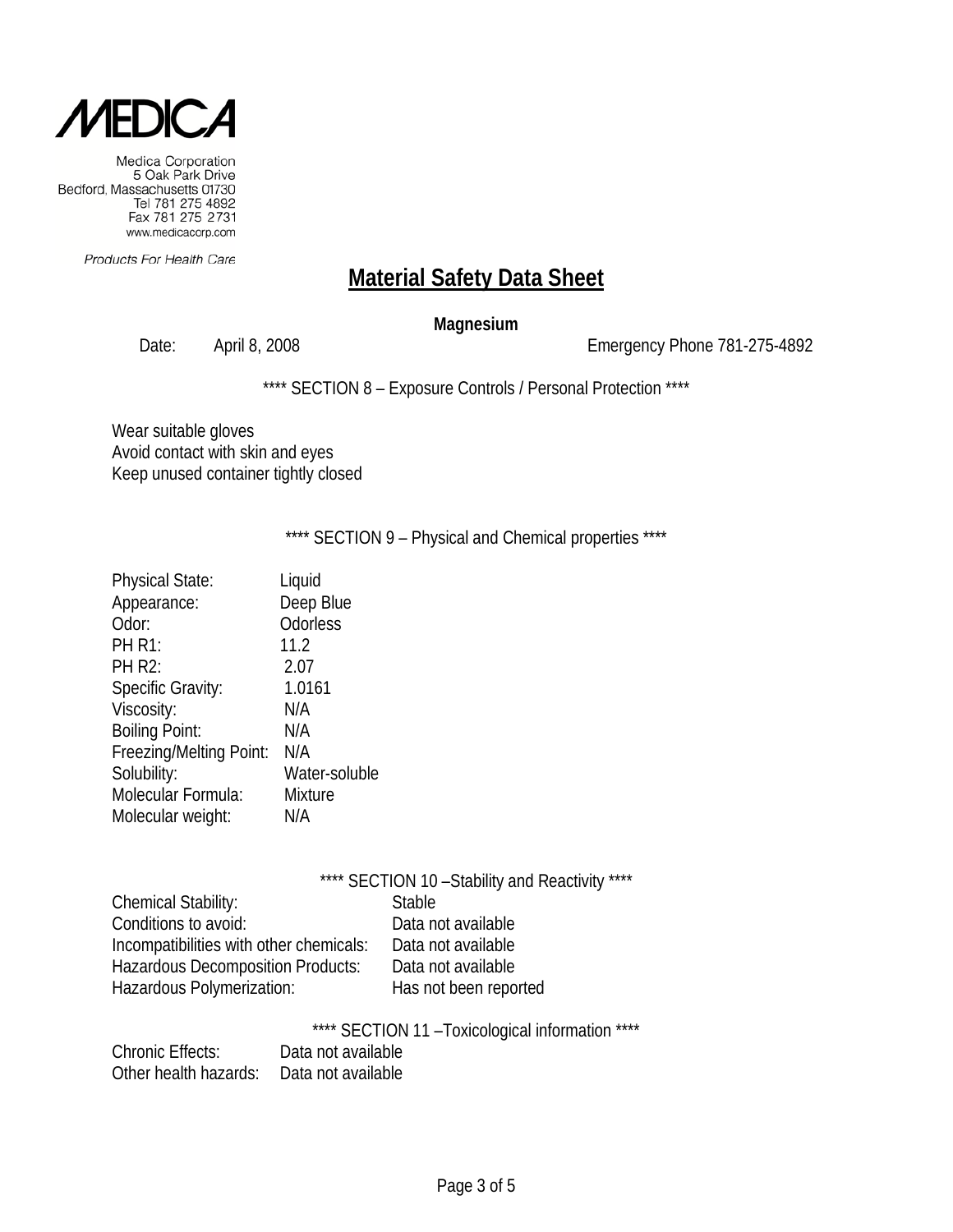

Products For Health Care

# **Material Safety Data Sheet**

**Magnesium**

Date: April 8, 2008 Emergency Phone 781-275-4892

\*\*\*\* SECTION 12 –Ecological Information \*\*\*\*

Data not available

\*\*\*\* SECTION 13 –Disposal Considerations \*\*\*\*

Reagent contains sodium azide as a preservative. Accumulations of azide may react with copper or lead plumbing to form explosive compounds on percussion. Flush drains with copious amounts of water to prevent build up.

Dispose of materials in a manner consistent with federal, state, and local regulations.

\*\*\*\* SECTION 14 – Transport Information \*\*\*\*

May be transported freely

\*\*\*\* SECTION 15 – Regulatory Information \*\*\*\*

US Federal Regulations:

This preparation is a component of an FDA-regulated in vitro diagnostic device. Additionally, the MSDS contains all the hazard criteria and information required by the Controlled Products Regulation (CPR).

RISK PHRASES R36/37/38 Irritating to eyes, respiratory system and skin.

SAFETY PHRASES S 26 In case of contact with eyes, rinse immediately with plenty of water and seek medical advice. S36/37/39 Wear suitable protective clothing, gloves and eye/face protection.

<<Insert symbol for Irritant>>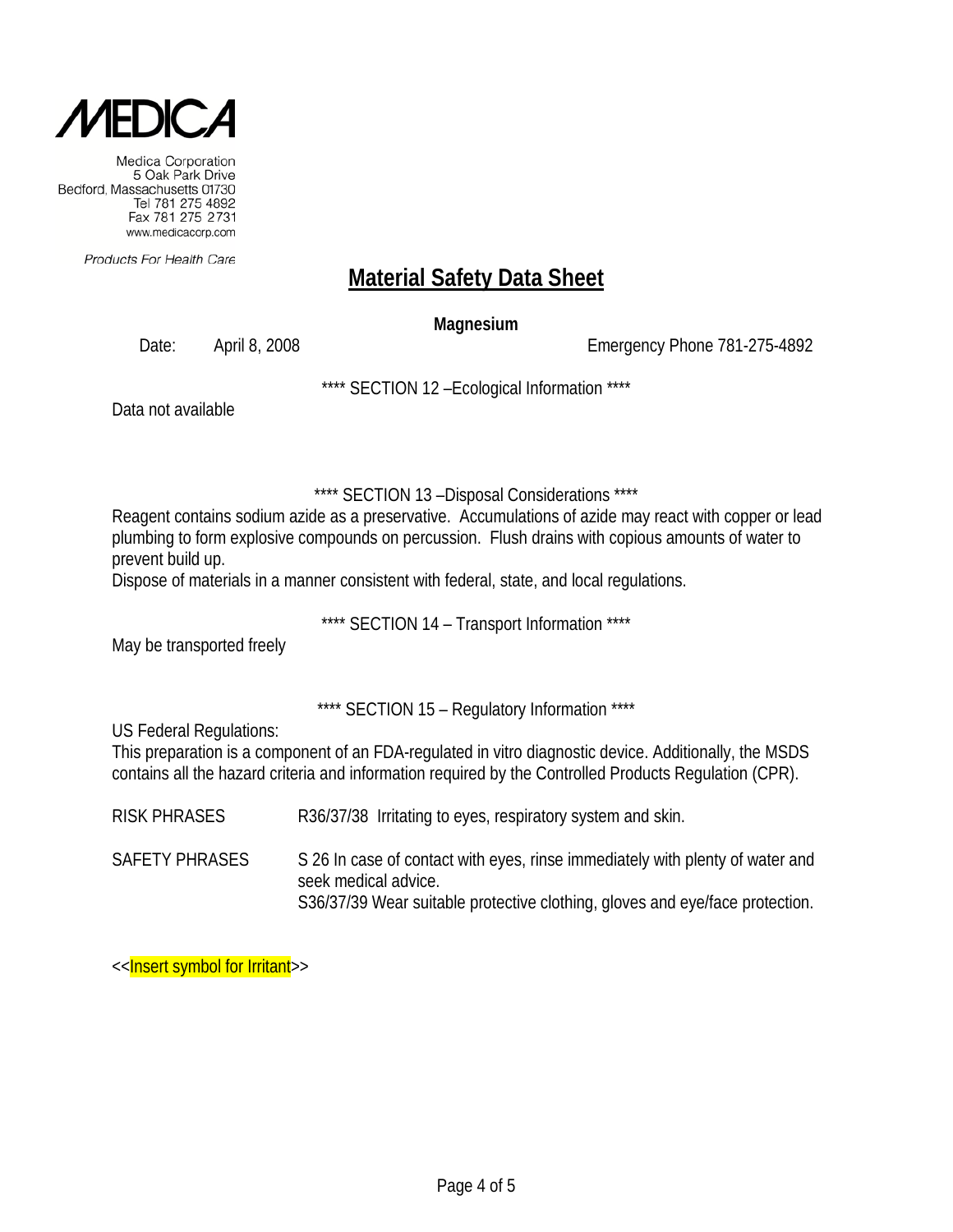

Products For Health Care

# **Material Safety Data Sheet**

#### **Magnesium**

Date: April 8, 2008 Emergency Phone 781-275-4892

\*\*\*\* SECTION 16 – Additional Information \*\*\*\*

This MSDS has been prepared in accordance with the ANZI Z400.1 format. Every effort has been made to adhere to the hazard criteria and content requirement of the US OSHA Communication Standard, European Communities Safety Data Sheets Directive, Canadian Controlled Products Regulations, UK Chemical Hazard Information and Packaging Regulations and UN Globally Harmonized System of Classification and Labeling of Chemicals.

#### **Disclaimer:**

The information above is provided in good faith. It is believed to be accurate and represents the best information currently available to us. HOWEVER, WE MAKE NO WARRANTY OF MERCHANTABILITY, FITNESS FOR A PARTICULAR PURPOSE OR OF A NY OTHER TYPE, EXPRESSED OR IMPLIED, WITH RESPECT TO PRODUCTS DESCRIBED OR DATA OR INFORMATION PROVIDED, AND WE ASSUME NO LIABILITY FROM THE USE OF SUCH PRODUCTS, DATA OR INFORMATION. Users should make their own investigations to determine the suitability of the information for their particular purposes. The user is required to comply with all laws and regulations relating to the purchase, use, storage and disposal of the material and must be familiar with and follow generally accepted safe handling procedures. In no event shall MEDICA be liable for any claims, losses or damages of any individual or for lost profits or any special, indirect, incidental, consequential or exemplary damages, however arising, even if MEDICA has been advised of the possibility of such damages.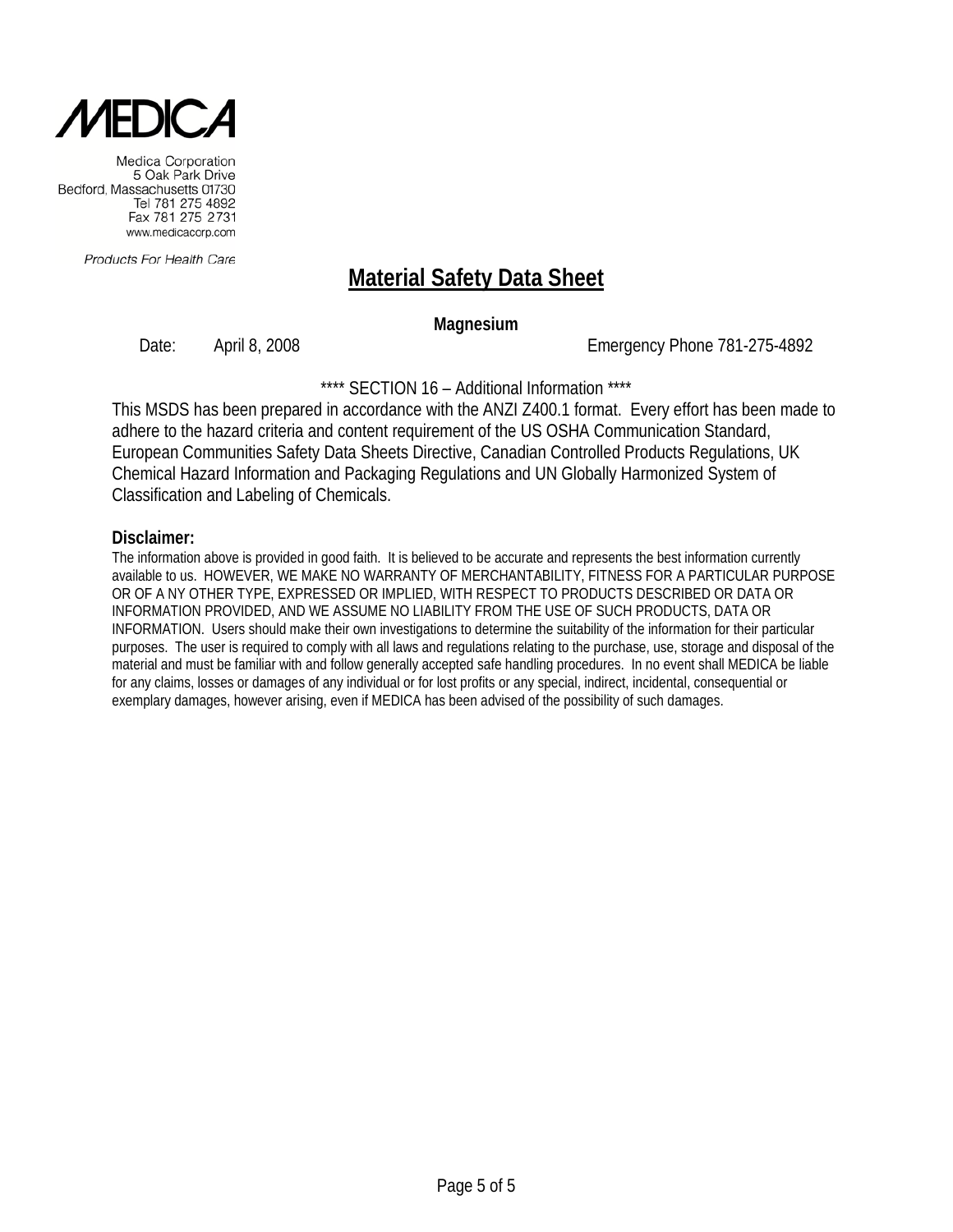

Products For Health Care

### **Material Safety Data Sheet**

#### **Phosphorous**

Date: April 8, 2008 2008 2008 Emergency Phone 781-275-4892

\*\*\*\* SECTION 1 - Product Identification \*\*\*\*

| <b>MSDS Name:</b> | Phosp       |
|-------------------|-------------|
| Catalog Number:   | $10221 -$   |
| Synonyms:         | <b>PHOS</b> |

hosphorous (two part reagent)  $221 - 4$ 

\*\*\*\* SECTION 2 - Hazards Identification\*\*\*\*

*For In Vitro Diagnostic Use Only*

| Appearance and Odor R1: Clear, odorless solution |                          | <b>Melting Point</b> | N/A              |
|--------------------------------------------------|--------------------------|----------------------|------------------|
| Appearance and Odor R2:                          | Clear, odorless solution | <b>Vapor Density</b> | Not Determined   |
| <b>Flashpoint</b>                                | N/A                      | Solubility in Water  | Soluble in water |
| <b>Vapor Pressure</b>                            | Not Determined           |                      |                  |
| <b>Specific Gravity R1</b>                       | 1.0133 $g/mL$            |                      |                  |
| <b>Specific Gravity R2</b>                       | 1.0139 g/mL              |                      |                  |

In compliance with OSHA Hazard Communication Standard (29 CFR 1910.1200), a chemical is considered hazardous if it contains 1.0% or more of a hazardous compound or 0.1 % or more of a carcinogen.

\*\*\*\* SECTION 3 - Composition, Information on Ingredients \*\*\*\*

| <b>Ingredient Name</b>  | Concentration | CAS#       | EINEC $#$ |
|-------------------------|---------------|------------|-----------|
| Phosphorous Reagent R1: |               |            |           |
| Sulphuric acid          | 1.667%        | 7664-93-9  | 231-639-5 |
| Surfactant              |               |            |           |
| Phosphorous Reagent R2: |               |            |           |
| Ammonium Molybdate      | 2.8 mmol/L    | 12054-85-2 |           |
| Sulphuric Acid          | 0.055%        | 7664-93-9  | 231-639-5 |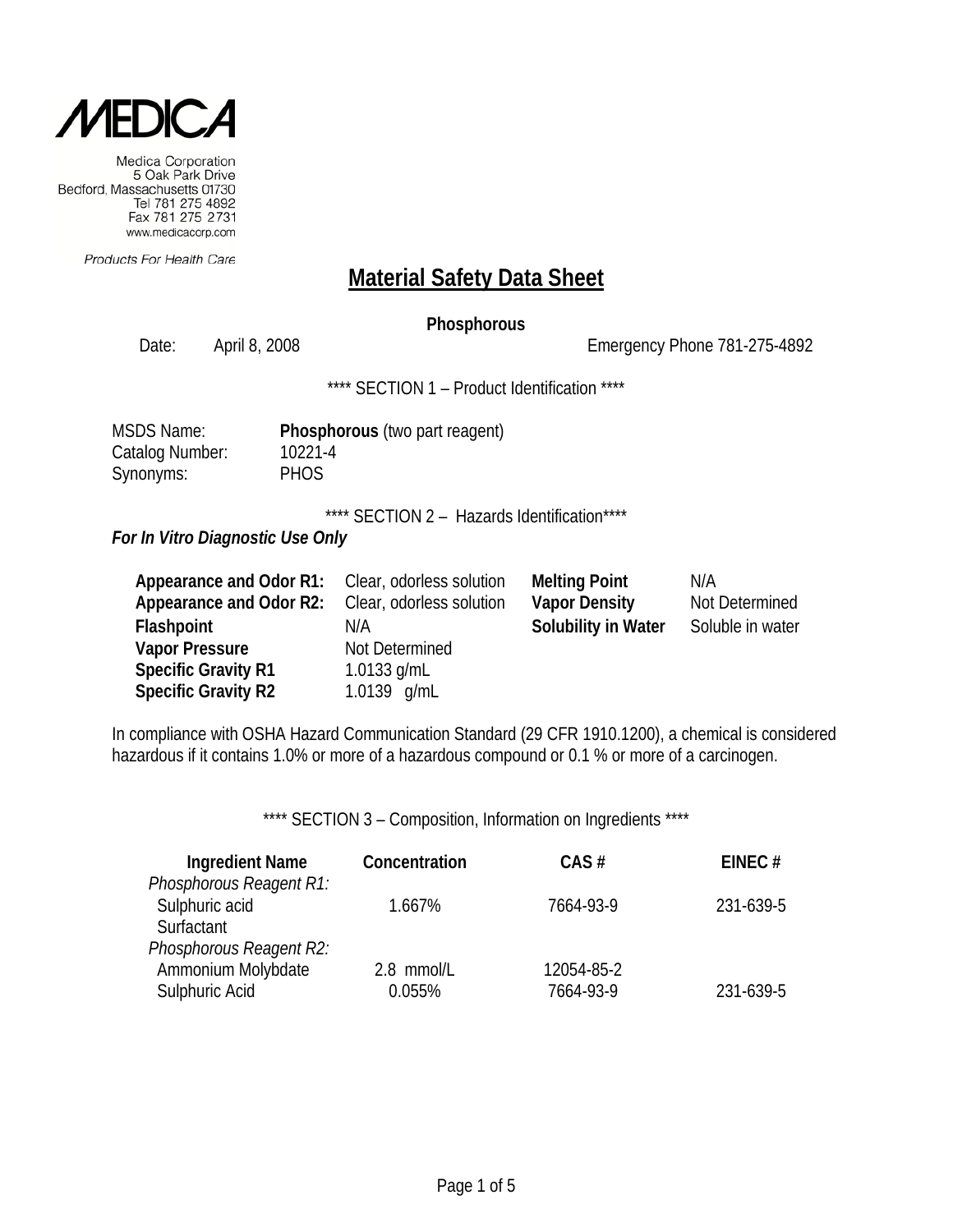

Products For Health Care

# **Material Safety Data Sheet**

# **Phosphorous** Date: April 8, 2008 Emergency Phone 781-275-4892 \*\*\*\* SECTION 4 – First Aid Measures \*\*\*\* Inhalation: Provide fresh air. Restore or support breathing. Keep victim warm and quiet. Get medical attention. Eyes: Flush eyes, including under the eyelids with water for 15 minutes. Get medical attention. Skin: Flush skin with water for 15 minutes. Wash the affected area thoroughly with soap and water. Remove any contaminated clothing. Get medical attention if irritation develops or persists. Ingestion: Drink large quantities of water or milk. Do not induce vomiting. Do not give anything by mouth to an unconscious person. Get medical attention. \*\*\*\* SECTION 5 - Fire fighting measures \*\*\*\* General Information: Phosphorous Reagent is not flammable \*\*\*\* SECTION 6 – Accidental Release Measures \*\*\*\* Ventilate the area. Absorb spill with inert material (dry sand, vermiculite, absorptive pads, etc.). After

absorption, put the material into a container for disposal. Wash the area after material has been removed. Dispose of the material in a way that is consistent with federal, state and local regulation.

\*\*\*\* SECTION 7 -Handling and Storage\*\*\*\*

Handling: Avoid prolonged or repeated contact with skin. Do not ingest. Storage: Store at 18- 25 °C until the expiration date listed on the label.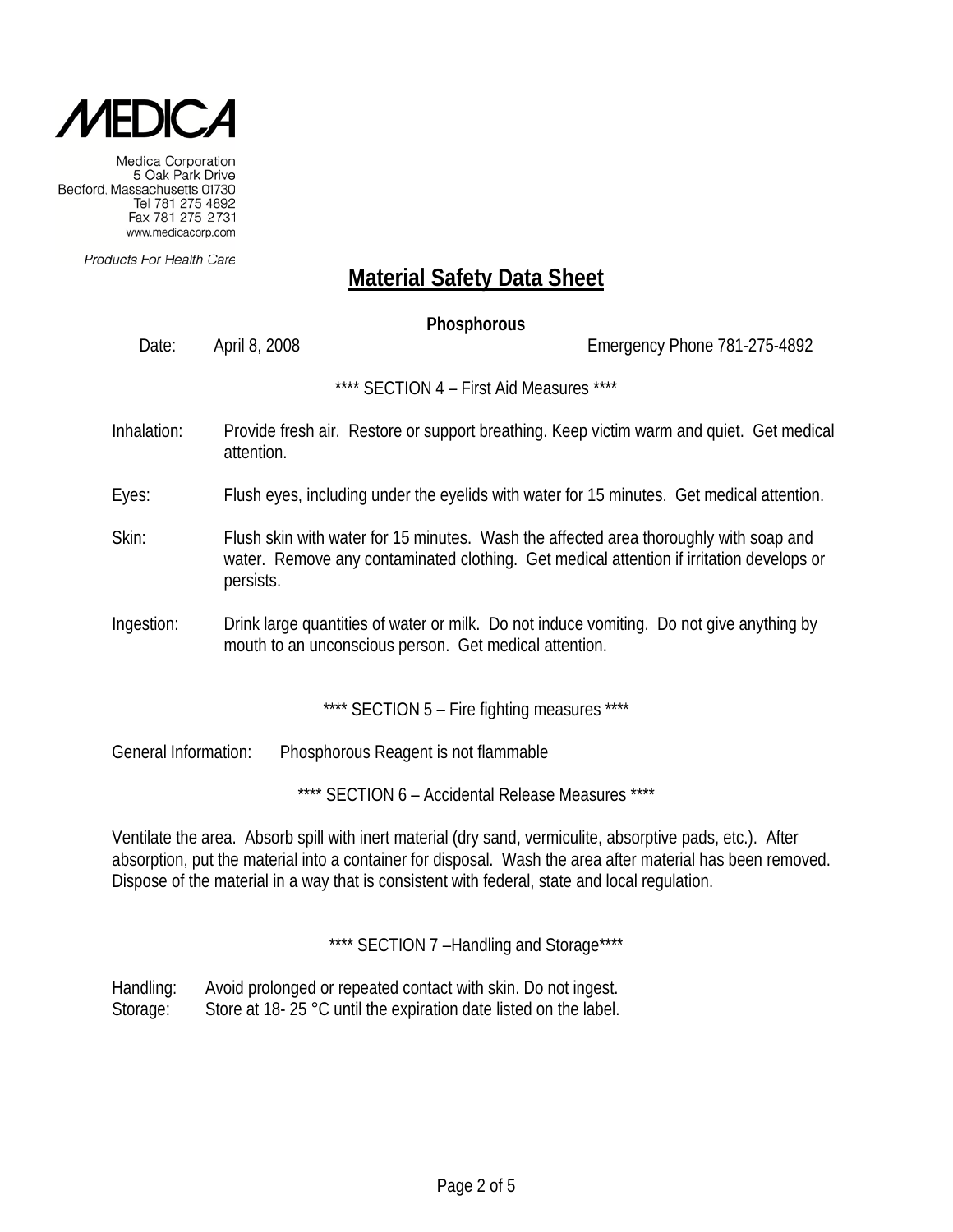

Products For Health Care

# **Material Safety Data Sheet**

### **Phosphorous**

Date: April 8, 2008 Channel Contract Contract Contract Contract Contract Contract Contract Contract Contract Contract Contract Contract Contract Contract Contract Contract Contract Contract Contract Contract Contract Contr

\*\*\*\* SECTION 8 - Exposure Controls / Personal Protection \*\*\*\*

Wear suitable gloves Avoid contact with skin and eyes Keep unused container tightly closed

\*\*\*\* SECTION 9 - Physical and Chemical properties \*\*\*\*

| Physical State R1 & R2: Liquid |                 |
|--------------------------------|-----------------|
| Appearance R1 & R2:            | Colorless       |
| Odor R1 & R2:                  | <b>Odorless</b> |
| <b>PH R1:</b>                  | ${<}1$          |
| <b>PH R2:</b>                  | ${<}1$          |
| <b>Specific Gravity R1:</b>    | 1.0133 $g/mL$   |
| Specific Gravity R2:           | 1.0139 g/mL     |
| Viscosity:                     | N/A             |
| <b>Boiling Point:</b>          | N/A             |
| Freezing/Melting Point:        | N/A             |
| Solubility:                    | Water-soluble   |
| Molecular Formula:             | <b>Mixture</b>  |
| Molecular weight:              | N/A             |
|                                |                 |

|                                          | **** SECTION 10 - Stability and Reactivity **** |
|------------------------------------------|-------------------------------------------------|
| <b>Chemical Stability:</b>               | <b>Stable</b>                                   |
| Conditions to avoid:                     | Data not available                              |
| Incompatibilities with other chemicals:  | Data not available                              |
| <b>Hazardous Decomposition Products:</b> | Data not available                              |
| Hazardous Polymerization:                | Has not been reported                           |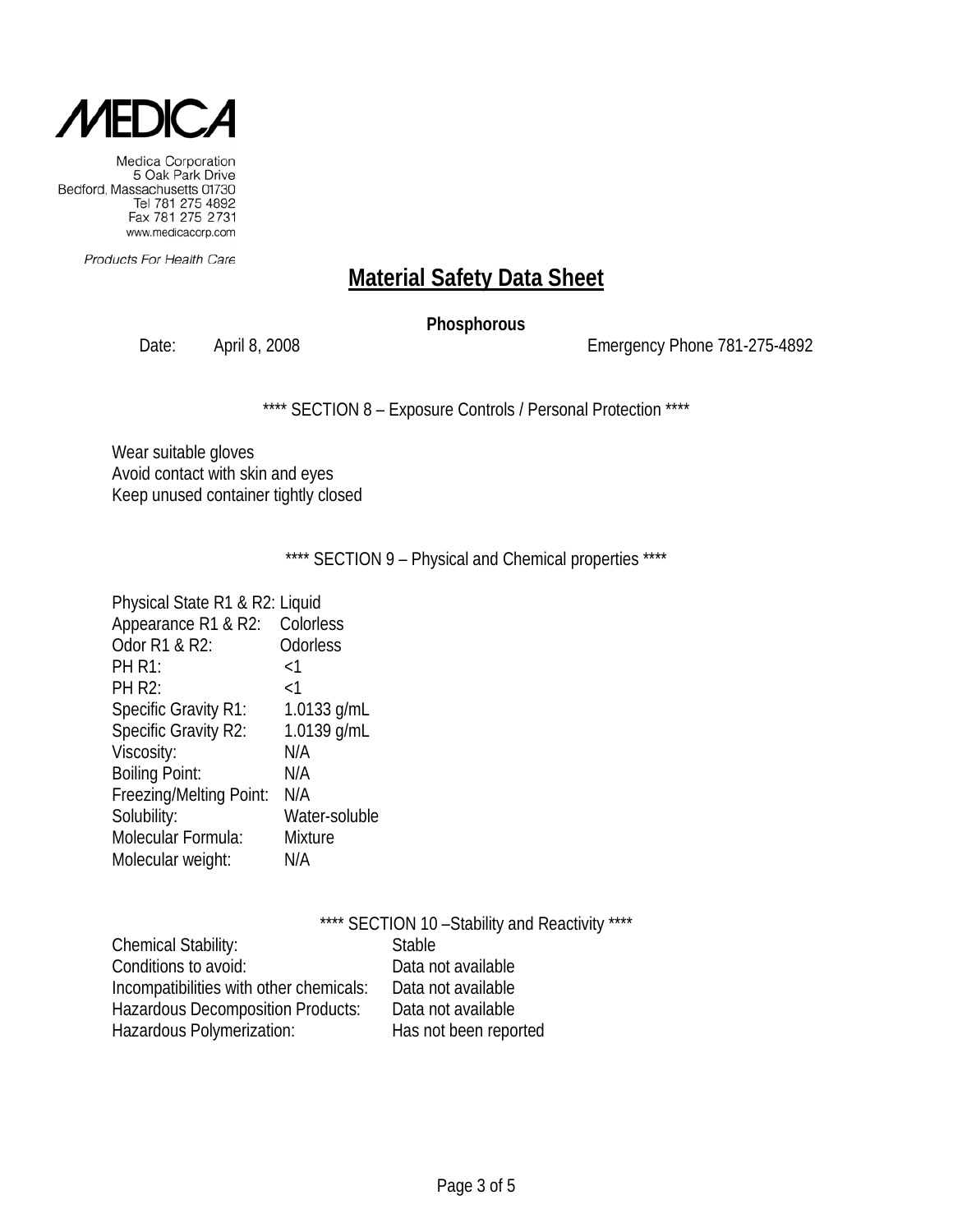

Products For Health Care

# **Material Safety Data Sheet**

#### **Phosphorous**

Date: April 8, 2008 Emergency Phone 781-275-4892

SECTION 11 - Toxicological information \*\*\*\*

| Chronic Effects:                          | Data not available |
|-------------------------------------------|--------------------|
| Other health hazards:  Data not available |                    |

\*\*\*\* SECTION 12 –Ecological Information \*\*\*\*

Data not available

### \*\*\*\* SECTION 13 –Disposal Considerations \*\*\*\*

Reagent contains sodium azide as a preservative. Accumulations of azide may react with copper or lead plumbing to form explosive compounds on percussion. Flush drains with copious amounts of water to prevent build up.

Dispose of materials in a manner consistent with federal, state, and local regulations.

\*\*\*\* SECTION 14 – Transport Information \*\*\*\*

May be transported freely

\*\*\*\* SECTION 15 - Regulatory Information \*\*\*\*

US Federal Regulations:

This preparation is a component of an FDA-regulated in vitro diagnostic device. Additionally, the MSDS contains all the hazard criteria and information required by the Controlled Products Regulation (CPR).

- RISK PHRASES R36/38 Irritating to eyes and skin
- SAFETY PHRASES S26 In case of contact with eyes rinse immediately with plenty of water and seek medical advice.

<<Insert Symbol for Xi>>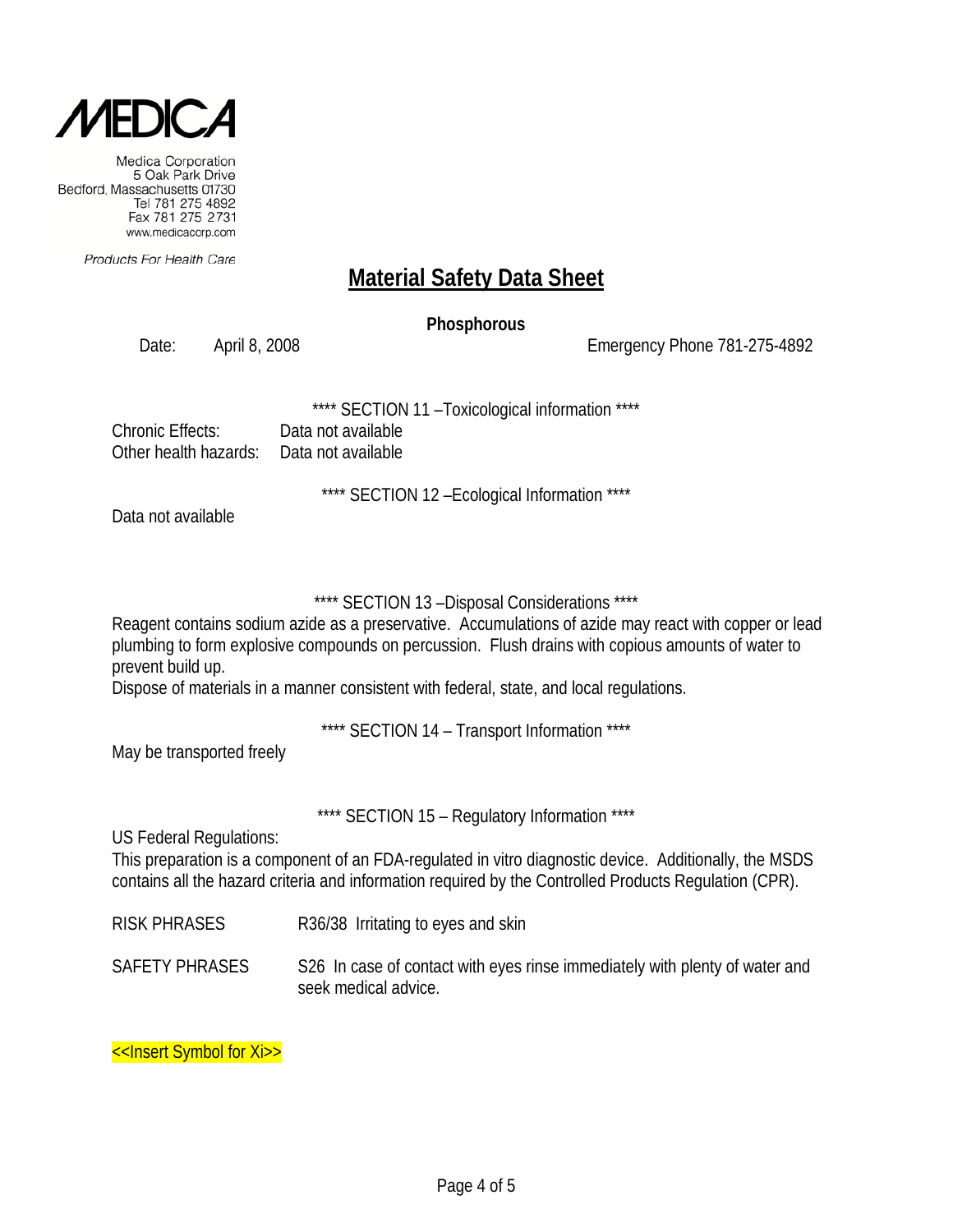

Products For Health Care

# **Material Safety Data Sheet**

#### **Phosphorous**

Date: April 8, 2008 Emergency Phone 781-275-4892

\*\*\*\* SECTION 16 – Additional Information \*\*\*\*

This MSDS has been prepared in accordance with the ANZI Z400.1 format. Every effort has been made to adhere to the hazard criteria and content requirement of the US OSHA Communication Standard, European Communities Safety Data Sheets Directive, Canadian Controlled Products Regulations, UK Chemical Hazard Information and Packaging Regulations and UN Globally Harmonized System of Classification and Labeling of Chemicals.

#### **Disclaimer:**

The information above is provided in good faith. It is believed to be accurate and represents the best information currently available to us. HOWEVER, WE MAKE NO WARRANTY OF MERCHANTABILITY, FITNESS FOR A PARTICULAR PURPOSE OR OF A NY OTHER TYPE, EXPRESSED OR IMPLIED, WITH RESPECT TO PRODUCTS DESCRIBED OR DATA OR INFORMATION PROVIDED, AND WE ASSUME NO LIABILITY FROM THE USE OF SUCH PRODUCTS, DATA OR INFORMATION. Users should make their own investigations to determine the suitability of the information for their particular purposes. The user is required to comply with all laws and regulations relating to the purchase, use, storage and disposal of the material and must be familiar with and follow generally accepted safe handling procedures. In no event shall MEDICA be liable for any claims, losses or damages of any individual or for lost profits or any special, indirect, incidental, consequential or exemplary damages, however arising, even if MEDICA has been advised of the possibility of such damages.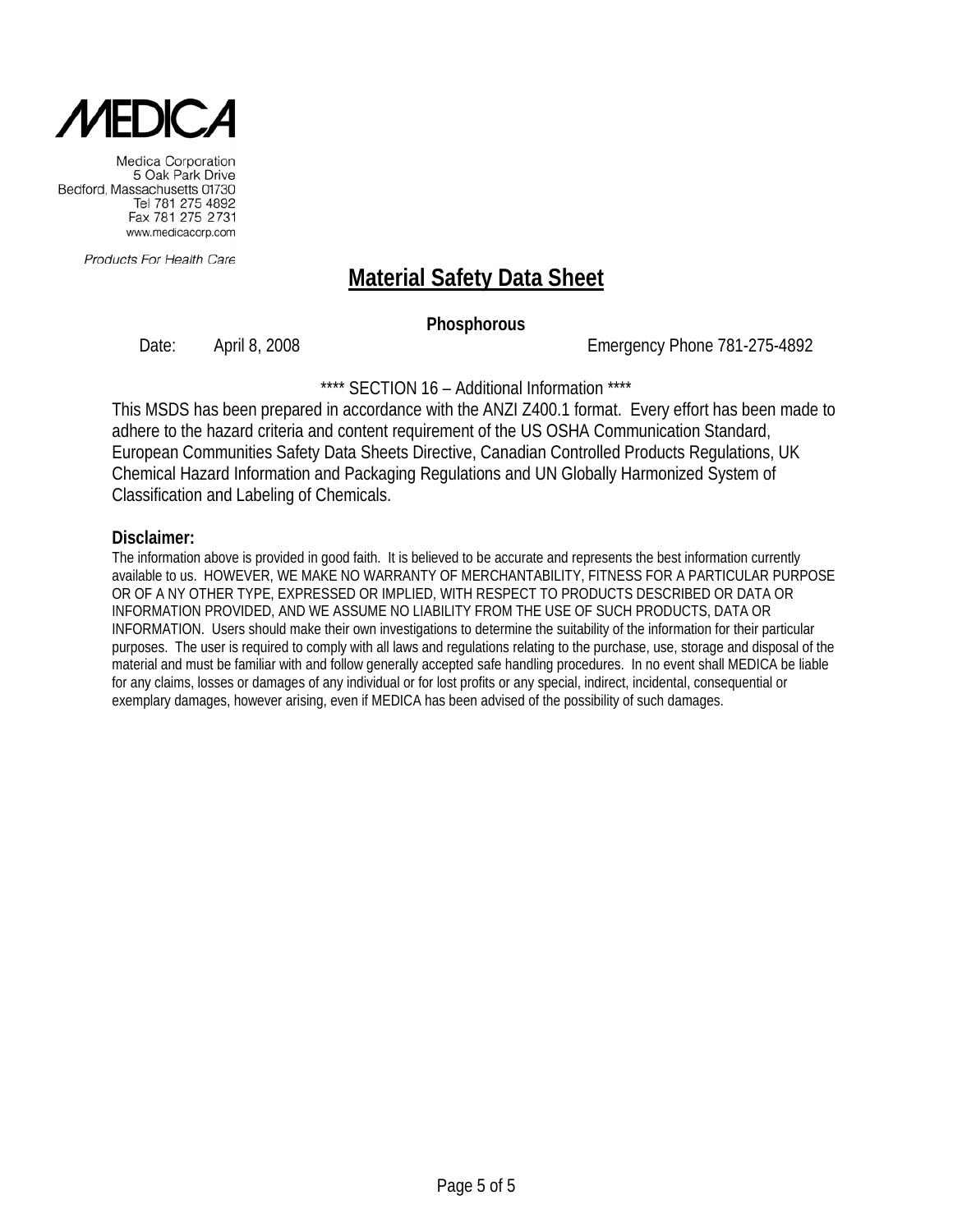

Products For Health Care

### **Material Safety Data Sheet**

### **EasyQC Levels A**

Date: April 14, 2008 **Emergency Phone 781-275-4892** 

\*\*\*\* SECTION 1 - Product Identification \*\*\*\*

| MSDS Name:      | EasyQC, Level A                    |
|-----------------|------------------------------------|
| Catalog Number: | 10791                              |
| Synonyms:       | General Chemistry Control, Level A |

\*\*\*\* SECTION 2 - Hazards Identification\*\*\*\*

*For In Vitro Diagnostic Use Only*

| Appearance and Odor     | Light yellow, lyophilized powder | <b>Melting Point</b>                 | N/A            |
|-------------------------|----------------------------------|--------------------------------------|----------------|
| Flashpoint              | N/A                              | <b>Vapor Density</b>                 | Not Determined |
| <b>Vapor Pressure</b>   | Not Determined                   | Solubility in Water Soluble in water |                |
| <b>Specific Gravity</b> | N/A                              |                                      |                |

In compliance with OSHA Hazard Communication Standard (29 CFR 1910.1200), a chemical is considered hazardous if it contains 1.0% or more of a hazardous compound or 0.1 % or more of a carcinogen. The product does NOT contain hazardous material(s) in excess of these amounts. Therefore, no MSDS is required under the standard.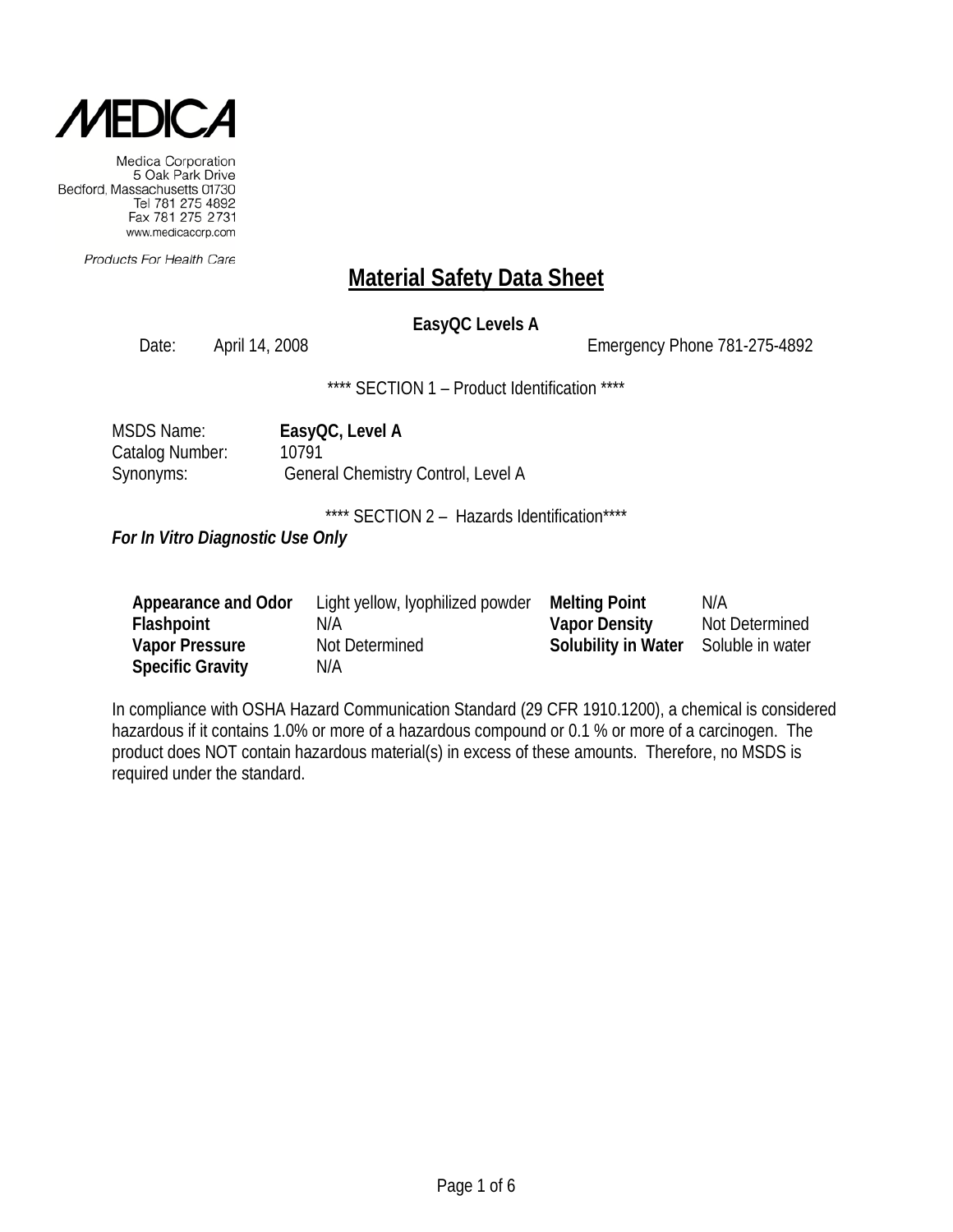

Medica Corporation<br>5 Oak Park Drive Bedford, Massachusetts 01730 Tel 781 275 4892<br>Tel 781 275 4892<br>Fax 781 275 2731 www.medicacorp.com

Products For Health Care

# **Material Safety Data Sheet**

### **EasyQC Levels A**

Date: April 14, 2008 **Emergency Phone 781-275-4892** 

\*\*\*\* SECTION 3 - Composition, Information on Ingredients \*\*\*\*

| <b>Ingredient Name</b>    | QC Values*              | <b>Units</b> |
|---------------------------|-------------------------|--------------|
| Albumin                   | $4.4(3.9 - 4.9)$        | g/dL         |
| Alk. Phos.                | 87.6 (75.6 99.6)        | U/L          |
| ALT                       | $47.0(40.0 - 54.0)$     | U/L          |
| Amylase                   | $56.9(49.9 - 63.9)$     | U/L          |
| AST                       | $34.9(28.9 - 40.9)$     | U/L          |
| <b>Bicarbonate</b>        | $32.9(27.9 - 37.9)$     | mmol/L       |
| Bilirubin, direct         | $0.70(0.40 - 1.00)$     | mg/dL        |
| Bilirubin, total          | $1.00$ (0.80 - 1.20)    | mg/dL        |
| Calcium                   | 12.50 (11.5 - 13.5)     | mg/dL        |
| Cholesterol               | $211.6(191.6 - 231.6)$  | mg/dL        |
| <b>Creatine Kinase</b>    | $175.3(155.3 - 195.3)$  | U/L          |
| Creatinine                | $0.80$ (0.60 - 1.00)    | mg/dL        |
| GGT                       | $13.4(9.4 - 17.4)$      | U/L          |
| Glucose-Hexokinase        | 252.1 (234.2 - 267.1)   | mg/dL        |
| Glucose-Trinder           | $249.2 (234.2 - 262.2)$ | mg/dL        |
| <b>HDL Cholesterol</b>    | $73.9(63.9 - 83.9)$     | mg/dL        |
| Iron                      | $200.5(170.5 - 230.5)$  | $\mu$ g/dL   |
| LDH                       | 201.8 (186.8 – 216.8)   | U/L          |
| Magnesium                 | $4.66$ (4.16 – 5.16)    | mg/dL        |
| Phosphorus                | $6.20$ (5.70 – 6.70)    | mg/dL        |
| <b>Total Protein</b>      | $7.5(6.5 - 8.5)$        | g/dL         |
| Triglycerides             | $36(28-44)$             | g/dL         |
| Urea-N (BUN)              | $12.7(9.7 - 15.7)$      | mg/dL        |
| Uric Acid                 | $1.04(0.80 - 1.24)$     | mg/dL        |
| * approximate value after |                         |              |
| reconstitution            |                         |              |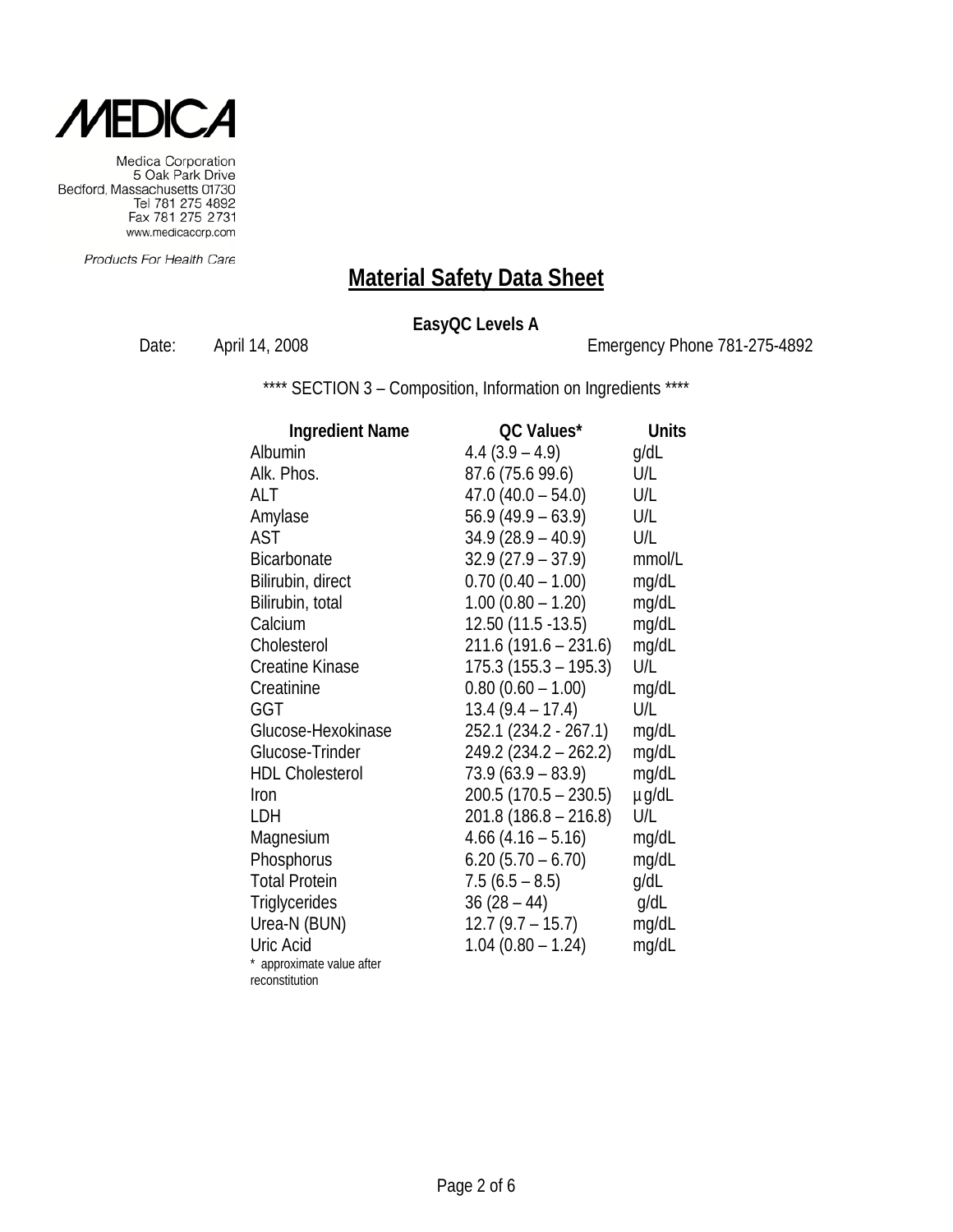

Products For Health Care

# **Material Safety Data Sheet**

**EasyQC Levels A** 

Date: April 14, 2008 Channel 2008 Emergency Phone 781-275-4892

\*\*\*\* SECTION 4 – First Aid Measures \*\*\*\*

Inhalation: Provide fresh air. Restore or support breathing. Keep victim warm and quiet. Get medical attention.

Eyes: Flush eyes, including under the eyelids with water for 15 minutes. Get medical attention.

- Skin: Flush skin with water for 15 minutes. Wash the affected area thoroughly with soap and water. Remove any contaminated clothing. Get medical attention if irritation develops or persists.
- Ingestion: Drink large quantities of water or milk. Do not induce vomiting. Do not give anything by mouth to an unconscious person. Get medical attention.

\*\*\*\* SECTION 5 - Fire fighting measures \*\*\*\*

General Information: Albumin Reagent is not flammable

\*\*\*\* SECTION 6 – Accidental Release Measures \*\*\*\*

Ventilate the area. Absorb spill with inert material (dry sand, vermiculite, absorptive pads, etc.). After absorption, put the material into a container for disposal. Wash the area after material has been removed. Dispose of the material in a way that is consistent with federal, state and local regulation.

\*\*\*\* SECTION 7-Handling and Storage\*\*\*\*

Handling: Avoid prolonged or repeated contact with skin. Do not ingest. Storage: Store at 2- 25 °C until the expiration date listed on the label.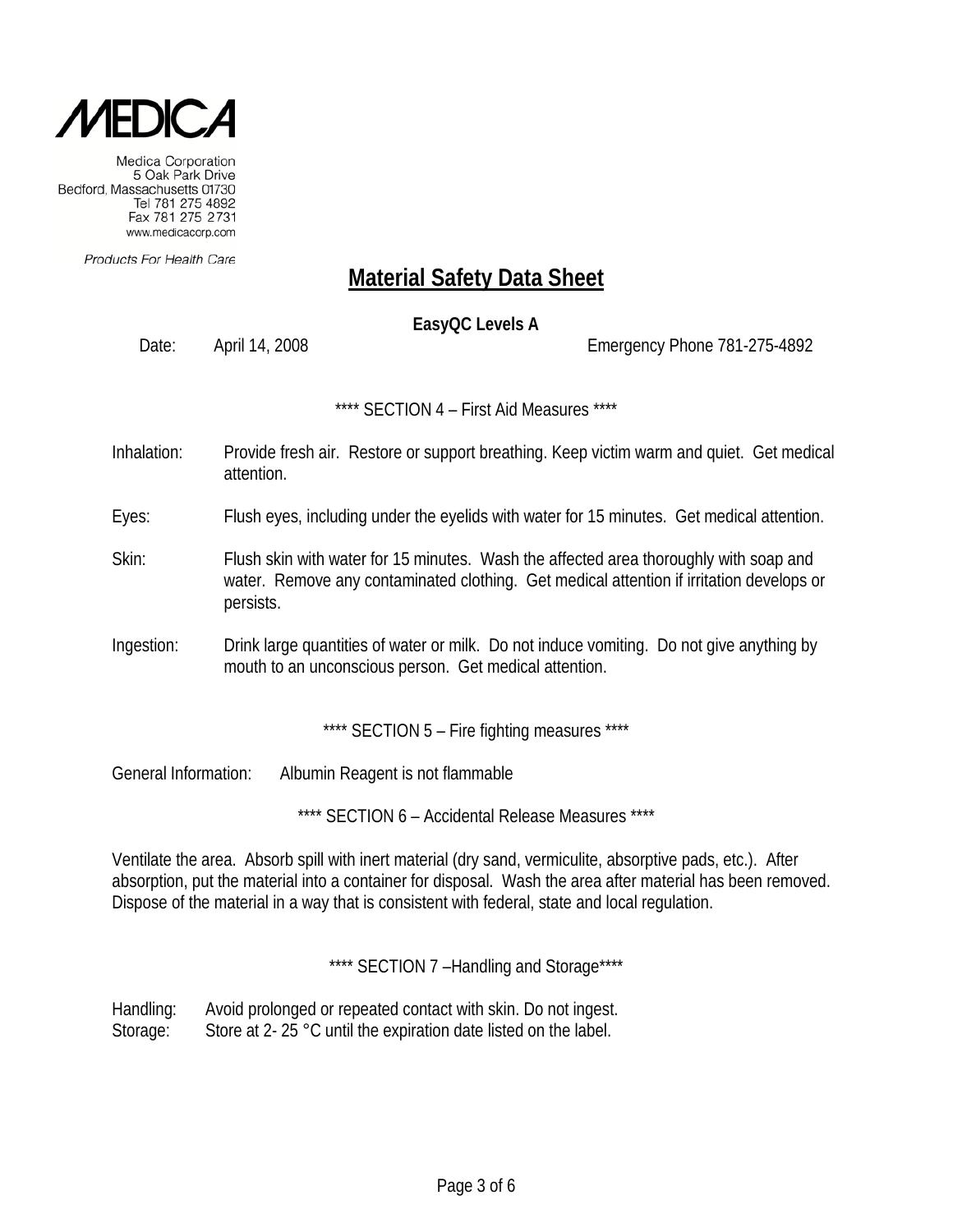

Products For Health Care

# **Material Safety Data Sheet**

### **EasyQC Levels A**

Date: April 14, 2008 Emergency Phone 781-275-4892

\*\*\*\* SECTION 8 - Exposure Controls / Personal Protection \*\*\*\*

Wear suitable gloves Avoid contact with skin and eyes Keep unused container tightly closed

\*\*\*\* SECTION 9 - Physical and Chemical properties \*\*\*\*

| <b>Physical State:</b>   | powder         |
|--------------------------|----------------|
| Appearance:              | light yellow   |
| Odor:                    | Odorless       |
| PH:                      | N/A            |
| <b>Specific Gravity:</b> | N/A            |
| Viscosity:               | N/A            |
| <b>Boiling Point:</b>    | N/A            |
| Freezing/Melting Point:  | N/A            |
| Solubility:              | Water-soluble  |
| Molecular Formula:       | <b>Mixture</b> |
| Molecular weight:        | N/A            |
|                          |                |

\*\*\*\* SECTION 10-Stability and Reactivity \*\*\*\*

| <b>Stable</b>         |
|-----------------------|
| Data not available    |
| Data not available    |
| Data not available    |
| Has not been reported |
|                       |

\*\*\*\* SECTION 11 –Toxicological information \*\*\*\*

| <b>Chronic Effects:</b> | Data not available |
|-------------------------|--------------------|
| Other health hazards:   | Data not available |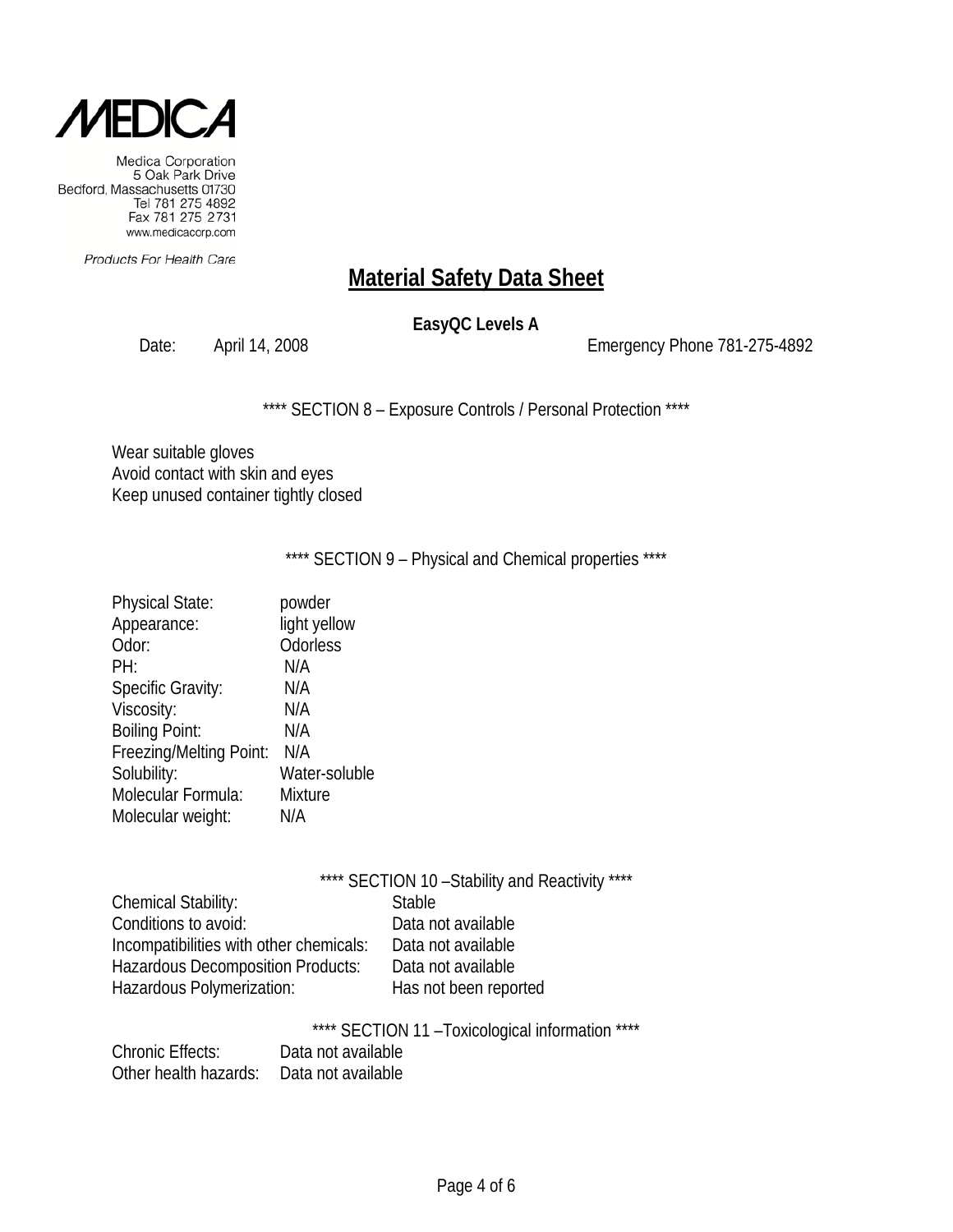

Products For Health Care

# **Material Safety Data Sheet**

**EasyQC Levels A** 

Date: April 14, 2008 Channel 2008 Emergency Phone 781-275-4892

\*\*\*\* SECTION 12 –Ecological Information \*\*\*\*

Data not available

\*\*\*\* SECTION 13 –Disposal Considerations \*\*\*\*

Reagent contains sodium azide as a preservative. Accumulations of azide may react with copper or lead plumbing to form explosive compounds on percussion. Flush drains with copious amounts of water to prevent build up.

Dispose of materials in a manner consistent with federal, state, and local regulations.

\*\*\*\* SECTION 14 – Transport Information \*\*\*\*

May be transported freely

\*\*\*\* SECTION 15 – Regulatory Information \*\*\*\*

US Federal Regulations:

This preparation is a component of an FDA-regulated in vitro diagnostic device. Additionally, the MSDS contains all the hazard criteria and information required by the Controlled Products Regulation (CPR).

RISK PHRASES None required.

SAFETY PHRASES S36/37/39 Wear suitable protective clothing, gloves and eye/face protection.

\*\*\*\* SECTION 16 – Additional Information \*\*\*\*

This MSDS has been prepared in accordance with the ANZI Z400.1 format. Every effort has been made to adhere to the hazard criteria and content requirement of the US OSHA Communication Standard, European Communities Safety Data Sheets Directive, Canadian Controlled Products Regulations, UK Chemical Hazard Information and Packaging Regulations and UN Globally Harmonized System of Classification and Labeling of Chemicals.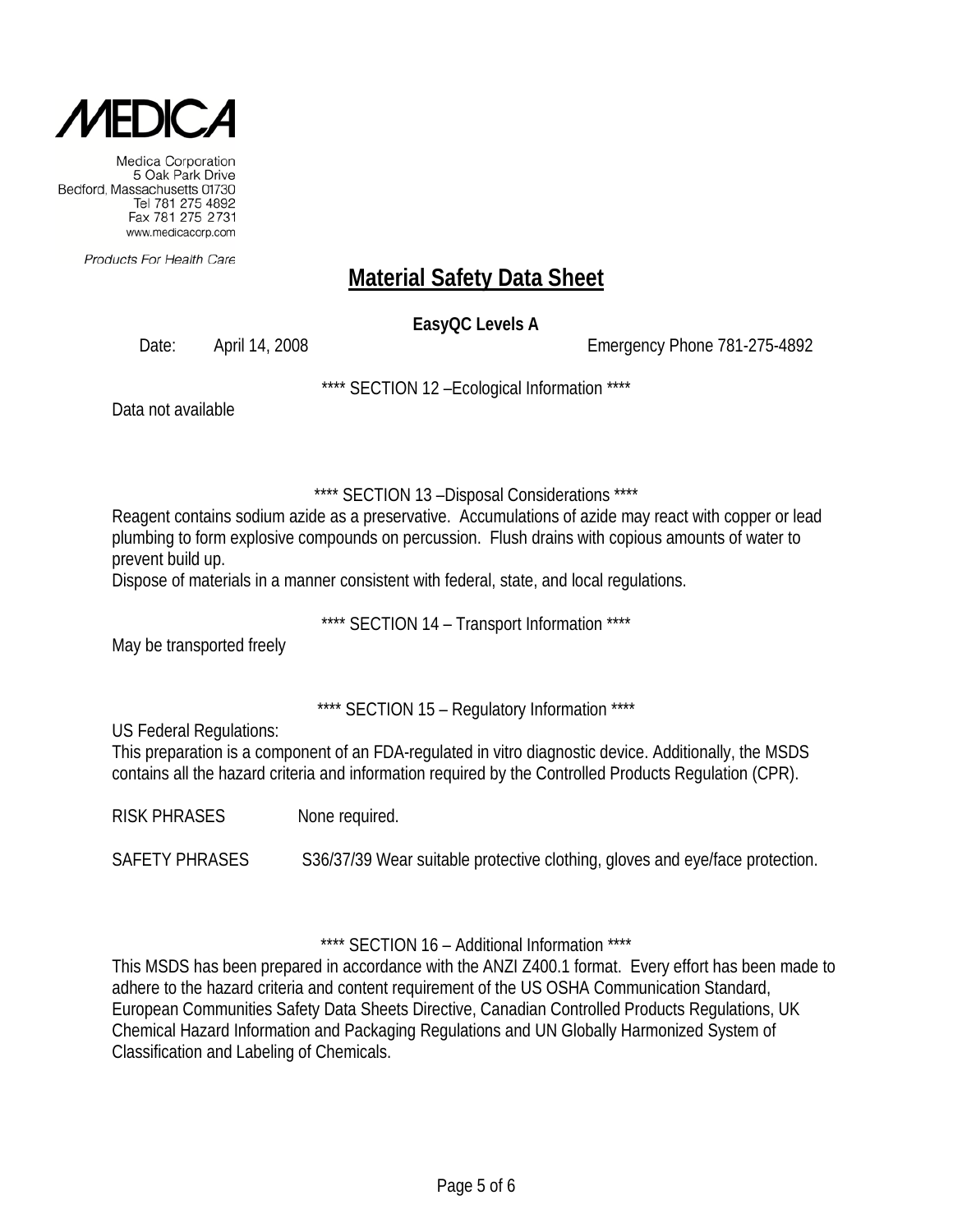

Products For Health Care

# **Material Safety Data Sheet**

**EasyQC Levels A** 

Date: April 14, 2008 Channel 2008 Emergency Phone 781-275-4892

#### **Disclaimer:**

The information above is provided in good faith. It is believed to be accurate and represents the best information currently available to us. HOWEVER, WE MAKE NO WARRANTY OF MERCHANTABILITY, FITNESS FOR A PARTICULAR PURPOSE OR OF A NY OTHER TYPE, EXPRESSED OR IMPLIED, WITH RESPECT TO PRODUCTS DESCRIBED OR DATA OR INFORMATION PROVIDED, AND WE ASSUME NO LIABILITY FROM THE USE OF SUCH PRODUCTS, DATA OR INFORMATION. Users should make their own investigations to determine the suitability of the information for their particular purposes. The user is required to comply with all laws and regulations relating to the purchase, use, storage and disposal of the material and must be familiar with and follow generally accepted safe handling procedures. In no event shall MEDICA be liable for any claims, losses or damages of any individual or for lost profits or any special, indirect, incidental, consequential or exemplary damages, however arising, even if MEDICA has been advised of the possibility of such damages.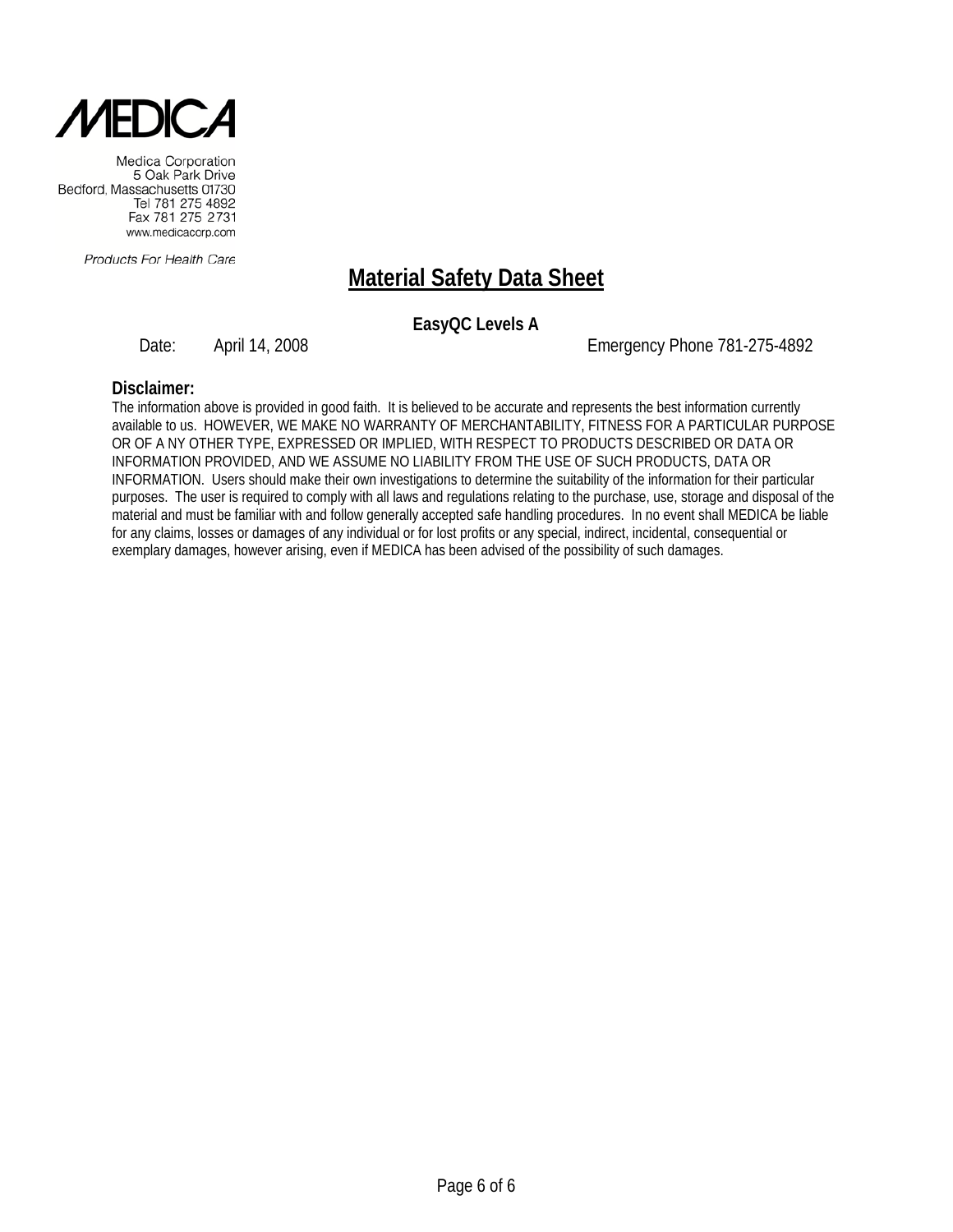

Products For Health Care

### **Material Safety Data Sheet**

### **EasyQC Levels B**

Date: April 14, 2008 **Emergency Phone 781-275-4892** 

\*\*\*\* SECTION 1 - Product Identification \*\*\*\*

| MSDS Name:      | Easy QC, Level B                   |
|-----------------|------------------------------------|
| Catalog Number: | 10792                              |
| Synonyms:       | General Chemistry Control, Level B |

\*\*\*\* SECTION 2 - Hazards Identification\*\*\*\*

*For In Vitro Diagnostic Use Only*

| Appearance and Odor     | Light yellow, lyophilized powder | <b>Melting Point</b>                 | N/A            |
|-------------------------|----------------------------------|--------------------------------------|----------------|
| Flashpoint              | N/A                              | <b>Vapor Density</b>                 | Not Determined |
| <b>Vapor Pressure</b>   | Not Determined                   | Solubility in Water Soluble in water |                |
| <b>Specific Gravity</b> | N/A                              |                                      |                |

In compliance with OSHA Hazard Communication Standard (29 CFR 1910.1200), a chemical is considered hazardous if it contains 1.0% or more of a hazardous compound or 0.1 % or more of a carcinogen. The product does NOT contain hazardous material(s) in excess of these amounts. Therefore, no MSDS is required under the standard.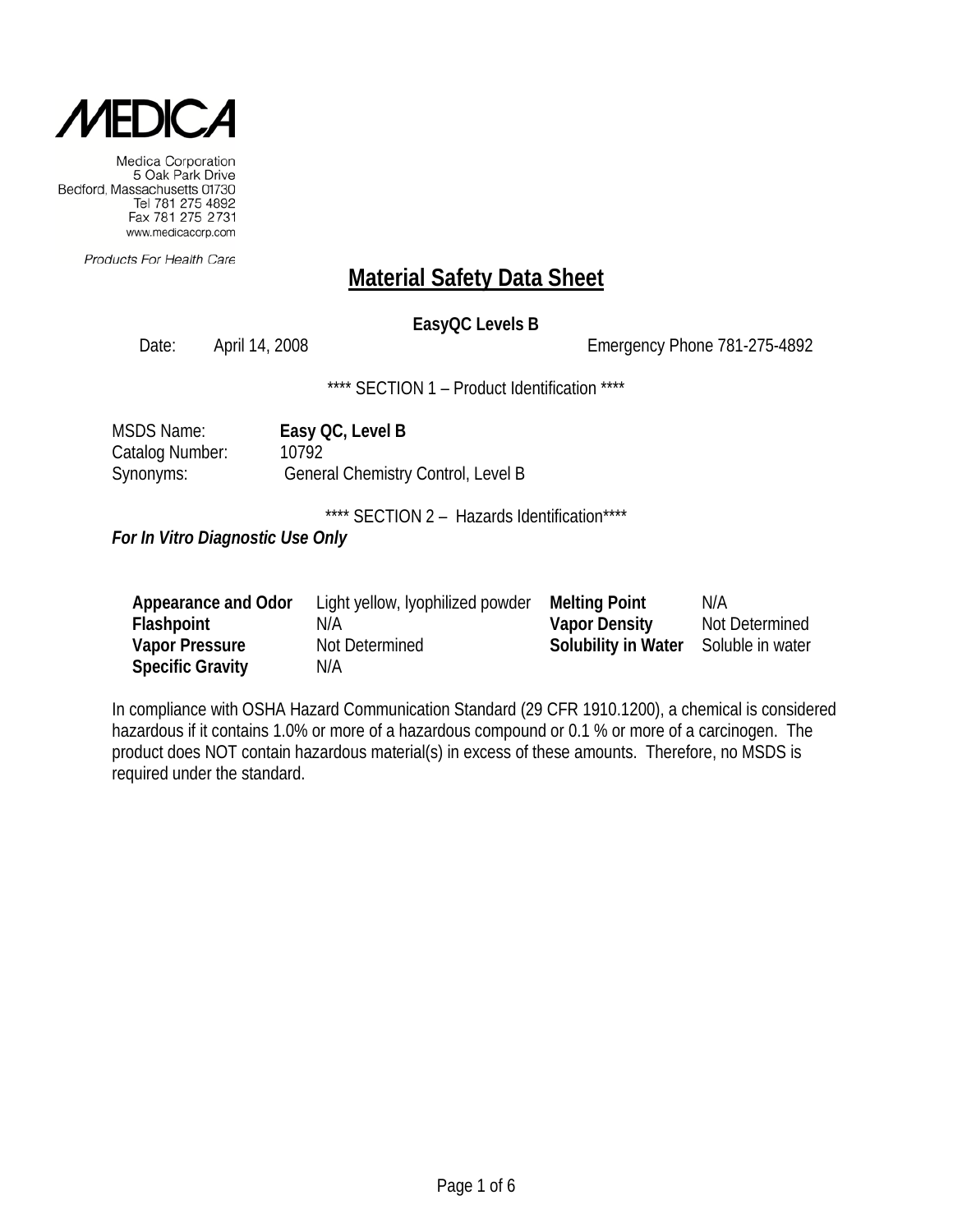

Medica Corporation<br>5 Oak Park Drive Bedford, Massachusetts 01730 Tel 781 275 4892<br>Tel 781 275 4892<br>Fax 781 275 2731 www.medicacorp.com

Products For Health Care

# **Material Safety Data Sheet**

### **EasyQC Levels B**

Date: April 14, 2008 **Emergency Phone 781-275-4892** 

\*\*\*\* SECTION 3 - Composition, Information on Ingredients \*\*\*\*

| <b>Ingredient Name</b>                      | QC Values*              | <b>Units</b> |
|---------------------------------------------|-------------------------|--------------|
| Albumin                                     | $2.5(2.2 - 2.8)$        | g/dL         |
| Alk. Phos.                                  | $353.3 (313.3 - 393.3)$ | U/L          |
| ALT                                         | $134.1(119.1 - 149.1)$  | U/L          |
| Amylase                                     | $241.3(221.3 - 261.3)$  | U/L          |
| <b>AST</b>                                  | $120.6(105.6 - 135.6)$  | U/L          |
| <b>Bicarbonate</b>                          | $17.8(14.8 - 20.8)$     | mmol/L       |
| Bilirubin, direct                           | $32.0$ $(2.50 - 3.90)$  | mg/dL        |
| Bilirubin, total                            | $6.00$ (5.20 – 6.80)    | mg/dL        |
| Calcium                                     | $9.90(9.20 - 10.60)$    | mg/dL        |
| Cholesterol                                 | $98(86 - 110)$          | mg/dL        |
| <b>Creatine Kinase</b>                      | 479 (429 - 529) L       | U/L          |
| Creatinine                                  | 4.6 $(4.10 - 5.10)$     | mg/dL        |
| GGT                                         | $55(46-64)$             | U/L          |
| Glucose-Hexokinase                          | 95.9 (89.9-101.9)       | mg/dL        |
| Glucose-Trinder                             | $82.4(76.4-88.4)$       | mg/dL        |
| <b>HDL Cholesterol</b>                      | $29.2(24.2 - 43.2)$     | mg/dL        |
| Iron                                        | $88.0 (68.0 - 108.0)$   | $\mu$ g/dL   |
| LDH                                         | $506.5(456.5 - 556.5)$  | U/L          |
| Magnesium                                   | $1.81(1.61 - 2.01)$     | mg/dL        |
| Phosphorus                                  | $3.20(2.80 - 3.60)$     | mg/dL        |
| <b>Total Protein</b>                        | $4.7(4.1 - 5.2)$        | g/dL         |
| Triglycerides                               | $108(93 - 123)$         | g/dL         |
| Urea-N (BUN)                                | $47.5(41.5 - 53.5)$     | mg/dL        |
| Uric Acid                                   | $4.75(3.00 - 6.00)$     | mg/dL        |
|                                             |                         |              |
| * approximate value after<br>reconstitution |                         |              |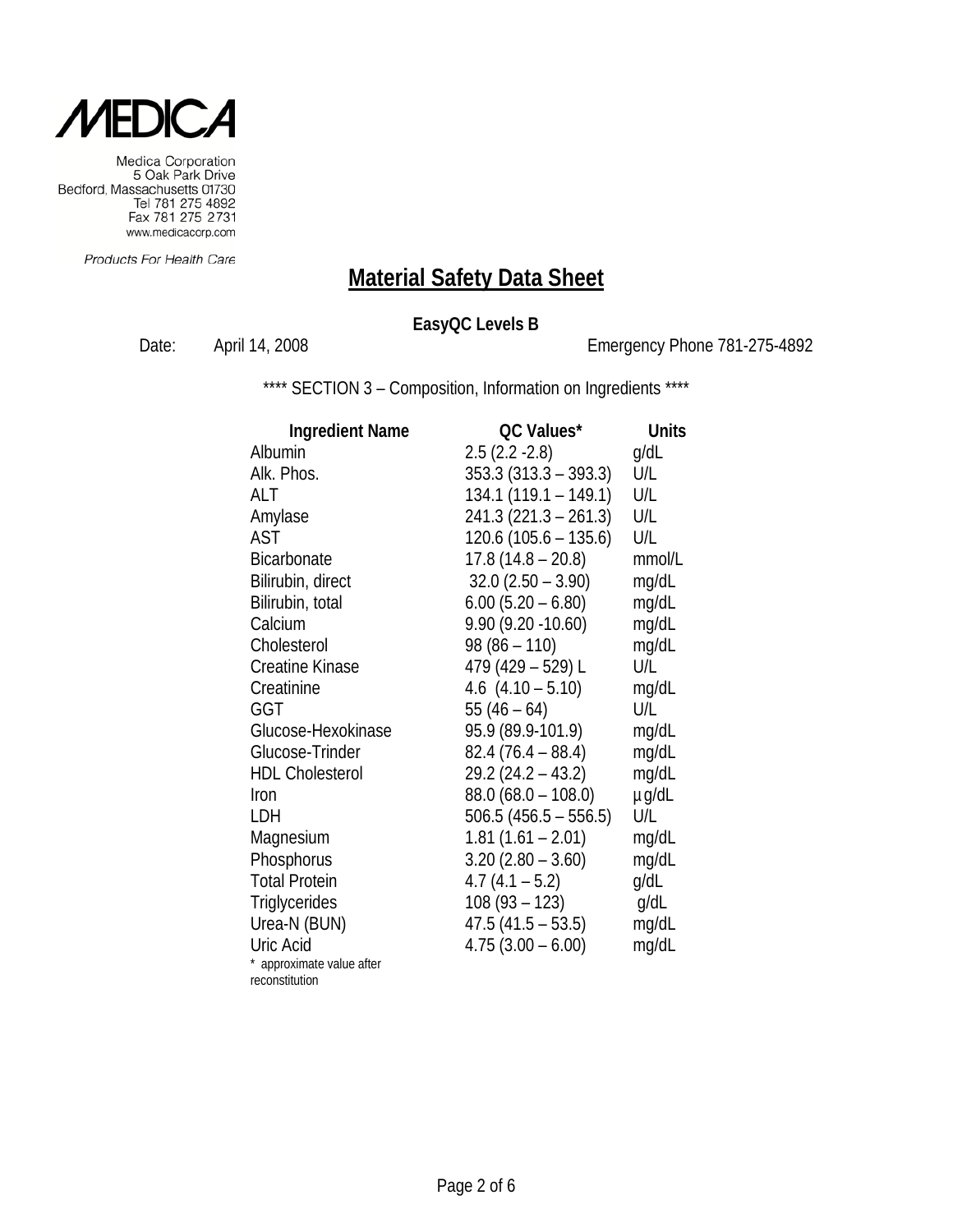

Products For Health Care

# **Material Safety Data Sheet**

**EasyQC Levels B** 

Date: April 14, 2008 Channel 2008 Emergency Phone 781-275-4892

\*\*\*\* SECTION 4 – First Aid Measures \*\*\*\*

- Inhalation: Provide fresh air. Restore or support breathing. Keep victim warm and quiet. Get medical attention.
- Eyes: Flush eyes, including under the eyelids with water for 15 minutes. Get medical attention.
- Skin: Flush skin with water for 15 minutes. Wash the affected area thoroughly with soap and water. Remove any contaminated clothing. Get medical attention if irritation develops or persists.
- Ingestion: Drink large quantities of water or milk. Do not induce vomiting. Do not give anything by mouth to an unconscious person. Get medical attention.

\*\*\*\* SECTION 5 - Fire fighting measures \*\*\*\*

General Information: Albumin Reagent is not flammable

\*\*\*\* SECTION 6 – Accidental Release Measures \*\*\*\*

Ventilate the area. Absorb spill with inert material (dry sand, vermiculite, absorptive pads, etc.). After absorption, put the material into a container for disposal. Wash the area after material has been removed. Dispose of the material in a way that is consistent with federal, state and local regulation.

\*\*\*\* SECTION 7-Handling and Storage\*\*\*\*

Handling: Avoid prolonged or repeated contact with skin. Do not ingest. Storage: Store at 2- 25 °C until the expiration date listed on the label.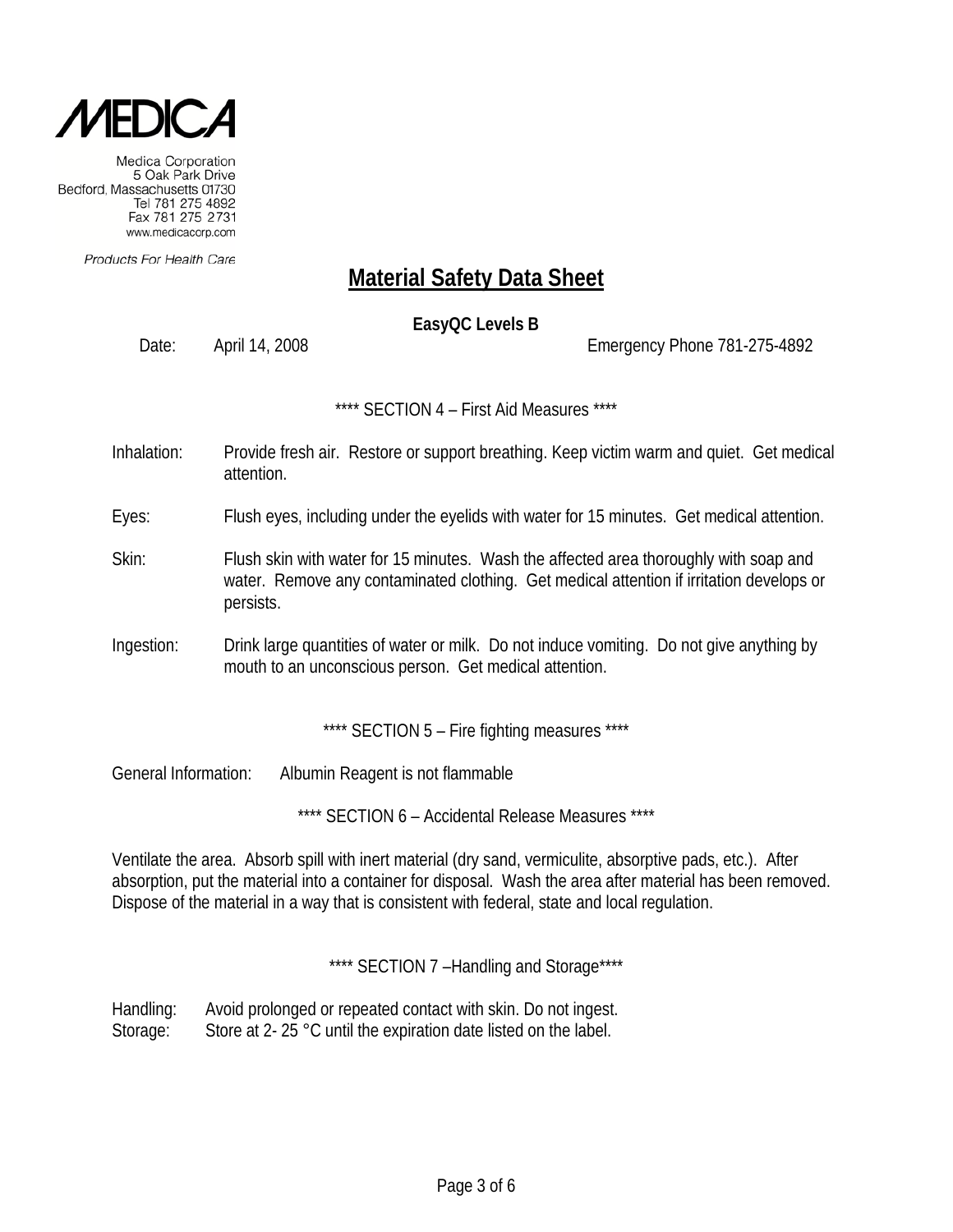

Products For Health Care

# **Material Safety Data Sheet**

### **EasyQC Levels B**

Date: April 14, 2008 Emergency Phone 781-275-4892

\*\*\*\* SECTION 8 - Exposure Controls / Personal Protection \*\*\*\*

Wear suitable gloves Avoid contact with skin and eyes Keep unused container tightly closed

\*\*\*\* SECTION 9 - Physical and Chemical properties \*\*\*\*

| <b>Physical State:</b>   | powder         |
|--------------------------|----------------|
| Appearance:              | light yellow   |
| Odor:                    | Odorless       |
| PH:                      | N/A            |
| <b>Specific Gravity:</b> | N/A            |
| Viscosity:               | N/A            |
| <b>Boiling Point:</b>    | N/A            |
| Freezing/Melting Point:  | N/A            |
| Solubility:              | Water-soluble  |
| Molecular Formula:       | <b>Mixture</b> |
| Molecular weight:        | N/A            |
|                          |                |

\*\*\*\* SECTION 10-Stability and Reactivity \*\*\*\*

| <b>Stable</b>         |
|-----------------------|
| Data not available    |
| Data not available    |
| Data not available    |
| Has not been reported |
|                       |

\*\*\*\* SECTION 11 - Toxicological information \*\*\*\*

| <b>Chronic Effects:</b> | Data not available |
|-------------------------|--------------------|
| Other health hazards:   | Data not available |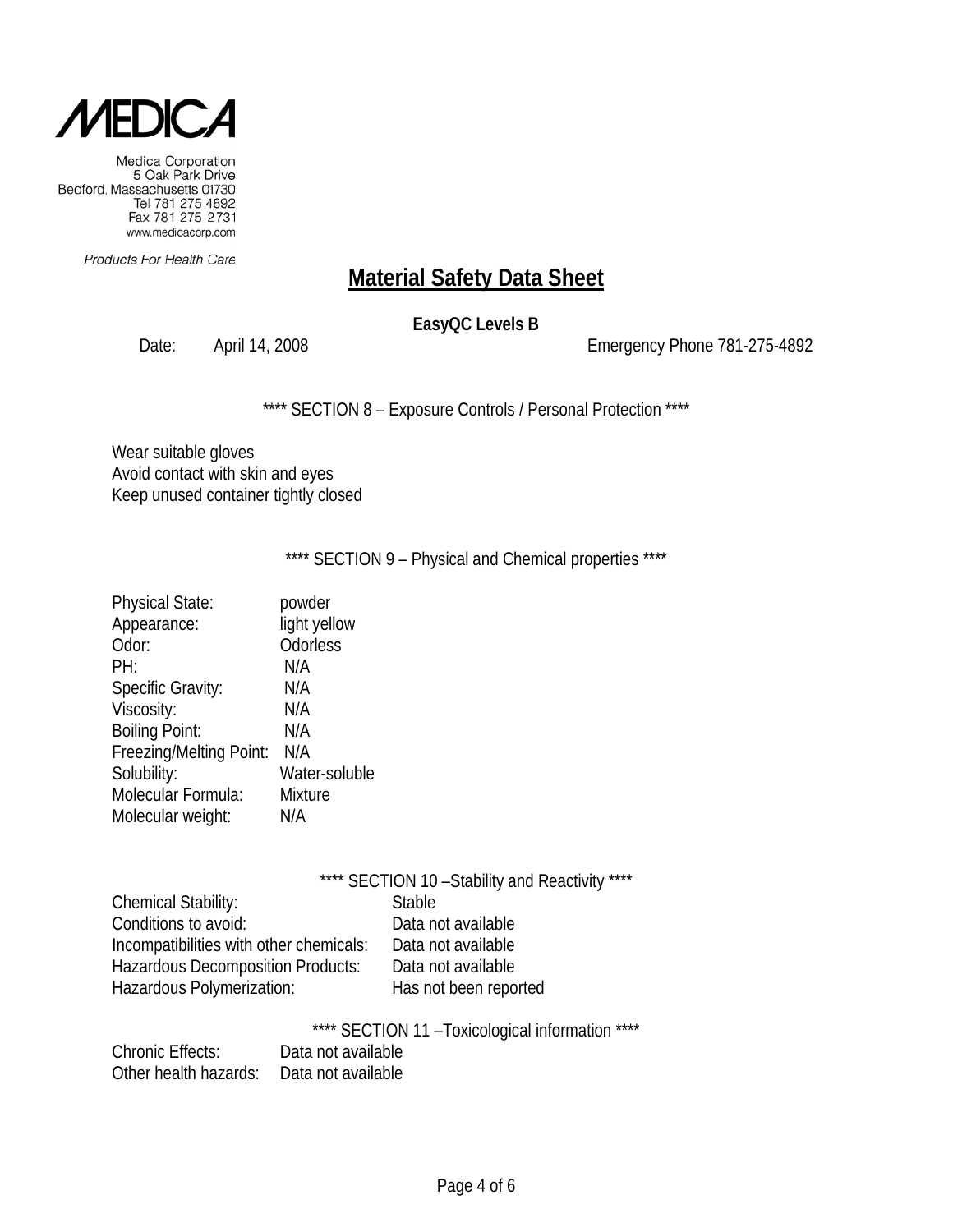

Products For Health Care

# **Material Safety Data Sheet**

**EasyQC Levels B** 

Date: April 14, 2008 Channel 2008 Emergency Phone 781-275-4892

\*\*\*\* SECTION 12 –Ecological Information \*\*\*\*

Data not available

\*\*\*\* SECTION 13 –Disposal Considerations \*\*\*\*

Reagent contains sodium azide as a preservative. Accumulations of azide may react with copper or lead plumbing to form explosive compounds on percussion. Flush drains with copious amounts of water to prevent build up.

Dispose of materials in a manner consistent with federal, state, and local regulations.

\*\*\*\* SECTION 14 – Transport Information \*\*\*\*

May be transported freely

\*\*\*\* SECTION 15 – Regulatory Information \*\*\*\*

US Federal Regulations:

This preparation is a component of an FDA-regulated in vitro diagnostic device. Additionally, the MSDS contains all the hazard criteria and information required by the Controlled Products Regulation (CPR).

RISK PHRASES None required.

SAFETY PHRASES S36/37/39 Wear suitable protective clothing, gloves and eye/face protection.

\*\*\*\* SECTION 16 – Additional Information \*\*\*\*

This MSDS has been prepared in accordance with the ANZI Z400.1 format. Every effort has been made to adhere to the hazard criteria and content requirement of the US OSHA Communication Standard, European Communities Safety Data Sheets Directive, Canadian Controlled Products Regulations, UK Chemical Hazard Information and Packaging Regulations and UN Globally Harmonized System of Classification and Labeling of Chemicals.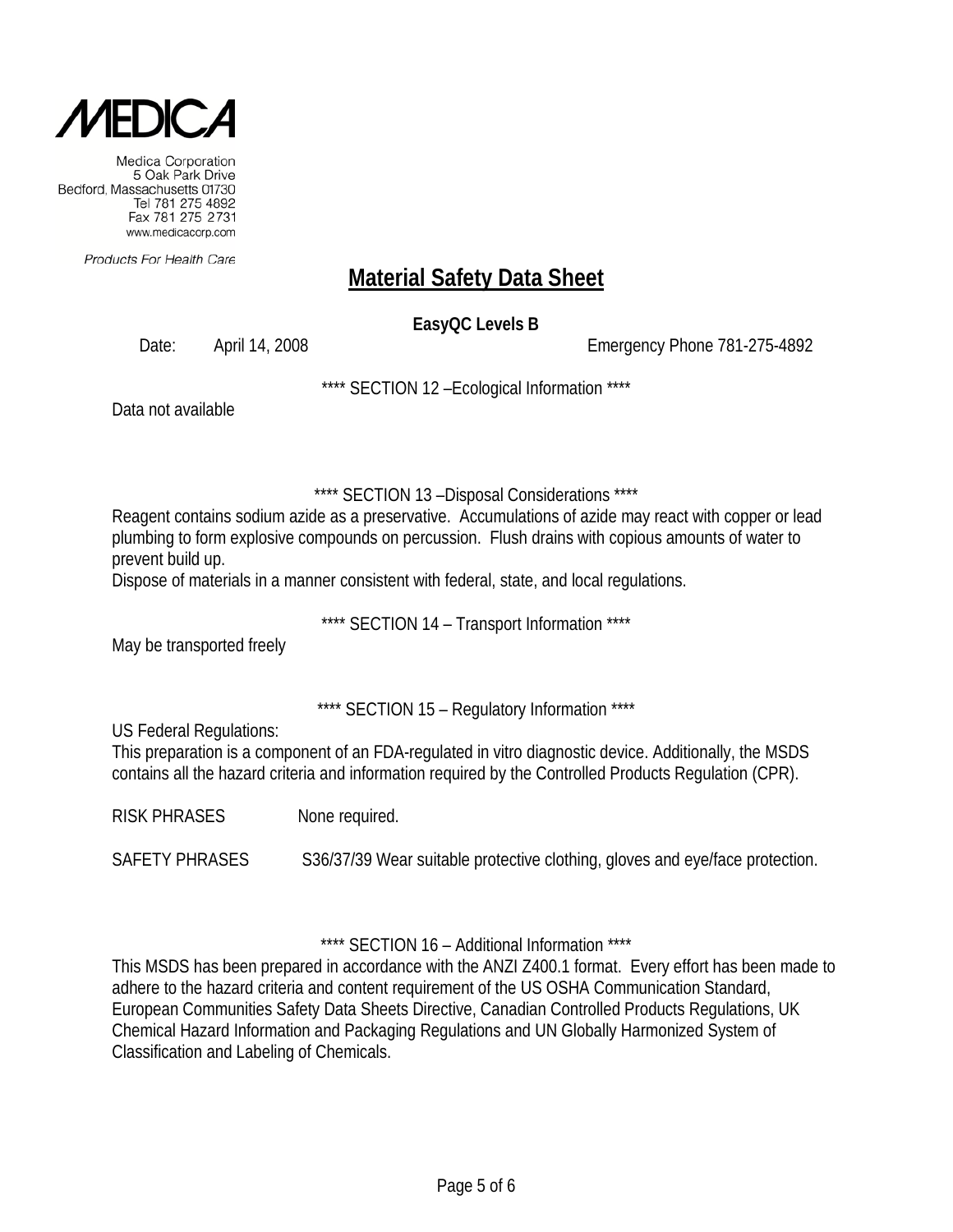

Products For Health Care

# **Material Safety Data Sheet**

**EasyQC Levels B** 

Date: April 14, 2008 Channel 2008 Emergency Phone 781-275-4892

#### **Disclaimer:**

The information above is provided in good faith. It is believed to be accurate and represents the best information currently available to us. HOWEVER, WE MAKE NO WARRANTY OF MERCHANTABILITY, FITNESS FOR A PARTICULAR PURPOSE OR OF A NY OTHER TYPE, EXPRESSED OR IMPLIED, WITH RESPECT TO PRODUCTS DESCRIBED OR DATA OR INFORMATION PROVIDED, AND WE ASSUME NO LIABILITY FROM THE USE OF SUCH PRODUCTS, DATA OR INFORMATION. Users should make their own investigations to determine the suitability of the information for their particular purposes. The user is required to comply with all laws and regulations relating to the purchase, use, storage and disposal of the material and must be familiar with and follow generally accepted safe handling procedures. In no event shall MEDICA be liable for any claims, losses or damages of any individual or for lost profits or any special, indirect, incidental, consequential or exemplary damages, however arising, even if MEDICA has been advised of the possibility of such damages.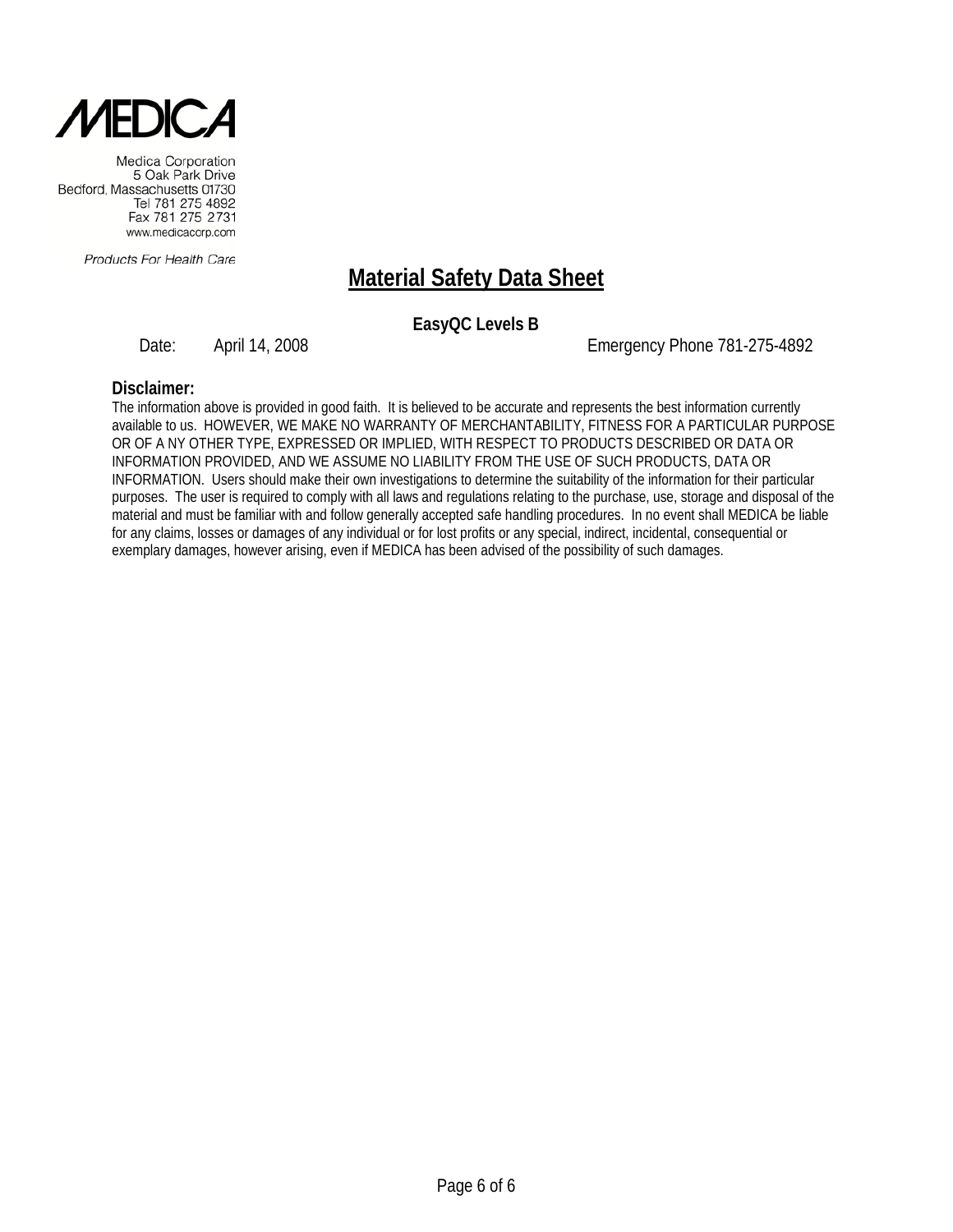

Products For Health Care

### **Material Safety Data Sheet**

### **Total Bilirubin**

Date: April 8, 2008 Channel Controller Emergency Phone 781-275-4892

\*\*\*\* SECTION 1 - Product Identification \*\*\*\*

| <b>MSDS Name:</b> | <b>Total Bi</b> |
|-------------------|-----------------|
| Catalog Number:   | 10207-4         |
| Synonyms:         | T-BIL           |

**Bilirubin** (two part reagent)

\*\*\*\* SECTION 2 - Hazards Identification\*\*\*\*

#### *For In Vitro Diagnostic Use Only*

| Appearance and Odor R1:        | Clear, odorless solution | <b>Melting Point</b>       | N/A              |
|--------------------------------|--------------------------|----------------------------|------------------|
| <b>Appearance and Odor R2:</b> | Clear, odorless solution | <b>Vapor Density</b>       | Not Determined   |
| Flashpoint                     | N/A                      | <b>Solubility in Water</b> | Soluble in water |
| <b>Vapor Pressure</b>          | Not Determined           |                            |                  |
| <b>Specific Gravity R1</b>     | 1.0157 g/mL              |                            |                  |
| <b>Specific Gravity R2</b>     | 1.004 $q/mL$             |                            |                  |

In compliance with OSHA Hazard Communication Standard (29 CFR 1910.1200), a chemical is considered hazardous if it contains 1.0% or more of a hazardous compound or 0.1 % or more of a carcinogen. The product does NOT contain hazardous material(s) in excess of these amounts. Therefore, no MSDS is required under the standard.

| <b>Ingredient Name</b>           | $CAS \#$  | EINECS#   | Concentration |
|----------------------------------|-----------|-----------|---------------|
| Total Bilirubin Reagent R1:      |           |           |               |
| <b>NaCl</b>                      | 7647-14-5 | 231-598-3 | 154 mmol/L    |
| <b>Trade Secret</b>              |           |           | 1.00%         |
| <b>HCI</b>                       | 7647-01-0 | 231-595-7 | 190 mmol/L    |
| Surfactants and preservatives    |           |           |               |
| Total Bilirubin Reagent R2:      |           |           |               |
| HCI                              | 7647-01-0 | 231-595-7 | 135 mmol/L    |
| 2,4-dichlorophenyldiazonium salt |           |           | 5 mmol/L      |
| Surfactant                       |           |           |               |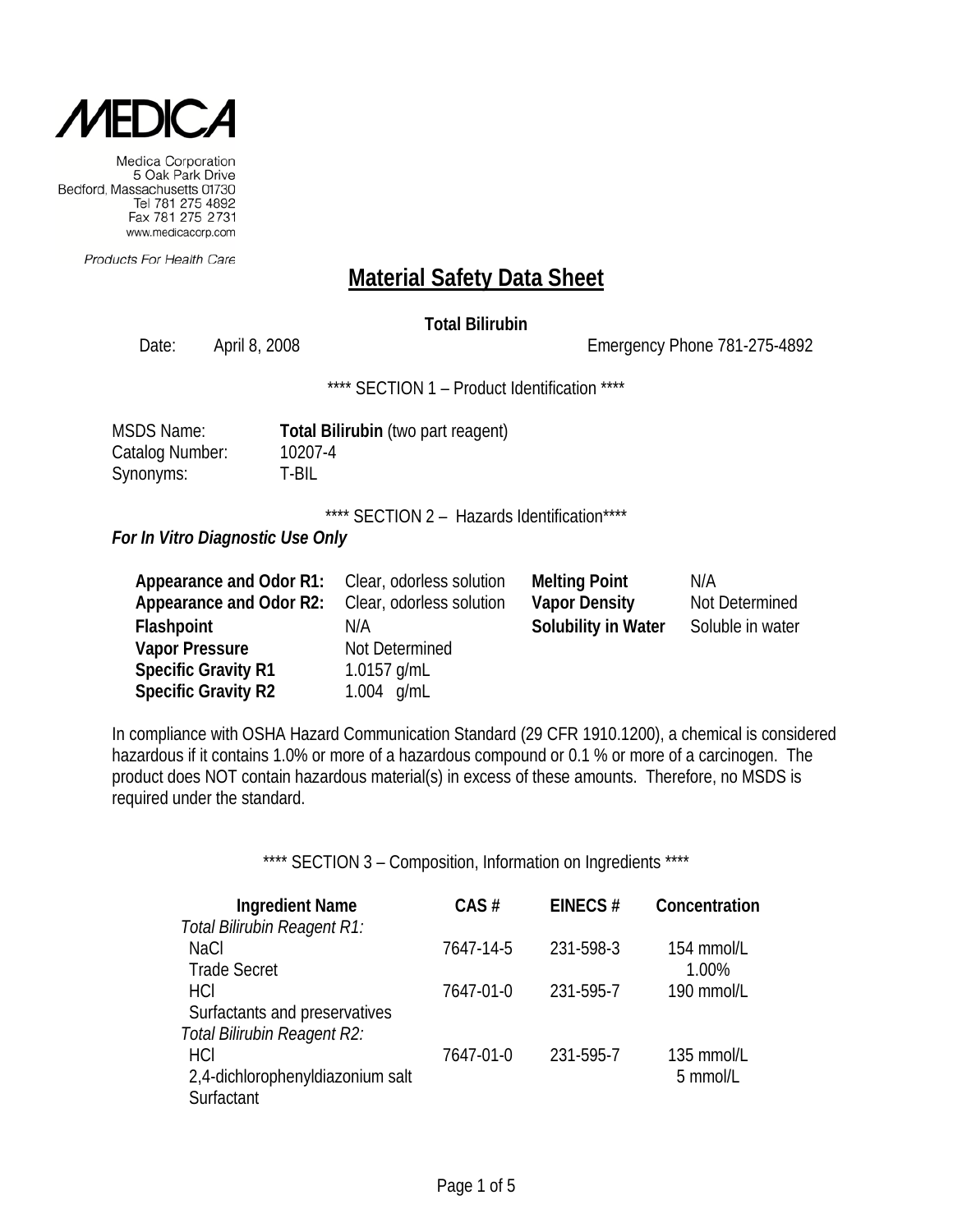

Products For Health Care

# **Material Safety Data Sheet**

**Total Bilirubin**

Date: April 8, 2008 Emergency Phone 781-275-4892

#### \*\*\*\* SECTION 4 – First Aid Measures \*\*\*\*

- Inhalation: Provide fresh air. Restore or support breathing. Keep victim warm and quiet. Get medical attention.
- Eyes: Flush eyes, including under the eyelids with water for 15 minutes. Get medical attention.
- Skin: Flush skin with water for 15 minutes. Wash the affected area thoroughly with soap and water. Remove any contaminated clothing. Get medical attention if irritation develops or persists.
- Ingestion: Drink large quantities of water or milk. Do not induce vomiting. Do not give anything by mouth to an unconscious person. Get medical attention.

\*\*\*\* SECTION 5 - Fire fighting measures \*\*\*\*

General Information: Total Bilirubin Reagent is not flammable

\*\*\*\* SECTION 6 – Accidental Release Measures \*\*\*\*

Ventilate the area. Absorb spill with inert material (dry sand, vermiculite, absorptive pads, etc.). After absorption, put the material into a container for disposal. Wash the area after material has been removed. Dispose of the material in a way that is consistent with federal, state and local regulation.

\*\*\*\* SECTION 7 -Handling and Storage\*\*\*\*

Handling: Avoid prolonged or repeated contact with skin. Do not ingest. Storage: Store at 2- 8 °C until the expiration date listed on the label.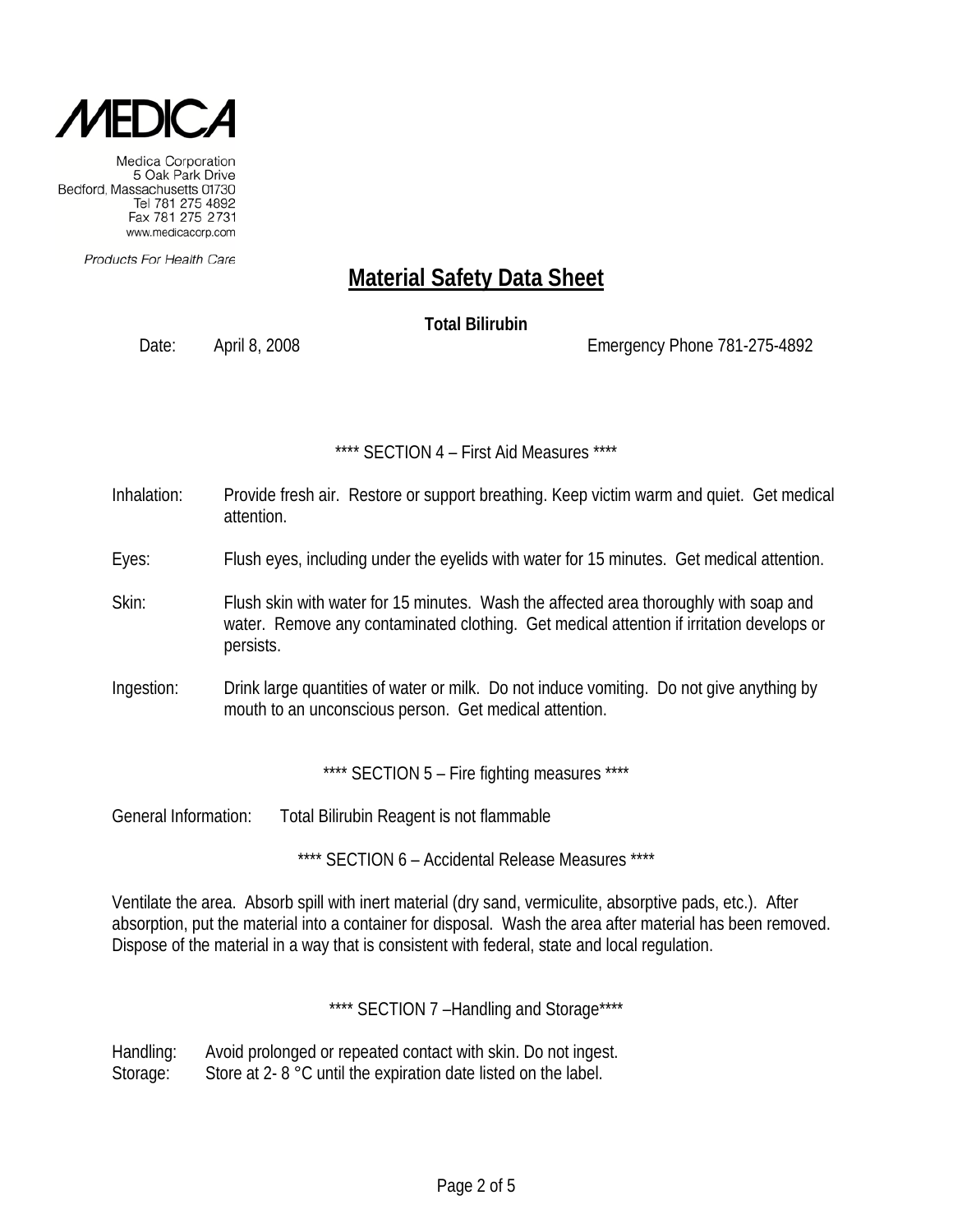

Products For Health Care

### **Material Safety Data Sheet**

### **Total Bilirubin**

Date: April 8, 2008 2008 2008 Emergency Phone 781-275-4892

\*\*\*\* SECTION 8 - Exposure Controls / Personal Protection \*\*\*\*

Wear suitable gloves Avoid contact with skin and eyes Keep unused container tightly closed

\*\*\*\* SECTION 9 - Physical and Chemical properties \*\*\*\*

| Physical State R1 & R2: Liquid |                |
|--------------------------------|----------------|
| Appearance R1:                 | Colorless      |
| Appearance R1:                 | peach colored  |
| Odor R1 & R2:                  | Odorless       |
| <b>PH R1:</b>                  | 0.8            |
| <b>PH R2:</b>                  | 0.9            |
| <b>Specific Gravity R1:</b>    | 1.0157 g/mL    |
| Specific Gravity R2:           | $1.004$ g/mL   |
| Viscosity:                     | N/A            |
| <b>Boiling Point:</b>          | N/A            |
| Freezing/Melting Point:        | N/A            |
| Solubility:                    | Water-soluble  |
| Molecular Formula:             | <b>Mixture</b> |
| Molecular weight:              | N/A            |
|                                |                |

|                                         | **** SECTION 10 - Stability and Reactivity **** |
|-----------------------------------------|-------------------------------------------------|
| <b>Chemical Stability:</b>              | <b>Stable</b>                                   |
| Conditions to avoid:                    | Data not available                              |
| Incompatibilities with other chemicals: | Data not available                              |
| Hazardous Decomposition Products:       | Data not available                              |
| Hazardous Polymerization:               | Has not been reported                           |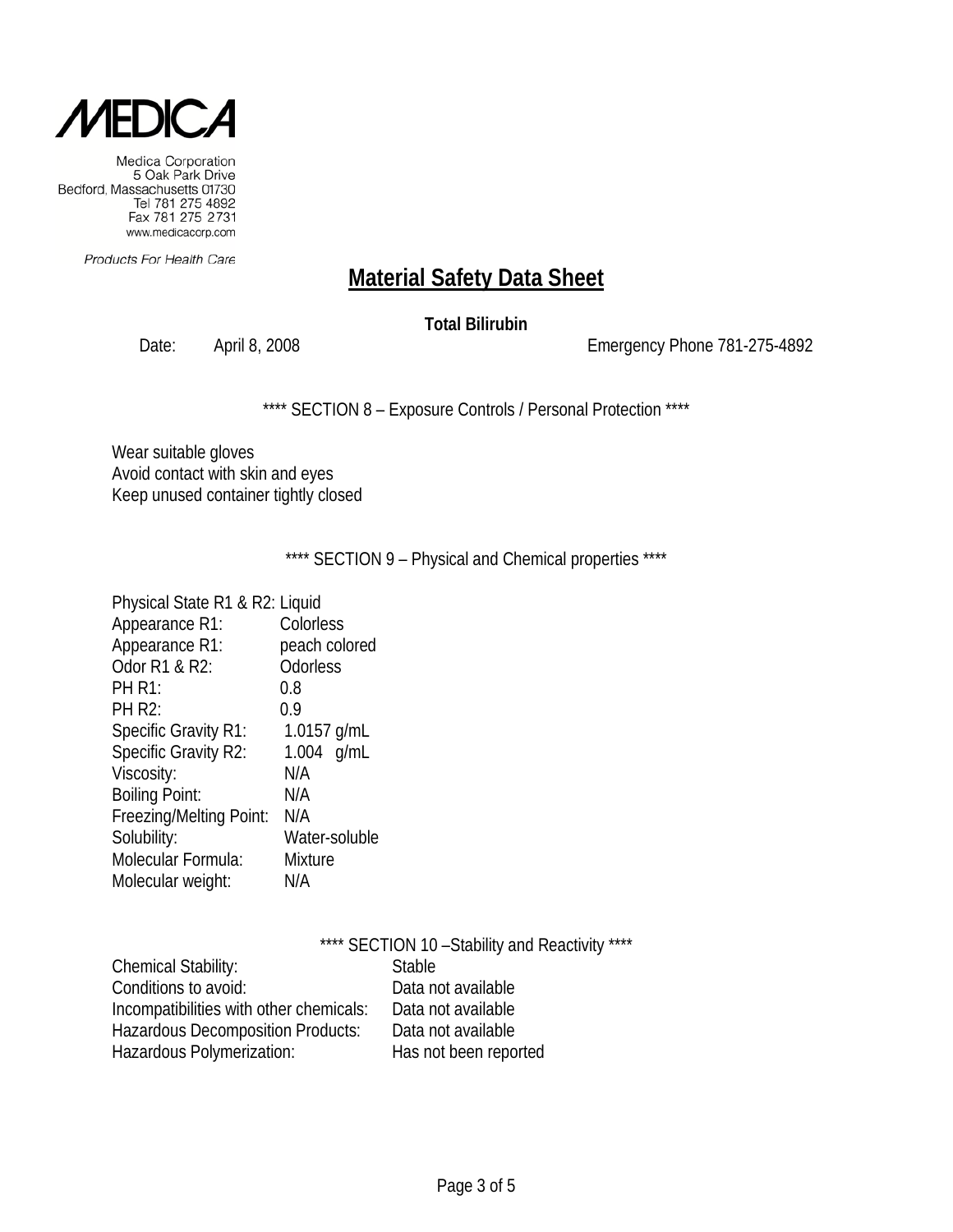

Products For Health Care

## **Material Safety Data Sheet**

**Total Bilirubin**

Date: April 8, 2008 Emergency Phone 781-275-4892

SECTION 11 - Toxicological information \*\*\*\*

| Chronic Effects:                          | Data not available |
|-------------------------------------------|--------------------|
| Other health hazards:  Data not available |                    |

\*\*\*\* SECTION 12 –Ecological Information \*\*\*\*

Data not available

\*\*\*\* SECTION 13 –Disposal Considerations \*\*\*\*

Reagent contains sodium azide as a preservative. Accumulations of azide may react with copper or lead plumbing to form explosive compounds on percussion. Flush drains with copious amounts of water to prevent build up.

Dispose of materials in a manner consistent with federal, state, and local regulations.

\*\*\*\* SECTION 14 – Transport Information \*\*\*\*

May be transported freely

\*\*\*\* SECTION 15 – Regulatory Information \*\*\*\*

US Federal Regulations:

This preparation is a component of an FDA-regulated in vitro diagnostic device. Additionally, the MSDS contains all the hazard criteria and information required by the Controlled Products Regulation (CPR).

- RISK PHRASES R20/2122 Harmful by inhalation, in contact with skin and if swallowed R34 Causes burns
- SAFETY PHRASES S26 In case of contact with eyes, rinse immediately with plenty of water S35 This material and its container must be disposed of in a safe way S36/37/39 Wear suitable protective clothing, gloves and eye/face protection. S45 In case of accident or if you feel unwell, seek medical advice immediately (show the label whenever possible)

<<Insert Symbols for Xi, C>>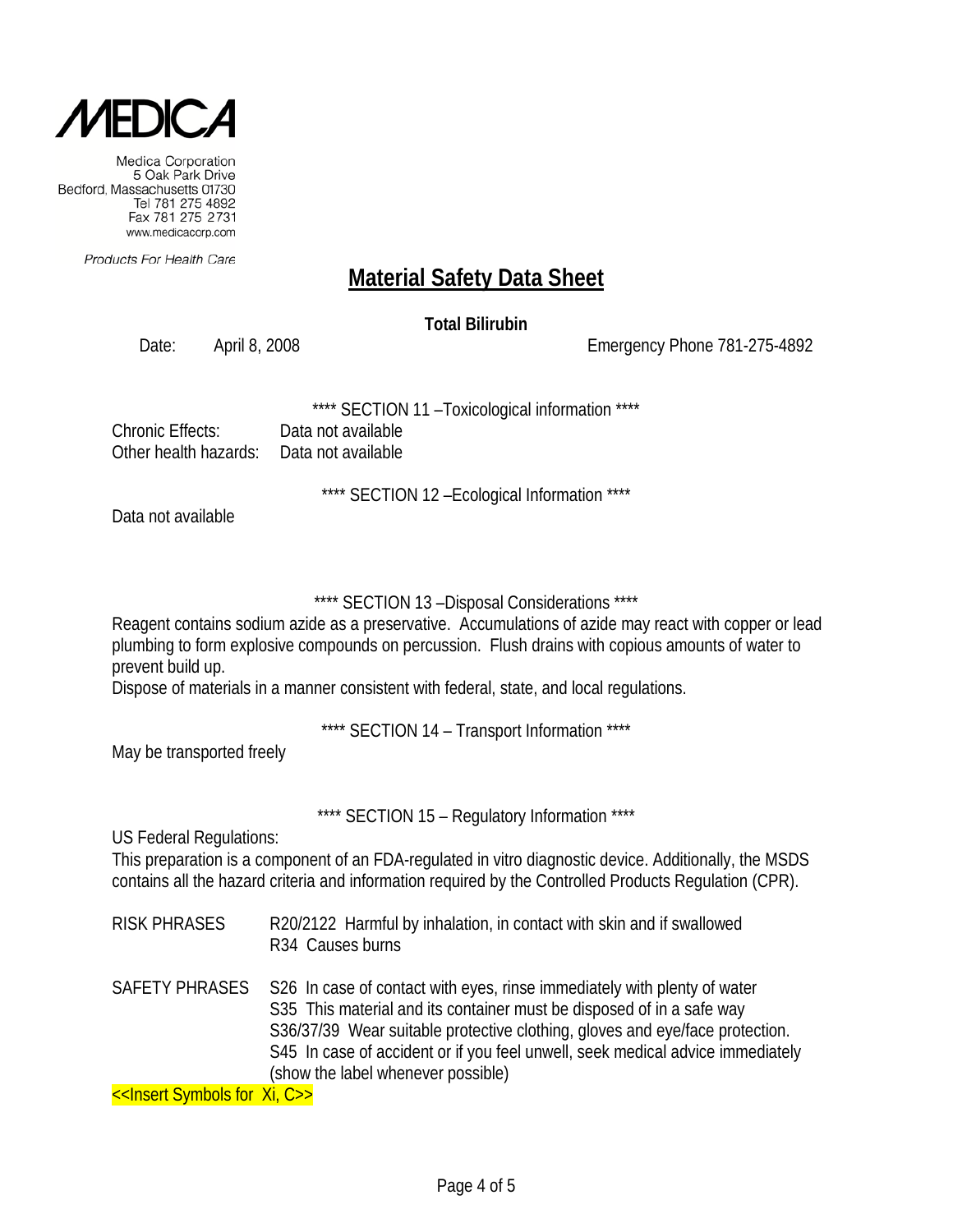

Products For Health Care

### **Material Safety Data Sheet**

**Total Bilirubin**

Date: April 8, 2008 Emergency Phone 781-275-4892

### \*\*\*\* SECTION 16 – Additional Information \*\*\*\*

This MSDS has been prepared in accordance with the ANZI Z400.1 format. Every effort has been made to adhere to the hazard criteria and content requirement of the US OSHA Communication Standard, European Communities Safety Data Sheets Directive, Canadian Controlled Products Regulations, UK Chemical Hazard Information and Packaging Regulations and UN Globally Harmonized System of Classification and Labeling of Chemicals.

#### **Disclaimer:**

The information above is provided in good faith. It is believed to be accurate and represents the best information currently available to us. HOWEVER, WE MAKE NO WARRANTY OF MERCHANTABILITY, FITNESS FOR A PARTICULAR PURPOSE OR OF A NY OTHER TYPE, EXPRESSED OR IMPLIED, WITH RESPECT TO PRODUCTS DESCRIBED OR DATA OR INFORMATION PROVIDED, AND WE ASSUME NO LIABILITY FROM THE USE OF SUCH PRODUCTS, DATA OR INFORMATION. Users should make their own investigations to determine the suitability of the information for their particular purposes. The user is required to comply with all laws and regulations relating to the purchase, use, storage and disposal of the material and must be familiar with and follow generally accepted safe handling procedures. In no event shall MEDICA be liable for any claims, losses or damages of any individual or for lost profits or any special, indirect, incidental, consequential or exemplary damages, however arising, even if MEDICA has been advised of the possibility of such damages.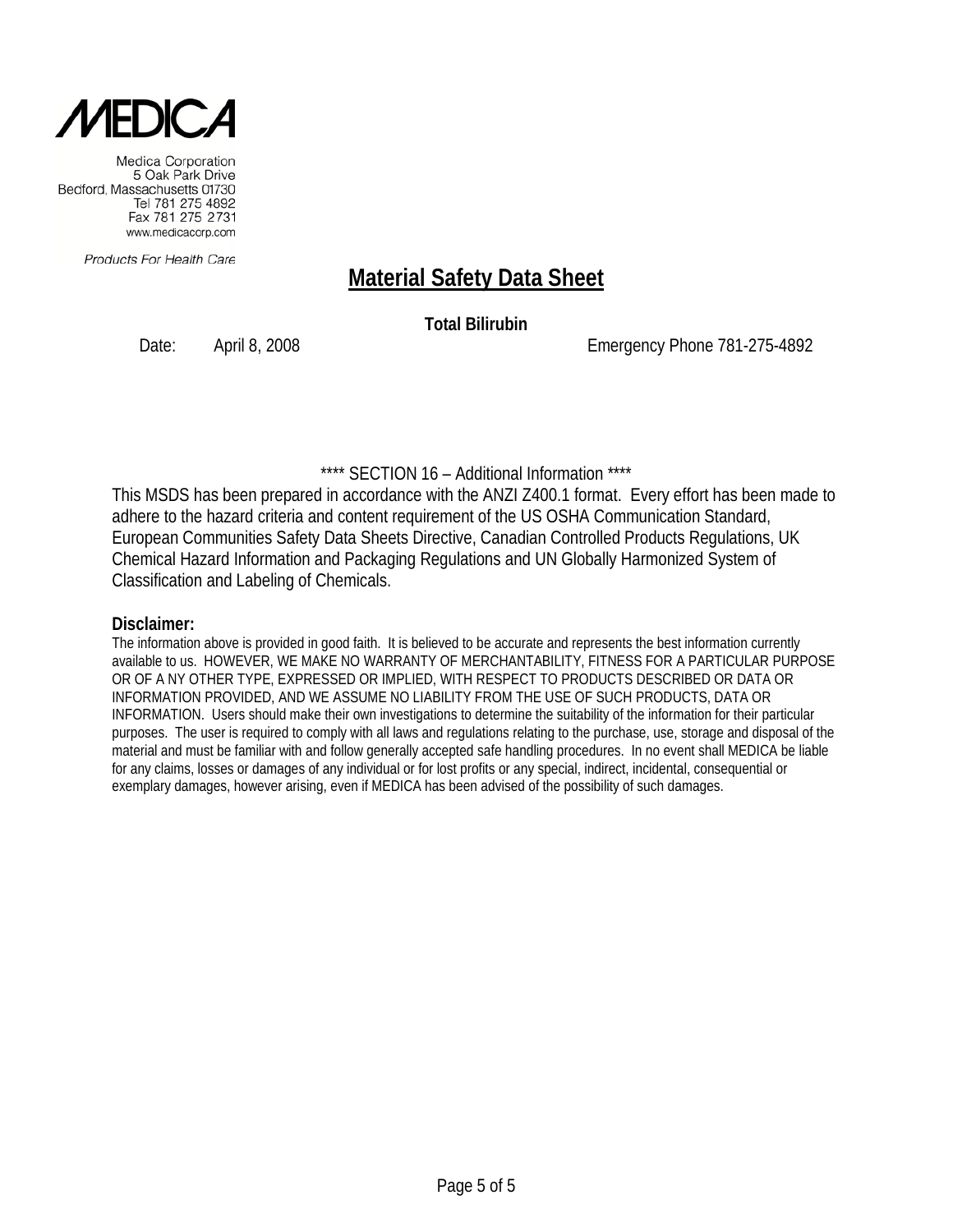

Products For Health Care

### **Material Safety Data Sheet**

### **TOTAL PROTEIN**

Date: April 7, 2008 Emergency Phone 781-275-4892

\*\*\*\* SECTION 1 – Product Identification \*\*\*\*

| <b>MSDS Name:</b> | <b>Total Protein</b> |
|-------------------|----------------------|
| Catalog Number:   | 10213-4              |
| Synonyms:         | ТP                   |

\*\*\*\* SECTION 2 - Hazards Identification\*\*\*\*

*For In Vitro Diagnostic Use Only*

| Appearance and Odor     | Blue, odorless solution | <b>Melting Point</b> | N/A              |
|-------------------------|-------------------------|----------------------|------------------|
| Flashpoint              | N/A                     | <b>Vapor Density</b> | Not Determined   |
| <b>Vapor Pressure</b>   | Not Determined          | Solubility in Water  | Soluble in water |
| <b>Specific Gravity</b> | 1.0308                  |                      |                  |

In compliance with OSHA Hazard Communication Standard (29 CFR 1910.1200), a chemical is considered hazardous if it contains 1.0% or more of a hazardous compound or 0.1 % or more of a carcinogen. The product does NOT contain hazardous material(s) in excess of these amounts. Therefore, no MSDS is required under the standard.

| <b>Ingredient Name</b>               | $CAS \#$  | EINECS $#$ | Concentration |
|--------------------------------------|-----------|------------|---------------|
| Copper Sulfate, pentahydrate         | 7758-99-8 |            | $0.3$ g/dL    |
| Sodium Hydroxide                     | 1310-73-2 | 215-185-5  | $0.8$ g/dL    |
| Potassium lodide, potassium tartrate |           |            |               |
| and sodium azide as preservative     |           |            |               |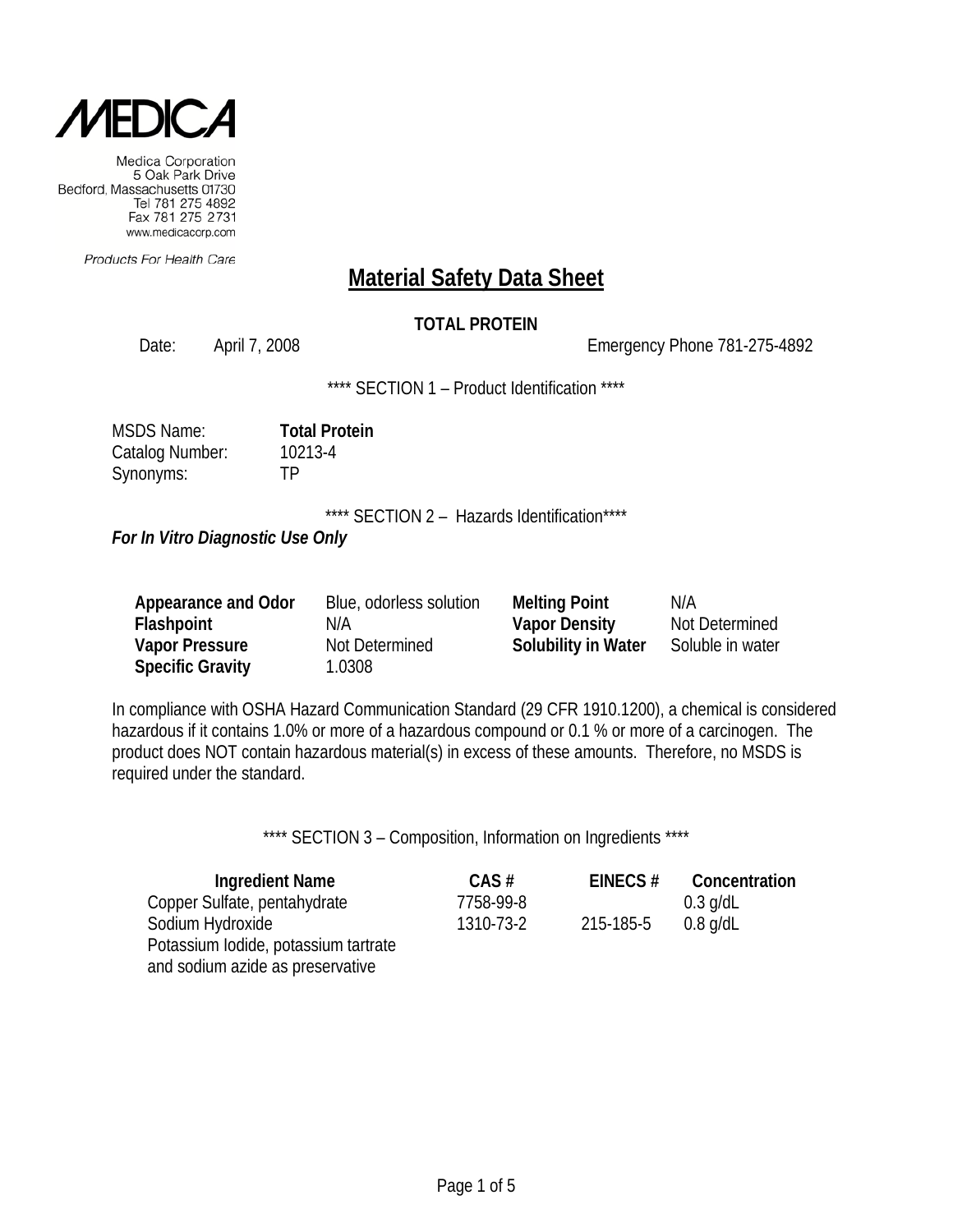

Products For Health Care

### **Material Safety Data Sheet**

### **TOTAL PROTEIN**

Date: April 7, 2008 Emergency Phone 781-275-4892

\*\*\*\* SECTION 4 – First Aid Measures \*\*\*\*

- Inhalation: Provide fresh air. Restore or support breathing. Keep victim warm and quiet. Get medical attention.
- Eyes: Flush eyes, including under the eyelids with water for 15 minutes. Get medical attention.
- Skin: Flush skin with water for 15 minutes. Wash the affected area thoroughly with soap and water. Remove any contaminated clothing. Get medical attention if irritation develops or persists.
- Ingestion: Drink large quantities of water or milk. Do not induce vomiting. Do not give anything by mouth to an unconscious person. Get medical attention.

\*\*\*\* SECTION 5 - Fire fighting measures \*\*\*\*

General Information: Total Protein Reagent is not flammable

\*\*\*\* SECTION 6 – Accidental Release Measures \*\*\*\*

Ventilate the area. Absorb spill with inert material (dry sand, vermiculite, absorptive pads, etc.). After absorption, put the material into a container for disposal. Wash the area after material has been removed. Dispose of the material in a way that is consistent with federal, state and local regulation.

\*\*\*\* SECTION 7 -Handling and Storage\*\*\*\*

Handling: Avoid prolonged or repeated contact with skin. Do not ingest. Storage: Store at 2- 25 °C until the expiration date listed on the label.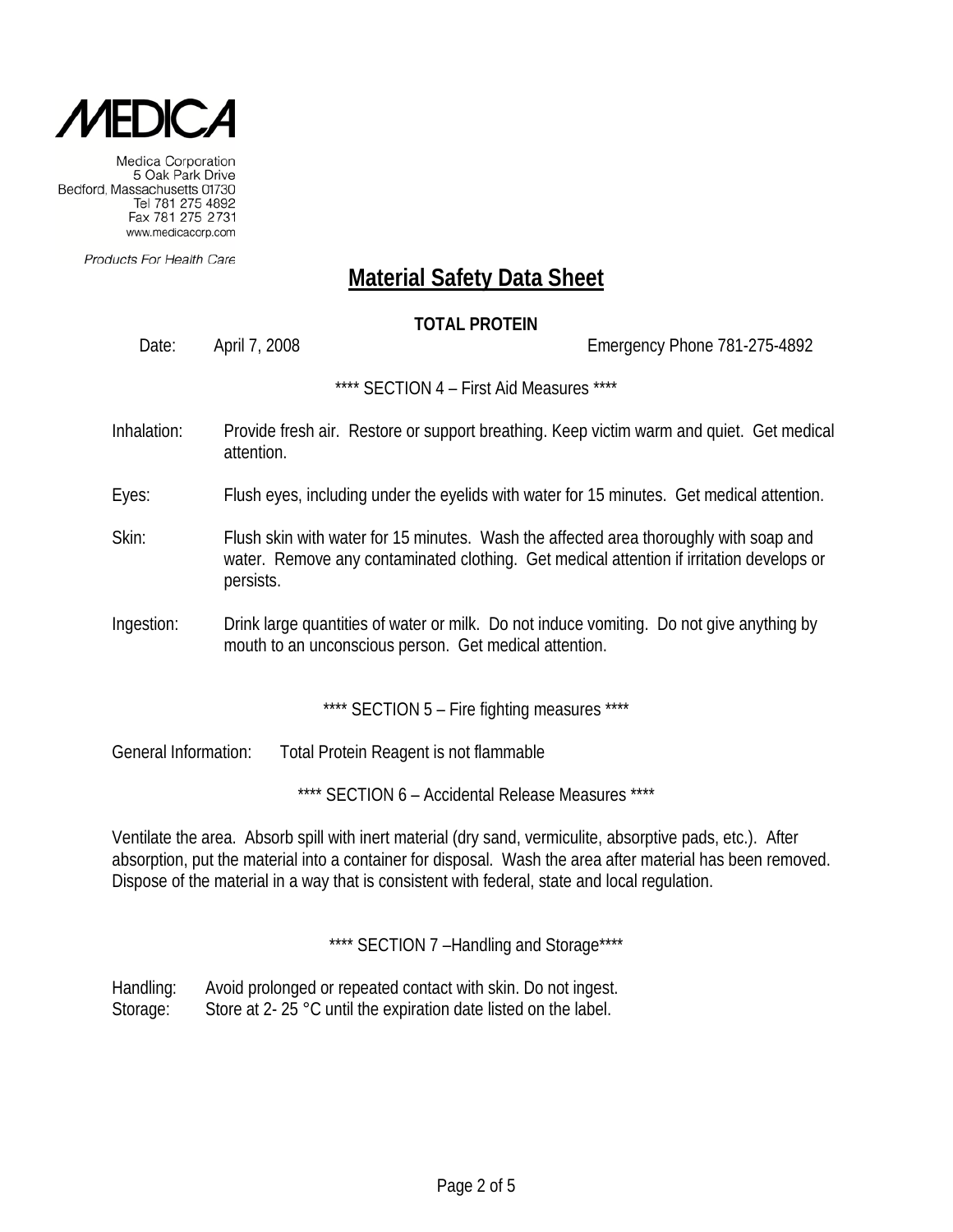

Products For Health Care

## **Material Safety Data Sheet**

### **TOTAL PROTEIN**

Date: April 7, 2008 2008 2009 2010 Emergency Phone 781-275-4892

\*\*\*\* SECTION 8 - Exposure Controls / Personal Protection \*\*\*\*

Wear suitable gloves Avoid contact with skin and eyes Keep unused container tightly closed

\*\*\*\* SECTION 9 - Physical and Chemical properties \*\*\*\*

| <b>Physical State:</b>   | Liquid        |
|--------------------------|---------------|
| Appearance:              | Blue          |
| Odor:                    | Odorless      |
| PH:                      | 12.8          |
| <b>Specific Gravity:</b> | 1.0038        |
| Viscosity:               | N/A           |
| <b>Boiling Point:</b>    | N/A           |
| Freezing/Melting Point:  | N/A           |
| Solubility:              | Water-soluble |
| Molecular Formula:       | Mixture       |
| Molecular weight:        | N/A           |
|                          |               |

| **** SECTION 10 - Stability and Reactivity ****                |
|----------------------------------------------------------------|
| <b>Stable</b>                                                  |
| Data not available                                             |
| Incompatibilities with other chemicals:<br>Data not available  |
| <b>Hazardous Decomposition Products:</b><br>Data not available |
| Has not been reported                                          |
|                                                                |

\*\*\*\* SECTION 11 –Toxicological information \*\*\*\*

| <b>Chronic Effects:</b>                  | Data not available |
|------------------------------------------|--------------------|
| Other health hazards: Data not available |                    |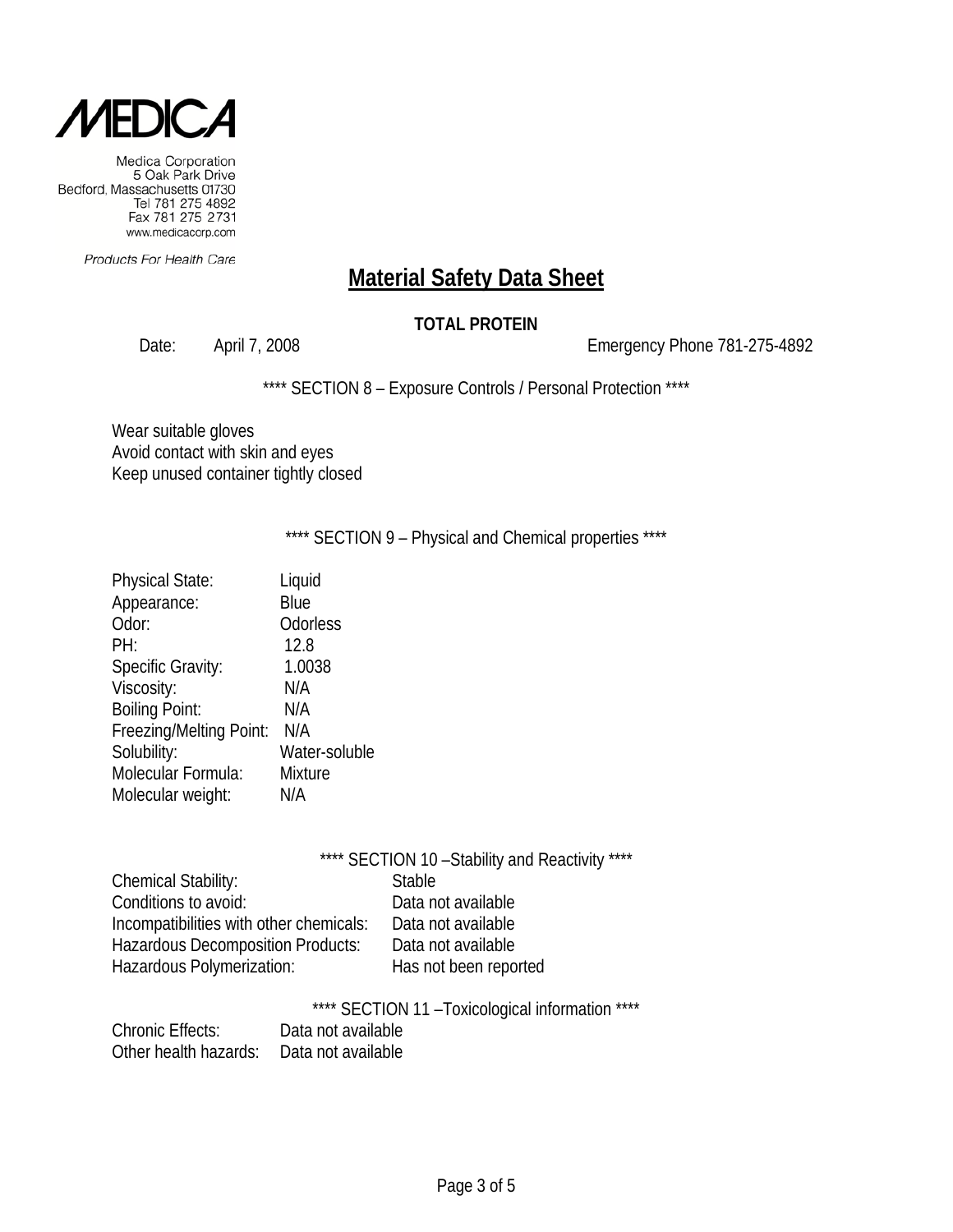

Products For Health Care

# **Material Safety Data Sheet**

### **TOTAL PROTEIN**

Date: April 7, 2008 Emergency Phone 781-275-4892

\*\*\*\* SECTION 12 –Ecological Information \*\*\*\*

Data not available

\*\*\*\* SECTION 13 –Disposal Considerations \*\*\*\*

Reagent contains sodium azide as a preservative. Accumulations of azide may react with copper or lead plumbing to form explosive compounds on percussion. Flush drains with copious amounts of water to prevent build up.

Dispose of materials in a manner consistent with federal, state, and local regulations.

\*\*\*\* SECTION 14 – Transport Information \*\*\*\*

May be transported freely

\*\*\*\* SECTION 15 – Regulatory Information \*\*\*\*

US Federal Regulations:

This preparation is a component of an FDA-regulated in vitro diagnostic device. Additionally, the MSDS contains all the hazard criteria and information required by the Controlled Products Regulation (CPR).

- RISK PHRASES R35 Causes severe burns
- SAFETY PHRASES S 26 In case of contact with eyes rinse immediately with plenty of water and seek medical advice. S36/37/39 Wear suitable protective clothing, gloves and eye/face protection. S45 In case of accident or if you feel unwell, seek medical advice immediately (show the label where possible.)

<<**Insert symbol for Irritant & Toxic**>>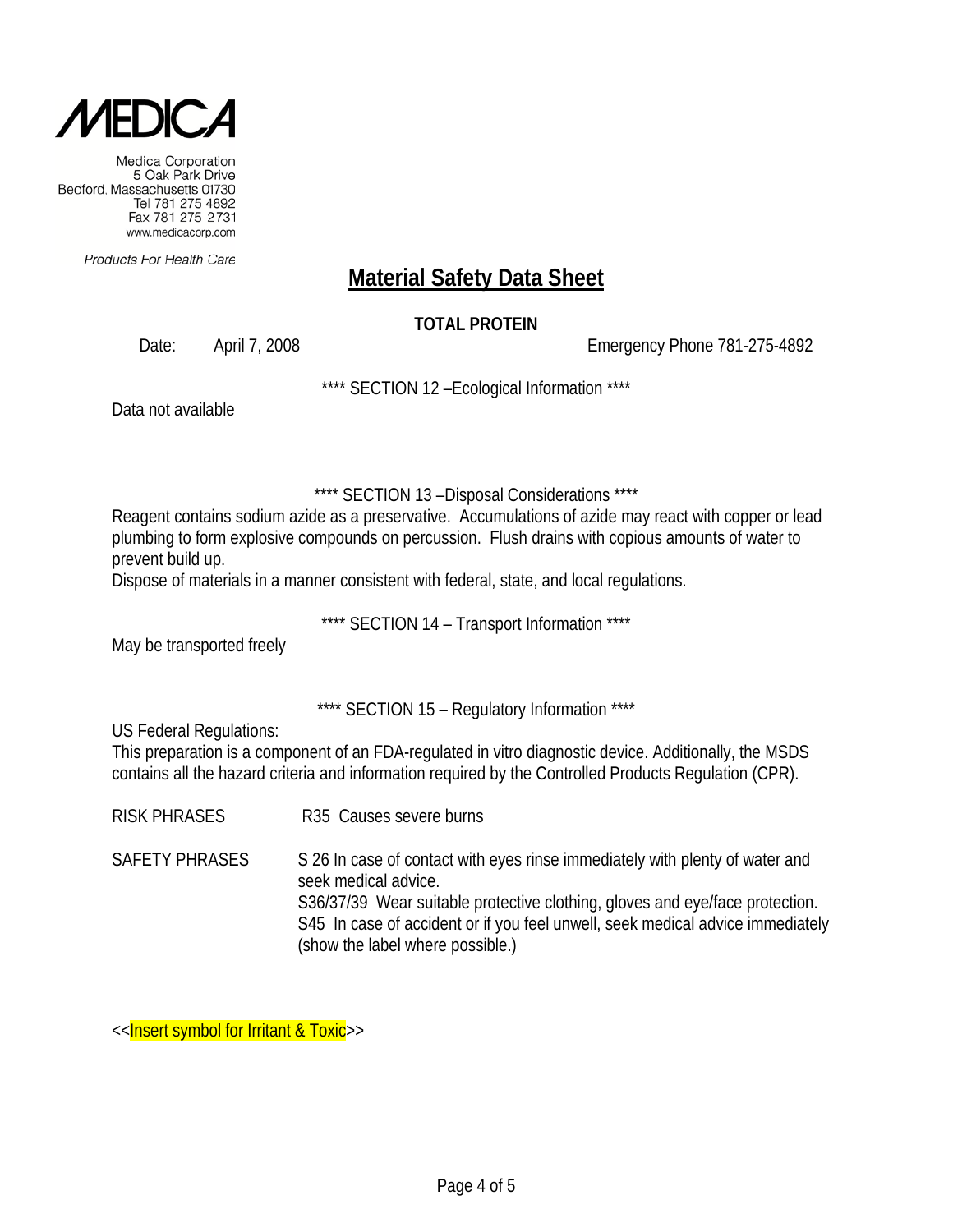

Products For Health Care

### **Material Safety Data Sheet**

#### **TOTAL PROTEIN**

Date: April 7, 2008 Emergency Phone 781-275-4892

\*\*\*\* SECTION 16 - Additional Information \*\*\*\*

This MSDS has been prepared in accordance with the ANZI Z400.1 format. Every effort has been made to adhere to the hazard criteria and content requirement of the US OSHA Communication Standard, European Communities Safety Data Sheets Directive, Canadian Controlled Products Regulations, UK Chemical Hazard Information and Packaging Regulations and UN Globally Harmonized System of Classification and Labeling of Chemicals.

#### **Disclaimer:**

The information above is provided in good faith. It is believed to be accurate and represents the best information currently available to us. HOWEVER, WE MAKE NO WARRANTY OF MERCHANTABILITY, FITNESS FOR A PARTICULAR PURPOSE OR OF A NY OTHER TYPE, EXPRESSED OR IMPLIED, WITH RESPECT TO PRODUCTS DESCRIBED OR DATA OR INFORMATION PROVIDED, AND WE ASSUME NO LIABILITY FROM THE USE OF SUCH PRODUCTS, DATA OR INFORMATION. Users should make their own investigations to determine the suitability of the information for their particular purposes. The user is required to comply with all laws and regulations relating to the purchase, use, storage and disposal of the material and must be familiar with and follow generally accepted safe handling procedures. In no event shall MEDICA be liable for any claims, losses or damages of any individual or for lost profits or any special, indirect, incidental, consequential or exemplary damages, however arising, even if MEDICA has been advised of the possibility of such damages.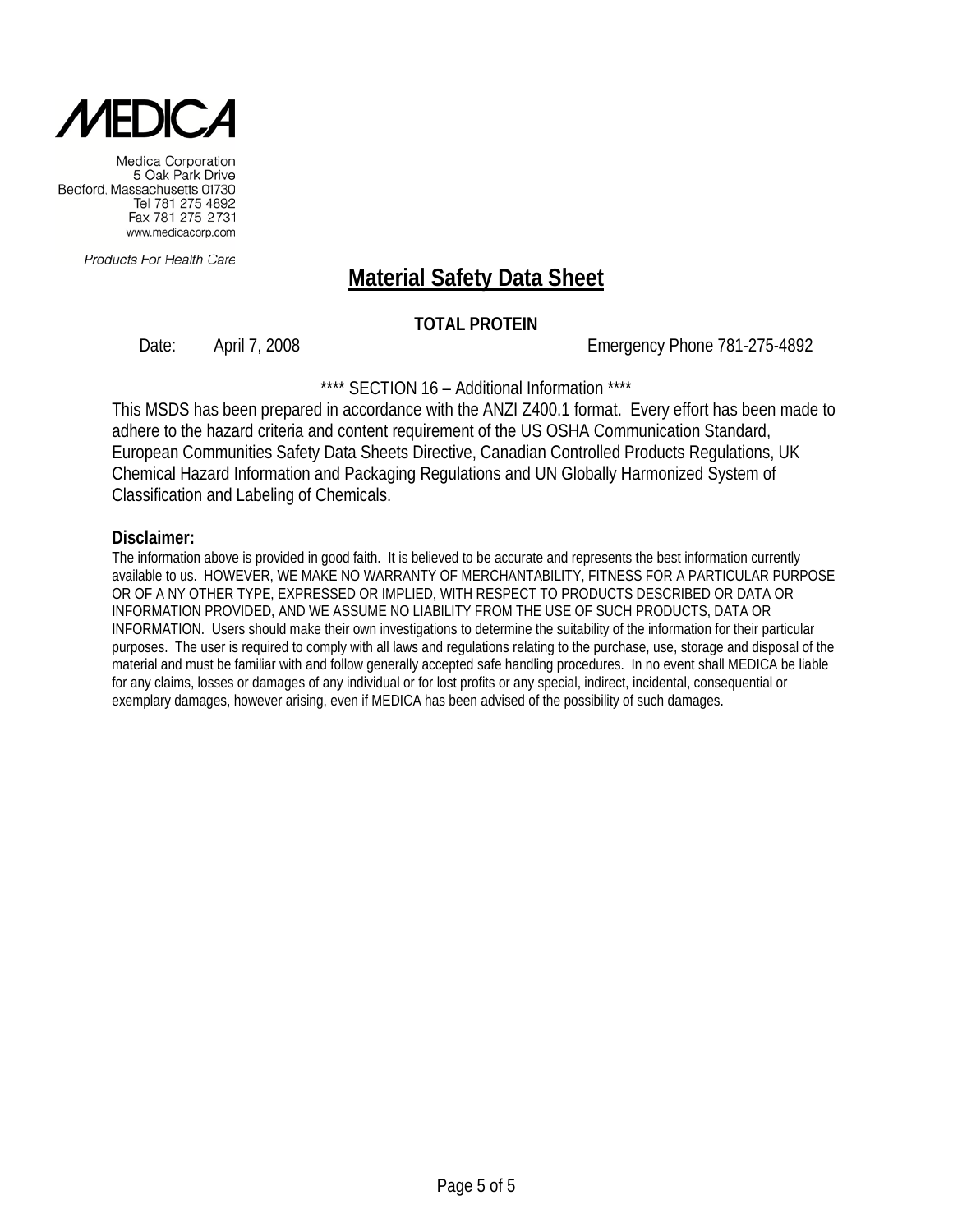

Products For Health Care

### **Material Safety Data Sheet**

### **TRIGLYCERIDE**

Date: April 7, 2008 Emergency Phone 781-275-4892

\*\*\*\* SECTION 1 - Product Identification \*\*\*\*

| <b>MSDS Name:</b> | Triglyceride |
|-------------------|--------------|
| Catalog Number:   | 10216-4      |
| Synonyms:         | <b>TRIG</b>  |

\*\*\*\* SECTION 2 - Hazards Identification\*\*\*\*

*For In Vitro Diagnostic Use Only*

| Appearance and Odor     | Light yellow, odorless solution | <b>Melting Point</b>       | N/A            |
|-------------------------|---------------------------------|----------------------------|----------------|
| Flashpoint              | N/A                             | <b>Vapor Density</b>       | Not Determined |
| <b>Vapor Pressure</b>   | Not Determined                  | <b>Solubility in Water</b> | Soluble        |
| <b>Specific Gravity</b> | 1.0025                          |                            |                |

In compliance with OSHA Hazard Communication Standard (29 CFR 1910.1200), a chemical is considered hazardous if it contains 1.0% or more of a hazardous compound or 0.1 % or more of a carcinogen. The product does NOT contain hazardous material(s) in excess of these amounts. Therefore, no MSDS is required under the standard.

| <b>Ingredient Name</b>             | CAS#          | EINECS#   | Concentration |
|------------------------------------|---------------|-----------|---------------|
| Buffer, containing Mg++            |               |           | $0.5$ mmol/L  |
| p-Chlorophenol                     | 106-48-9      | 203-402-6 | 3.0 mmol/L    |
| ATP                                | $56 - 65 - 5$ | 200-283-2 | 2.6 mmol/L    |
| 4-Aminoantipyrene                  | 83-07-8       | 210-452-3 | $0.4$ mmol/L  |
| Lipoprotein lipase (Pseudomon. Sp) |               |           | >1000 U/L     |
| Glycerol Kinase (Cellulomon. Sp)   |               |           | $>$ 400 U/L   |
| G-3-P oxidase (Pediococcus sp)     |               |           | >2400 U/L     |
| Horseradish Peroxidase             |               |           | $> 540$ U/L   |
| Stabilizers and preservatives      |               |           |               |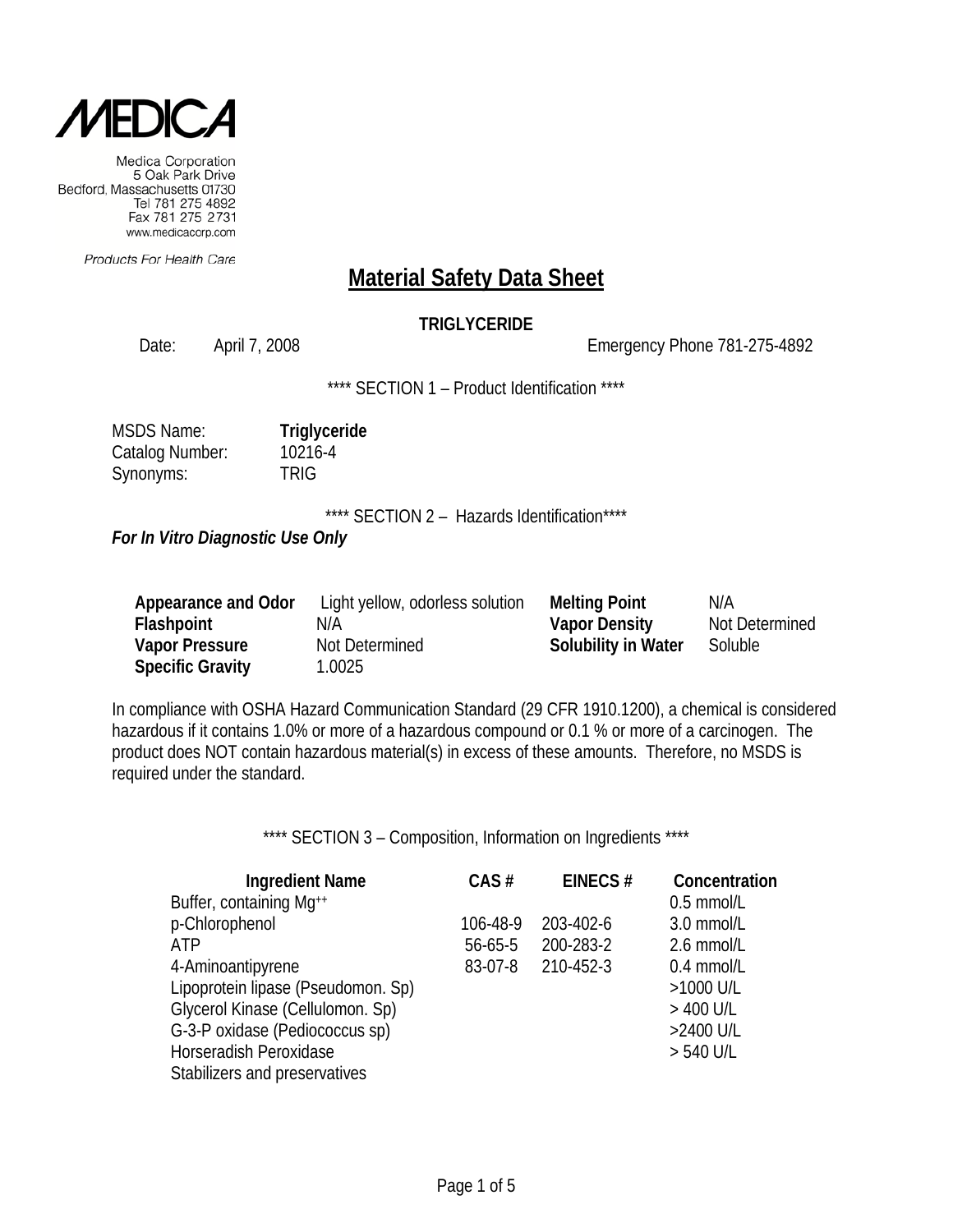

Products For Health Care

## **Material Safety Data Sheet**

### **TRIGLYCERIDE**

Date: April 7, 2008 Emergency Phone 781-275-4892

\*\*\*\* SECTION 4 – First Aid Measures \*\*\*\*

- Inhalation: Provide fresh air. Restore or support breathing. Keep victim warm and quiet. Get medical attention.
- Eyes: Flush eyes, including under the eyelids with water for 15 minutes. Get medical attention.
- Skin: Flush skin with water for 15 minutes. Wash the affected area thoroughly with soap and water. Remove any contaminated clothing. Get medical attention if irritation develops or persists.
- Ingestion: Drink large quantities of water or milk. Do not induce vomiting. Do not give anything by mouth to an unconscious person. Get medical attention.

\*\*\*\* SECTION 5 - Fire fighting measures \*\*\*\*

General Information: Triglyceride Reagent is not flammable

\*\*\*\* SECTION 6 – Accidental Release Measures \*\*\*\*

Ventilate the area. Absorb spill with inert material (dry sand, vermiculite, absorptive pads, etc.). After absorption, put the material into a container for disposal. Wash the area after material has been removed. Dispose of the material in a way that is consistent with federal, state and local regulation.

\*\*\*\* SECTION 7-Handling and Storage\*\*\*\*

Handling: Avoid prolonged or repeated contact with skin. Do not ingest. Storage: Store at 2- 8 °C until the expiration date listed on the label.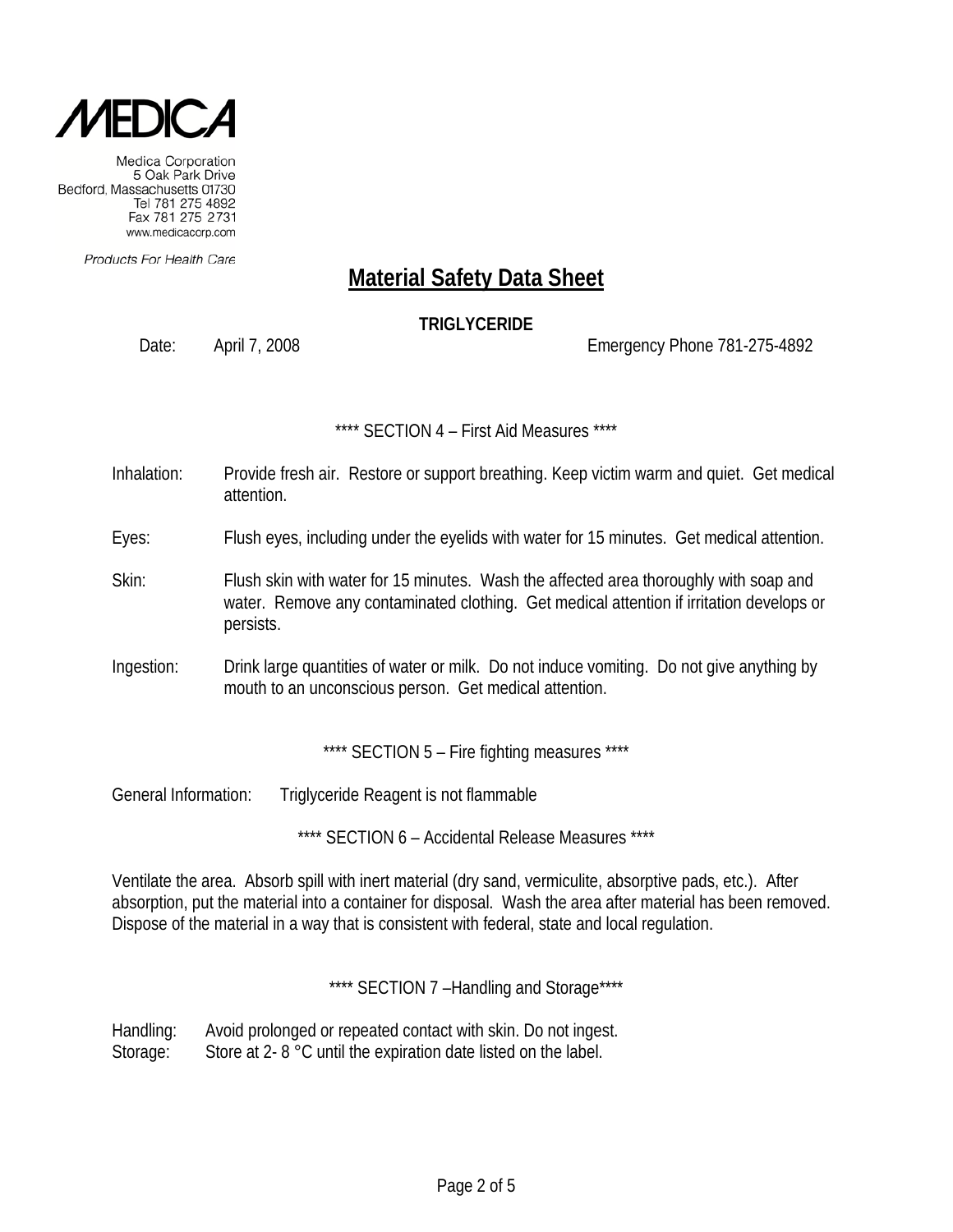

Products For Health Care

## **Material Safety Data Sheet**

### **TRIGLYCERIDE**

Date: April 7, 2008 2008 2009 2010 Emergency Phone 781-275-4892

\*\*\*\* SECTION 8 - Exposure Controls / Personal Protection \*\*\*\*

Wear suitable gloves Avoid contact with skin and eyes Keep unused container tightly closed

\*\*\*\* SECTION 9 - Physical and Chemical properties \*\*\*\*

| <b>Physical State:</b>   | Liquid        |
|--------------------------|---------------|
| Appearance:              | Light yellow  |
| Odor:                    | Odorless      |
| PH:                      | 6.8           |
| <b>Specific Gravity:</b> | 1.0025        |
| Viscosity:               | N/A           |
| <b>Boiling Point:</b>    | N/A           |
| Freezing/Melting Point:  | N/A           |
| Solubility:              | Water-soluble |
| Molecular Formula:       | Mixture       |
| Molecular weight:        | N/A           |

|                                          | **** SECTION 10 - Stability and Reactivity **** |
|------------------------------------------|-------------------------------------------------|
| Chemical Stability:                      | <b>Stable</b>                                   |
| Conditions to avoid:                     | Data not available                              |
| Incompatibilities with other chemicals:  | Data not available                              |
| <b>Hazardous Decomposition Products:</b> | Data not available                              |
| Hazardous Polymerization:                | Has not been reported                           |
|                                          |                                                 |

\*\*\*\* SECTION 11 –Toxicological information \*\*\*\*

| <b>Chronic Effects:</b> | Data not available |
|-------------------------|--------------------|
| Other health hazards:   | Data not available |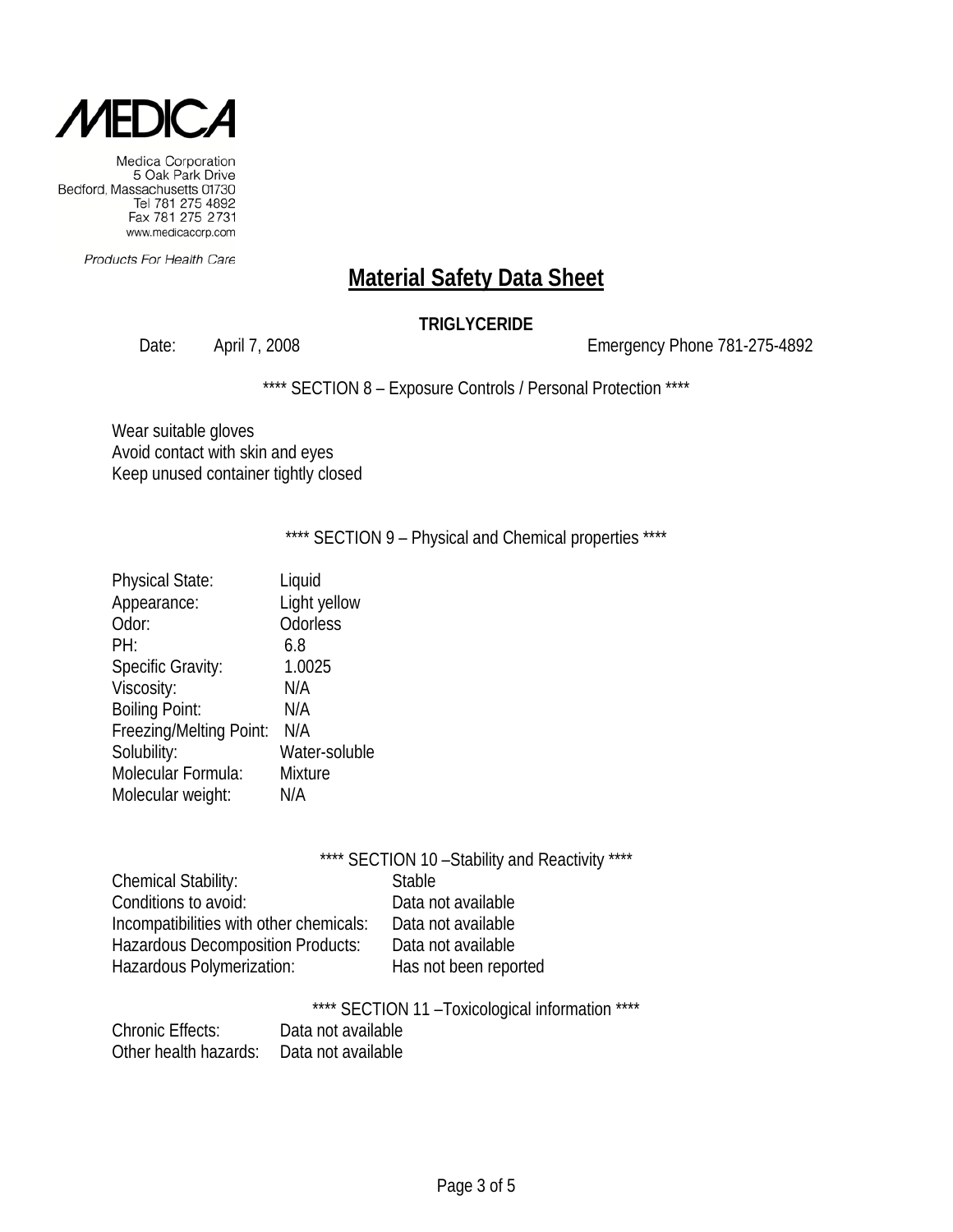

Products For Health Care

# **Material Safety Data Sheet**

**TRIGLYCERIDE**

Date: April 7, 2008 Emergency Phone 781-275-4892

\*\*\*\* SECTION 12 –Ecological Information \*\*\*\*

Data not available

\*\*\*\* SECTION 13 –Disposal Considerations \*\*\*\*

Reagent contains sodium azide as a preservative. Accumulations of azide may react with copper or lead plumbing to form explosive compounds on percussion. Flush drains with copious amounts of water to prevent build up.

Dispose of materials in a manner consistent with federal, state, and local regulations.

\*\*\*\* SECTION 14 – Transport Information \*\*\*\*

May be transported freely

\*\*\*\* SECTION 15 – Regulatory Information \*\*\*\*

US Federal Regulations:

This preparation is a component of an FDA-regulated in vitro diagnostic device. Additionally, the MSDS contains all the hazard criteria and information required by the Controlled Products Regulation (CPR).

RISK PHRASES None required

SAFETY PHRASES S36/37/39 Wear suitable protective clothing, gloves and eye/face protection.

\*\*\*\* SECTION 16 – Additional Information \*\*\*\*

This MSDS has been prepared in accordance with the ANZI Z400.1 format. Every effort has been made to adhere to the hazard criteria and content requirement of the US OSHA Communication Standard, European Communities Safety Data Sheets Directive, Canadian Controlled Products Regulations, UK Chemical Hazard Information and Packaging Regulations and UN Globally Harmonized System of Classification and Labeling of Chemicals.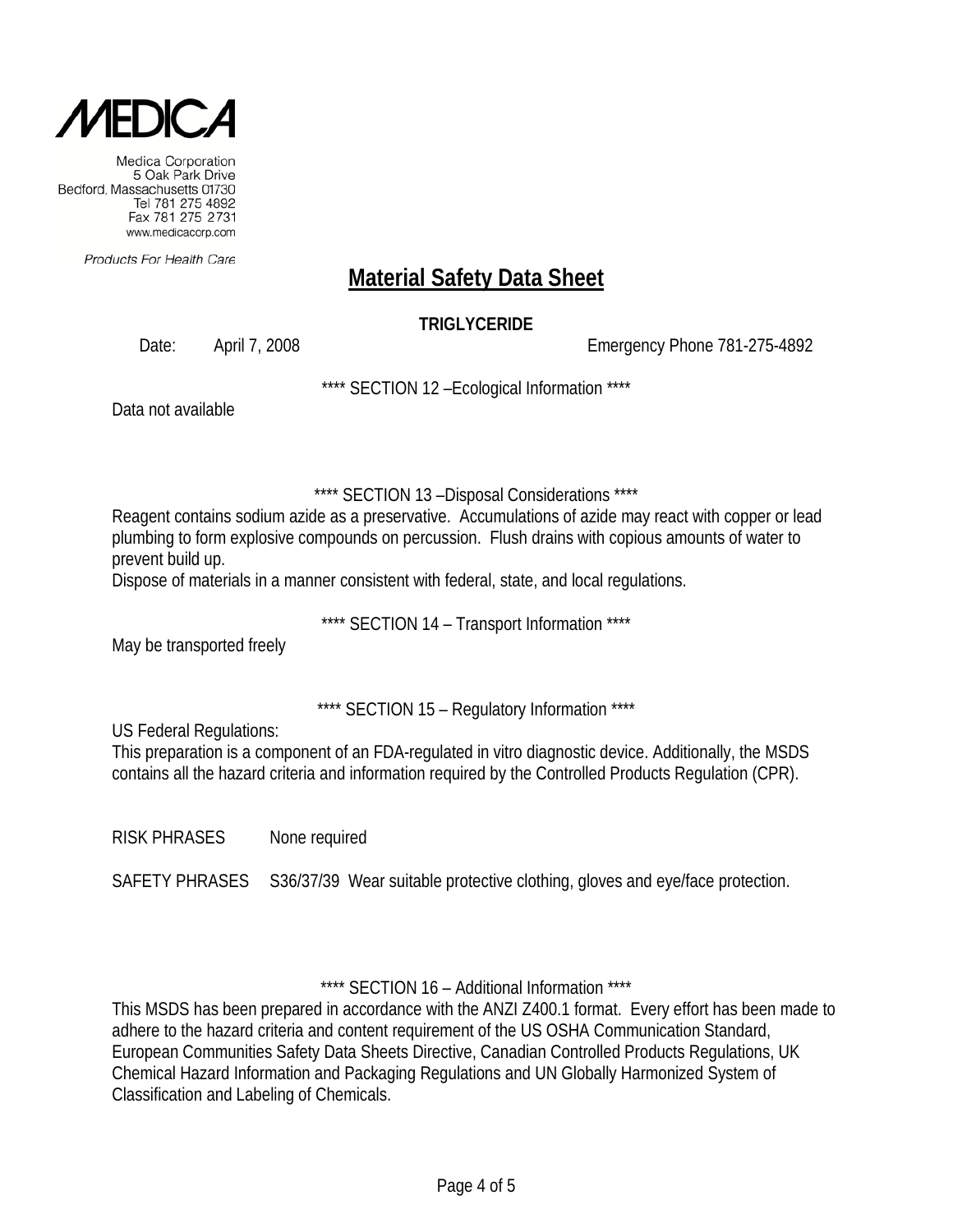

Products For Health Care

## **Material Safety Data Sheet**

#### **TRIGLYCERIDE**

Date: April 7, 2008 2008 2009 Emergency Phone 781-275-4892

#### **Disclaimer:**

The information above is provided in good faith. It is believed to be accurate and represents the best information currently available to us. HOWEVER, WE MAKE NO WARRANTY OF MERCHANTABILITY, FITNESS FOR A PARTICULAR PURPOSE OR OF A NY OTHER TYPE, EXPRESSED OR IMPLIED, WITH RESPECT TO PRODUCTS DESCRIBED OR DATA OR INFORMATION PROVIDED, AND WE ASSUME NO LIABILITY FROM THE USE OF SUCH PRODUCTS, DATA OR INFORMATION. Users should make their own investigations to determine the suitability of the information for their particular purposes. The user is required to comply with all laws and regulations relating to the purchase, use, storage and disposal of the material and must be familiar with and follow generally accepted safe handling procedures. In no event shall MEDICA be liable for any claims, losses or damages of any individual or for lost profits or any special, indirect, incidental, consequential or exemplary damages, however arising, even if MEDICA has been advised of the possibility of such damages.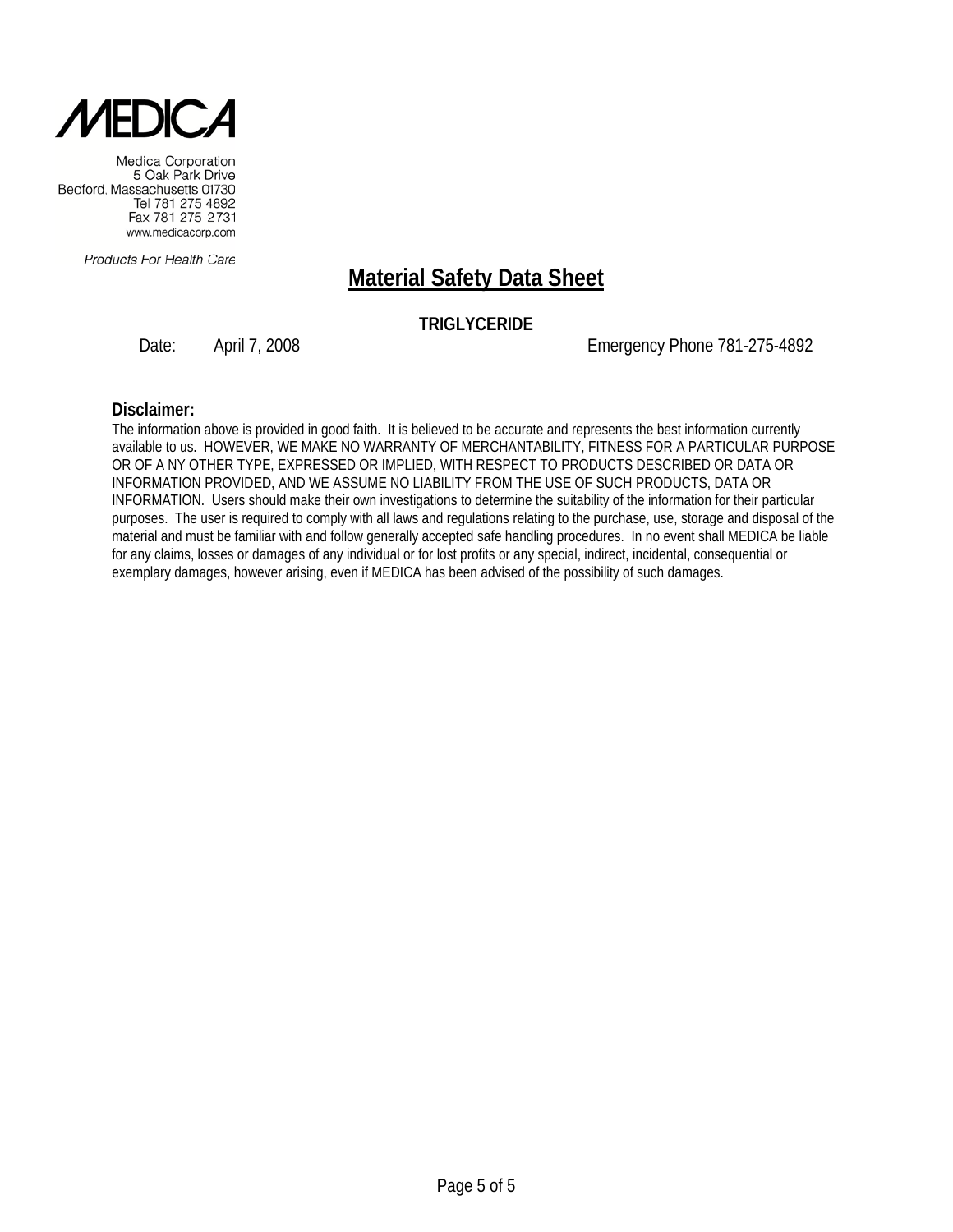

Products For Health Care

### **Material Safety Data Sheet**

#### **URIC ACID**

Date: April 7, 2008 Emergency Phone 781-275-4892

\*\*\*\* SECTION 1 - Product Identification \*\*\*\*

| <b>MSDS Name:</b> | <b>Uric Acid</b> |
|-------------------|------------------|
| Catalog Number:   | 10208-4          |
| Synonyms:         | URIC             |

\*\*\*\* SECTION 2 - Hazards Identification\*\*\*\*

*For In Vitro Diagnostic Use Only*

| Appearance and Odor     | Clear, odorless solution | <b>Melting Point</b>       | N/A              |
|-------------------------|--------------------------|----------------------------|------------------|
| Flashpoint              | N/A                      | <b>Vapor Density</b>       | Not Determined   |
| <b>Vapor Pressure</b>   | Not Determined           | <b>Solubility in Water</b> | Soluble in water |
| <b>Specific Gravity</b> | 1.0082                   |                            |                  |

In compliance with OSHA Hazard Communication Standard (29 CFR 1910.1200), a chemical is considered hazardous if it contains 1.0% or more of a hazardous compound or 0.1 % or more of a carcinogen. The product does NOT contain hazardous material(s) in excess of these amounts. Therefore, no MSDS is required under the standard.

| <b>Ingredient Name</b>        | $CAS \#$   | EINECS $#$ | Concentration  |
|-------------------------------|------------|------------|----------------|
| <b>DHBS</b>                   | 54970-72-8 | 259-416-8  | 1.8 mmol/L     |
| 4-Aminoantipyrene             | 83-07-8    | 210-452-3  | $0.5$ mmol/L   |
| Horseradish Peroxidase        |            |            | ≥3500 U/L      |
| Uricase (Candida utilis)      |            |            | $\geq$ 200 U/L |
| Stabilizers and preservatives |            |            |                |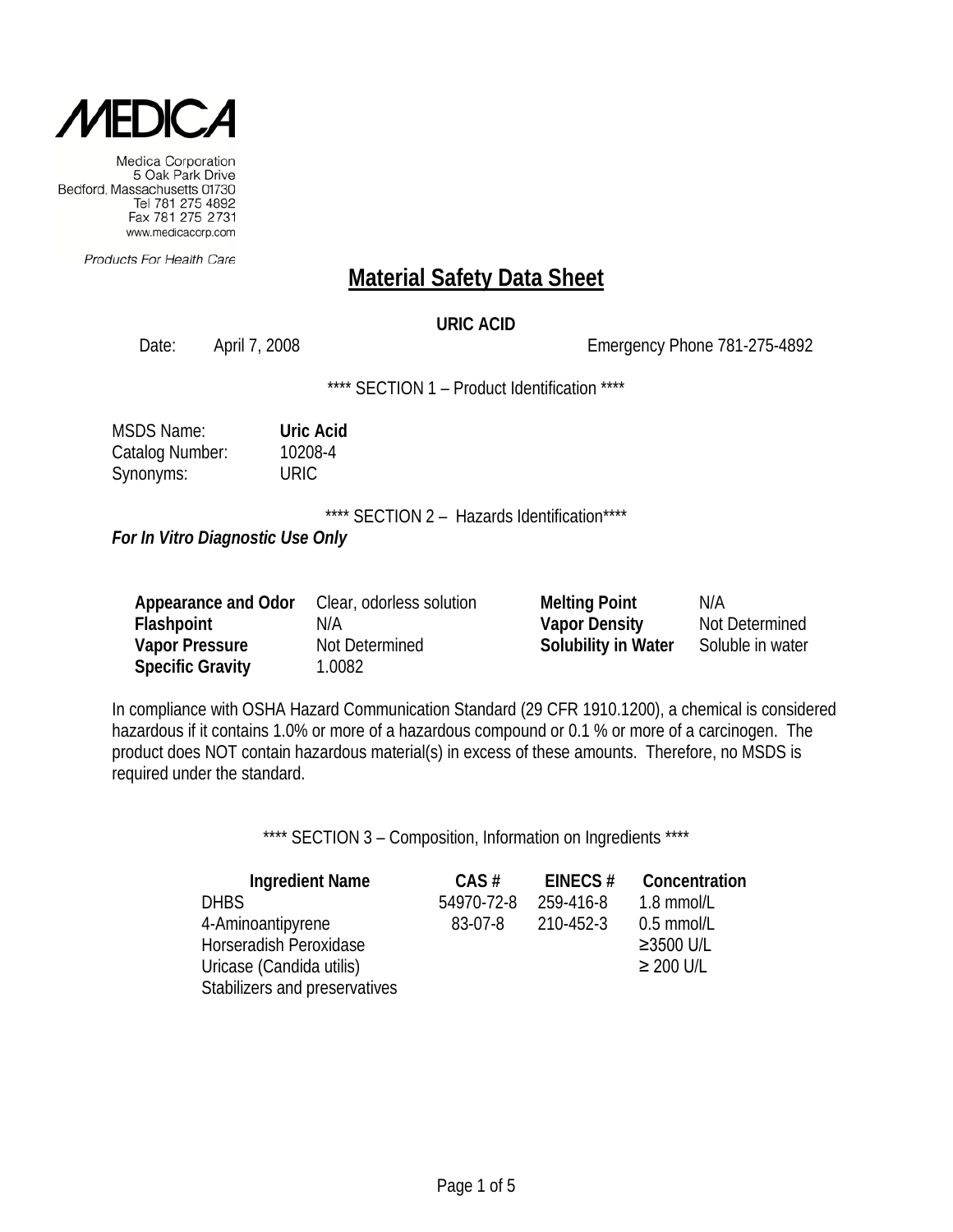

Products For Health Care

### **Material Safety Data Sheet**

#### **URIC ACID**

Date: April 7, 2008 Emergency Phone 781-275-4892

\*\*\*\* SECTION 4 – First Aid Measures \*\*\*\*

- Inhalation: Provide fresh air. Restore or support breathing. Keep victim warm and quiet. Get medical attention.
- Eyes: Flush eyes, including under the eyelids with water for 15 minutes. Get medical attention.
- Skin: Flush skin with water for 15 minutes. Wash the affected area thoroughly with soap and water. Remove any contaminated clothing. Get medical attention if irritation develops or persists.
- Ingestion: Drink large quantities of water or milk. Do not induce vomiting. Do not give anything by mouth to an unconscious person. Get medical attention.

\*\*\*\* SECTION 5 - Fire fighting measures \*\*\*\*

General Information: Uric Acid Reagent is not flammable

\*\*\*\* SECTION 6 – Accidental Release Measures \*\*\*\*

Ventilate the area. Absorb spill with inert material (dry sand, vermiculite, absorptive pads, etc.). After absorption, put the material into a container for disposal. Wash the area after material has been removed. Dispose of the material in a way that is consistent with federal, state and local regulation.

\*\*\*\* SECTION 7 -Handling and Storage\*\*\*\*

Handling: Avoid prolonged or repeated contact with skin. Do not ingest. Storage: Store at 2- 8 °C until the expiration date listed on the label.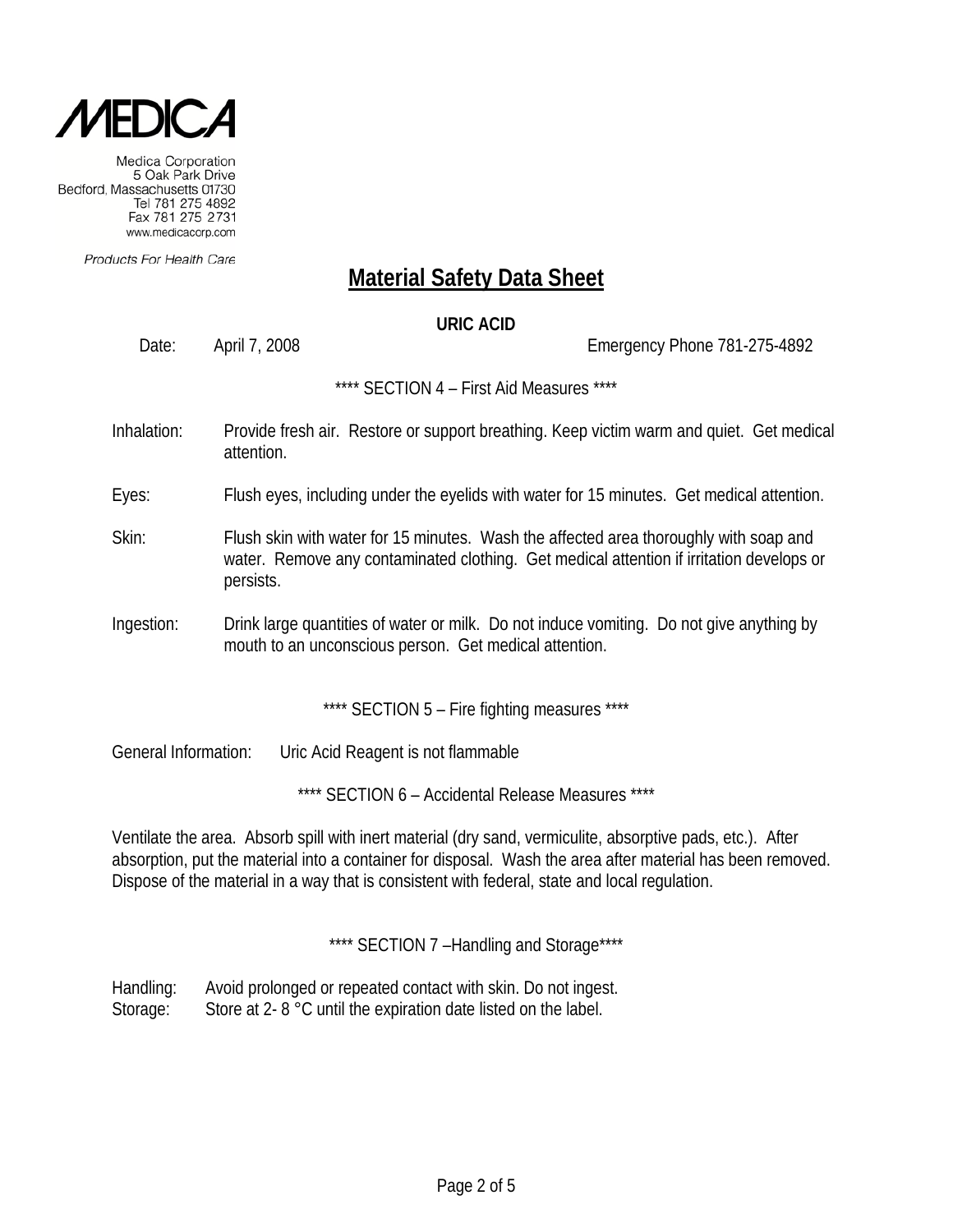

Products For Health Care

## **Material Safety Data Sheet**

#### **URIC ACID**

Date: April 7, 2008 2008 2009 2010 Emergency Phone 781-275-4892

\*\*\*\* SECTION 8 - Exposure Controls / Personal Protection \*\*\*\*

Wear suitable gloves Avoid contact with skin and eyes Keep unused container tightly closed

\*\*\*\* SECTION 9 - Physical and Chemical properties \*\*\*\*

| <b>Physical State:</b>   | Liquid         |
|--------------------------|----------------|
| Appearance:              | Clear          |
| Odor:                    | Odorless       |
| PH:                      | 7.54           |
| <b>Specific Gravity:</b> | 1.0082         |
| Viscosity:               | N/A            |
| <b>Boiling Point:</b>    | N/A            |
| Freezing/Melting Point:  | N/A            |
| Solubility:              | Water-soluble  |
| Molecular Formula:       | <b>Mixture</b> |
| Molecular weight:        | N/A            |
|                          |                |

|                                          | **** SECTION 10 - Stability and Reactivity **** |
|------------------------------------------|-------------------------------------------------|
| Chemical Stability:                      | <b>Stable</b>                                   |
| Conditions to avoid:                     | Data not available                              |
| Incompatibilities with other chemicals:  | Data not available                              |
| <b>Hazardous Decomposition Products:</b> | Data not available                              |
| Hazardous Polymerization:                | Has not been reported                           |
|                                          |                                                 |

\*\*\*\* SECTION 11 –Toxicological information \*\*\*\*

| <b>Chronic Effects:</b> | Data not available |
|-------------------------|--------------------|
| Other health hazards:   | Data not available |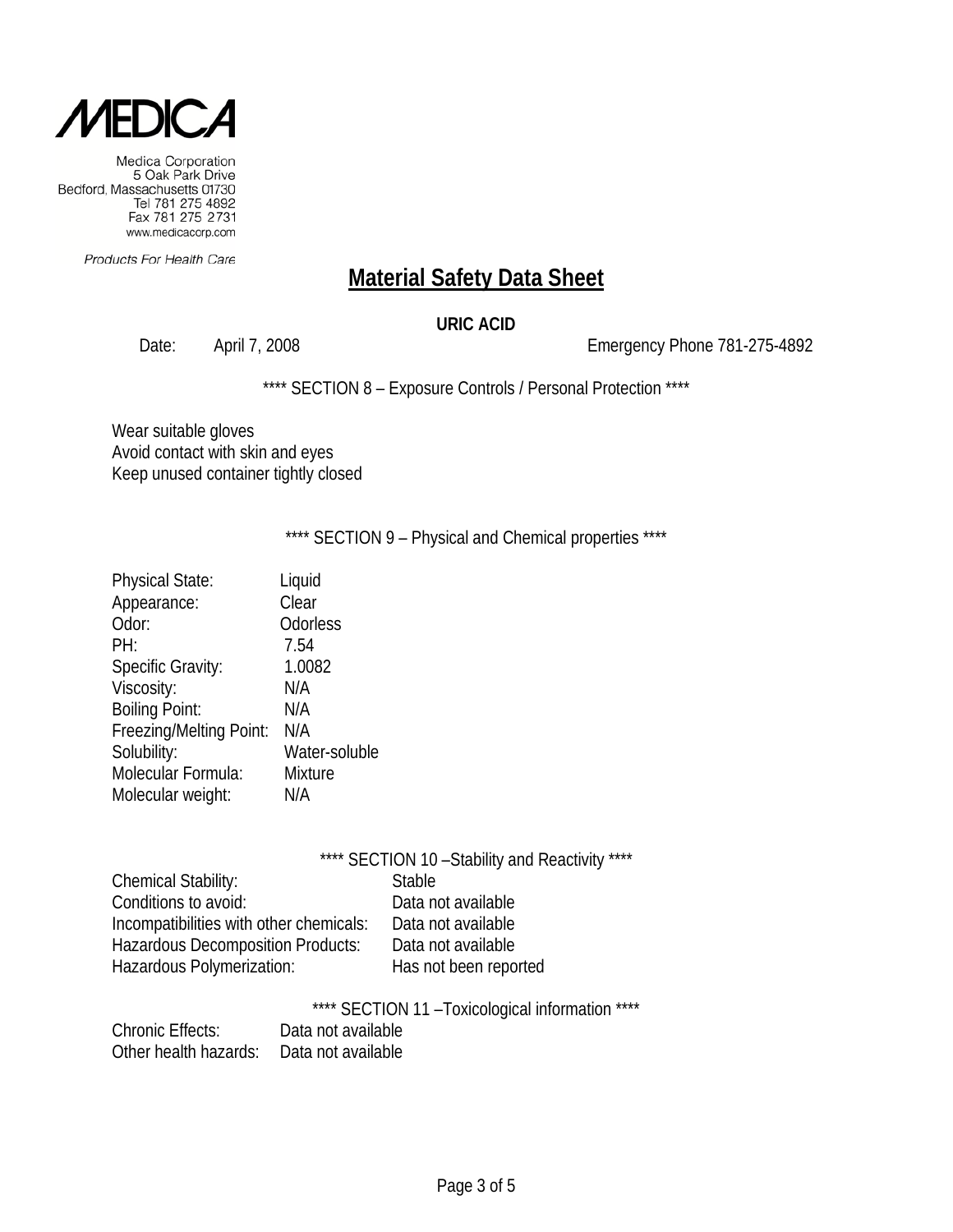

Products For Health Care

# **Material Safety Data Sheet**

**URIC ACID**

Date: April 7, 2008 Emergency Phone 781-275-4892

\*\*\*\* SECTION 12 –Ecological Information \*\*\*\*

Data not available

\*\*\*\* SECTION 13 –Disposal Considerations \*\*\*\*

Reagent contains sodium azide as a preservative. Accumulations of azide may react with copper or lead plumbing to form explosive compounds on percussion. Flush drains with copious amounts of water to prevent build up.

Dispose of materials in a manner consistent with federal, state, and local regulations.

\*\*\*\* SECTION 14 – Transport Information \*\*\*\*

May be transported freely

\*\*\*\* SECTION 15 – Regulatory Information \*\*\*\*

US Federal Regulations:

This preparation is a component of an FDA-regulated in vitro diagnostic device. Additionally, the MSDS contains all the hazard criteria and information required by the Controlled Products Regulation (CPR).

RISK PHRASES R36 Irritating to eyes

SAFETY PHRASES S26 In case of contact with eyes rinse immediately with plenty of water and seek medical advise. S36/37/39 Wear suitable protective clothing, gloves and eye/face protection.